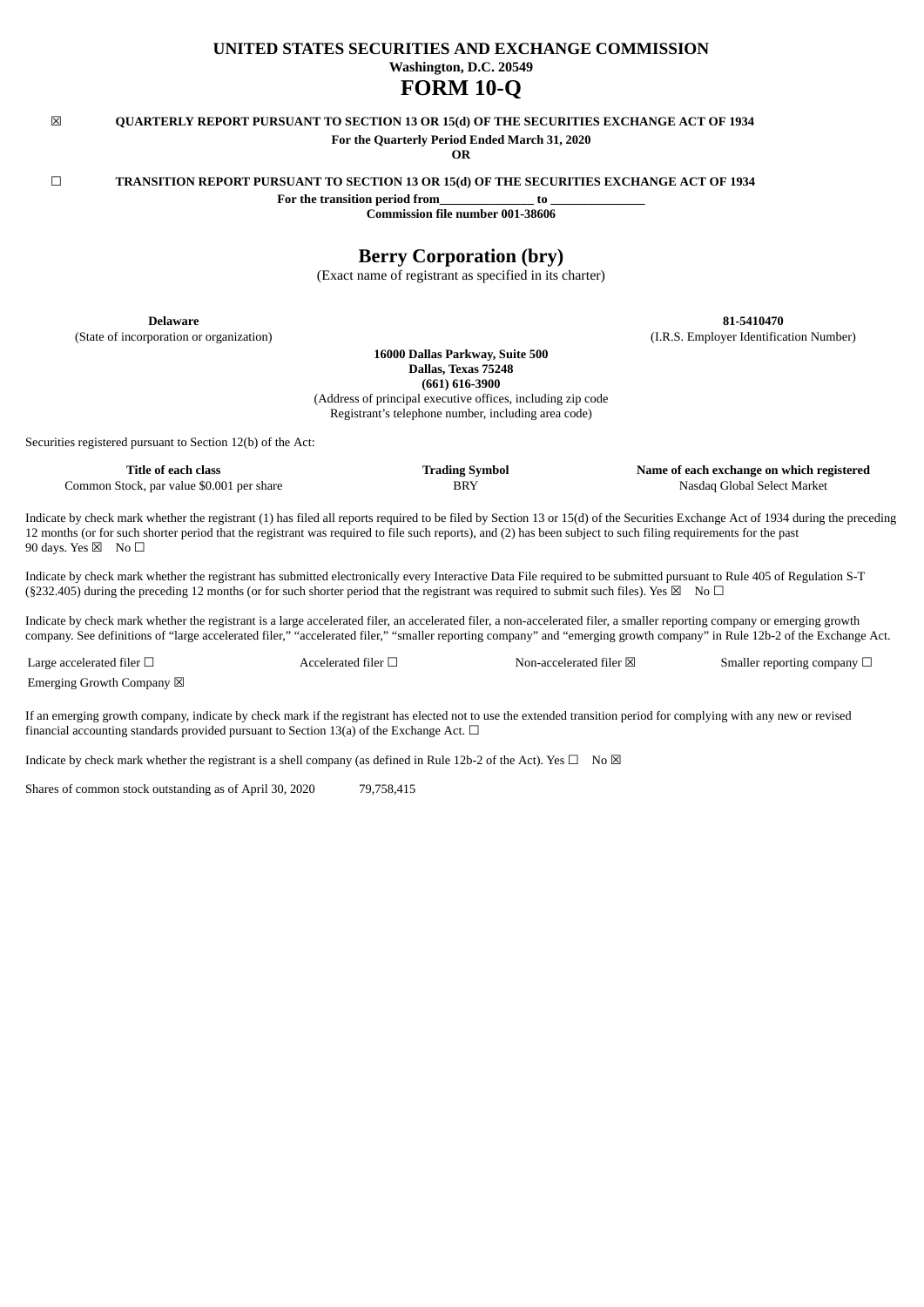# <span id="page-1-0"></span>**Part I – Financial [Information](#page-2-0)**

| Item 1.  | <b>Financial Statements (unaudited)</b>                                                               |                |
|----------|-------------------------------------------------------------------------------------------------------|----------------|
|          | <b>Condensed Consolidated Balance Sheets</b>                                                          |                |
|          | <b>Condensed Consolidated Statements of Operations</b>                                                | $\overline{2}$ |
|          | <b>Condensed Consolidated Statements of Equity</b>                                                    | $\overline{3}$ |
|          | <b>Condensed Consolidated Statements of Cash Flows</b>                                                | $\overline{4}$ |
|          | <b>Notes to Condensed Consolidated Financial Statements</b>                                           | $\overline{5}$ |
| Item 2.  | <b>Management's Discussion and Analysis of Financial Condition and Results of Operations</b>          | 16             |
| Item 3.  | <b>Quantitative and Qualitative Disclosures About Market Risk</b>                                     | 46             |
| Item 4.  | <b>Controls and Procedures</b>                                                                        | 47             |
|          |                                                                                                       |                |
|          | <b>Part II – Other Information</b>                                                                    |                |
| Item 1.  | <b>Legal Proceedings</b>                                                                              | 48             |
| Item 1A. | <b>Risk Factors</b>                                                                                   | 48             |
| Item 2.  | Unregistered Sales of Equity Securities and Use of Proceeds and Issuer Purchases of Equity Securities | 51             |
| Item 6.  | <b>Exhibits</b>                                                                                       | 53             |
|          | <b>Glossary of Terms</b>                                                                              | 54             |
|          | <b>Signatures</b>                                                                                     | 62             |

The financial information and certain other information presented in this report have been rounded to the nearest whole number or the nearest decimal. Therefore, the sum of the numbers in a column may not conform exactly to the total figure given for that column in certain tables in this report. In addition, certain percentages presented in this report reflect calculations based upon the underlying information prior to rounding and, accordingly, may not conform exactly to the percentages that would be derived if the relevant calculations were based upon the rounded numbers, or may not sum due to rounding.

**Page**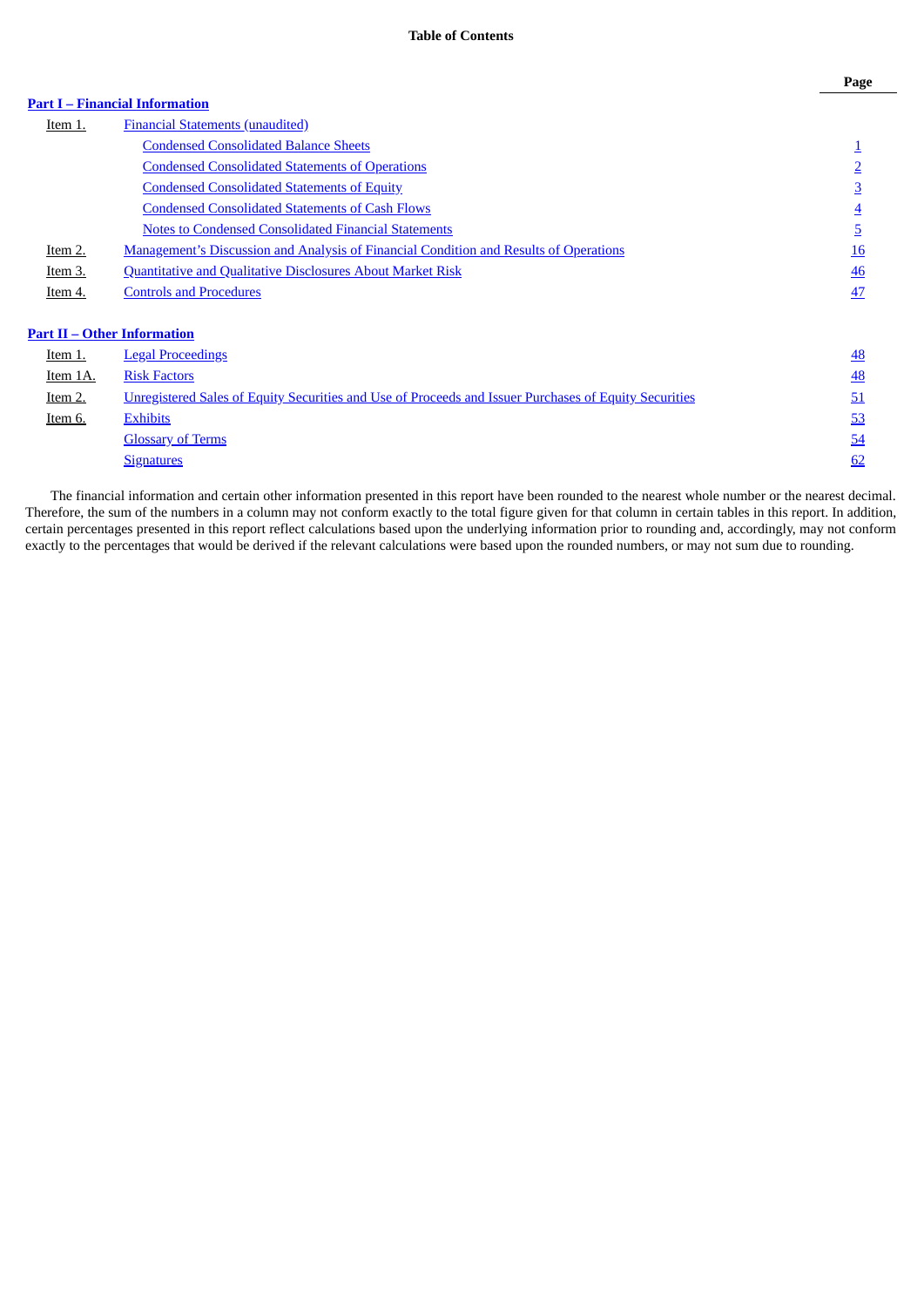# **PART I – FINANCIAL INFORMATION**

<span id="page-2-1"></span><span id="page-2-0"></span>**Item 1. Financial Statements (unaudited)**

# **BERRY CORPORATION (bry) CONDENSED CONSOLIDATED BALANCE SHEETS (Unaudited)**

|                                                                                                                                                                                                                     | March 31, 2020                       | December 31, 2019 |
|---------------------------------------------------------------------------------------------------------------------------------------------------------------------------------------------------------------------|--------------------------------------|-------------------|
|                                                                                                                                                                                                                     | (in thousands, except share amounts) |                   |
| <b>ASSETS</b>                                                                                                                                                                                                       |                                      |                   |
| <b>Current assets:</b>                                                                                                                                                                                              |                                      |                   |
| Cash and cash equivalents                                                                                                                                                                                           | \$<br>$\mathbf{1}$                   | \$                |
| Accounts receivable, net of allowance for doubtful accounts of \$2,303 at March 31, 2020 and \$1,103 at<br>December 31, 2019                                                                                        | 48,602                               | 71,867            |
| Derivative instruments                                                                                                                                                                                              | 169,859                              | 9,166             |
| Other current assets                                                                                                                                                                                                | 19,730                               | 19,399            |
| Total current assets                                                                                                                                                                                                | 238,192                              | 100,432           |
| <b>Noncurrent assets:</b>                                                                                                                                                                                           |                                      |                   |
| Oil and natural gas properties                                                                                                                                                                                      | 1,357,496                            | 1,675,717         |
| Accumulated depletion and amortization                                                                                                                                                                              | (146, 158)                           | (209, 105)        |
| Total oil and natural gas properties, net                                                                                                                                                                           | 1,211,338                            | 1,466,612         |
| Other property and equipment                                                                                                                                                                                        | 109,094                              | 135,117           |
| Accumulated depreciation                                                                                                                                                                                            | (24, 819)                            | (25, 462)         |
| Total other property and equipment, net                                                                                                                                                                             | 84,275                               | 109,655           |
| Derivative instruments                                                                                                                                                                                              | 15,245                               | 525               |
| Other noncurrent assets                                                                                                                                                                                             | 10,480                               | 12,974            |
| <b>Total assets</b>                                                                                                                                                                                                 | \$<br>1,559,530                      | \$<br>1,690,198   |
| <b>LIABILITIES AND EQUITY</b>                                                                                                                                                                                       |                                      |                   |
| <b>Current liabilities:</b>                                                                                                                                                                                         |                                      |                   |
| Accounts payable and accrued expenses                                                                                                                                                                               | \$<br>108,720                        | \$<br>151,811     |
| Derivative instruments                                                                                                                                                                                              |                                      | 4,817             |
| Total current liabilities                                                                                                                                                                                           | 108,720                              | 156,628           |
| <b>Noncurrent liabilities:</b>                                                                                                                                                                                      |                                      |                   |
| Long-term debt                                                                                                                                                                                                      | 403,663                              | 394,319           |
| Derivative instruments                                                                                                                                                                                              | 283                                  | 141               |
| Deferred income taxes                                                                                                                                                                                               | 35,404                               | 9,057             |
| Asset retirement obligation                                                                                                                                                                                         | 134,877                              | 124,019           |
| Other noncurrent liabilities                                                                                                                                                                                        | 26,757                               | 33,586            |
| <b>Commitments and Contingencies - Note 4</b>                                                                                                                                                                       |                                      |                   |
| <b>Equity:</b>                                                                                                                                                                                                      |                                      |                   |
| Common stock (\$.001 par value; 750,000,000 shares authorized; 84,863,263 and 84,655,222 shares issued; and<br>79,751,017 and 79,542,976 shares outstanding, at March 31, 2020 and December 31, 2019, respectively) | 85                                   | 85                |
| Additional paid-in-capital                                                                                                                                                                                          | 904,072                              | 901,830           |
| Treasury stock, at cost, (5,112,246 shares at March 31, 2020 and at December 31, 2019)                                                                                                                              | (49,995)                             | (49, 995)         |
| Retained earnings (deficit)                                                                                                                                                                                         | (4, 336)                             | 120,528           |
| Total equity                                                                                                                                                                                                        | 849,826                              | 972,448           |
| <b>Total liabilities and equity</b>                                                                                                                                                                                 | \$<br>1,559,530                      | \$<br>1,690,198   |

*The accompanying notes are an integral part of these condensed consolidated financial statements.*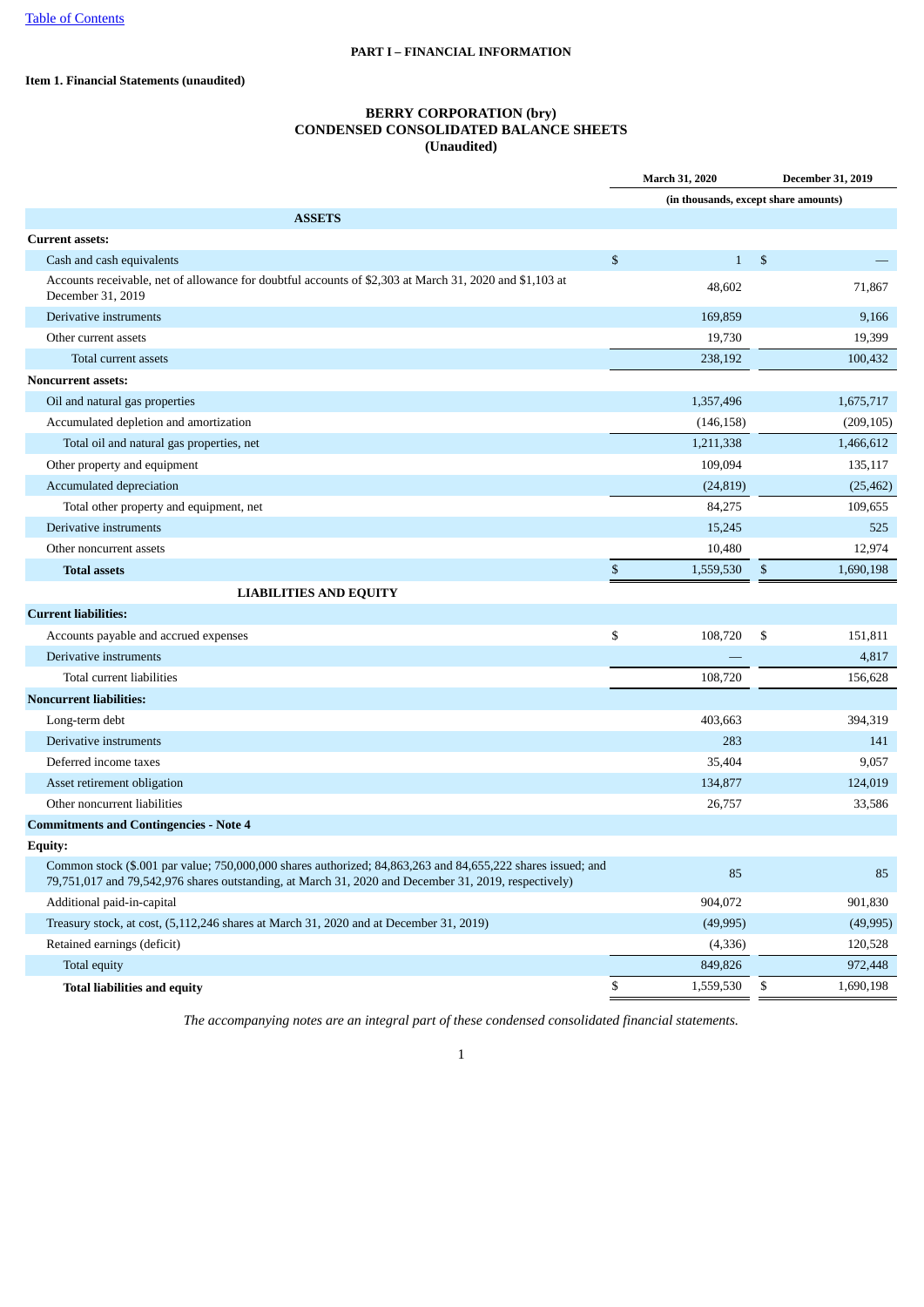# **BERRY CORPORATION (bry) CONDENSED CONSOLIDATED STATEMENTS OF OPERATIONS (Unaudited)**

<span id="page-3-0"></span>

|                                                |                            | <b>Three Months Ended</b><br>March 31, |                                          |  |  |  |
|------------------------------------------------|----------------------------|----------------------------------------|------------------------------------------|--|--|--|
|                                                | 2020                       |                                        | 2019                                     |  |  |  |
|                                                |                            |                                        | (in thousands, except per share amounts) |  |  |  |
| <b>Revenues and other:</b>                     |                            |                                        |                                          |  |  |  |
| Oil, natural gas and natural gas liquids sales | \$<br>122,098              | \$                                     | 131,102                                  |  |  |  |
| <b>Electricity</b> sales                       | 5,461                      |                                        | 9,729                                    |  |  |  |
| Gains (losses) on oil derivatives              | 211,229                    |                                        | (65, 239)                                |  |  |  |
| Marketing revenues                             | 453                        |                                        | 830                                      |  |  |  |
| Other revenues                                 | 24                         |                                        | 117                                      |  |  |  |
| Total revenues and other                       | 339,265                    |                                        | 76,539                                   |  |  |  |
| <b>Expenses and other:</b>                     |                            |                                        |                                          |  |  |  |
| Lease operating expenses                       | 50,752                     |                                        | 57,928                                   |  |  |  |
| Electricity generation expenses                | 3,946                      |                                        | 7,760                                    |  |  |  |
| <b>Transportation expenses</b>                 | 1,822                      |                                        | 2,173                                    |  |  |  |
| Marketing expenses                             | 430                        |                                        | 851                                      |  |  |  |
| General and administrative expenses            | 19,337                     |                                        | 14,340                                   |  |  |  |
| Depreciation, depletion, and amortization      | 35,329                     |                                        | 24,585                                   |  |  |  |
| Impairment of oil and gas properties           | 289,085                    |                                        |                                          |  |  |  |
| Taxes, other than income taxes                 | 4,352                      |                                        | 8,086                                    |  |  |  |
| Losses (gains) on natural gas derivatives      | 12,035                     |                                        | (2, 115)                                 |  |  |  |
| Other operating expenses                       | 2,202                      |                                        | 1,245                                    |  |  |  |
| Total expenses and other                       | 419,290                    |                                        | 114,853                                  |  |  |  |
| Other (expenses) income:                       |                            |                                        |                                          |  |  |  |
| Interest expense                               | (8,920)                    |                                        | (8, 805)                                 |  |  |  |
| Other, net                                     |                            | (6)                                    | 154                                      |  |  |  |
| Total other (expenses) income                  | (8,926)                    |                                        | (8,651)                                  |  |  |  |
| Reorganization items, net                      |                            |                                        | (231)                                    |  |  |  |
| Loss before income taxes                       | (88,951)                   |                                        | (47, 196)                                |  |  |  |
| Income tax expense (benefit)                   | 26,349                     |                                        | (13,098)                                 |  |  |  |
| <b>Net loss</b>                                | $\mathbb{S}$<br>(115, 300) | $\sqrt{5}$                             | (34,098)                                 |  |  |  |
|                                                |                            |                                        |                                          |  |  |  |
| Net loss per share:                            |                            |                                        |                                          |  |  |  |
| <b>Basic</b>                                   | \$<br>(1.45)               | -\$                                    | (0.42)                                   |  |  |  |
| <b>Diluted</b>                                 | \$<br>(1.45)               | \$                                     | (0.42)                                   |  |  |  |

*The accompanying notes are an integral part of these condensed consolidated financial statements.*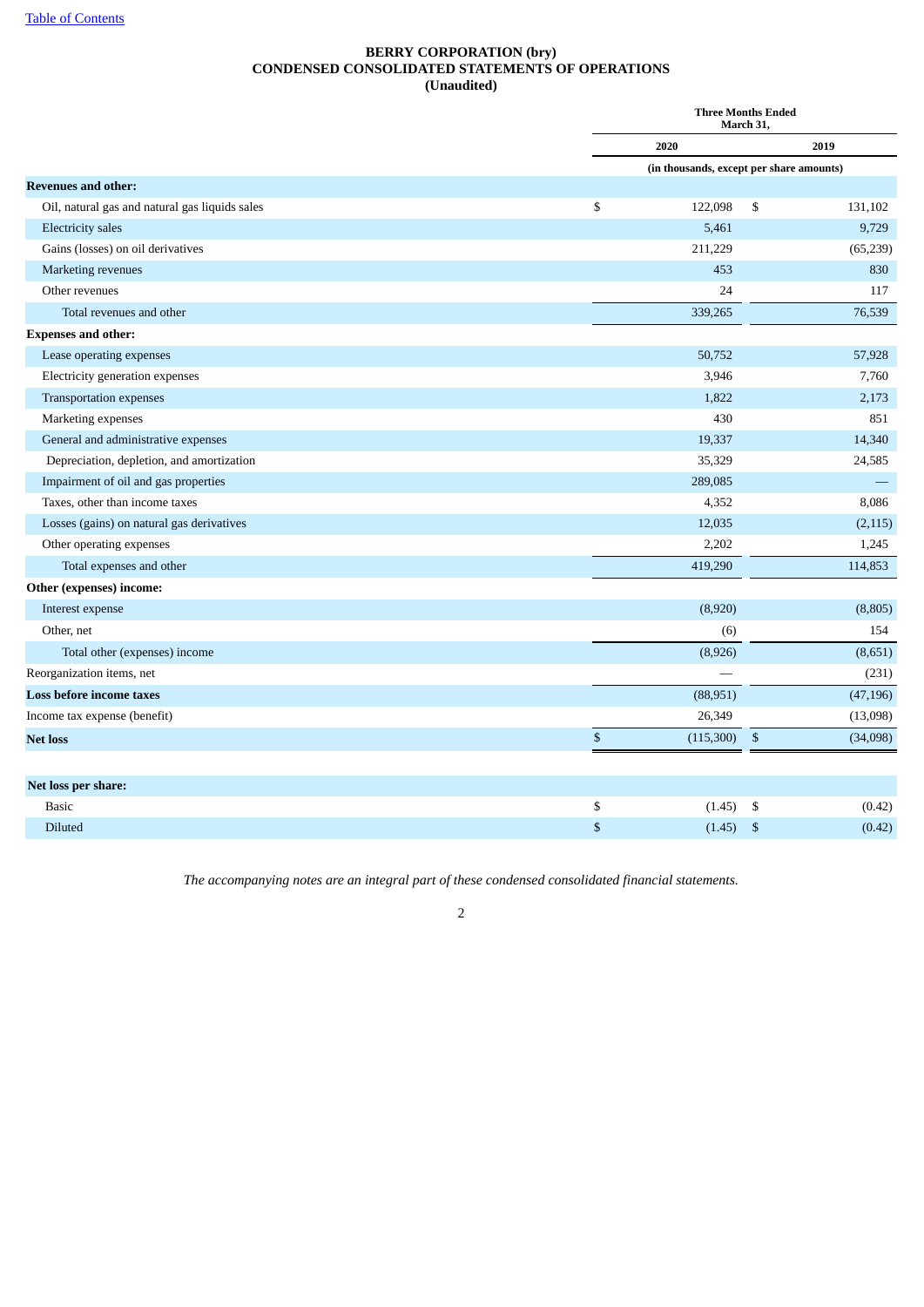$\overline{\phantom{a}}$  . The contract of  $\overline{\phantom{a}}$ 

# **BERRY CORPORATION (bry) CONDENSED CONSOLIDATED STATEMENTS OF EQUITY (Unaudited)**

<span id="page-4-0"></span>

|                                                                 | Three-Month Period Ended March 31, 2019 |                     |     |                                             |     |                       |      |                                    |  |                     |
|-----------------------------------------------------------------|-----------------------------------------|---------------------|-----|---------------------------------------------|-----|-----------------------|------|------------------------------------|--|---------------------|
|                                                                 |                                         | <b>Common Stock</b> |     | <b>Additional</b><br><b>Paid-in Capital</b> |     | <b>Treasury Stock</b> |      | <b>Retained</b><br><b>Earnings</b> |  | <b>Total Equity</b> |
|                                                                 |                                         |                     |     |                                             |     | (in thousands)        |      |                                    |  |                     |
| <b>December 31, 2018</b>                                        | \$                                      | 82                  | \$. | 914,540                                     | S   | $(24,218)$ \$         |      | 116,042                            |  | 1,006,446           |
| Shares withheld for payment of taxes on equity awards and other |                                         |                     |     | (270)                                       |     |                       |      |                                    |  | (270)               |
| Stock based compensation                                        |                                         |                     |     | 1,498                                       |     |                       |      |                                    |  | 1,498               |
| Purchases of treasury stock                                     |                                         |                     |     | –                                           |     | (24, 375)             |      |                                    |  | (24, 375)           |
| Purchase of rights to common stock $(1)$                        |                                         |                     |     | (20, 265)                                   |     | 20,265                |      |                                    |  |                     |
| Common stock issued to settle unsecured claims                  |                                         | 3                   |     | (3)                                         |     |                       |      |                                    |  |                     |
| Dividends declared on common stock, \$0.12/share                |                                         |                     |     |                                             |     |                       |      | (10,072)                           |  | (10,072)            |
| Net loss                                                        |                                         |                     |     |                                             |     |                       |      | (34,098)                           |  | (34,098)            |
| <b>March 31, 2019</b>                                           |                                         | 85                  |     | 895,500                                     | \$. | (28, 328)             | - \$ | 71,872                             |  | 939,129             |

|                                                                 |    | Three-Month Period Ended March 31, 2020 |   |                                             |     |                       |    |                                                 |    |                     |
|-----------------------------------------------------------------|----|-----------------------------------------|---|---------------------------------------------|-----|-----------------------|----|-------------------------------------------------|----|---------------------|
|                                                                 |    | <b>Common Stock</b>                     |   | <b>Additional</b><br><b>Paid-in Capital</b> |     | <b>Treasury Stock</b> |    | <b>Retained</b><br><b>Earnings</b><br>(Deficit) |    | <b>Total Equity</b> |
|                                                                 |    |                                         |   |                                             |     | (in thousands)        |    |                                                 |    |                     |
| <b>December 31, 2019</b>                                        | \$ | 85                                      | S | 901,830                                     | S   | (49,995)              | -S | 120,528                                         | \$ | 972,448             |
| Shares withheld for payment of taxes on equity awards and other |    |                                         |   | (794)                                       |     |                       |    |                                                 |    | (794)               |
| Stock based compensation                                        |    | _                                       |   | 3,036                                       |     |                       |    |                                                 |    | 3,036               |
| Dividends declared on common stock, \$0.12/share                |    |                                         |   |                                             |     |                       |    | (9,564)                                         |    | (9,564)             |
| Net loss                                                        |    |                                         |   |                                             |     |                       |    | (115,300)                                       |    | (115,300)           |
| <b>March 31, 2020</b>                                           | J. | 85                                      | ъ | 904.072                                     | \$. | (49, 995)             |    | (4,336)                                         | S  | 849,826             |

(1) In 2018, we entered into several settlement agreements with general unsecured creditors from our bankruptcy process. We paid approximately \$20 million to purchase their claims to our common stock. These claims were settled in February 2019 with no shares issued.

*The accompanying notes are an integral part of these condensed consolidated financial statements.*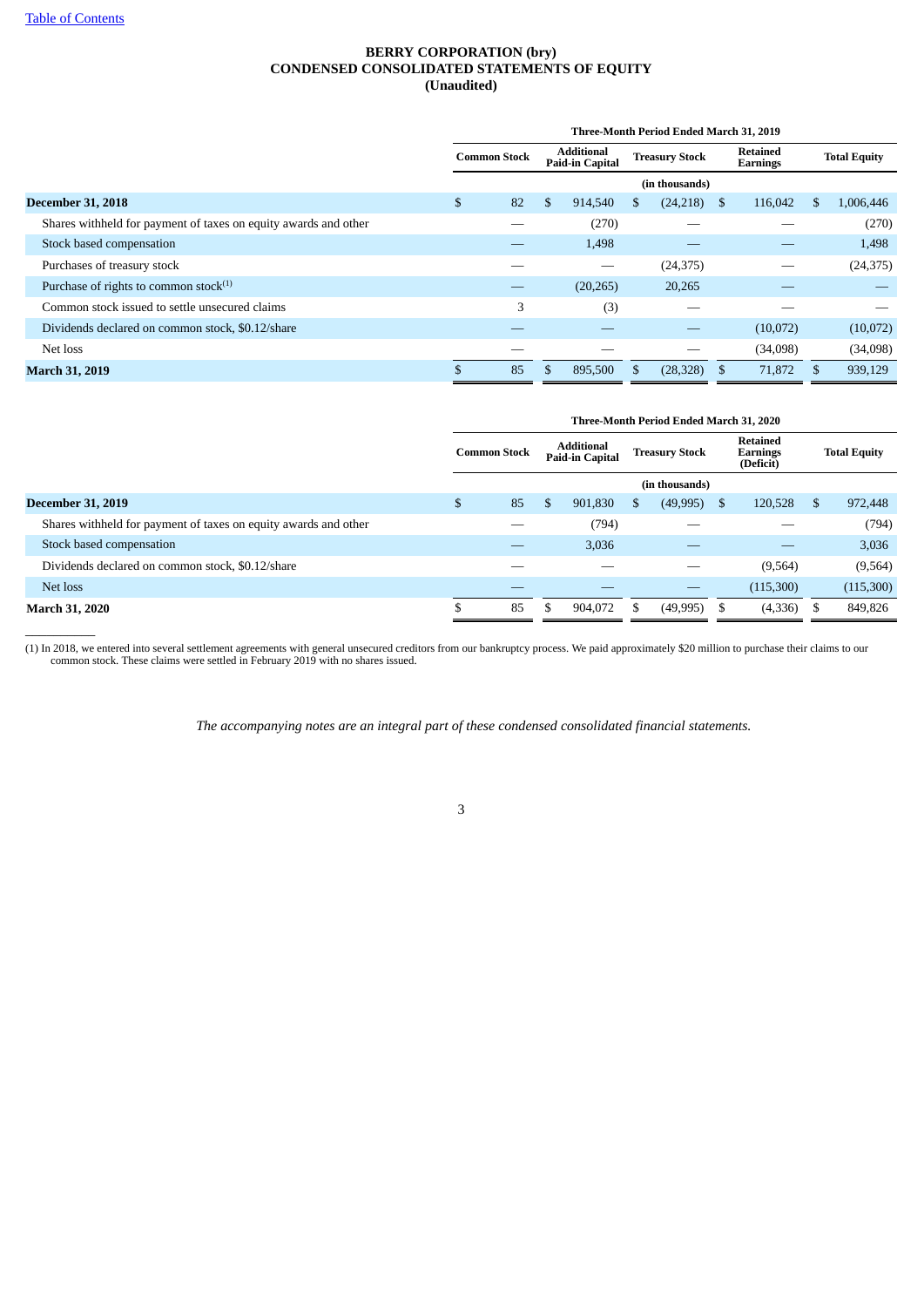### **BERRY CORPORATION (bry) CONDENSED CONSOLIDATED STATEMENTS OF CASH FLOWS (Unaudited)**

<span id="page-5-0"></span>

| 2019<br>2020<br>(in thousands)<br><b>Cash flows from operating activities:</b><br>\$<br>Net loss<br>(115, 300)<br>- \$<br>(34,098)<br>Adjustments to reconcile net loss to net cash provided by (used in) operating activities:<br>Depreciation, depletion and amortization<br>35,329<br>24,585<br>Amortization of debt issuance costs<br>1,338<br>1,255<br>Impairment of oil and gas properties<br>289,085<br>Stock-based compensation expense<br>2,922<br>1,474<br>Deferred income taxes<br>26,347<br>(13,098)<br>Increase in allowance for doubtful accounts<br>427<br>1,200<br>Other operating expenses<br>1,575<br>1,245<br>Derivative activities:<br>63,124<br>Total (gains) losses<br>(199, 194)<br>Cash settlements on derivatives<br>19,625<br>14,904<br>Changes in assets and liabilities:<br>Decrease (increase) in accounts receivable<br>22,074<br>(6,084)<br>Increase in other assets<br>(331)<br>(717)<br>(29, 179)<br>(29, 854)<br>Decrease in accounts payable and accrued expenses<br>Decrease in other liabilities<br>(11,008)<br>(2,066)<br>Net cash provided by operating activities<br>44,483<br>21,097<br><b>Cash flows from investing activities:</b><br>Capital expenditures:<br>Development of oil and natural gas properties<br>(45, 542)<br>(47, 679)<br>Purchases of other property and equipment<br>(1,227)<br>(1, 419)<br>Changes in capital investment accruals<br>3,533<br>(3,693)<br>Other<br>198<br>Net cash used in investing activities<br>(43,038)<br>(52,791)<br><b>Cash flows from financing activities:</b><br>Borrowings under RBL credit facility<br>15,350<br>124.100<br>Repayments on RBL credit facility<br>(115,000)<br>(15, 350)<br>Dividends paid on common stock<br>(9,750)<br>(9, 813)<br>Purchase of treasury stock<br>(25, 241)<br>Shares withheld for payment of taxes on equity awards and other<br>(794)<br>(270)<br>Net cash used in financing activities<br>(35, 324)<br>(1,444)<br>Net increase (decrease) in cash and cash equivalents<br>$1\,$<br>(67,018)<br><b>Cash and cash equivalents:</b><br>Beginning<br>68,680<br>${\mathbb S}$<br>$\mathbb{S}$<br>$\mathbf{1}$<br>1,662<br>Ending |  | <b>Three Months Ended</b><br>March 31, |  |  |  |  |
|---------------------------------------------------------------------------------------------------------------------------------------------------------------------------------------------------------------------------------------------------------------------------------------------------------------------------------------------------------------------------------------------------------------------------------------------------------------------------------------------------------------------------------------------------------------------------------------------------------------------------------------------------------------------------------------------------------------------------------------------------------------------------------------------------------------------------------------------------------------------------------------------------------------------------------------------------------------------------------------------------------------------------------------------------------------------------------------------------------------------------------------------------------------------------------------------------------------------------------------------------------------------------------------------------------------------------------------------------------------------------------------------------------------------------------------------------------------------------------------------------------------------------------------------------------------------------------------------------------------------------------------------------------------------------------------------------------------------------------------------------------------------------------------------------------------------------------------------------------------------------------------------------------------------------------------------------------------------------------------------------------------------------------------------------------------------------------------------------------------------------------------------------------|--|----------------------------------------|--|--|--|--|
|                                                                                                                                                                                                                                                                                                                                                                                                                                                                                                                                                                                                                                                                                                                                                                                                                                                                                                                                                                                                                                                                                                                                                                                                                                                                                                                                                                                                                                                                                                                                                                                                                                                                                                                                                                                                                                                                                                                                                                                                                                                                                                                                                         |  |                                        |  |  |  |  |
|                                                                                                                                                                                                                                                                                                                                                                                                                                                                                                                                                                                                                                                                                                                                                                                                                                                                                                                                                                                                                                                                                                                                                                                                                                                                                                                                                                                                                                                                                                                                                                                                                                                                                                                                                                                                                                                                                                                                                                                                                                                                                                                                                         |  |                                        |  |  |  |  |
|                                                                                                                                                                                                                                                                                                                                                                                                                                                                                                                                                                                                                                                                                                                                                                                                                                                                                                                                                                                                                                                                                                                                                                                                                                                                                                                                                                                                                                                                                                                                                                                                                                                                                                                                                                                                                                                                                                                                                                                                                                                                                                                                                         |  |                                        |  |  |  |  |
|                                                                                                                                                                                                                                                                                                                                                                                                                                                                                                                                                                                                                                                                                                                                                                                                                                                                                                                                                                                                                                                                                                                                                                                                                                                                                                                                                                                                                                                                                                                                                                                                                                                                                                                                                                                                                                                                                                                                                                                                                                                                                                                                                         |  |                                        |  |  |  |  |
|                                                                                                                                                                                                                                                                                                                                                                                                                                                                                                                                                                                                                                                                                                                                                                                                                                                                                                                                                                                                                                                                                                                                                                                                                                                                                                                                                                                                                                                                                                                                                                                                                                                                                                                                                                                                                                                                                                                                                                                                                                                                                                                                                         |  |                                        |  |  |  |  |
|                                                                                                                                                                                                                                                                                                                                                                                                                                                                                                                                                                                                                                                                                                                                                                                                                                                                                                                                                                                                                                                                                                                                                                                                                                                                                                                                                                                                                                                                                                                                                                                                                                                                                                                                                                                                                                                                                                                                                                                                                                                                                                                                                         |  |                                        |  |  |  |  |
|                                                                                                                                                                                                                                                                                                                                                                                                                                                                                                                                                                                                                                                                                                                                                                                                                                                                                                                                                                                                                                                                                                                                                                                                                                                                                                                                                                                                                                                                                                                                                                                                                                                                                                                                                                                                                                                                                                                                                                                                                                                                                                                                                         |  |                                        |  |  |  |  |
|                                                                                                                                                                                                                                                                                                                                                                                                                                                                                                                                                                                                                                                                                                                                                                                                                                                                                                                                                                                                                                                                                                                                                                                                                                                                                                                                                                                                                                                                                                                                                                                                                                                                                                                                                                                                                                                                                                                                                                                                                                                                                                                                                         |  |                                        |  |  |  |  |
|                                                                                                                                                                                                                                                                                                                                                                                                                                                                                                                                                                                                                                                                                                                                                                                                                                                                                                                                                                                                                                                                                                                                                                                                                                                                                                                                                                                                                                                                                                                                                                                                                                                                                                                                                                                                                                                                                                                                                                                                                                                                                                                                                         |  |                                        |  |  |  |  |
|                                                                                                                                                                                                                                                                                                                                                                                                                                                                                                                                                                                                                                                                                                                                                                                                                                                                                                                                                                                                                                                                                                                                                                                                                                                                                                                                                                                                                                                                                                                                                                                                                                                                                                                                                                                                                                                                                                                                                                                                                                                                                                                                                         |  |                                        |  |  |  |  |
|                                                                                                                                                                                                                                                                                                                                                                                                                                                                                                                                                                                                                                                                                                                                                                                                                                                                                                                                                                                                                                                                                                                                                                                                                                                                                                                                                                                                                                                                                                                                                                                                                                                                                                                                                                                                                                                                                                                                                                                                                                                                                                                                                         |  |                                        |  |  |  |  |
|                                                                                                                                                                                                                                                                                                                                                                                                                                                                                                                                                                                                                                                                                                                                                                                                                                                                                                                                                                                                                                                                                                                                                                                                                                                                                                                                                                                                                                                                                                                                                                                                                                                                                                                                                                                                                                                                                                                                                                                                                                                                                                                                                         |  |                                        |  |  |  |  |
|                                                                                                                                                                                                                                                                                                                                                                                                                                                                                                                                                                                                                                                                                                                                                                                                                                                                                                                                                                                                                                                                                                                                                                                                                                                                                                                                                                                                                                                                                                                                                                                                                                                                                                                                                                                                                                                                                                                                                                                                                                                                                                                                                         |  |                                        |  |  |  |  |
|                                                                                                                                                                                                                                                                                                                                                                                                                                                                                                                                                                                                                                                                                                                                                                                                                                                                                                                                                                                                                                                                                                                                                                                                                                                                                                                                                                                                                                                                                                                                                                                                                                                                                                                                                                                                                                                                                                                                                                                                                                                                                                                                                         |  |                                        |  |  |  |  |
|                                                                                                                                                                                                                                                                                                                                                                                                                                                                                                                                                                                                                                                                                                                                                                                                                                                                                                                                                                                                                                                                                                                                                                                                                                                                                                                                                                                                                                                                                                                                                                                                                                                                                                                                                                                                                                                                                                                                                                                                                                                                                                                                                         |  |                                        |  |  |  |  |
|                                                                                                                                                                                                                                                                                                                                                                                                                                                                                                                                                                                                                                                                                                                                                                                                                                                                                                                                                                                                                                                                                                                                                                                                                                                                                                                                                                                                                                                                                                                                                                                                                                                                                                                                                                                                                                                                                                                                                                                                                                                                                                                                                         |  |                                        |  |  |  |  |
|                                                                                                                                                                                                                                                                                                                                                                                                                                                                                                                                                                                                                                                                                                                                                                                                                                                                                                                                                                                                                                                                                                                                                                                                                                                                                                                                                                                                                                                                                                                                                                                                                                                                                                                                                                                                                                                                                                                                                                                                                                                                                                                                                         |  |                                        |  |  |  |  |
|                                                                                                                                                                                                                                                                                                                                                                                                                                                                                                                                                                                                                                                                                                                                                                                                                                                                                                                                                                                                                                                                                                                                                                                                                                                                                                                                                                                                                                                                                                                                                                                                                                                                                                                                                                                                                                                                                                                                                                                                                                                                                                                                                         |  |                                        |  |  |  |  |
|                                                                                                                                                                                                                                                                                                                                                                                                                                                                                                                                                                                                                                                                                                                                                                                                                                                                                                                                                                                                                                                                                                                                                                                                                                                                                                                                                                                                                                                                                                                                                                                                                                                                                                                                                                                                                                                                                                                                                                                                                                                                                                                                                         |  |                                        |  |  |  |  |
|                                                                                                                                                                                                                                                                                                                                                                                                                                                                                                                                                                                                                                                                                                                                                                                                                                                                                                                                                                                                                                                                                                                                                                                                                                                                                                                                                                                                                                                                                                                                                                                                                                                                                                                                                                                                                                                                                                                                                                                                                                                                                                                                                         |  |                                        |  |  |  |  |
|                                                                                                                                                                                                                                                                                                                                                                                                                                                                                                                                                                                                                                                                                                                                                                                                                                                                                                                                                                                                                                                                                                                                                                                                                                                                                                                                                                                                                                                                                                                                                                                                                                                                                                                                                                                                                                                                                                                                                                                                                                                                                                                                                         |  |                                        |  |  |  |  |
|                                                                                                                                                                                                                                                                                                                                                                                                                                                                                                                                                                                                                                                                                                                                                                                                                                                                                                                                                                                                                                                                                                                                                                                                                                                                                                                                                                                                                                                                                                                                                                                                                                                                                                                                                                                                                                                                                                                                                                                                                                                                                                                                                         |  |                                        |  |  |  |  |
|                                                                                                                                                                                                                                                                                                                                                                                                                                                                                                                                                                                                                                                                                                                                                                                                                                                                                                                                                                                                                                                                                                                                                                                                                                                                                                                                                                                                                                                                                                                                                                                                                                                                                                                                                                                                                                                                                                                                                                                                                                                                                                                                                         |  |                                        |  |  |  |  |
|                                                                                                                                                                                                                                                                                                                                                                                                                                                                                                                                                                                                                                                                                                                                                                                                                                                                                                                                                                                                                                                                                                                                                                                                                                                                                                                                                                                                                                                                                                                                                                                                                                                                                                                                                                                                                                                                                                                                                                                                                                                                                                                                                         |  |                                        |  |  |  |  |
|                                                                                                                                                                                                                                                                                                                                                                                                                                                                                                                                                                                                                                                                                                                                                                                                                                                                                                                                                                                                                                                                                                                                                                                                                                                                                                                                                                                                                                                                                                                                                                                                                                                                                                                                                                                                                                                                                                                                                                                                                                                                                                                                                         |  |                                        |  |  |  |  |
|                                                                                                                                                                                                                                                                                                                                                                                                                                                                                                                                                                                                                                                                                                                                                                                                                                                                                                                                                                                                                                                                                                                                                                                                                                                                                                                                                                                                                                                                                                                                                                                                                                                                                                                                                                                                                                                                                                                                                                                                                                                                                                                                                         |  |                                        |  |  |  |  |
|                                                                                                                                                                                                                                                                                                                                                                                                                                                                                                                                                                                                                                                                                                                                                                                                                                                                                                                                                                                                                                                                                                                                                                                                                                                                                                                                                                                                                                                                                                                                                                                                                                                                                                                                                                                                                                                                                                                                                                                                                                                                                                                                                         |  |                                        |  |  |  |  |
|                                                                                                                                                                                                                                                                                                                                                                                                                                                                                                                                                                                                                                                                                                                                                                                                                                                                                                                                                                                                                                                                                                                                                                                                                                                                                                                                                                                                                                                                                                                                                                                                                                                                                                                                                                                                                                                                                                                                                                                                                                                                                                                                                         |  |                                        |  |  |  |  |
|                                                                                                                                                                                                                                                                                                                                                                                                                                                                                                                                                                                                                                                                                                                                                                                                                                                                                                                                                                                                                                                                                                                                                                                                                                                                                                                                                                                                                                                                                                                                                                                                                                                                                                                                                                                                                                                                                                                                                                                                                                                                                                                                                         |  |                                        |  |  |  |  |
|                                                                                                                                                                                                                                                                                                                                                                                                                                                                                                                                                                                                                                                                                                                                                                                                                                                                                                                                                                                                                                                                                                                                                                                                                                                                                                                                                                                                                                                                                                                                                                                                                                                                                                                                                                                                                                                                                                                                                                                                                                                                                                                                                         |  |                                        |  |  |  |  |
|                                                                                                                                                                                                                                                                                                                                                                                                                                                                                                                                                                                                                                                                                                                                                                                                                                                                                                                                                                                                                                                                                                                                                                                                                                                                                                                                                                                                                                                                                                                                                                                                                                                                                                                                                                                                                                                                                                                                                                                                                                                                                                                                                         |  |                                        |  |  |  |  |
|                                                                                                                                                                                                                                                                                                                                                                                                                                                                                                                                                                                                                                                                                                                                                                                                                                                                                                                                                                                                                                                                                                                                                                                                                                                                                                                                                                                                                                                                                                                                                                                                                                                                                                                                                                                                                                                                                                                                                                                                                                                                                                                                                         |  |                                        |  |  |  |  |
|                                                                                                                                                                                                                                                                                                                                                                                                                                                                                                                                                                                                                                                                                                                                                                                                                                                                                                                                                                                                                                                                                                                                                                                                                                                                                                                                                                                                                                                                                                                                                                                                                                                                                                                                                                                                                                                                                                                                                                                                                                                                                                                                                         |  |                                        |  |  |  |  |
|                                                                                                                                                                                                                                                                                                                                                                                                                                                                                                                                                                                                                                                                                                                                                                                                                                                                                                                                                                                                                                                                                                                                                                                                                                                                                                                                                                                                                                                                                                                                                                                                                                                                                                                                                                                                                                                                                                                                                                                                                                                                                                                                                         |  |                                        |  |  |  |  |
|                                                                                                                                                                                                                                                                                                                                                                                                                                                                                                                                                                                                                                                                                                                                                                                                                                                                                                                                                                                                                                                                                                                                                                                                                                                                                                                                                                                                                                                                                                                                                                                                                                                                                                                                                                                                                                                                                                                                                                                                                                                                                                                                                         |  |                                        |  |  |  |  |
|                                                                                                                                                                                                                                                                                                                                                                                                                                                                                                                                                                                                                                                                                                                                                                                                                                                                                                                                                                                                                                                                                                                                                                                                                                                                                                                                                                                                                                                                                                                                                                                                                                                                                                                                                                                                                                                                                                                                                                                                                                                                                                                                                         |  |                                        |  |  |  |  |
|                                                                                                                                                                                                                                                                                                                                                                                                                                                                                                                                                                                                                                                                                                                                                                                                                                                                                                                                                                                                                                                                                                                                                                                                                                                                                                                                                                                                                                                                                                                                                                                                                                                                                                                                                                                                                                                                                                                                                                                                                                                                                                                                                         |  |                                        |  |  |  |  |
|                                                                                                                                                                                                                                                                                                                                                                                                                                                                                                                                                                                                                                                                                                                                                                                                                                                                                                                                                                                                                                                                                                                                                                                                                                                                                                                                                                                                                                                                                                                                                                                                                                                                                                                                                                                                                                                                                                                                                                                                                                                                                                                                                         |  |                                        |  |  |  |  |
|                                                                                                                                                                                                                                                                                                                                                                                                                                                                                                                                                                                                                                                                                                                                                                                                                                                                                                                                                                                                                                                                                                                                                                                                                                                                                                                                                                                                                                                                                                                                                                                                                                                                                                                                                                                                                                                                                                                                                                                                                                                                                                                                                         |  |                                        |  |  |  |  |
|                                                                                                                                                                                                                                                                                                                                                                                                                                                                                                                                                                                                                                                                                                                                                                                                                                                                                                                                                                                                                                                                                                                                                                                                                                                                                                                                                                                                                                                                                                                                                                                                                                                                                                                                                                                                                                                                                                                                                                                                                                                                                                                                                         |  |                                        |  |  |  |  |
|                                                                                                                                                                                                                                                                                                                                                                                                                                                                                                                                                                                                                                                                                                                                                                                                                                                                                                                                                                                                                                                                                                                                                                                                                                                                                                                                                                                                                                                                                                                                                                                                                                                                                                                                                                                                                                                                                                                                                                                                                                                                                                                                                         |  |                                        |  |  |  |  |

*The accompanying notes are an integral part of these condensed consolidated financial statements.*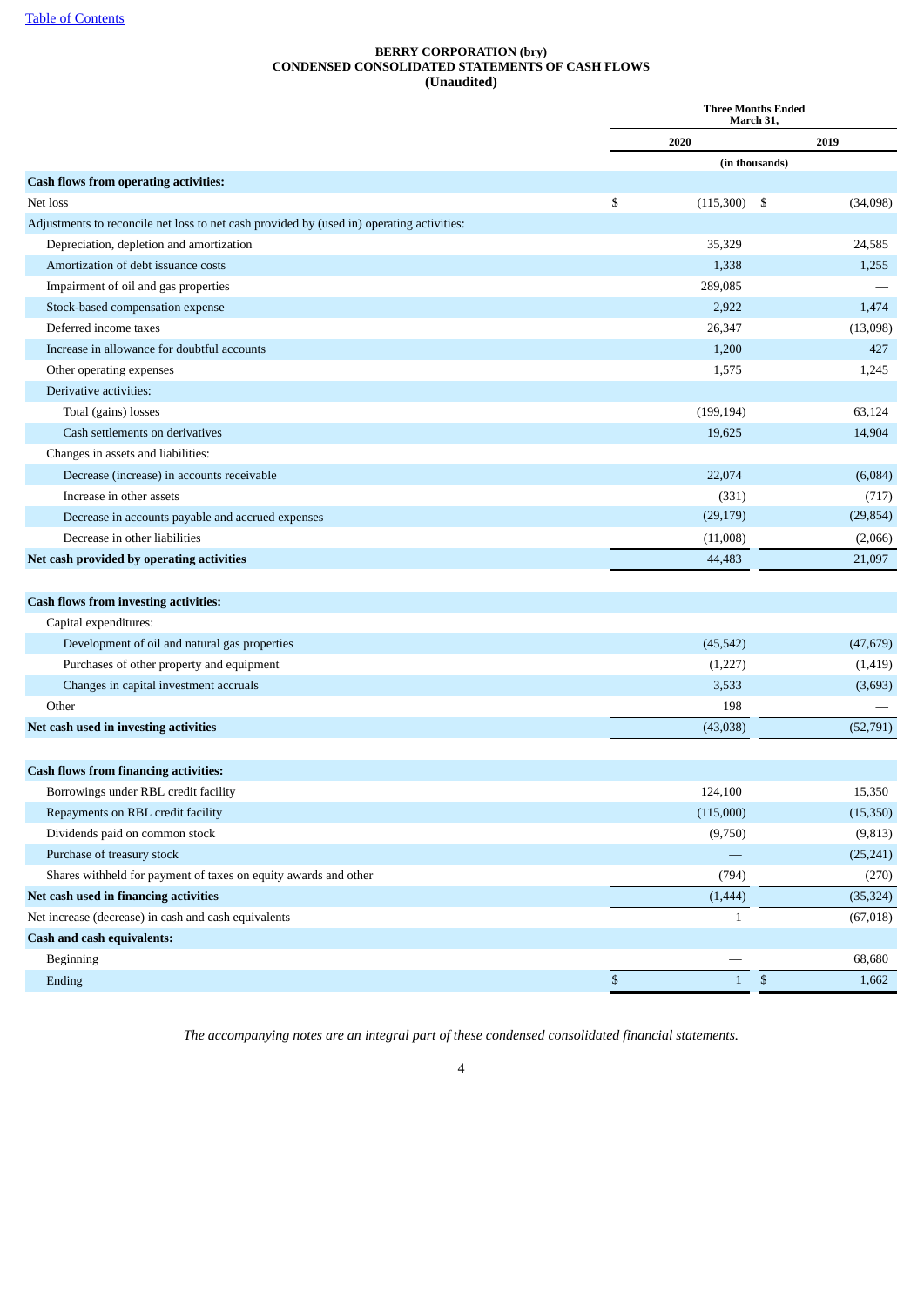#### <span id="page-6-0"></span>**Note 1 - Basis of Presentation**

Effective February 18, 2020, Berry Petroleum Corporation changed its name to Berry Corporation (bry) and introduced a new logo. We believe that the name Berry Corporation (bry) is a name that better represents our progressive approach to evolving and growing the business in today's dynamic oil and gas industry.

"Berry Corp." refers to Berry Corporation (bry), a Delaware corporation, which is the sole member of Berry Petroleum Company, LLC ("Berry LLC").

As the context may require, the "Company", "we", "our" or similar words refer to (i) Berry Corp. and Berry LLC, its consolidated subsidiary, as a whole or (ii) either Berry Corp. or Berry LLC.

### *Nature of Business*

Berry Corp. is an independent oil and natural gas company that was incorporated under Delaware law on February 13, 2017. Berry Corp. operates through its wholly-owned subsidiary, Berry LLC. Our properties are located in the United States (the "U.S."), in California (in the San Joaquin and Ventura basins), Utah (in the Uinta basin), and Colorado (in the Piceance basin).

# *Principles of Consolidation and Reporting*

The condensed consolidated financial statements were prepared in conformity with U.S. generally accepted accounting principles ("GAAP"), which requires management to make estimates and assumptions that affect the amounts reported in the financial statements and accompanying notes. In management's opinion, the accompanying financial statements contain all normal, recurring adjustments that are necessary to fairly present our interim unaudited condensed consolidated financial statements. We eliminated all significant intercompany transactions and balances upon consolidation. For oil and gas exploration and production joint ventures in which we have a direct working interest, we account for our proportionate share of assets, liabilities, revenue, expense and cash flows within the relevant lines of the financial statements.

We prepared this report pursuant to the rules and regulations of the U.S. Security and Exchange Commission ("SEC") applicable to interim financial information, which permit the omission of certain disclosures to the extent they have not changed materially since the latest annual financial statements. We believe our disclosures are adequate to make the disclosed information not misleading. The results reported in these unaudited condensed consolidated financial statements may not accurately forecast results for future periods. This Quarterly Report on Form 10-Q should be read in conjunction with the consolidated financial statements and the notes thereto in our Annual Report on Form 10-K for the year ended December 31, 2019.

#### *Reclassification*

We reclassified certain prior year amounts in the cash flow statements to conform to the current year presentation. These reclassifications had no material impact on the financial statements.

#### *New Accounting Standards Issued, But Not Yet Adopted*

In February 2016, the FASB issued rules requiring lessees to recognize assets and liabilities on the balance sheet for the rights and obligations created by all leases with terms of more than 12 months and to include qualitative and quantitative disclosures with respect to the amount, timing, and uncertainty of cash flows arising from leases. As an emerging growth company, we have elected to delay the adoption of these rules until they are applicable to non-SEC issuers which is for fiscal years beginning after December 15, 2020, including interim periods within those fiscal years. The FASB has issued a proposal to further delay implementation, which has not been finalized yet. We are currently identifying our lease population in accordance with the new lease standard. We expect the adoption of these rules to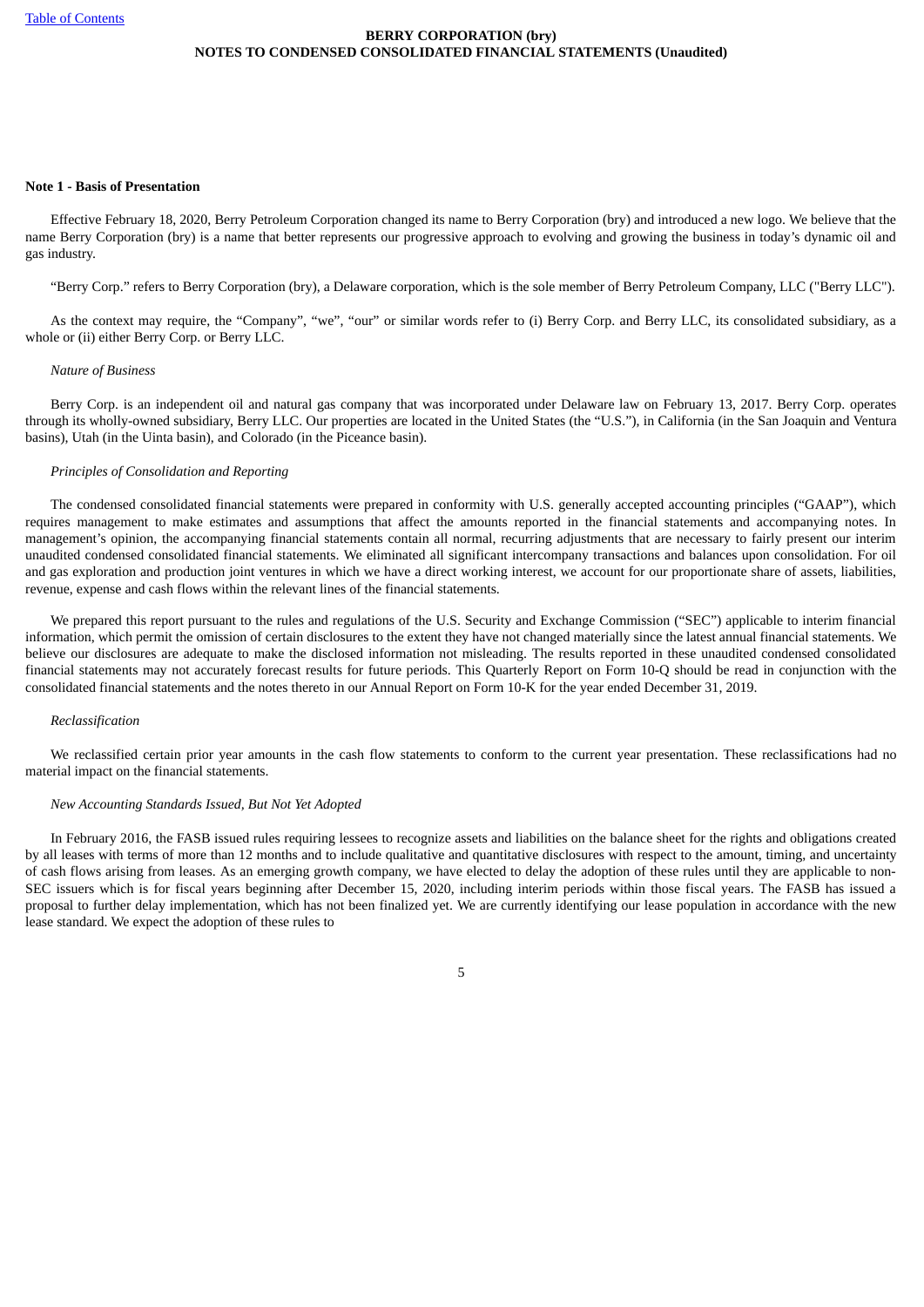increase other assets and other liabilities on our balance sheet and we are currently evaluating the impact on our consolidated results of operations.

In December 2019, the FASB issued rules which simplify the accounting for income taxes. As an emerging growth company, we have elected to delay the adoption of these rules until they are applicable to non-SEC issuers which is for fiscal years beginning after December 15, 2021, including interim periods within those fiscal years. We are currently evaluating the impact of these rules on our consolidated financial statements.

In March 2020, the FASB issued rules providing optional expedients and exceptions for applying GAAP to contracts, hedging relationships and other transactions affected by the reference rate reform, if certain criteria are met. The optional expedient for contract modifications applies to contract modifications that replace a reference rate affected by the reference rate reform, such as the London Interbank Offered Rate ("LIBOR"). Entities may elect to apply the amendments for contract modifications as of any date from the beginning of an interim period that includes or is subsequent to March 12, 2020 through December 31, 2022. We are currently evaluating the impact of these rules on our consolidated financial statements.

#### **Note 2 - Debt**

The following table summarizes our outstanding debt:

|                                      |    | <b>March 31, 2020</b><br><b>December 31, 2019</b> |    |         | <b>Interest Rate</b>                                                 | <b>Maturity</b>   | <b>Security</b>                                                                                   |
|--------------------------------------|----|---------------------------------------------------|----|---------|----------------------------------------------------------------------|-------------------|---------------------------------------------------------------------------------------------------|
|                                      |    | (in thousands)                                    |    |         |                                                                      |                   |                                                                                                   |
| <b>RBL Facility</b>                  | \$ | 10.950                                            | -S | 1,850   | variable rates<br>4.0% (2020) and $5.5\%$<br>$(2019)$ , respectively | July 29, 2022     | Mortgage on 85% of Present<br>Value of proven oil and gas<br>reserves and lien on other<br>assets |
| 2026 Notes                           |    | 400,000                                           |    | 400,000 | 7.0%                                                                 | February 15, 2026 | Unsecured                                                                                         |
| Long-Term Debt - Principal<br>Amount |    | 410,950                                           |    | 401,850 |                                                                      |                   |                                                                                                   |
| Less: Debt Issuance Costs            |    | (7, 287)                                          |    | (7,531) |                                                                      |                   |                                                                                                   |
| <b>Long-Term Debt, net</b>           |    | 403,663                                           |    | 394,319 |                                                                      |                   |                                                                                                   |

### *Deferred Financing Costs*

We incurred legal and bank fees related to the issuance of debt. At March 31, 2020 and December 31, 2019, debt issuance costs for the RBL Facility (as defined below) reported in "other noncurrent assets" on the balance sheet were approximately \$10 million and \$11 million net of amortization, respectively. At March 31, 2020 and December 31, 2019, debt issuance costs, net of amortization, for the unsecured notes due February 2026 (the "2026 Notes") reported in Long-Term Debt, net were approximately \$7 million and \$8 million, respectively.

For the three months ended March 31, 2020 and March 31, 2019, the amortization expense for the RBL Facility and 2026 Notes were both approximately \$1 million and was included in "interest expense" in the condensed consolidated statements of operations.

### *Fair Value*

Our debt is recorded at the carrying amount on the balance sheets. The carrying amount of the RBL Facility approximates fair value because the interest rates are variable and reflect market rates. The fair value of the 2026 Notes was approximately \$164 million and \$376 million at March 31, 2020 and December 31, 2019, respectively.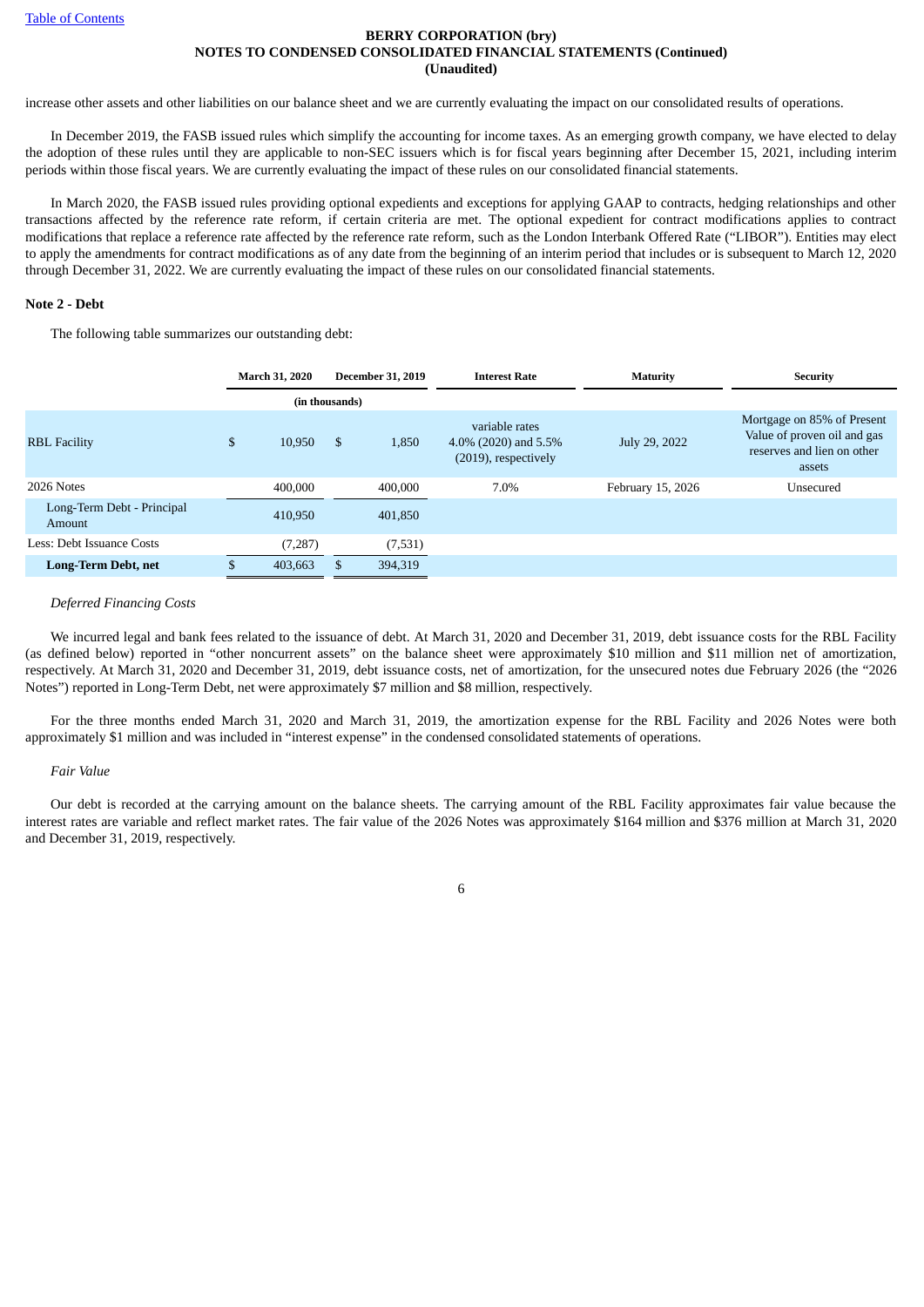#### *The RBL Facility*

On July 31, 2017, we entered into a credit agreement ("RBL Facility"). The RBL Facility provides for a revolving loan with up to \$1.5 billion of commitments, subject to a reserve borrowing base. In late 2019, we completed a borrowing base redetermination under our RBL Facility that set our borrowing base to \$500 million and reaffirmed our elected commitment amount at \$400 million. The RBL Facility matures on July 29, 2022, unless terminated earlier in accordance with the RBL Facility terms. Borrowing base redeterminations generally become effective each May and November, although each of us and the administrative agent may make one interim redetermination between scheduled redeterminations. While we have submitted our most recent borrowing base redetermination, we have not yet received the results.

The RBL Facility contains customary events of default and remedies for credit facilities of a similar nature. If we do not comply with the financial and other covenants in the RBL Facility, the lenders may, subject to customary cure rights, require immediate payment of all amounts outstanding under the RBL Facility and exercise all of their other rights and remedies, including foreclosure on all of the collateral.

The RBL Facility requires us to maintain on a consolidated basis as of each quarter-end (i) a Leverage Ratio of no more than 4.0 to 1.0 and (ii) a Current Ratio of at least 1.0 to 1.0. The RBL Facility also contains customary restrictions. As of March 31, 2020, our Leverage Ratio and Current Ratio were 1.4 to 1.0 and 4.2 to 1.0, respectively. In addition, the RBL Facility currently provides that to the extent we incur unsecured indebtedness, including any amounts raised in the future, the borrowing base will be reduced by an amount equal to 25% of the amount of such unsecured debt. We were in compliance with all financial covenants under the RBL Facility as of March 31, 2020.

As of March 31, 2020, we had approximately \$11 million in borrowings outstanding, \$7 million in letters of credit outstanding, and approximately \$382 million of available borrowings capacity under the RBL Facility.

#### *Bond Repurchase Program*

In February 2020, our Board of Directors adopted a program to spend up to \$75 million for the opportunistic repurchase of our 2026 Notes. The manner, timing and amount of any purchases will be determined based on our evaluation of market conditions, compliance with outstanding agreements and other factors, may be commenced or suspended at any time without notice and does not obligate Berry Corp. to purchase the 2026 Notes during any period or at all.

### *Corporate Organization*

Berry Corp., as Berry LLC's parent company, has no independent assets or operations. Any guarantees of potential future registered debt securities by Berry Corp. or Berry LLC would be full and unconditional. Berry Corp. and Berry LLC currently do not have any other subsidiaries. In addition, there are no significant restrictions upon the ability of Berry LLC to distribute funds to Berry Corp. by distribution or loan other than under the RBL Facility. None of the assets of Berry Corp. or Berry LLC represent restricted net assets.

The RBL Facility permits Berry LLC to make distributions to Berry Corp. so long as both before and after giving pro forma effect to such distribution no default or borrowing base deficiency exists, availability equals or exceeds 15% of the then effective borrowing base, and Berry Corp. demonstrates a pro forma leverage ratio less than or equal to 2.75 to 1.00. The conditions are currently met with significant margin.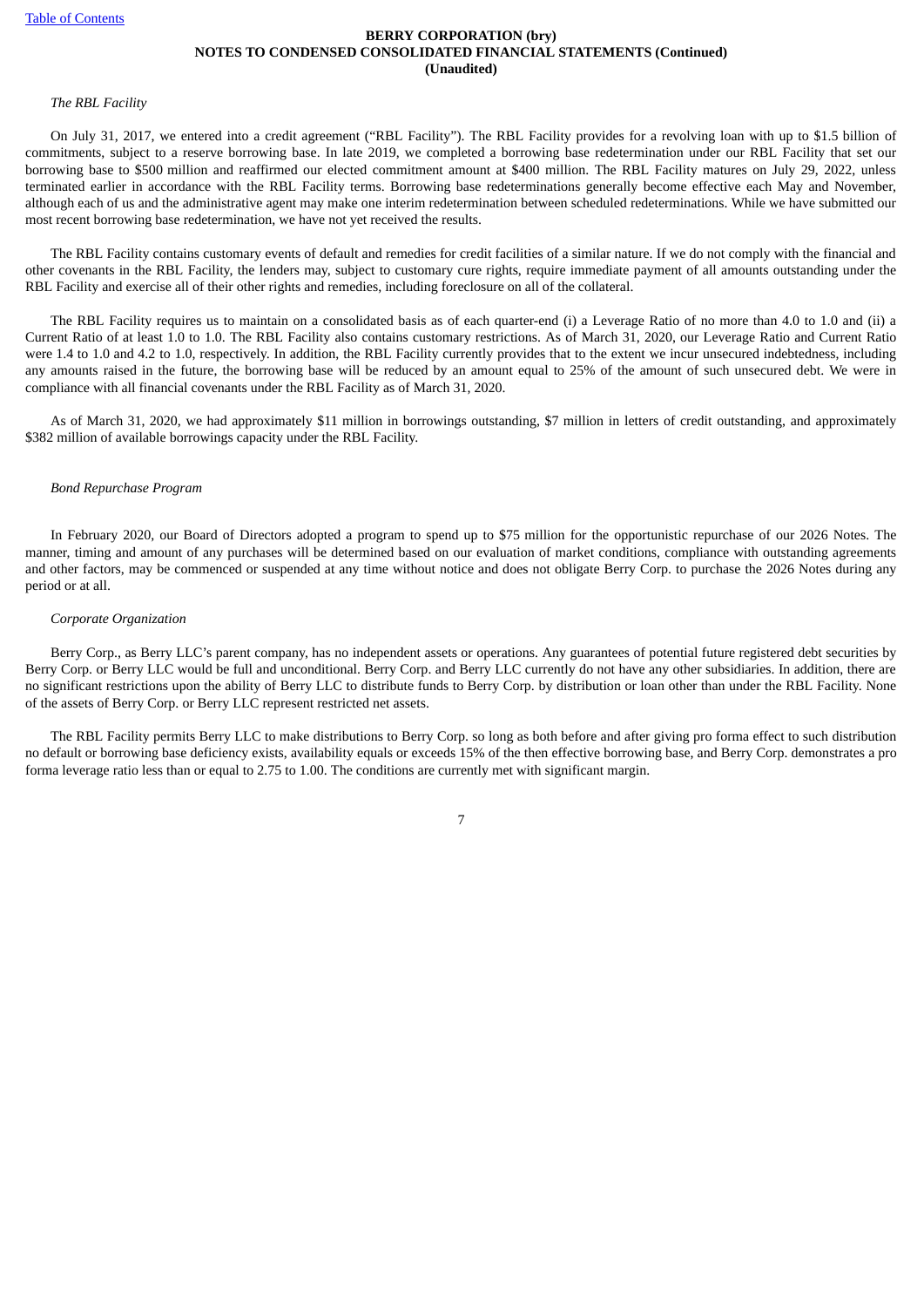### **Note 3 - Derivatives**

We utilize derivatives, such as swaps, puts and calls, to hedge a portion of our forecasted oil production and gas purchases to reduce exposure to fluctuations in oil and natural gas prices, which addresses our market risk. We target covering our operating expenses and a majority of our fixed charges, including capital for sustained production levels, interest and dividends, with the oil hedges for a period of up to two years out. Additionally, we target fixing the price for a large portion of our natural gas purchases used in our steam operations for up to two years. We also, from time to time, have entered into agreements to purchase a portion of the natural gas we require for our operations, which we do not record at fair value as derivatives because they qualify for normal purchases and normal sales exclusions.

For fixed-price oil swaps, we make settlement payments for prices above the indicated weighted-average price per barrel of Brent or WTI and receive settlement payments for prices below the indicated weighted-average price per barrel of Brent or WTI.

For our purchased oil calls, we would receive settlement payments for prices above the indicated weighted-average price per barrel of Brent.

For fixed-price gas purchase swaps, we are the buyer so we make settlement payments for prices below the weighted-average price per MMBtu and receive settlement payments for prices above the weighted-average price per MMBtu.

We use oil swaps and puts to protect against decreases in the oil price and natural gas swaps to protect against increases in natural gas prices. We do not enter into derivative contracts for speculative trading purposes and have not accounted for our derivatives as cash-flow or fair-value hedges. The changes in fair value of these instruments are recorded in current earnings. (Gains) losses on oil hedges are classified in the revenues and other section of the statement.

As of March 31, 2020, we had the following crude oil production and gas purchases hedges.

|                                                          |                | Q <sub>2</sub> 20 <sub>20</sub> |              | Q3 2020   |               | Q4 2020   |              | FY 2021   |
|----------------------------------------------------------|----------------|---------------------------------|--------------|-----------|---------------|-----------|--------------|-----------|
|                                                          |                |                                 |              |           |               |           |              |           |
| <b>Fixed Price Oil Swaps (Brent):</b>                    |                |                                 |              |           |               |           |              |           |
| Hedged volume (MBbls)                                    |                | 2,184                           |              | 2,208     |               | 2,208     |              | 3,282     |
| Weighted-average price (\$/Bbl)                          | \$             | 59.91                           | \$           | 59.85     | \$            | 59.85     | \$           | 47.19     |
| <b>Fixed Price Oil Swaps (WTI):</b>                      |                |                                 |              |           |               |           |              |           |
| Hedged volume (MBbls)                                    |                | 30                              |              |           |               |           |              |           |
| Weighted-average price (\$/Bbl)                          | $\mathfrak{S}$ | 61.75                           | \$           |           | \$            |           | \$           |           |
| <b>Purchased Oil Calls Options (Brent):</b>              |                |                                 |              |           |               |           |              |           |
| Hedged volume (MBbls)                                    |                | 273                             |              | 276       |               | 276       |              |           |
| Weighted-average price (\$/Bbl)                          | \$             | 65.00                           | \$           | 65.00     | \$            | 65.00     | \$           |           |
| <b>Fixed Price Gas Purchase Swaps (Kern, Delivered):</b> |                |                                 |              |           |               |           |              |           |
| Hedged volume (MMBtu)                                    |                | 5,005,000                       |              | 5,060,000 |               | 3,840,000 |              | 8,500,000 |
| Weighted-average price (\$/MMBtu)                        | $\mathfrak{S}$ | 2.89                            | $\mathbf{s}$ | 2.89      | $\mathcal{S}$ | 2.73      | $\mathbb{S}$ | 2.62      |
| <b>Fixed Price Gas Purchase Swaps (SoCal Citygate):</b>  |                |                                 |              |           |               |           |              |           |
| Hedged volume (MMBtu)                                    |                | 455,000                         |              | 460,000   |               | 155,000   |              |           |
| Weighted-average price (\$/MMBtu)                        | \$             | 3.80                            | \$           | 3.80      | \$            | 3.80      | \$           |           |

In April 2020 we added fixed price gas purchase swaps (Kern, Delivered) of 10,000 MMbtu/d at \$2.79 beginning November 2020 through October 2021.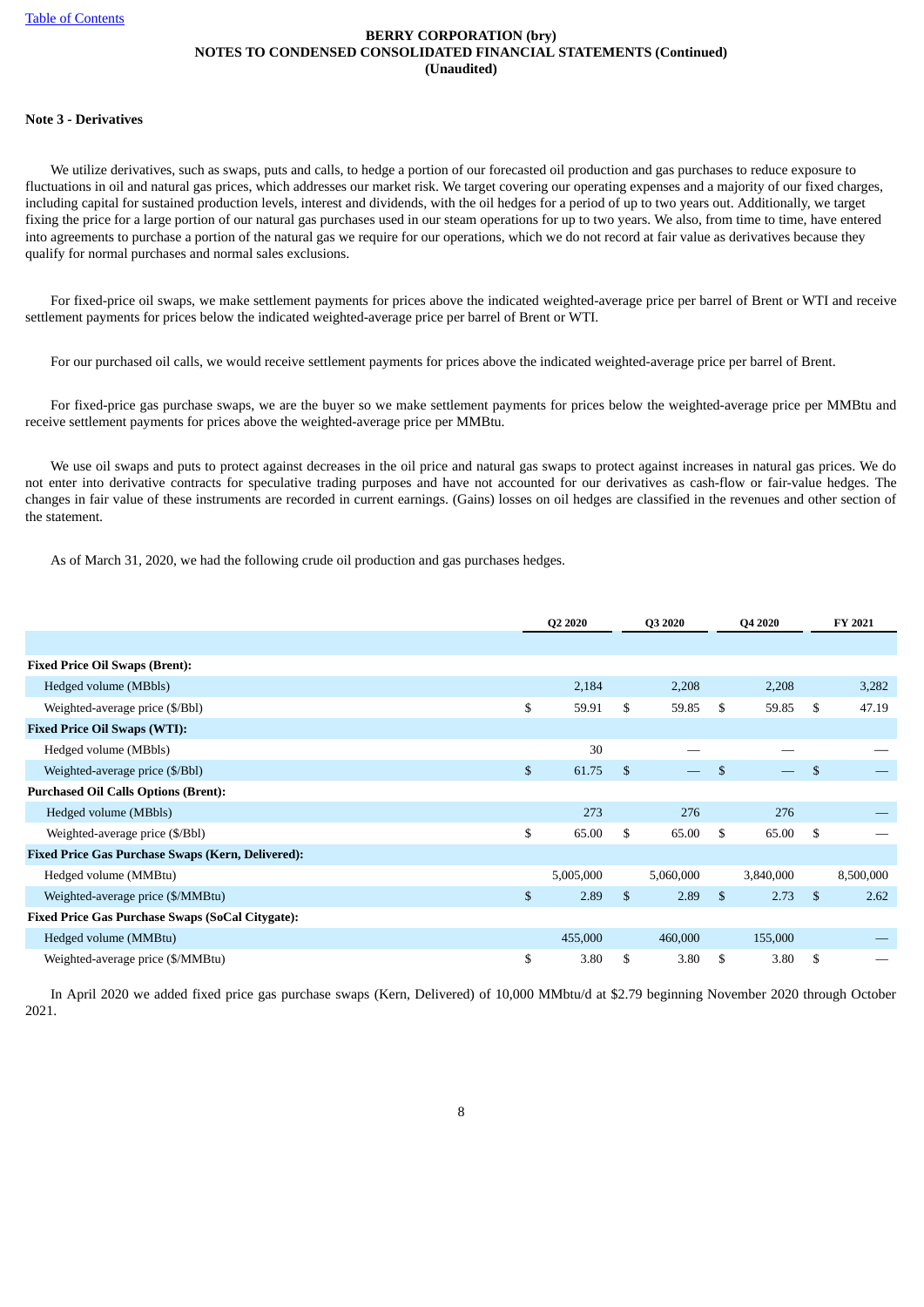Our commodity derivatives are measured at fair value using industry-standard models with various inputs including publicly available underlying commodity prices and forward curves, and all are classified as Level 2 in the required fair value hierarchy for the periods presented. These commodity derivatives are subject to counterparty netting. The following tables present the fair values (gross and net) of our outstanding derivatives as of March 31, 2020 and December 31, 2019:

|                            |                                               | <b>March 31, 2020</b> |                                                         |    |                                                     |  |                                                         |  |  |  |  |  |
|----------------------------|-----------------------------------------------|-----------------------|---------------------------------------------------------|----|-----------------------------------------------------|--|---------------------------------------------------------|--|--|--|--|--|
|                            | <b>Balance Sheet</b><br><b>Classification</b> |                       | <b>Gross Amounts</b><br><b>Recognized at Fair Value</b> |    | <b>Gross Amounts Offset</b><br>in the Balance Sheet |  | <b>Net Fair Value Presented</b><br>on the Balance Sheet |  |  |  |  |  |
|                            |                                               |                       | (in thousands)                                          |    |                                                     |  |                                                         |  |  |  |  |  |
| Assets:                    |                                               |                       |                                                         |    |                                                     |  |                                                         |  |  |  |  |  |
| <b>Commodity Contracts</b> | Current assets                                |                       | 181,696                                                 | \$ | $(11,837)$ \$                                       |  | 169,859                                                 |  |  |  |  |  |
| <b>Commodity Contracts</b> | Non-current assets                            |                       | 16,033                                                  |    | (788)                                               |  | 15,245                                                  |  |  |  |  |  |
| Liabilities:               |                                               |                       |                                                         |    |                                                     |  |                                                         |  |  |  |  |  |
| <b>Commodity Contracts</b> | Current liabilities                           |                       | (11, 837)                                               |    | 11,837                                              |  |                                                         |  |  |  |  |  |
| <b>Commodity Contracts</b> | Non-current liabilities                       |                       | (1,071)                                                 |    | 788                                                 |  | (283)                                                   |  |  |  |  |  |
| <b>Total derivatives</b>   |                                               |                       | 184.821                                                 | \$ | $\hspace{0.1mm}-\hspace{0.1mm}$                     |  | 184,821                                                 |  |  |  |  |  |

|                            |                                               | <b>December 31, 2019</b> |                                                         |     |                                                     |      |                                                         |  |  |  |  |  |
|----------------------------|-----------------------------------------------|--------------------------|---------------------------------------------------------|-----|-----------------------------------------------------|------|---------------------------------------------------------|--|--|--|--|--|
|                            | <b>Balance Sheet</b><br><b>Classification</b> |                          | <b>Gross Amounts</b><br><b>Recognized at Fair Value</b> |     | <b>Gross Amounts Offset</b><br>in the Balance Sheet |      | <b>Net Fair Value Presented</b><br>on the Balance Sheet |  |  |  |  |  |
|                            |                                               |                          | (in thousands)                                          |     |                                                     |      |                                                         |  |  |  |  |  |
| Assets:                    |                                               |                          |                                                         |     |                                                     |      |                                                         |  |  |  |  |  |
| <b>Commodity Contracts</b> | Current assets                                | \$                       | 17,799                                                  | -\$ | (8,633)                                             | - \$ | 9,166                                                   |  |  |  |  |  |
| <b>Commodity Contracts</b> | Non-current assets                            |                          | 773                                                     |     | (248)                                               |      | 525                                                     |  |  |  |  |  |
| Liabilities:               |                                               |                          |                                                         |     |                                                     |      |                                                         |  |  |  |  |  |
| <b>Commodity Contracts</b> | Current liabilities                           |                          | (13, 450)                                               |     | 8,633                                               |      | (4,817)                                                 |  |  |  |  |  |
| <b>Commodity Contracts</b> | Non-current liabilities                       |                          | (389)                                                   |     | 248                                                 |      | (141)                                                   |  |  |  |  |  |
| <b>Total derivatives</b>   |                                               |                          | 4,733                                                   |     |                                                     |      | 4,733                                                   |  |  |  |  |  |

By using derivative instruments to economically hedge exposure to changes in commodity prices, we expose ourselves to credit risk. Credit risk is the failure of the counterparty to perform under the terms of the derivative contract. When the fair value of a derivative contract is positive, the counterparty owes us, which creates credit risk. We do not receive collateral from our counterparties.

We minimize the credit risk in derivative instruments by limiting our exposure to any single counterparty. In addition, our RBL Facility prevents us from entering into hedging arrangements that are secured, except with our lenders and their affiliates that have margin call requirements, that otherwise require us to provide collateral or with a non-lender counterparty that does not have an A- or A3 credit rating or better from Standards & Poor's or Moody's, respectively. In accordance with our standard practice, our commodity derivatives are subject to counterparty netting under agreements governing such derivatives which partially mitigates the counterparty nonperformance risk.

### **Note 4 - Lawsuits, Claims, Commitments and Contingencies**

In the normal course of business, we, or our subsidiary, are subject to lawsuits, environmental and other claims and other contingencies that seek, or may seek, among other things, compensation for alleged personal injury, breach of contract, property damage or other losses, punitive damages, civil penalties, or injunctive or declaratory relief.

We accrue reserves for currently outstanding lawsuits, claims and proceedings when it is probable that a liability has been incurred and the liability can be reasonably estimated. We have not recorded any reserve balances at March 31,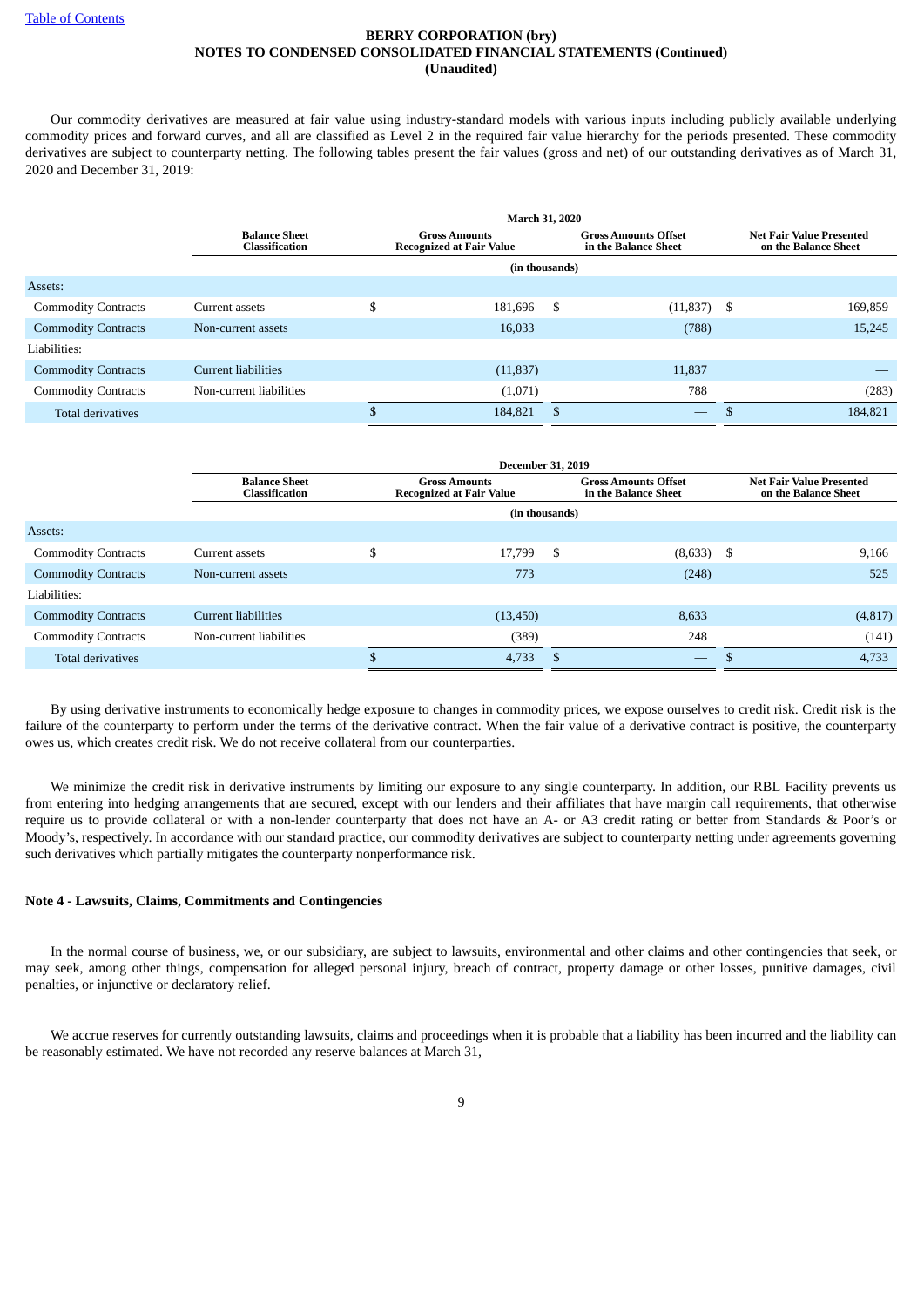2020 and December 31, 2019. We also evaluate the amount of reasonably possible losses that we could incur as a result of these matters. We believe that reasonably possible losses that we could incur in excess of reserves accrued on our balance sheet would not be material to our consolidated financial position or results of operations.

We, or our subsidiary, or both, have indemnified various parties against specific liabilities those parties might incur in the future in connection with transactions that they have entered into with us. As of March 31, 2020, we are not aware of material indemnity claims pending or threatened against us.

We have certain commitments under contracts, including purchase commitments for goods and services. We previously had an obligation to a counterparty in connection with our Piceance assets to either build a road or secure a license for alternative access, in lieu of paying a \$6 million penalty. As of December 31, 2019, we fulfilled the obligation by delivering the access license pursuant to the agreement. The counterparty has since filed a claim challenging the sufficiency of such access which we dispute. We intend to defend the matter vigorously, however, given the uncertainty of litigation and the preliminary stage of the case, among other things, at this time we cannot estimate the reasonable possible loss, if any, that may result from this action.

# **Note 5 - Equity**

# *Cash Dividends*

Our board of directors approved a \$0.12 per share quarterly cash dividend on our common stock for the first quarter of 2020, which we paid in April 2020. However, in April 2020, in connection with the current low oil price environment, we temporarily suspended our quarterly dividend until oil prices recover.

#### *Stock Repurchase Program*

In December 2018, our Board of Directors adopted a program for the opportunistic repurchase of up to \$100 million of our common stock. Based on the Board's evaluation of market conditions for our common stock at that time, they authorized initial repurchases of up to \$50 million under the program. In February 2020, the Board of Directors authorized the repurchase of the remaining \$50 million of our \$100 million repurchase program. We are not required or otherwise obligated to repurchase any additional shares any repurchases may be commenced or suspended at any time without notice. Repurchases may be made from time to time in the open market, in privately negotiated transactions or by other means, as determined in the Company's sole discretion. The manner, timing and amount of any purchases will be determined based on our evaluation of market conditions, stock price, compliance with outstanding agreements and other factors, may be commenced or suspended at any time without notice and does not obligate Berry Corp. to purchase shares during any period or at all. Any shares acquired will be available for general corporate purposes. The Company had repurchased a total of 5,057,682 shares under the stock repurchase program for approximately \$50 million as of December 31, 2019. For the three months ended March 31, 2020, we did not repurchase any shares under the stock repurchase program.

#### *Stock-Based Compensation*

In March 2020, the Company granted awards of 1,817,656 shares of restricted stock units ("RSUs"), which will vest annually in equal amounts over three years and 1,278,877 performance-based restricted stock units ("PSUs"), which will cliff vest at three years. The fair value of these awards was approximately \$32 million.

The RSUs awarded are service-based awards. The PSUs awarded include a market objective measured against both absolute total stockholder return ("Absolute TSR") and total stockholder return relative ("Relative TSR") to the Vanguard World Fund - Vanguard Energy ETF index (the "Index") over the performance period, assuming the reinvestment of dividends. Depending on the results achieved during the three-year performance period, the actual number of shares that a grant recipient receives at the end of the period may range from 0% to 200% of the Target Shares granted.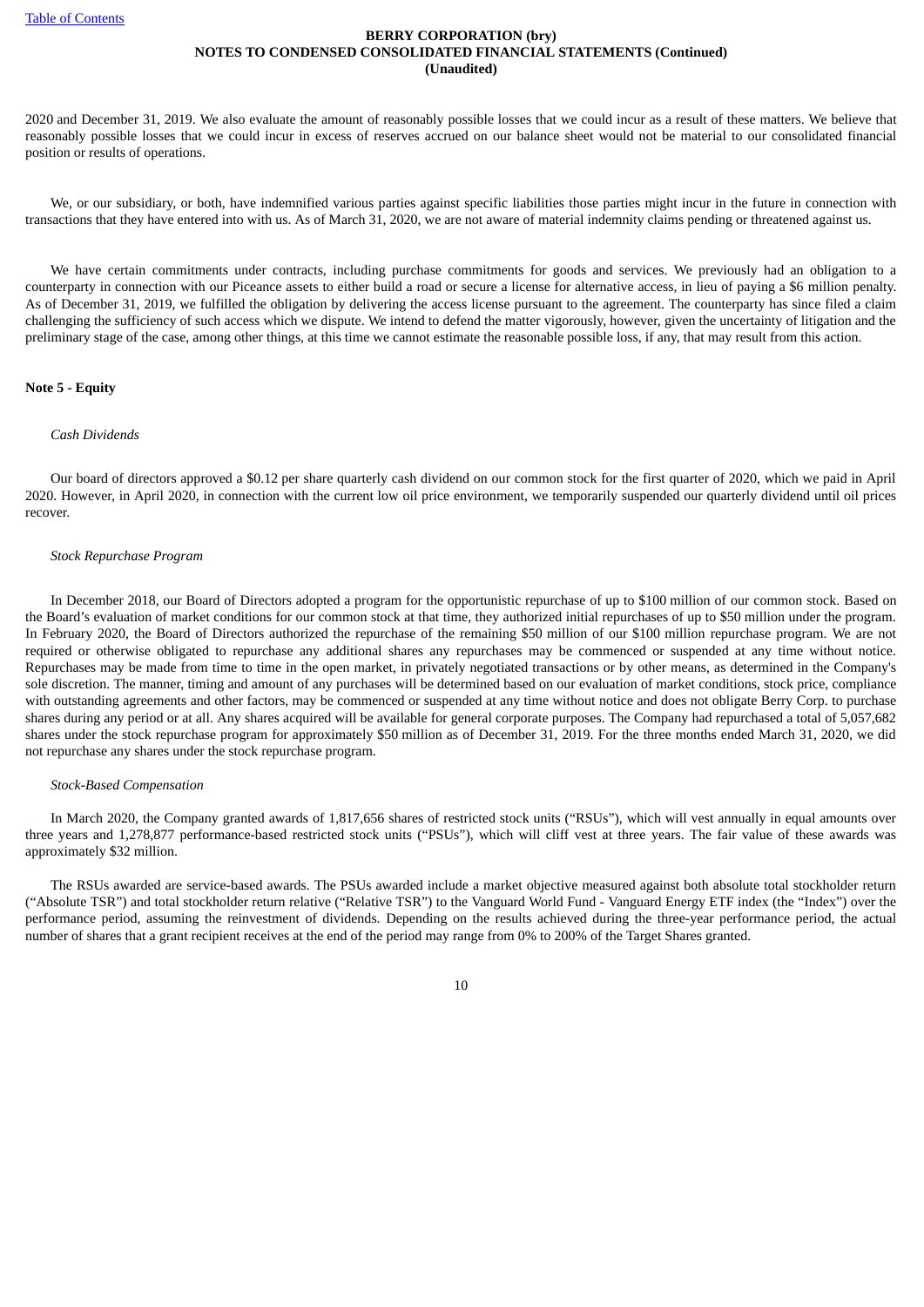The fair value of the PSUs was determined using a Monte Carlo simulation analysis to estimate the total shareholder return ranking of the Company, including a comparison against the Index over the performance periods. The expected volatility of the Company's common stock at the date of grant was estimated based on blended historical average volatility rates for the Company and selected guideline public companies. The dividend yield assumption was based on the current annualized declared dividend. The risk-free interest rate assumption was based on observed interest rates consistent with the approximate three-year performance measurement period.

## **Note 6 - Supplemental Disclosures to the Financial Statements**

Other current assets reported on the condensed consolidated balance sheets included the following:

|                            |   | <b>March 31, 2020</b> |    | <b>December 31, 2019</b> |
|----------------------------|---|-----------------------|----|--------------------------|
|                            |   | (in thousands)        |    |                          |
| Prepaid expenses           | Φ | 4,768                 | S  | 4,577                    |
| Materials and supplies     |   | 10,972                |    | 10,544                   |
| Oil inventories            |   | 3,144                 |    | 3,432                    |
| Other                      |   | 846                   |    | 846                      |
| Total other current assets |   | 19,730                | -S | 19,399                   |
|                            |   |                       |    |                          |

Other non-current assets at March 31, 2020 and December 31, 2019, included approximately \$10 million and \$11 million of deferred financing costs, net of amortization, respectively.

Accounts payable and accrued expenses on the condensed consolidated balance sheets included the following:

|                                               | March 31, 2020 |      | <b>December 31, 2019</b> |  |
|-----------------------------------------------|----------------|------|--------------------------|--|
|                                               | (in thousands) |      |                          |  |
| Accounts payable-trade                        | \$<br>10,796   | - \$ | 13,986                   |  |
| Accrued expenses                              | 48,877         |      | 57,078                   |  |
| Royalties payable                             | 9,897          |      | 25,385                   |  |
| Taxes other than income tax liability         | 11,656         |      | 9,150                    |  |
| Accrued interest                              | 3,500          |      | 10,500                   |  |
| Dividends payable                             | 9,703          |      | 9,888                    |  |
| Asset retirement obligation - current portion | 13,700         |      | 25,208                   |  |
| Other                                         | 591            |      | 616                      |  |
| Total accounts payable and accrued expenses   | 108,720        | -S   | 151,811                  |  |

We reclassified certain accrued expenses to accounts payable trade accounts for the prior period to conform to the current year presentation. These reclassifications had no impact on the financial statements.

The increase in the long-term portion of the asset retirement obligation from \$124 million at December 31, 2019 to \$135 million at March 31, 2020 was due to \$2 million of accretion and reclassification of \$12 million from the current portion due to changes in budgeted spending and minimum state requirements. These increases were partially offset by \$3 million of liabilities settled during the period.

Other non-current liabilities at March 31, 2020 and December 31, 2019 included approximately \$27 million and \$33 million of greenhouse gas liability, respectively.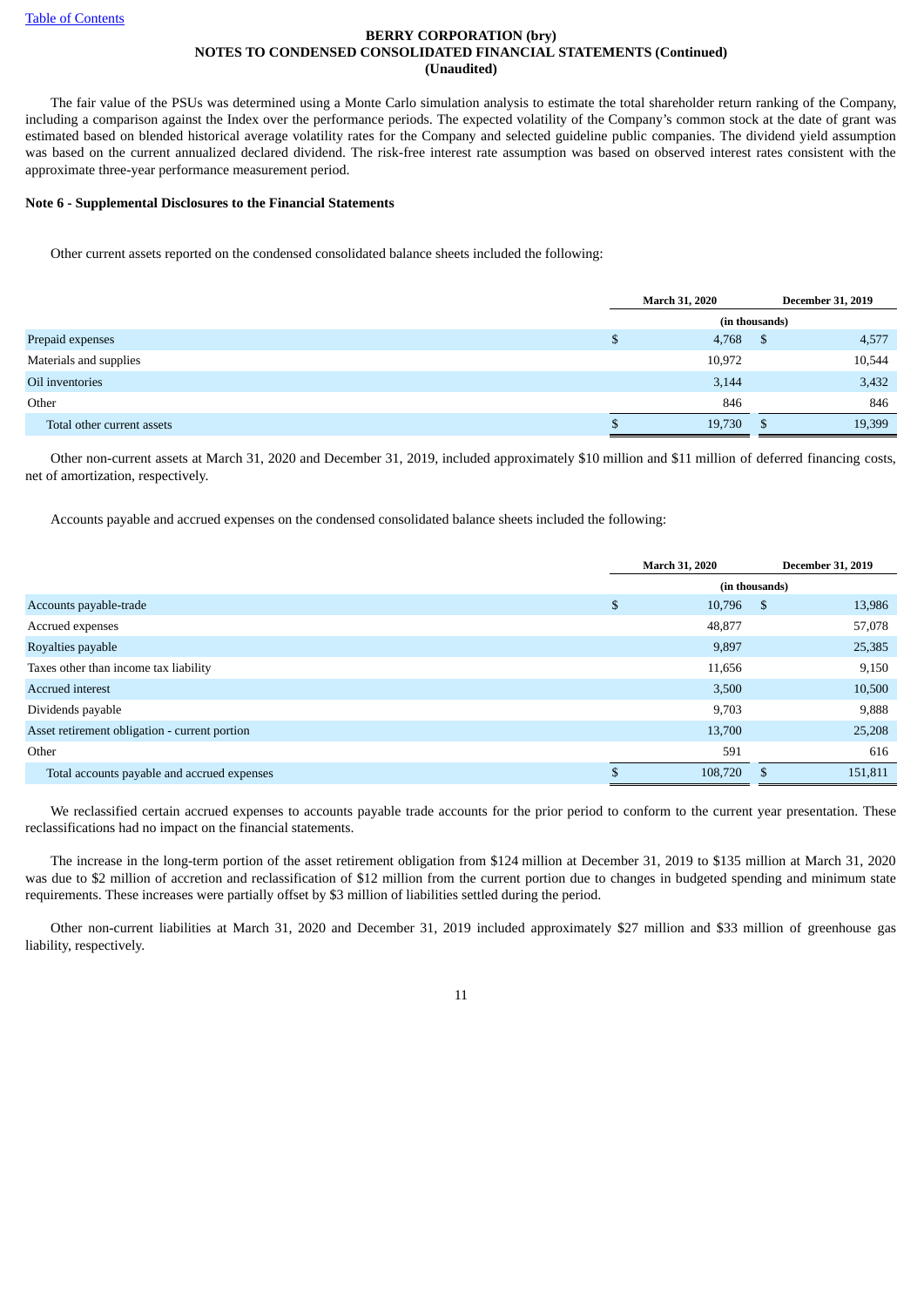## *Supplemental Information on the Statement of Operations*

Other operating expenses were \$2.2 million and \$1.2 million for the three months ended March 31, 2020 and March 31, 2019. These expenses mainly consist of excess abandonment costs and drilling rig standby charges in 2020 and excess abandonment costs in 2019.

## *Supplemental Cash Flow Information*

Supplemental disclosures to the condensed consolidated statements of cash flows are presented below:

|                                                                        |    | <b>Three Months Ended</b><br>March 31, |      |        |  |  |
|------------------------------------------------------------------------|----|----------------------------------------|------|--------|--|--|
|                                                                        |    | 2019                                   |      |        |  |  |
|                                                                        |    | (in thousands)                         |      |        |  |  |
| Supplemental Disclosures of Significant Non-Cash Investing Activities: |    |                                        |      |        |  |  |
| Material inventory transfers to oil and natural gas properties         |    | 696                                    | -S   | 1,986  |  |  |
| Supplemental Disclosures of Cash Payments (Receipts):                  |    |                                        |      |        |  |  |
| Interest, net of amounts capitalized                                   | \$ | 14,879                                 | -S   | 14,000 |  |  |
| Income taxes                                                           | \$ | 2.                                     | - 55 |        |  |  |

Cash and cash equivalents consist primarily of highly liquid investments with original maturities of three months or less and are stated at cost, which approximates fair value. As part of our cash management system, we use a controlled disbursement account to fund cash distribution checks presented for payment by the holder. Checks issued but not yet presented to banks may result in overdraft balances, which amounts are immaterial for these periods, for accounting purposes in the accounts payable and accrued expenses account.

# **Note 7 - Earnings Per Share**

We calculate basic earnings (loss) per share by dividing net income (loss) by the weighted-average number of common shares outstanding during the three months ended March 31, 2020 and 2019 which is approximately 80 million shares and 82 million shares, respectively. Common shares issuable upon the satisfaction of certain conditions pursuant to a contractual agreement, are considered common shares outstanding and are included in the computation of net income (loss) per share.

The RSUs and PSUs are not a participating security as the dividends are forfeitable. For the three months ended March 31, 2020 and March 31, 2019, no incremental RSUs or PSUs were included in the diluted EPS calculation as their effect was anti-dilutive under the "if converted" method.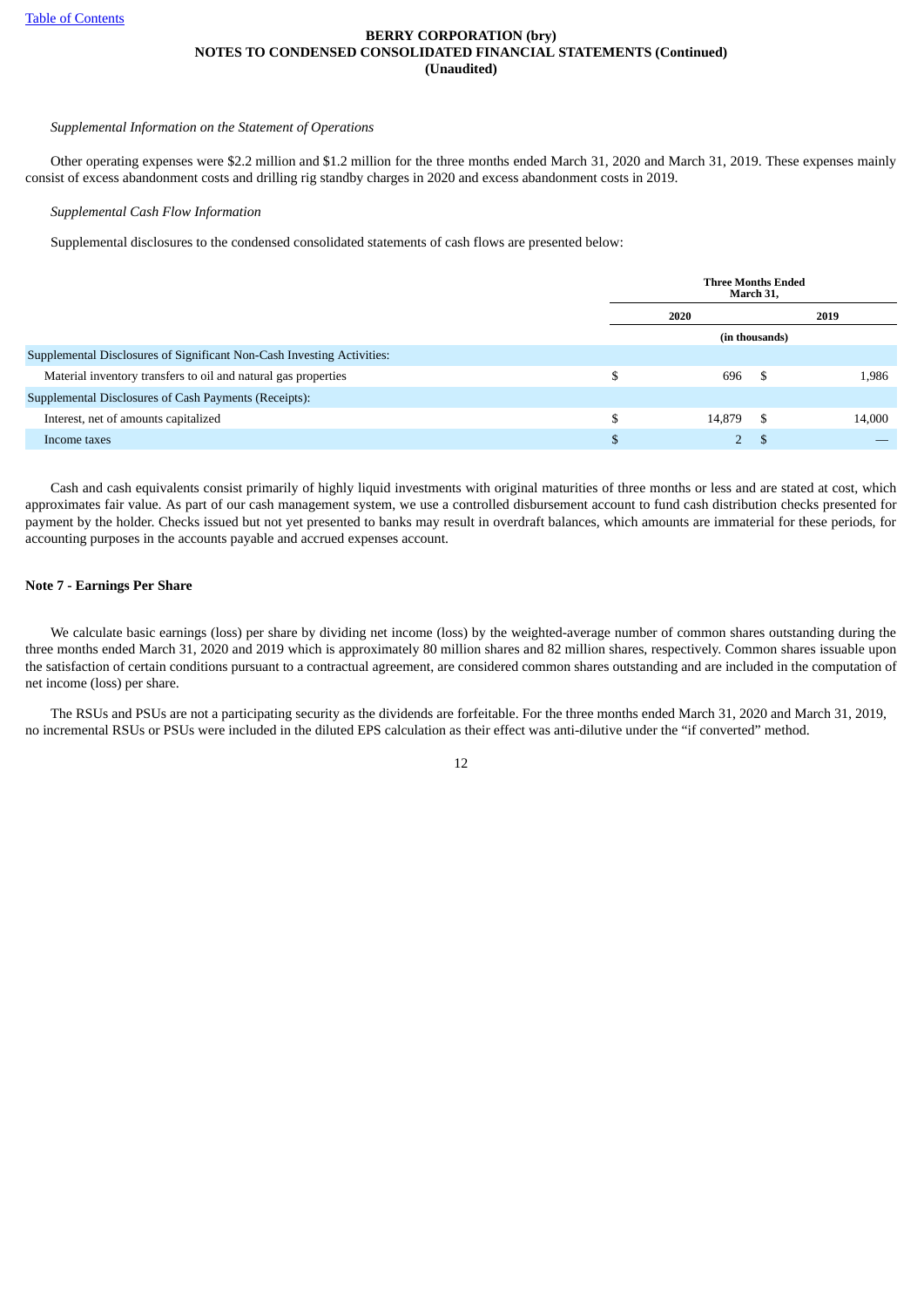|                                                                   | <b>Three Months Ended</b><br>March 31,  |     |          |  |  |
|-------------------------------------------------------------------|-----------------------------------------|-----|----------|--|--|
|                                                                   | 2020                                    |     | 2019     |  |  |
|                                                                   | (in thousands except per share amounts) |     |          |  |  |
| <b>Basic EPS calculation</b>                                      |                                         |     |          |  |  |
| Net loss                                                          | \$<br>(115,300)                         | -\$ | (34,098) |  |  |
| Weighted-average shares of common stock outstanding               | 79,608                                  |     | 81,765   |  |  |
| <b>Basic loss per share</b>                                       | (1.45)                                  | -\$ | (0.42)   |  |  |
| <b>Diluted EPS calculation</b>                                    |                                         |     |          |  |  |
| Net loss                                                          | \$<br>(115,300)                         | \$  | (34,098) |  |  |
| Weighted-average shares of common stock outstanding               | 79,608                                  |     | 81,765   |  |  |
| Dilutive effect of potentially dilutive securities <sup>(1)</sup> |                                         |     |          |  |  |
| Weighted-average common shares outstanding - diluted              | 79,608                                  |     | 81,765   |  |  |
| <b>Diluted loss per share</b>                                     | (1.45)                                  | -\$ | (0.42)   |  |  |
|                                                                   |                                         |     |          |  |  |

(1) No potentially dilutive securities were included in computing earnings (loss) per share for the three months ended March 31, 2020 and March 31, 2019, because the effect of inclusion would have been anti-dilutive.

### **Note 8 - Revenue Recognition**

We account for revenue in accordance with the Accounting Standards Codification 606, Revenue from Contracts with Customers, which we adopted on January 1, 2019, using the modified retrospective method, which was applied to all contracts that were not completed as of that date. Prior period results were not adjusted and continue to be reported under the accounting standards in effect for the prior period. The new standard did not affect the timing of our revenue recognition and did not impact net income; accordingly, we did not record an adjustment to the opening balance of retained earnings.

We adopted the practical expedient related to disclosing the aggregate amount of the transaction price allocated to performance obligations that are unsatisfied at the end of the reporting period. The performance obligations that are unsatisfied at the end of a reporting period relate solely to future volumes that we have yet to sell. As such, these are wholly unsatisfied performance obligations as each unit of product represents a separate performance obligation as well as a wholly unsatisfied promise to transfer a distinct good that forms part of a single performance obligation.

We derive substantially all of our revenue from sales of oil, natural gas and natural gas liquids ("NGL"), with the remaining revenue generated from sales of electricity and marketing activities.

The following is a description of our principal activities from which we generate revenue. Revenues are recognized when a customer obtains control of promised goods or services, in an amount that reflects the consideration we expect to receive in exchange for those goods or services.

#### *Oil, Natural Gas and NGLs*

We recognize revenue from the sale of our oil, natural gas and NGLs production when delivery has occurred and control passes to the customer. Our oil and natural gas contracts are short term, typically less than a year and our NGL contracts are both short and long term. We consider our performance obligations to be satisfied upon transfer of control of the commodity. Our commodity sales contracts are indexed to a market price or an average index price. We recognize revenue in the amount that we expect to receive once we are able to adequately estimate the consideration (i.e., when market prices are known). Our contracts with customers typically require payment within 30 days following invoicing.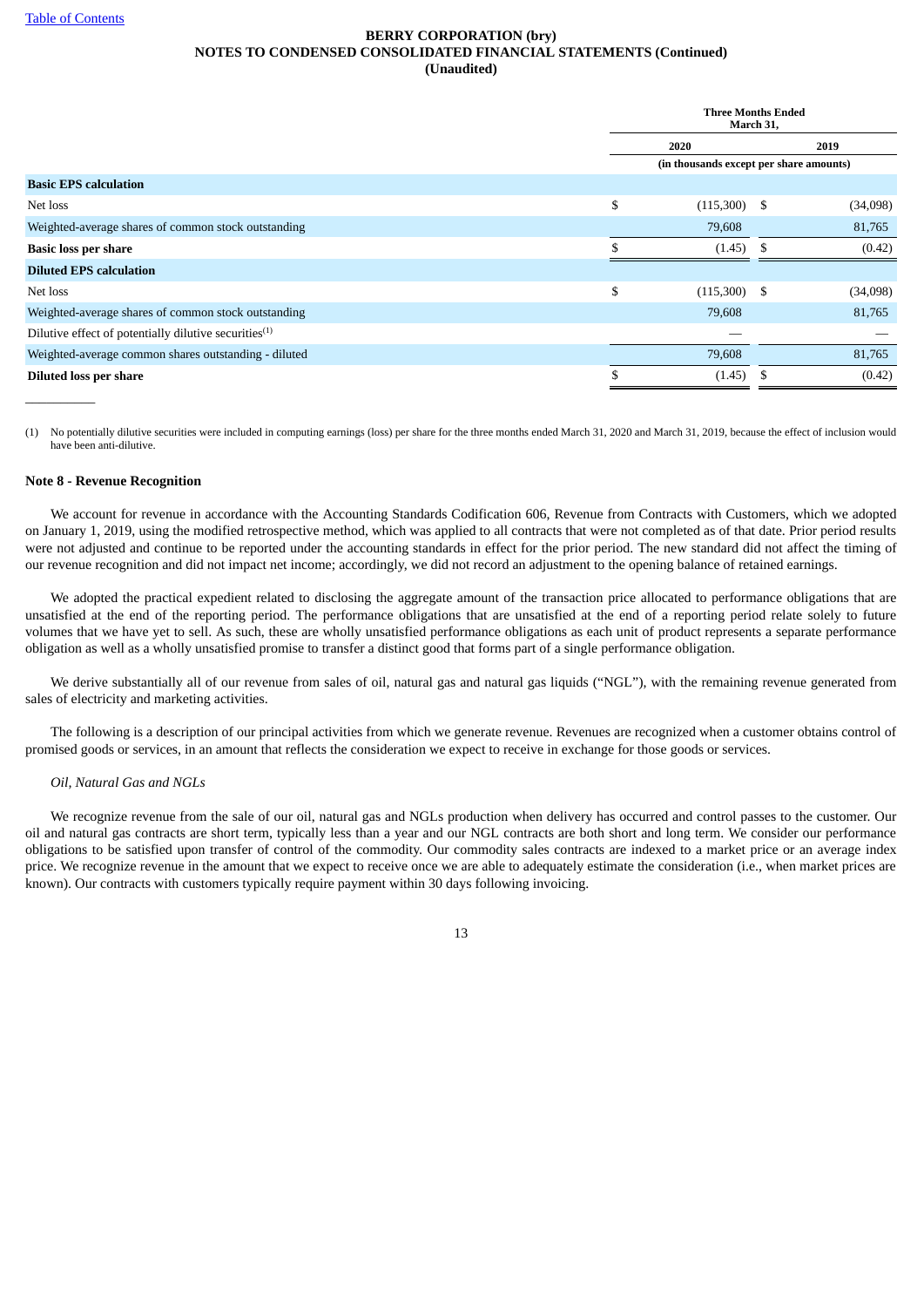### *Electricity Sales*

The electrical output of our cogeneration facilities that is not used in our operations is sold to the California market based on market pricing, which includes capacity payments. The majority of the portion sold from three of our cogeneration facilities is sold under long-term contracts to two California utility companies, based on market pricing. Revenue is recognized over time when obligations under the terms of a contract with our customer are satisfied; generally, this occurs upon delivery of the electricity. Revenue is measured as the amount of consideration we expect to receive based on average index pricing with payment due the month following delivery. Capacity payments are based on a fixed annual amount per kilowatt hour and monthly rates vary based on seasonality, which is consistent with how we earn the capacity payment. Capacity payments are settled monthly. We consider our performance obligations to be satisfied upon delivery of electricity or as the contracted amount of energy is made available to the customer in the case of capacity payments. We report electricity revenue as electricity sales on our consolidated statements of operations.

## *Marketing Revenue*

Marketing revenue primarily includes our activities associated with transporting and marketing third-party volumes. These sales are made under the same agreements with the same purchaser as our natural gas sales discussed above. We consider our performance obligations to be satisfied upon transfer of control of the commodity. Revenues are presented excluding costs incurred prior to transferring control of these volumes to the customer, or the costs to purchase these volumes when we are acting as the principal. The revenues and expenses related to the sale and purchase of third-party volumes are presented separately as marketing revenue and marketing expenses on the condensed consolidated statements of operations.

#### *Disaggregated Revenue*

As a result of adoption of this standard, we are now required to disclose the following information regarding revenue from contracts with customers on a disaggregated basis.

|                                        |                | <b>Three Months Ended</b><br>March 31, |                    |           |  |  |  |  |
|----------------------------------------|----------------|----------------------------------------|--------------------|-----------|--|--|--|--|
|                                        |                | 2020                                   |                    | 2019      |  |  |  |  |
|                                        | (in thousands) |                                        |                    |           |  |  |  |  |
| Oil sales                              | \$             | 118,310                                | \$                 | 123,450   |  |  |  |  |
| Natural gas sales                      |                | 3,368                                  |                    | 6,715     |  |  |  |  |
| Natural gas liquids sales              |                | 420                                    |                    | 937       |  |  |  |  |
| <b>Electricity</b> sales               |                | 5,461                                  |                    | 9,729     |  |  |  |  |
| <b>Marketing revenues</b>              |                | 453                                    |                    | 830       |  |  |  |  |
| Other revenues                         |                | 24                                     |                    | 117       |  |  |  |  |
| Revenues from contracts with customers |                | 128,036                                |                    | 141,778   |  |  |  |  |
| Gains (losses) on oil derivatives      |                | 211,229                                |                    | (65, 239) |  |  |  |  |
| Total revenues and other               |                | 339,265                                | $\mathbf{\hat{S}}$ | 76,539    |  |  |  |  |
|                                        |                |                                        |                    |           |  |  |  |  |

#### **Note 9—Oil and Natural Gas Properties**

We evaluate the impairment of our proved and unproved oil and natural gas properties whenever events or changes in circumstance indicate that a property's carrying value may not be recoverable. If the carrying amount of the proved properties exceeds the estimated undiscounted future cash flows, we record an impairment charge to reduce the carrying values of proved properties to their estimated fair value. We estimate the fair values of proved properties using valuation techniques that consider the market approach for values from the recent sale of similar properties, if applicable, and the income approach, converting future cash flows to a single discounted amount. Significant inputs used to determine the fair values of proved properties include estimates of: (i) reserves; (ii) future operating and development costs; (iii)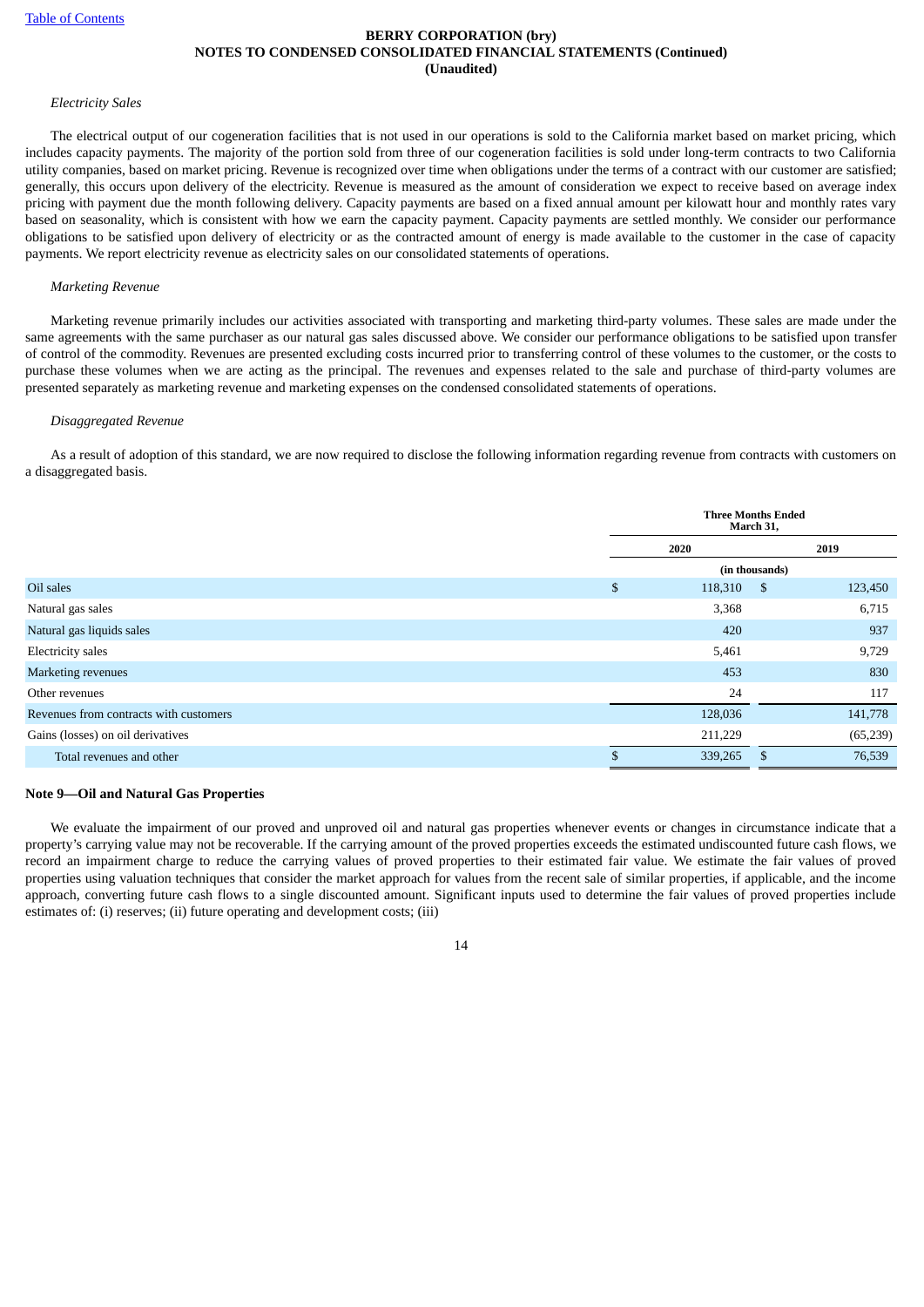future commodity prices; and (iv) a risk-adjusted discount rate. These inputs require significant judgments and estimates by our management at the time of the valuation which can change significantly over time. The underlying commodity prices are embedded in our estimated cash flows and are the product of a process that begins with the relevant forward curve pricing, adjusted for estimated location and quality differentials, as well as other factors our management believes will impact realizable prices. The fair value was estimated using inputs characteristic of a Level 3 fair value measurement.

We evaluate the impairment of our unproved oil and gas properties whenever events or changes in circumstances indicate the carrying value may not be recoverable. If exploration and development work were to be unsuccessful, or management decided not to pursue development of these properties as a result of lower commodity prices, higher development and operating costs, contractual conditions or other factors, the capitalized costs of such properties would be expensed. The timing of any write-downs of unproved properties, if warranted, depends upon management's plans, the nature, timing and extent of future exploration and development activities and their results.

At March 31, 2020, we performed impairment tests with respect to our proved and unproved oil and gas properties as a result of significant declines in oil prices during the latter part of the first quarter. These declines were driven by the uncertainty surrounding the outbreak of novel strain of coronavirus (SARS-Cov-2), which causes COVID-19 ("COVID-19") and other macroeconomic events such as the geopolitical tensions between OPEC and Russia. The COVID-19 pandemic and related economic repercussions, coupled with OPEC+ actions, created significant volatility, uncertainty, and turmoil in the oil and gas industry, which have negatively affected and are expected to continue to negatively affect our business. Low oil prices are expected to continue for some period as reflected by current futures forward curves for crude.

Consequently, we recorded a non-cash pre-tax asset impairment charge of \$289 million on properties in Utah and certain California locations. We evaluate our proved properties in accordance with accounting guidance and fair value techniques utilizing the period-end forward price curve, as well as assessing projects we determine we would not pursue in the foreseeable future given the current environment. We believe our current plans and exploration and development efforts will allow us to realize the carrying value of our unproved property balance at March 31, 2020.

# **Note 10—Income Taxes**

The COVID-19 pandemic and related economic repercussions, coupled with OPEC+ actions, created significant volatility, uncertainty, and turmoil in the oil and gas industry, which have negatively affected and are expected to continue to negatively affect our business. As a result, after evaluating the positive and negative evidence, we determined that it was more likely than not that a large portion of our interest deduction carryforwards and tax credits would not be realized. Accordingly, we recognized a valuation allowance on our deferred tax assets during the quarter in the amount of \$51 million. This was the key contributor in the decrease in our effective tax rate from 28% for the three months ended March 31, 2019 to (30)% for the three months ended March 31, 2020.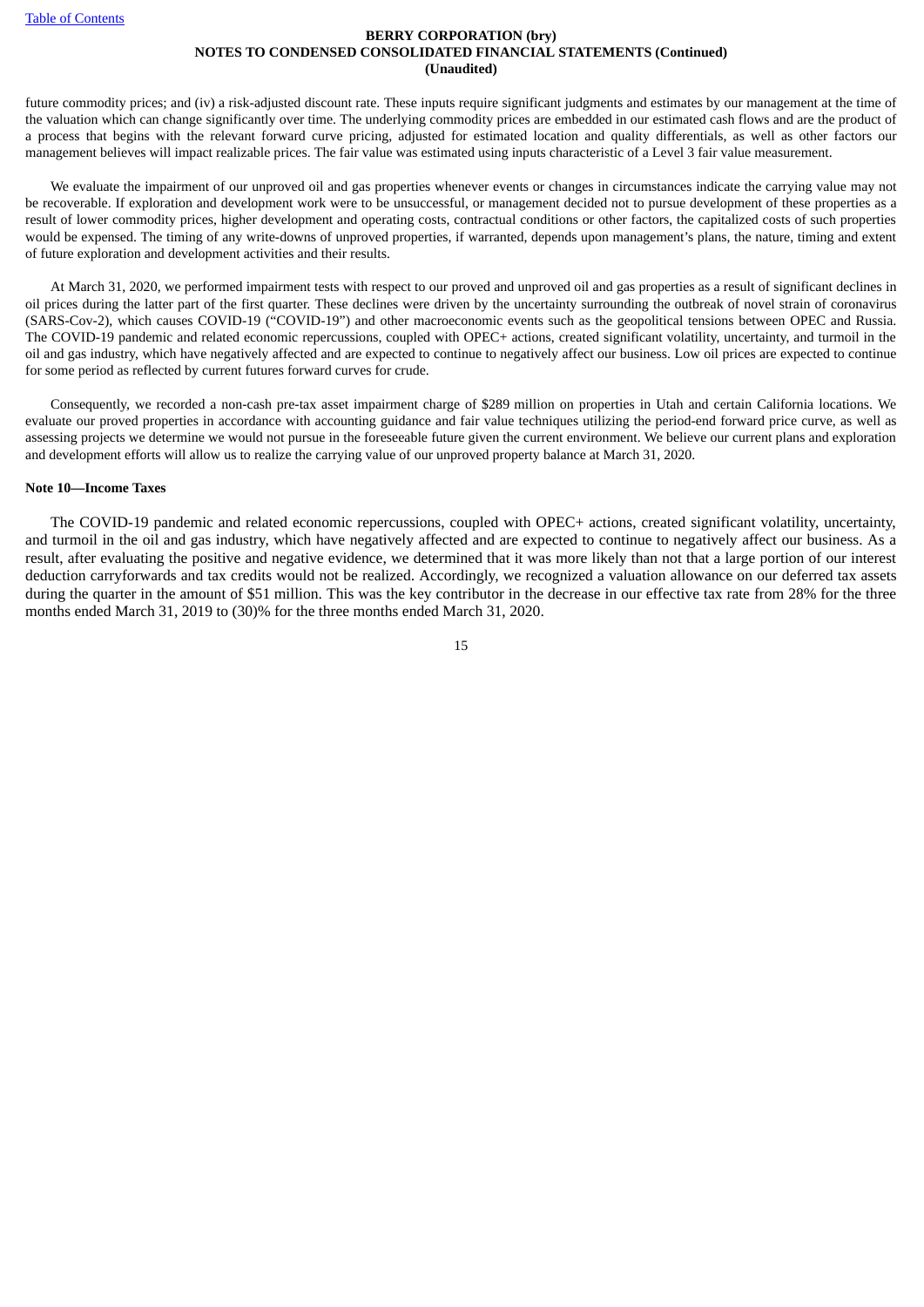#### <span id="page-17-0"></span>**Item 2. Management's Discussion and Analysis of Financial Condition and Results of Operations**

Management's Discussion and Analysis of Financial Condition and Results of Operations should be read in conjunction with our interim unaudited consolidated financial statements and related notes presented in this Quarterly Report on Form 10-Q, as well as our audited consolidated financial statements and related notes thereto contained in our Annual Report on Form 10-K for the year ended December 31, 2019 (the "Annual Report") filed with the Securities and Exchange Commission ("SEC"). When we use the terms "we," "us," "our," the "Company" or similar words in this report, we are referring to Berry Corporation (bry) (formerly known as Berry Petroleum Corporation, and referred to herein as "Berry Corp.") and its wholly owned *subsidiary, Berry Petroleum, LLC (*"*Berry LLC*").

## **Our Company**

We are a western United States independent upstream energy company with a focus on onshore, low geologic risk, long-lived, oil reserves in conventional reservoirs.

In the aggregate, our assets are characterized by high oil content. Most of our assets are located in the oil-rich reservoirs in the San Joaquin basin of California, which has more than 150 years of production history and substantial remaining oil in place. As a result of the substantial data produced over the basin's long history, its reservoir characteristics are well understood, leading to predictable, repeatable, low geological risk and low-cost development opportunities. In California, we focus on conventional, shallow oil reservoirs, the drilling and completion of which are relatively low-cost in contrast to unconventional resource plays. We also have assets in the low-cost, oil-rich reservoirs in the Uinta basin of Utah and low geologic risk natural gas resource plays in the Piceance basin in Colorado. We believe that successful execution of our strategy across our low-declining production base and extensive inventory of identified drilling locations should result in our ability, in appropriate oil price environments, to return capital to our stockholders and demonstrate long-term, capital efficient, consistent, and predictable production growth while living within "Levered Free Cash Flow" (a non-GAAP financial measure discussed under "How We Plan and Evaluate Our Operations" in this report).

Effective February 18, 2020, Berry Petroleum Corporation changed its name to "Berry Corporation (bry)" and introduced a new logo, to illustrate our progressive approach to evolving and growing the business in today's dynamic oil and gas industry. Our strategy includes proactively engaging the many forces driving our industry to maximize our assets, create value for shareholders, and support environmental goals that align with a more positive future. One of the more visible elements of our brand is our publicly traded stock, and our new logo echoes the public value of the company by using our ticker symbol as an identifiable element of our brand.

#### **Business Environment, Market Conditions and Outlook**

In December 2019, a novel strain of coronavirus (SARS-Cov-2), which causes COVID-19, was reported to have surfaced in China. The spread of this virus has caused increasing disruption globally since January 2020. In March 2020, the World Health Organization declared the outbreak of COVID-19 to be a pandemic, and the U.S. economy began to experience pronounced effects. The COVID-19 pandemic has negatively impacted the global economy, disrupted global supply chains and created significant volatility and disruption of the financial and commodity markets. In particular, the oil and gas industry continues to be significantly impacted by the rapid, substantial and prolonged deterioration in the price of oil caused by the significant decrease in oil demand because of the COVID-19 pandemic and corresponding preventative measures taken around the world to mitigate the spread of the virus, compounded by a supply surge from Saudi Arabia and Russia.

In the midst of the ongoing COVID-19 pandemic, the Organization of Petroleum Exporting Countries and other oil producing nations ("OPEC+") failed to reach an agreement on production levels for crude oil, at which point Saudi Arabia and Russia aggressively increased oil production and exports. The convergence of these events - the unprecedented dual impact of a severe global oil demand decline due to the COVID-19 pandemic repercussions coupled with a substantial increase in supply from Saudi Arabia and Russia - drove oil prices to extremely low levels and created significant volatility, uncertainty, and turmoil in the oil and gas industry. While in April 2020, OPEC+ agreed to cut production, the production cuts have yet to offset the significant decrease in demand resulting from the COVID-19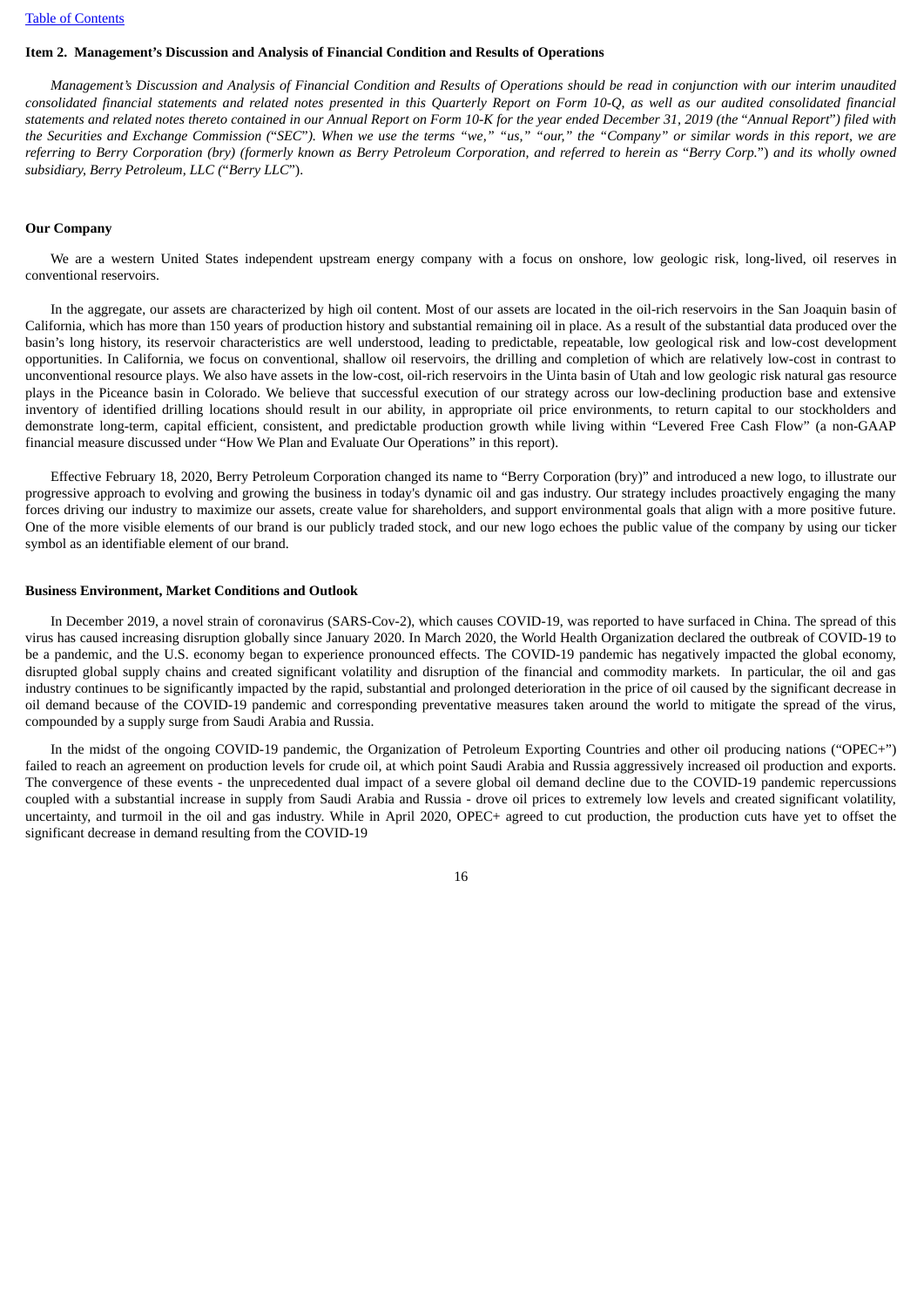pandemic. As a result, the price of oil has remained extremely depressed and even reached historic lows. Additionally, the effects of demand destruction with a supply surge globally have been amplified as available storage for crude oil and refined products is increasingly limited and may be completely unavailable in the near future. With the storage and transportation constraints further adding to the pressure on commodities prices, refiners have started to curtail output and producers all over the world - including in the United States - have started to shut-in production.

Although our financial and operating results for the first quarter of 2020 were not significantly impacted by the convergence of these events, our business, like other oil has producers, has been and is expected to continue to be negatively affected by the global crisis described above. The broad economic repercussions and the impact on the oil and gas industry is anticipated currently to adversely affect our business well into 2021. We are unable to reasonably predict when, or to what extent, commodity prices and the overall markets and global economy will stabilize, and the pace of any subsequent recovery for the oil and gas industry. Further, to what extent these events do ultimately impact our business, liquidity, financial condition, and results of operations is highly uncertain and dependent on numerous factors that are not within our control and cannot be predicted, including the duration of the pandemic and speculation as to future actions by Saudi Arabia, Russia and other members of OPEC+. We have taken steps and continue to actively work to mitigate the evolving challenges and mounting repercussions from both the COVID-19 pandemic and the industry downturn on our operations, our financial condition and our people, however, given the tremendous uncertainty and turmoil, there is no certainty that the measures we take will be ultimately sufficient.

As we focus on managing our business and operations in response to this crisis, the safety and well-being of our employees and the communities in which we operate is our top priority. For the protection of our employees and to help contain the spread of COVID-19, we modified our business practices, including temporary closing of offices not required to maintain critical operations and instead allowing a large portion of our workforce to work from home, and we adopted recommended practices with respect to social distancing, quarantines and travel bans and restrictions. Although we managed the transition to remote work arrangements without a loss in business continuity, we incurred additional costs and experienced some inefficiencies; importantly, none of which had an impact on financial reporting systems, internal control over financial reporting or disclosure controls and procedures. We have not had layoffs or furloughs year to date, in part due to the "essential" nature of our business. We remain committed to being a good corporate citizen by focusing on the well-being of our employees and communities, including maintaining our strong environmental standards and investing in community impact initiatives.

As a result of the industry downturn, commodity price outlook, and increasing uncertainty, on April 1, 2020, we provided updated guidance for the 2020 fiscal year, reflecting a heightened focus on preserving cash and reducing costs, including through reducing planned 2020 capital expenditures and non-employee general and administrative expenses and improving operational efficiencies. We also temporarily suspended our quarterly cash dividend, starting with the second quarter of 2020, and year-to-date we have not repurchased any common stock under our authorized share repurchase program. We enhanced our hedge positions for 2020, and to a lesser extent for 2021. Low oil prices are expected to continue for some period as reflected by the current futures forward curve for Brent crude and we are focused on increasing our hedge positions for 2021 to protect against the anticipated prolonged weakness in commodity prices. If we are unable to successfully do so, our financial results for that time may be adversely impacted.

We are actively working to obtain sufficient storage capacity to support our planned production; however, there is significant near-term risk that storage for oil may be insufficient for producers in our areas of operation to continue full production rates in the second quarter of 2020 and potentially beyond. If we are unable to obtain sufficient storage capacity, or if existing capacity become unavailable to us, in either instance on commercially reasonable terms or at all, we could be forced to shut-in some or all of our production or delay or temporarily discontinue our drilling plans. Based on our current storage commitments, and assuming we are unable to obtain sufficient additional storage in the near term, we could be forced to shut-in a significant amount of our California production, as well as curtail some of our Utah and Colorado production, beginning in the second quarter of 2020, which could have a material, adverse effect on our financial condition, liquidity and results of operations. Whether and when we will have to reduce or shut-in production, and the extent and duration to which we may have to do so, cannot be reasonably predicted at this time. The significance of the impact of any production disruptions, including the extent of the adverse impact on our short- and long-term financial condition, liquidity and results of operations, will be dictated by the extent and duration of such disruption, which is unknowable and will, in turn, depend on the how long storage remains filled and unavailable to us, which is also unknowable. Among other consequences, should we significantly curtail or shut-in production, our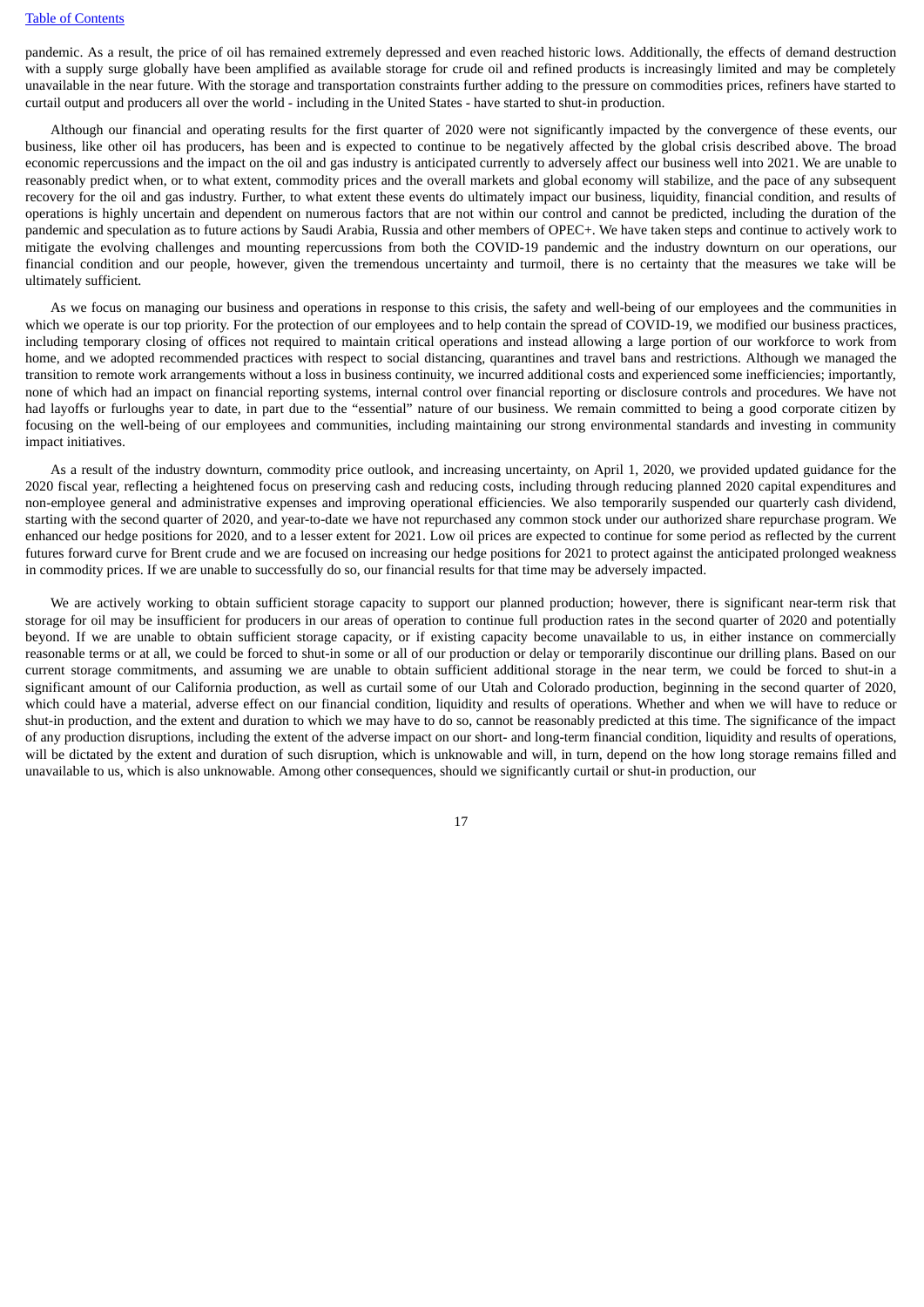expectations regarding our 2020 production, capital spend and capital development program will be affected and our previously issued guidance would not likely be achieved. For a discussion of certain potential risks, costs and other considerations related to shutting-in production, please see Part II, Item 1A. Risk Factors in this report - "The marketability of our production is dependent upon transportation and storage facilities and other facilities, most of which we do not control, and the availability of such transportation and storage capabilities, which have been severely limited by recent market conditions related to the COVID-19 pandemic and the current oversupply of oil and natural gas. If additional facilities do not become available, or, even if such facilities are available, but we are unable to access such facilities on commercially reasonable terms, our operations will likely be interrupted, our production could be *curtailed, and our revenues reduced, among other consequences.*"

Our revenue, costs, profitability and future growth are highly dependent on the prices we receive for our oil and natural gas production, as well as the prices we pay for our natural gas purchases, which are affected by a variety of factors, including those discussed in Part II, Item 1A. "Risk Factors" in this Quarterly Report, as well as in Part I, Item 1A. "Risk Factors" in our Annual Report. Average oil prices were significantly lower for the three months ended March 31, 2020 compared to the three months ended December 31, 2019 and the three months ended March 31, 2019. Brent crude oil contract prices ranged from \$68.91 per Bbl to \$22.74 per Bbl during the first quarter of 2020. Though the California market generally receives Brent-influenced pricing, California oil prices are determined ultimately by local supply and demand dynamics. We have recently experienced an adverse widening in the price differential between Brent and California crude due to the lack of local demand and storage capacity. As described above, if storage availability does not increase in the near-term, oil prices may go materially lower and Brent and/or California pricing could potentially even become negative as WTI oil prices did on April 20, 2020. In California, the price we pay for fuel gas purchases is generally based on the Kern, Delivered Index, which was as high as \$3.00 per MMBtu and as low as \$1.29 per MMBtu during the first quarter of 2020, while we paid an average of \$1.97 in this period.

The following table presents the average Brent, WTI, Kern, Delivered, and Henry Hub prices for the three months ended March 31, 2020, December 31, 2019 and March 31, 2019:

|                                        | <b>Three Months Ended</b> |                       |  |                          |                       |       |  |  |  |  |
|----------------------------------------|---------------------------|-----------------------|--|--------------------------|-----------------------|-------|--|--|--|--|
|                                        |                           | <b>March 31, 2020</b> |  | <b>December 31, 2019</b> | <b>March 31, 2019</b> |       |  |  |  |  |
| Brent oil (\$/Bbl)                     |                           | 50.82                 |  | 62.42                    |                       | 63.83 |  |  |  |  |
| WTI oil (\$/Bbl)                       |                           | 46.35                 |  | 57.02                    |                       | 54.87 |  |  |  |  |
| Kern, Delivered natural gas (\$/MMBtu) |                           | 1.97                  |  | 2.99                     |                       | 5.03  |  |  |  |  |
| Henry Hub natural gas (\$MMBtu)        |                           | 1.91                  |  | 2.40                     |                       | 2.92  |  |  |  |  |

California oil prices are Brent-influenced as California refiners import approximately 70% of the state's demand from OPEC+ countries and other waterborne sources, primarily in the Middle East and South America. Without the higher costs associated with importing crude via rail or supertanker, we believe our in-state production and low-cost crude transportation options, coupled with Brent-influenced pricing, in appropriate oil price environments, should continue to allow us to realize positive cash margins in California over the cycle. However, even as Brent pricing has fallen due to demand destruction caused by the COVID-19 pandemic coupled with the OPEC+ supply surge, we have also experienced a widening in the price differential between Brent and the California benchmark, caused primarily by the lack of local demand and storage capacity. If California pricing remains weak, or declines further, our financial and operating results will be adversely affected.

Utah oil prices have historically traded at a discount to WTI as the local refineries are designed for Utah's unique oil characteristics and the remoteness of the assets makes access to other markets logistically challenging.

Prices and differentials for NGLs are related to the supply and demand for the products making up these liquids. Some of them more typically correlate to the price of oil while others are affected by natural gas prices as well as the demand for certain chemical products which are used as feedstock. In addition, infrastructure constraints magnify pricing volatility.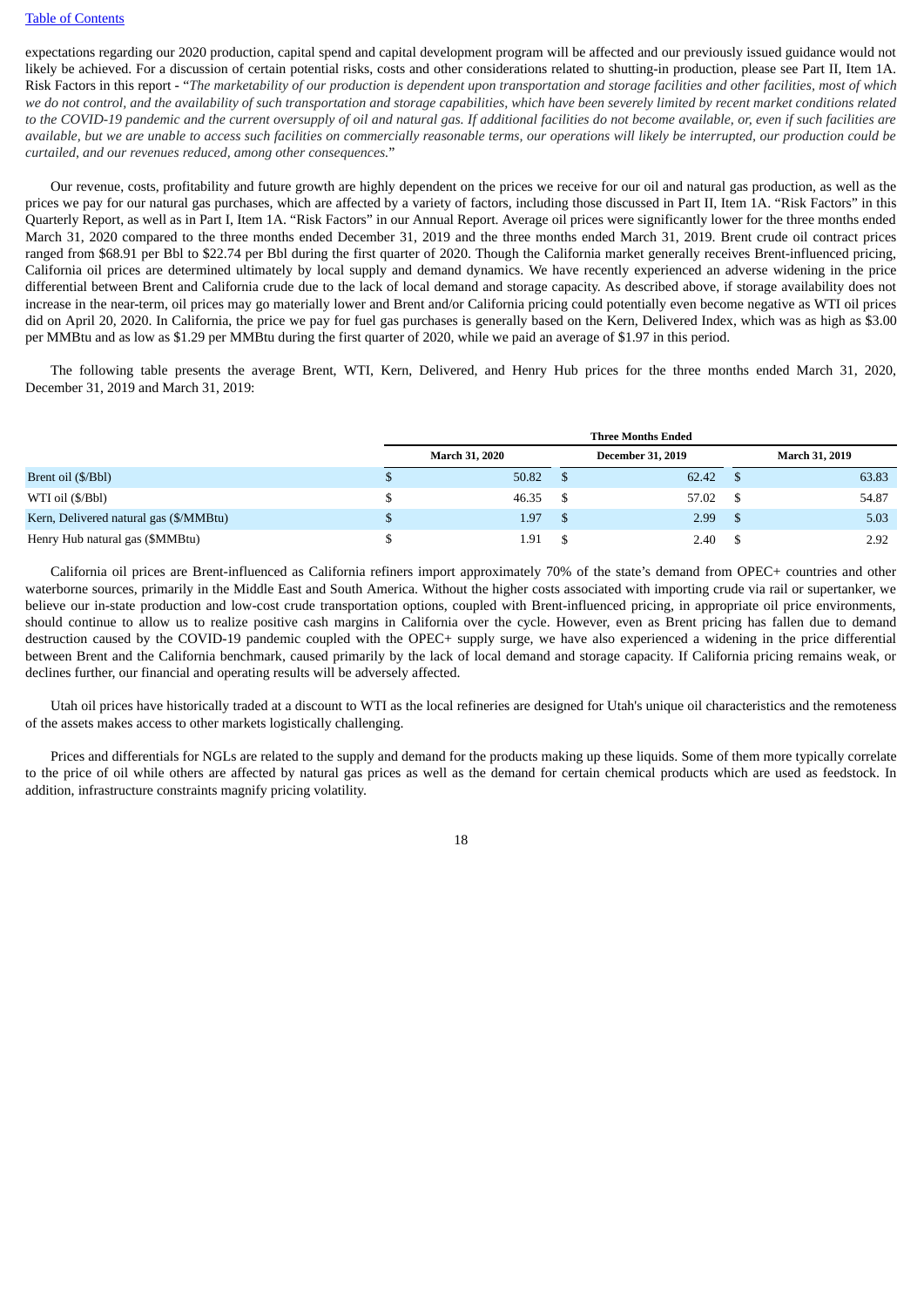Natural gas prices and differentials are strongly affected by local market fundamentals, availability of transportation capacity from producing areas and seasonal impacts. We purchase substantially more natural gas for our steamfloods and cogeneration facilities than we produce and sell. Consequently, higher gas prices have a negative impact on our operating costs. However, we mitigate a portion of this exposure by selling excess electricity from our cogeneration operations to third parties at prices linked to the price of natural gas. We also strive to minimize the variability of our fuel gas costs for our steam operations by hedging a significant portion of such gas purchases. The negative impact of higher gas prices is partially offset by higher gas sales for the gas we produce.

Our earnings are also affected by the performance of our cogeneration facilities. These cogeneration facilities generate both electricity and steam for our properties and electricity for off-lease sales. While a portion of the electric output of our cogeneration facilities is utilized within our production facilities to reduce operating expenses, we also sell electricity produced by three of our cogeneration facilities under long-term contracts with terms ending in July 1, 2021 through December 1, 2026. The most significant input and cost of the cogeneration facilities is natural gas. We generally receive significantly more revenue from these cogeneration facilities in the summer months, June through September, due to negotiated capacity payments we receive.

Seasonal weather conditions can impact our drilling and production activities. These seasonal conditions can occasionally pose challenges in our operations for meeting well-drilling objectives and increase competition for equipment, supplies and personnel, which could lead to shortages and increase costs or delay operations. For example, our operations may have been and in the future may be impacted by ice and snow in the winter and by electrical storms and high temperatures in the spring and summer, as well as by wild-fires and rain.

Additionally, like other companies in the oil and gas industry, our operations are subject to complex and stringent federal, state and local laws and regulations relating to drilling, completion, well stimulation, operation, maintenance or abandonment of wells or facilities, managing energy, water, land, greenhouse gases or other emissions, protection of health, safety and the environment, or transportation, marketing, and sale of our products. Federal, state and local agencies may assert overlapping authority to regulate in these areas. For example, the jurisdiction, duties and enforcement authority of various state agencies have significantly increased with respect to oil and natural gas activities in recent years, and these state agencies as well as certain cities and counties have significantly revised their regulations, regulatory interpretations and data collection and reporting requirements and plan to issue additional regulations of certain oil and natural gas activities in 2020. In addition, certain of these laws and regulations may apply retroactively and may impose strict or joint and several liability on us for events or conditions over which we and our predecessors had no control, without regard to fault, legality of the original activities, or ownership or control by third parties. For additional information, please see Part I, Item 1 "Regulation of Health, Safety and Environmental Matters", as well as Part I, Item 1.A. "Risk Factors" in our Annual Report.

#### **How We Plan and Evaluate Operations**

We use "Levered Free Cash Flow" in planning our capital allocation to sustain production levels and fund internal growth opportunities, as well as determine hedging needs. Levered Free Cash Flow is a non-GAAP financial measure that we define as Adjusted EBITDA less capital expenditures, interest expense, and dividends. Adjusted EBITDA is also a non- GAAP financial measure that is discussed and defined below.

We use the following metrics to manage and assess the performance of our operations: (a) Adjusted EBITDA; (b) operating expenses; (c) environmental, health & safety ("EH&S") results; (d) general and administrative expenses; and (e) production.

### *Adjusted EBITDA*

Adjusted EBITDA is the primary financial and operating measurement that our management uses to analyze and monitor the operating performance of our business. Adjusted EBITDA is a non-GAAP financial measure that we defined as earnings before interest expense; income taxes; depreciation, depletion, and amortization ("DD&A"); derivative gains or losses net of cash received or paid for scheduled derivative settlements; impairments; stock compensation expense; and other unusual, out-of-period and infrequent items, including restructuring costs and reorganization items.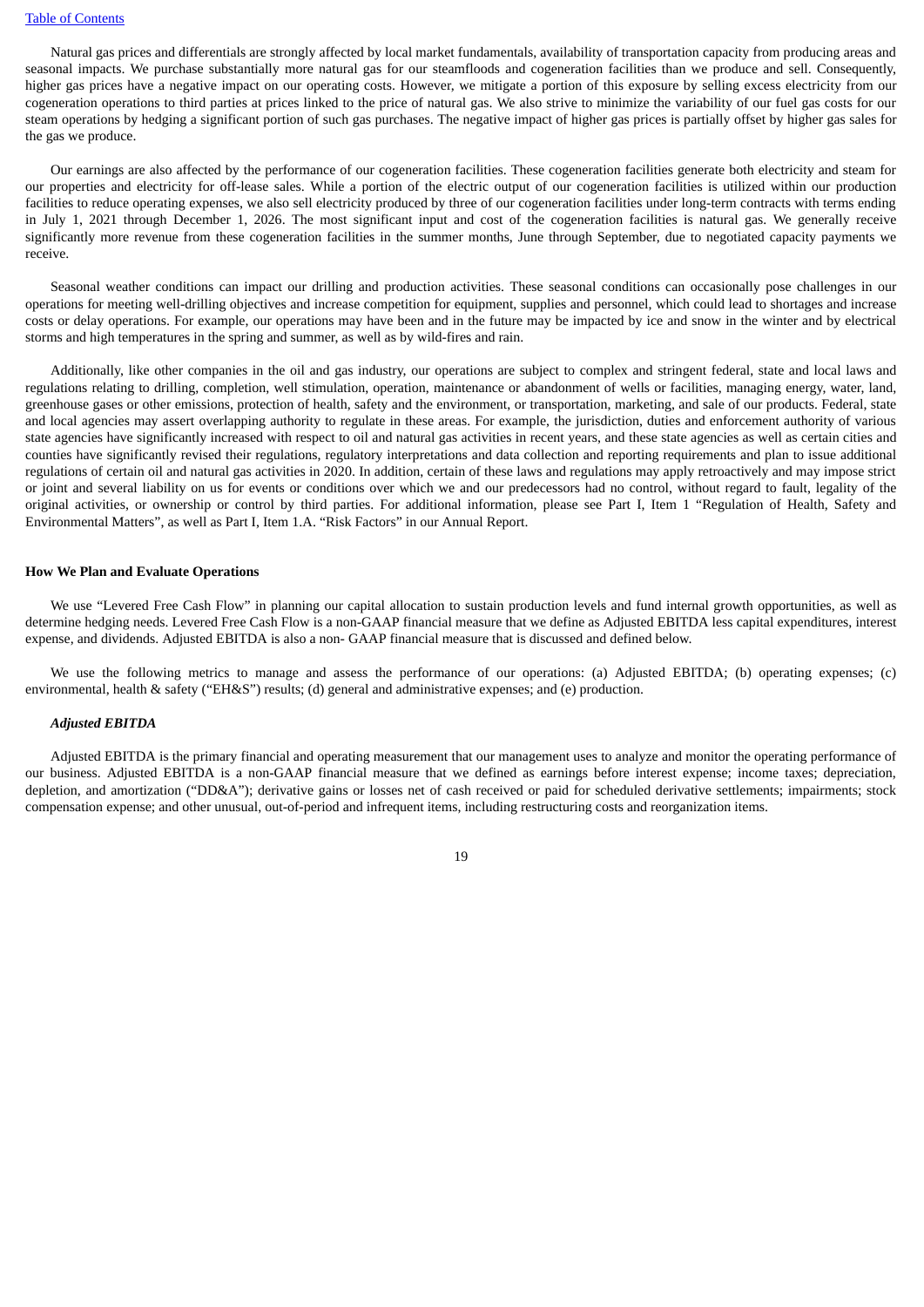# *Operating expenses*

Overall, operating expense is used by management as a measure of the efficiency with which operations are performing.We define operating expenses as lease operating expenses, electricity generation expenses, transportation expenses, and marketing expenses, offset by the third-party revenues generated by electricity, transportation and marketing activities, as well as the effect of derivative settlements (received or paid) for gas purchases. Lease operating expenses include fuel, labor, field office, vehicle, supervision, maintenance, tools and supplies, and workover expenses. Taxes other than income taxes are excluded from operating expenses. The electricity, transportation and marketing activity related revenues are viewed and treated internally as a reduction to operating costs when tracking and analyzing the economics of development projects and the efficiency of our hydrocarbon recovery. Additionally, we strive to minimize the variability of our fuel gas costs for our steam operations with gas hedges.

#### *Environmental, health & safety*

Like other companies in the oil and gas industry, our operations are subject to stringent and complex federal, state and local laws and regulations governing the discharge of materials into the environment or otherwise relating to environmental protection. Current and future laws and regulations, as well as legislative and regulatory changes and other government activities, can materially impact our exploration, development and production plans.

As part of our commitment to creating long-term stockholder value, we strive to conduct our operations in an ethical, safe and responsible manner, to protect the environment and to take care of our people and the communities in which we live and operate. We also seek proactive and transparent engagement with regulatory agencies, the communities in which we operate and our other stakeholders in order to realize the full potential of our resources in a timely fashion that safeguards people and the environment and complies with existing laws and regulations. We monitor our EH&S performance through various measures, holding our employees and contractors to high standards.

#### *General and administrative expenses*

We monitor our cash general and administrative expenses as a measure of the efficiency of our overhead activities. Such expenses are a key component of the appropriate level of support our corporate and professional team provides to the development of our assets and our day-to-day operations.

#### *Production*

Oil and gas production is a key driver of our operating performance, an important factor to the success of our business, and used in forecasting future development economics. We measure and closely monitor production on a continuous basis, adjusting our property development efforts in accordance with the results. We track production by commodity type and compare it to prior periods and expected results.

### **Capital Expenditures**

For the three months ended March 31, 2020, our capital expenditures were approximately \$39 million, on an accrual basis including capitalized labor but excluding capitalized interest, acquisitions and asset retirement spending. Approximately 97% of this total was directed to California oil operations.

Toward the end of the first quarter we reduced our planned 2020 capital expenditures by approximately 50% from our original 2020 guidance in response to the sudden and significant oil and gas price deterioration caused by the COVID-19 pandemic and related economic repercussions, coupled with OPEC+ actions, which created significant volatility, uncertainty, and turmoil in the oil and gas industry. The updated capital expenditure guidance for 2020 is now approximately \$65 million (inclusive of the \$39 million spent in the first quarter), with approximately 65% of the capital spend weighted toward the first half of 2020. Our focus will be on the capital needed to sustain annual production levels for our California operations while continuing our permitting and proactive maintenance activities to support ongoing activity and safe operations. We proactively initiated an intense permitting program during the first quarter to ensure adequate inventory once we decide to begin our next drilling program. The updated capital budget assumes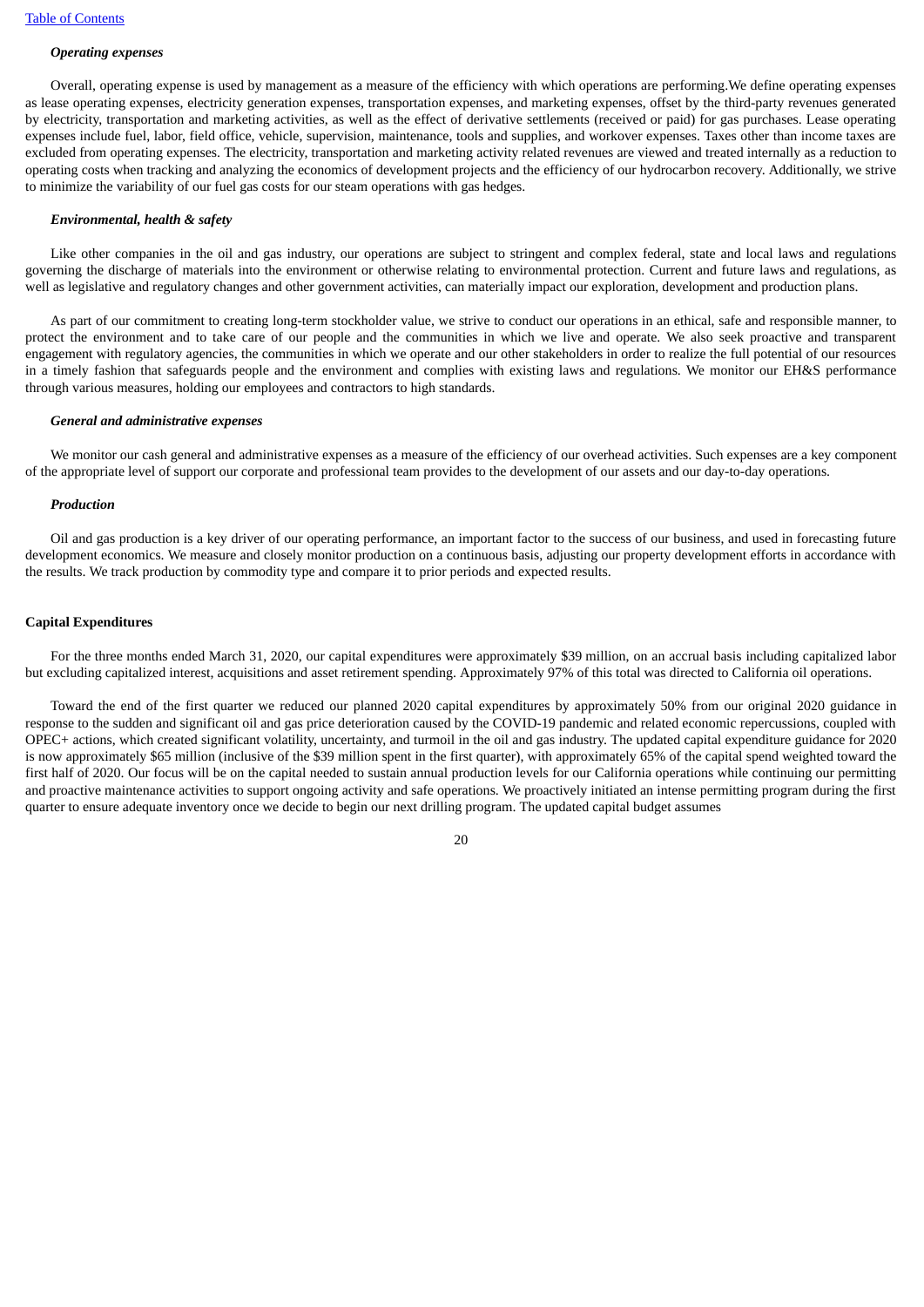#### Table of [Contents](#page-1-0)

restarting one drilling rig no earlier than September 2020, primarily for sandstone development, if market conditions support the increase in activity. However, if we are unable to obtain sufficient storage and transportation capacity, or if these systems become unavailable to us on commercially reasonable terms or at all, we could be forced to shut in a significant amount of our California production, as well as potentially curtail some of our Utah and Colorado production beginning in the second quarter, which would eliminate a portion of our expected capital expenditures for the remainder of the year, including with respect to the drilling rig.

As discussed under "Business Environment, Market Conditions and Outlook" in this report, the U.S. is experiencing significant storage and transportation constraints, as a result of which refiners have started to curtail output and producers all over the world – including in the United States – have started to shut-in production. We are actively working to obtain sufficient storage and transportation capacity to support our planned production; however, if we are unable to do so, or if these systems become unavailable to us on commercially reasonable terms or at all, we could be forced to shut-in some or all of our production or delay or temporarily discontinue our drilling plans. Based on our current storage commitments, and assuming we are unable to obtain sufficient additional storage in the near term, we could be forced to shut-in a significant amount of our California production, as well as curtail some of our Utah and Colorado production, beginning in the second quarter, which could have a material, adverse effect on our financial and operational results. Whether and when we will have to reduce or shut-in production, and the extent to which we may have to do so, cannot be reasonably predicted at this time. However, should we significantly curtail or shut-in production, our expectations regarding our 2020 production, capital spend and capital development program will be affected and our previously issued guidance would not likely be achieved.

We currently expect year-over-year oil production growth in California to be flat to down 2% from 2019, which is consistent with our low corporate decline rates. We currently also anticipate oil production will be approximately 90% of total production in 2020, compared to 87% in 2019. Based on our current capital plan we expect to be able to fund our 2020 capital development programs with cash flow from operations. Even in this low price environment we plan to live within Levered Free Cash Flow through 2021 and beyond.

The amount and timing of capital expenditures are within our control and subject to our management's discretion, and may be adjusted during the year depending on commodity prices, storage constraints, supply/demand considerations and other factors. We retain the flexibility to defer planned capital expenditures depending on a variety of factors, including but not limited to the success of our drilling activities, prevailing and anticipated prices for oil, natural gas and NGLs, the receipt and timing of required regulatory permits and approvals, the availability of necessary equipment, infrastructure and capital, seasonal conditions, drilling and acquisition costs and the level of participation by other interest owners, as well as general market conditions. Additionally, for the full year 2020, we plan to spend approximately \$15 million on plugging and abandonment activities, satisfying our obligations under the California-mandated Idle Well Management Plan.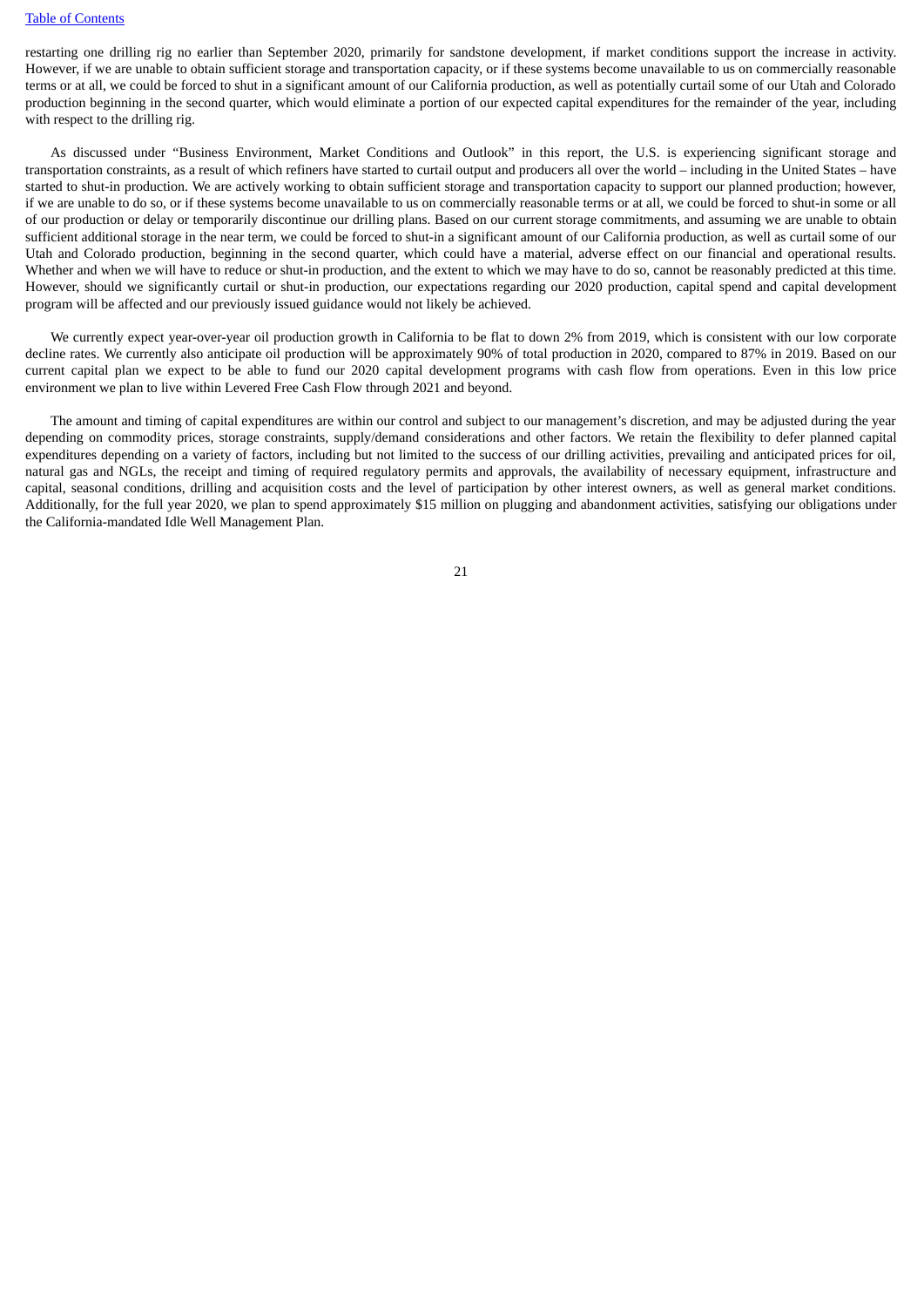# **Summary By Area**

The following table shows a summary by area of our selected historical financial information and operating data for the periods indicated.

|                                                  | <b>California</b><br>(San Joaquin and Ventura basins) |                       |                       |         |    |         |  |  |  |  |
|--------------------------------------------------|-------------------------------------------------------|-----------------------|-----------------------|---------|----|---------|--|--|--|--|
|                                                  | <b>Three Months Ended</b>                             |                       |                       |         |    |         |  |  |  |  |
|                                                  |                                                       | <b>March 31, 2020</b> | <b>March 31, 2019</b> |         |    |         |  |  |  |  |
| (\$ in thousands, except prices)                 |                                                       |                       |                       |         |    |         |  |  |  |  |
| Oil, natural gas and natural gas liquids sales   |                                                       | 109,519               | \$                    | 140,972 | \$ | 111,896 |  |  |  |  |
| Operating (loss) income $(1)$                    |                                                       | (113,203)             | \$                    | 66,977  | \$ | 48,572  |  |  |  |  |
| Depreciation, depletion, and amortization (DD&A) |                                                       | 30,918                | \$                    | 26,950  | \$ | 21,342  |  |  |  |  |
| Impairment of oil and gas properties             |                                                       | 163,879               | \$                    |         | \$ |         |  |  |  |  |
| Average daily production (MBoe/d)                |                                                       | 24.9                  |                       | 25.5    |    | 21.0    |  |  |  |  |
| Production (oil % of total)                      |                                                       | 100%                  |                       | 100%    |    | 100%    |  |  |  |  |
| Realized sales prices:                           |                                                       |                       |                       |         |    |         |  |  |  |  |
| Oil (per Bbl)                                    |                                                       | 48.38                 | \$                    | 60.20   | \$ | 59.16   |  |  |  |  |
| NGLs (per Bbl)                                   |                                                       |                       | \$                    |         | S. |         |  |  |  |  |
| Gas (per Mcf)                                    |                                                       |                       | \$                    |         | \$ |         |  |  |  |  |
| Capital expenditures $(2)$                       |                                                       | 38,072                | \$                    | 34,983  | \$ | 42,509  |  |  |  |  |

|                                                     |                |                |                          | <b>Utah</b><br>(Uinta basin) |                |        | Colorado<br>(Piceance basin) |                       |    |                          |              |                |  |  |
|-----------------------------------------------------|----------------|----------------|--------------------------|------------------------------|----------------|--------|------------------------------|-----------------------|----|--------------------------|--------------|----------------|--|--|
|                                                     |                |                |                          | <b>Three Months Ended</b>    |                |        | <b>Three Months Ended</b>    |                       |    |                          |              |                |  |  |
|                                                     |                | March 31, 2020 | <b>December 31, 2019</b> |                              | March 31, 2019 |        |                              | <b>March 31, 2020</b> |    | <b>December 31, 2019</b> |              | March 31, 2019 |  |  |
| (\$ in thousands, except prices)                    |                |                |                          |                              |                |        |                              |                       |    |                          |              |                |  |  |
| Oil, natural gas and natural gas liquids sales      | $\mathfrak{S}$ | 11,278         | \$                       | 13,618                       | \$             | 16,666 |                              | 1,299                 | \$ | 1,746                    | \$           | 2,540          |  |  |
| Operating (loss) income $(1)$                       | $\mathbb{S}$   | (127,700)      | \$                       | 784                          | \$             | 4,268  |                              | 384                   | \$ | (51, 356)                | \$           | 593            |  |  |
| Depreciation, depletion, and amortization<br>(DD&A) | $\mathfrak{s}$ | 4,311          | \$                       | 2,846                        | $\mathbb{S}$   | 2,930  |                              | 55                    | \$ | 262                      | $\mathbf{s}$ | 314            |  |  |
| Impairment of oil and gas properties                | \$             | 125,206        | \$                       |                              | \$             | –      |                              | –                     | \$ | 51,081                   | \$           |                |  |  |
| Average daily production (MBoe/d)                   |                | 4.5            |                          | 4.4                          |                | 5.2    |                              | 1.4                   |    | 1.4                      |              | 1.6            |  |  |
| Production (oil % of total)                         |                | 53%            |                          | 51%                          |                | 59%    |                              | 1%                    |    | 1%                       |              | $1\%$          |  |  |
| Realized sales prices:                              |                |                |                          |                              |                |        |                              |                       |    |                          |              |                |  |  |
| Oil (per Bbl)                                       | \$             | 39.64          | \$                       | 49.01                        | \$             | 41.37  |                              | 42.54<br>l \$         | \$ | 51.87                    | \$           | 43.40          |  |  |
| NGLs (per Bbl)                                      |                | 13.16          | \$                       | 14.60                        | \$             | 24.56  |                              |                       | \$ |                          | \$           |                |  |  |
| Gas (per Mcf)                                       |                | 2.22           | \$                       | 2.89                         | \$             | 4.59   |                              | 1.70                  | \$ | 2.23                     | \$           | 2.84           |  |  |
| Capital expenditures $(2)$                          |                | 857            | \$                       | 4,282                        | \$             | 5,273  | ıя                           | 6                     | \$ | 295                      | \$           | 40             |  |  |

(1) Operating (loss) income includes oil, natural gas and NGL sales, marketing revenues, other revenues, and scheduled oil derivative settlements, offset by operating expenses, general and administrative expenses, DD&A, impairment of oil and gas properties, and taxes, other than income taxes.

(2) Excludes corporate capital expenditures.

 $\overline{\phantom{a}}$  . The contract of  $\overline{\phantom{a}}$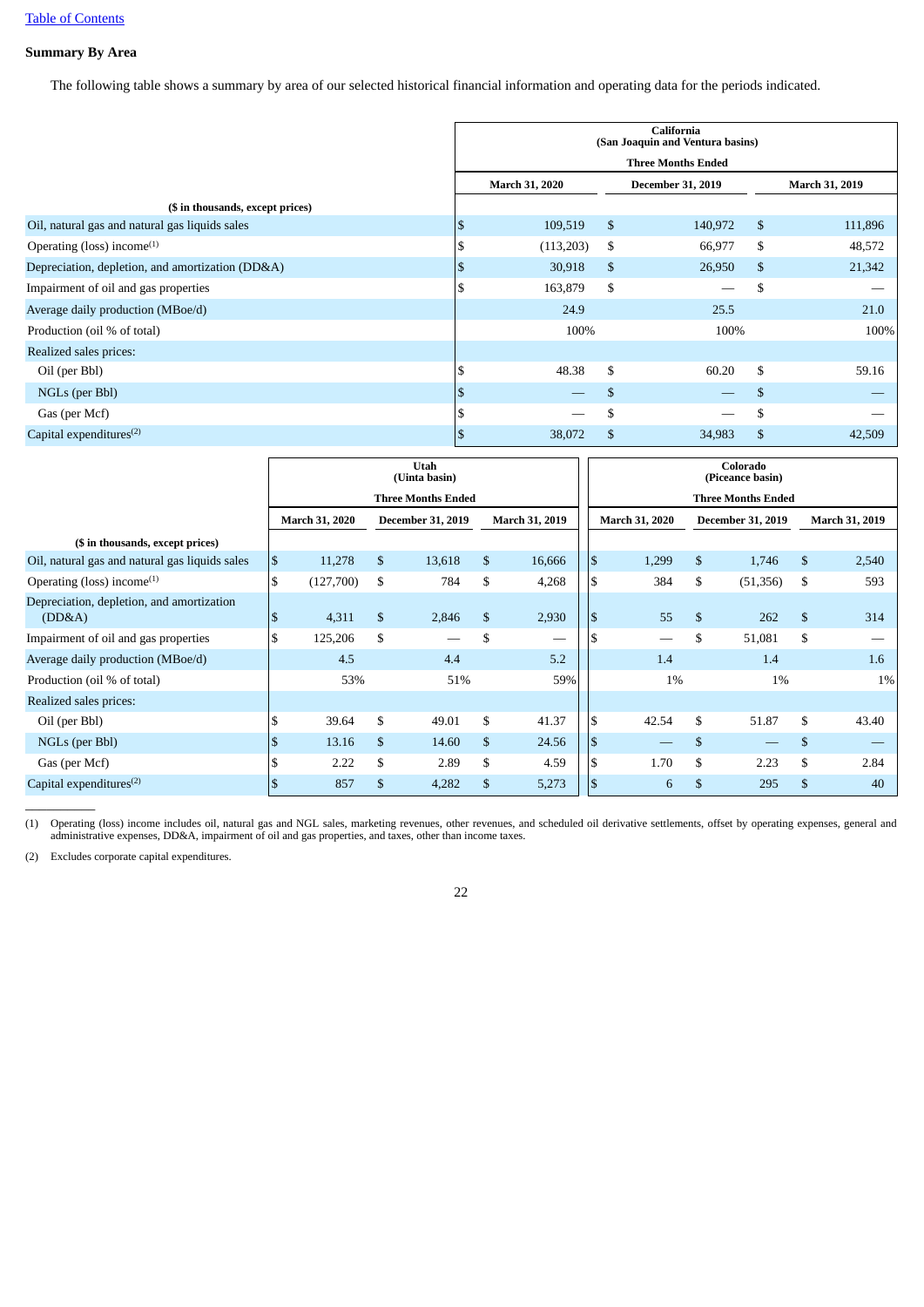# **Production and Prices**

The following table sets forth information regarding average daily production, total production and average prices for each of the periods indicated.

|                                                | <b>Three Months Ended</b> |                |                          |                |       |  |  |  |  |
|------------------------------------------------|---------------------------|----------------|--------------------------|----------------|-------|--|--|--|--|
|                                                | March 31, 2020            |                | <b>December 31, 2019</b> | March 31, 2019 |       |  |  |  |  |
| Average daily production: <sup>(1)</sup>       |                           |                |                          |                |       |  |  |  |  |
| Oil (MBbl/d)                                   | 27.3                      |                | 27.7                     |                | 24.1  |  |  |  |  |
| Natural Gas (MMcf/d)                           | 18.5                      |                | 18.9                     |                | 19.5  |  |  |  |  |
| NGL (MBbl/d)                                   | 0.4                       |                | 0.4                      |                | 0.4   |  |  |  |  |
| Total $(MBoe/d)^{(2)}$                         | 30.8                      |                | 31.3                     |                | 27.8  |  |  |  |  |
| <b>Total Production:</b>                       |                           |                |                          |                |       |  |  |  |  |
| Oil (MBbl)                                     | 2,485                     |                | 2,553                    |                | 2,170 |  |  |  |  |
| Natural gas (MMcf)                             | 1,684                     |                | 1,737                    |                | 1,752 |  |  |  |  |
| NGLs (MBbl)                                    | 32                        |                | 35                       |                | 38    |  |  |  |  |
| Total $(MBoe)^{(2)}$                           | 2,798                     |                | 2,877                    |                | 2,501 |  |  |  |  |
| Weighted-average realized sales prices:        |                           |                |                          |                |       |  |  |  |  |
| Oil without hedges (\$/Bbl)                    | \$<br>47.61               | $\mathfrak{S}$ | 59.28                    | $\mathfrak{S}$ | 56.88 |  |  |  |  |
| Oil with hedges (\$/Bbl)                       | \$<br>57.28               | \$             | 64.98                    | \$             | 62.03 |  |  |  |  |
| Natural gas (\$/Mcf)                           | \$<br>2.00                | \$             | 2.60                     | $\mathbb{S}$   | 3.83  |  |  |  |  |
| NGL (\$/Bbl)                                   | \$<br>13.16               | \$             | 14.60                    | \$             | 24.35 |  |  |  |  |
| <b>Average Benchmark prices:</b>               |                           |                |                          |                |       |  |  |  |  |
| $Oil (Bbl) - Brent$                            | \$<br>50.82               | \$             | 62.42                    | \$             | 63.83 |  |  |  |  |
| Oil (Bbl) – WTI                                | \$<br>46.35               | $\mathfrak{S}$ | 57.02                    | $\mathfrak{S}$ | 54.87 |  |  |  |  |
| Gas (MMBtu) - Kern, Delivered <sup>(3)</sup>   | \$<br>1.97                | \$             | 2.99                     | \$             | 5.03  |  |  |  |  |
| Natural gas (MMBtu) - Henry Hub <sup>(4)</sup> | \$<br>1.91                | \$             | 2.40                     | $\mathfrak{s}$ | 2.92  |  |  |  |  |
|                                                |                           |                |                          |                |       |  |  |  |  |

(1) Production represents volumes sold during the period. We also consume a portion of the natural gas we produce on lease to extract oil and gas.

(2) Natural gas volumes have been converted to Boe based on energy content of six Mcf of gas to one Bbl of oil. Barrels of oil equivalence does not necessarily result in price equivalence. The price of natural gas on a barrel of oil equivalent basis is currently substantially lower than the corresponding price for oil and has been similarly lower for a number of years. For example, in the three months ended March 31, 2020, the average prices of Brent oil and Henry Hub natural gas were \$50.82 per Bbl and \$1.91 per MMBtu respectively, resulting in an oil-to-gas ratio of approximately 4 to 1 on an energy equivalent basis.

(3) Kern, Delivered Index is the relevant index used for gas purchases in California.

(4) Henry Hub is the relevant index used for gas sales in the Rockies.

The following table sets forth average daily production by operating area for the periods indicated:

|                                                   | <b>Three Months Ended</b> |                          |                       |  |  |  |  |  |
|---------------------------------------------------|---------------------------|--------------------------|-----------------------|--|--|--|--|--|
|                                                   | <b>March 31, 2020</b>     | <b>December 31, 2019</b> | <b>March 31, 2019</b> |  |  |  |  |  |
| Average daily production (MBoe/d): <sup>(1)</sup> |                           |                          |                       |  |  |  |  |  |
| California                                        | 24.9                      | 25.5                     | 21.0                  |  |  |  |  |  |
| Utah                                              | 4.5                       | 4.4                      | 5.2                   |  |  |  |  |  |
| Colorado                                          | 1.4                       | 1.4                      | 1.6                   |  |  |  |  |  |
| Total average daily production                    | 30.8                      | 31.3                     | 27.8                  |  |  |  |  |  |
|                                                   |                           |                          |                       |  |  |  |  |  |

(1) Production represents volumes sold during the period.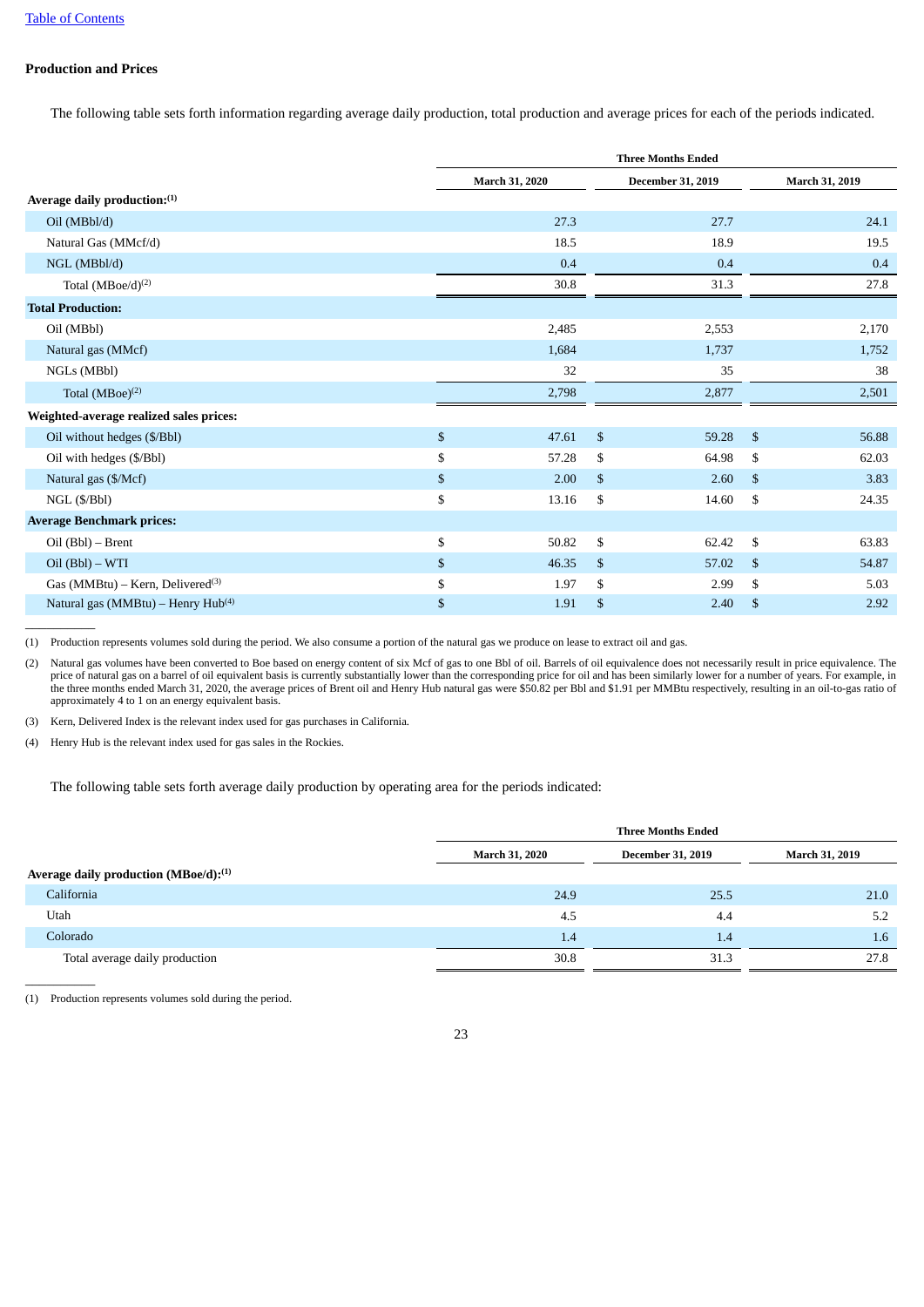### Table of [Contents](#page-1-0)

Average daily production, including sales of inventory, decreased 2% for the three months ended March 31, 2020, compared to the three months ended December 31, 2019, largely due to natural decline, partially offset by the impact of our development program in late December and into the first quarter of this year. Our California production of 24.9 MBoe/d for the first quarter of 2020 decreased 2% from the fourth quarter of 2019.

In the first quarter of 2020 a significant portion of our capital expenditures was used for activities which have no impact on current production, including approximately 50% of such costs for facilities, equipping and permitting for future development. Of the 19 wells drilled in the first quarter, nine were delineation and two were injector wells, while eight were producing wells. We also expended approximately \$4 million for plugging and abandonment activities.

Average daily production volumes increased 11% for the three months ended March 31, 2020 as compared to the three months ended March 31, 2019 due to production response from development capital spending throughout 2018 and 2019, which offset the natural decline of our properties. Production increased 18% in California, where the substantial majority of our development capital was deployed, for the three months ended March 31, 2020 compared to the same period in 2019. This increase strongly demonstrated the ability of our California properties to respond to capital and perform as expected. The production in Utah and Colorado decreased 13% for the three months ended March 31, 2020 compared to the same period in 2019. The overall decrease was primarily due to a lack of capital expenditures and natural decline.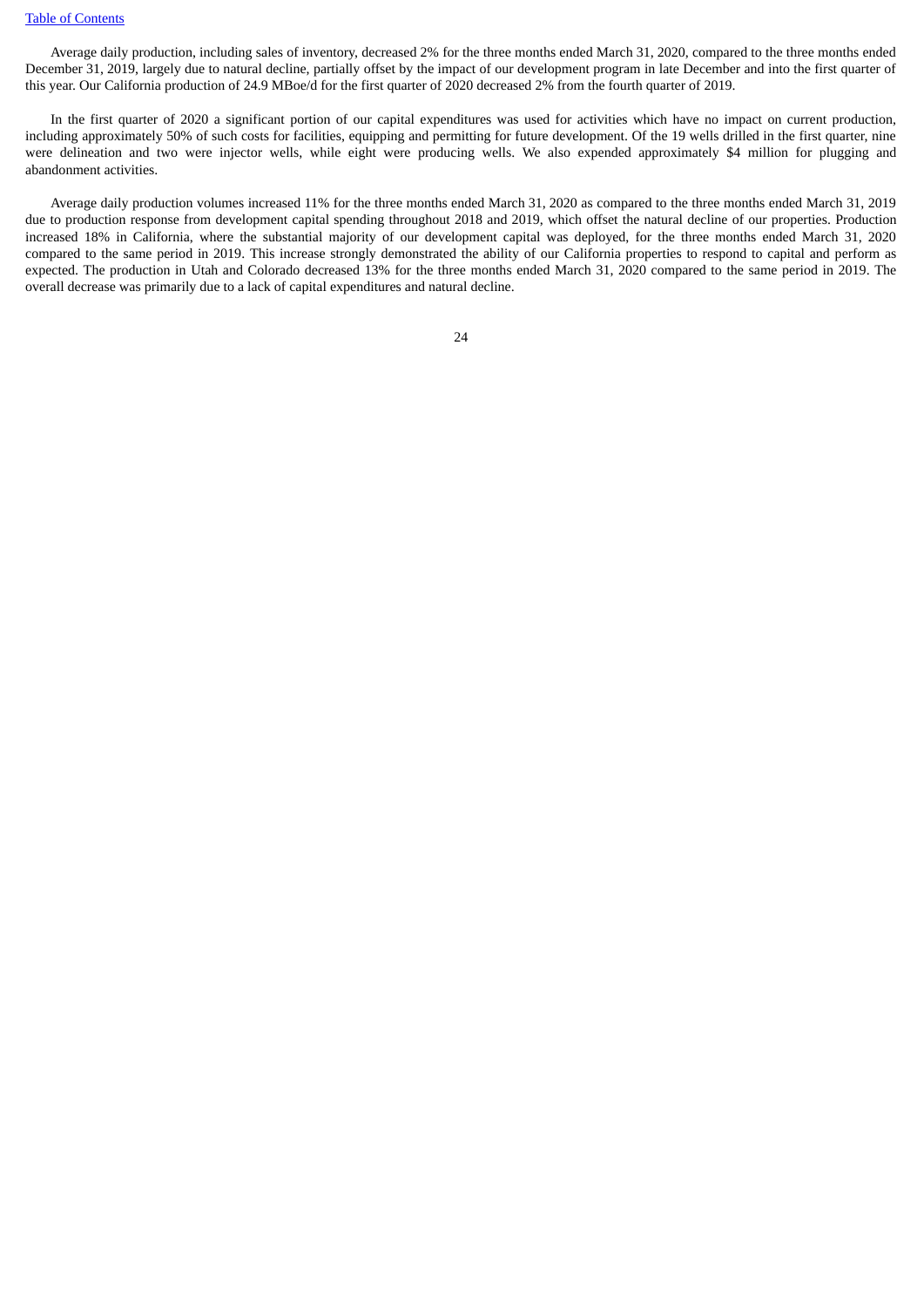# **Results of Operations**

# *Three Months Ended March 31, 2020 compared to Three Months Ended December 31, 2019.*

|                                  |                       | <b>Three Months Ended</b> |      |                          |           |          |          |  |
|----------------------------------|-----------------------|---------------------------|------|--------------------------|-----------|----------|----------|--|
|                                  | <b>March 31, 2020</b> |                           |      | <b>December 31, 2019</b> | \$ Change |          | % Change |  |
|                                  |                       |                           |      | (in thousands)           |           |          |          |  |
| <b>Revenues and other:</b>       |                       |                           |      |                          |           |          |          |  |
| Oil, natural gas and NGL sales   |                       | 122,098                   | - \$ | 156,336                  | -S        | (34,238) | (22)%    |  |
| Electricity sales                |                       | 5,461                     |      | 6,844                    |           | (1,383)  | (20)%    |  |
| Gain (losses) on oil derivatives |                       | 211,229                   |      | (45, 544)                |           | 256,773  | n/a      |  |
| Marketing and other revenues     |                       | 477                       |      | 492                      |           | (15)     | (3)%     |  |
| Total revenues and other         |                       | 339,265                   |      | 118,128                  | -S        | 221,137  | 187 %    |  |

#### *Revenues and Other*

Oil, natural gas and NGL sales decreased by \$34 million, or 22%, to approximately \$122 million for the three months ended March 31, 2020, compared to the three months ended December 31, 2019. The decrease was driven by \$29 million of lower oil prices, \$4 million of lower oil volume, and \$1 million of lower gas prices.

Electricity sales represent sales to utilities, and decreased \$1 million, or 20%, to approximately \$5 million for the three months ended March 31, 2020 compared to the three months ended December 31, 2019. The decrease was mostly due to lower unit sales prices that were driven by lower natural gas pricing, and partially offset by higher unit sales resulting from lower downtime.

Gains on oil derivatives were approximately \$211 million, including settlement gains of \$24 million, for the three months ended March 31, 2020, compared to a loss of approximately \$46 million that included \$15 million of settlement gains for the three months ended December 31, 2019. Settlement gains reflect the positions that expired during the period with hedge strike prices above the respective index prices. The quarter-over-quarter increase in the settled gains was predominantly due to the larger spread between the average hedge strike prices and the index prices in the quarter ended March 31, 2020 than in the prior quarter. During 2020, the decrease in index prices relative to our remaining hedge positions at period-end resulted in increased value, resulting in mark-to-market gains in 2020, while the opposite effect occurred in the fourth quarter of 2019.

Marketing and other revenues were comparable for the three months ended March 31, 2020 and the three months ended December 31, 2019. Marketing revenues in these periods represented sales of natural gas purchased from third parties.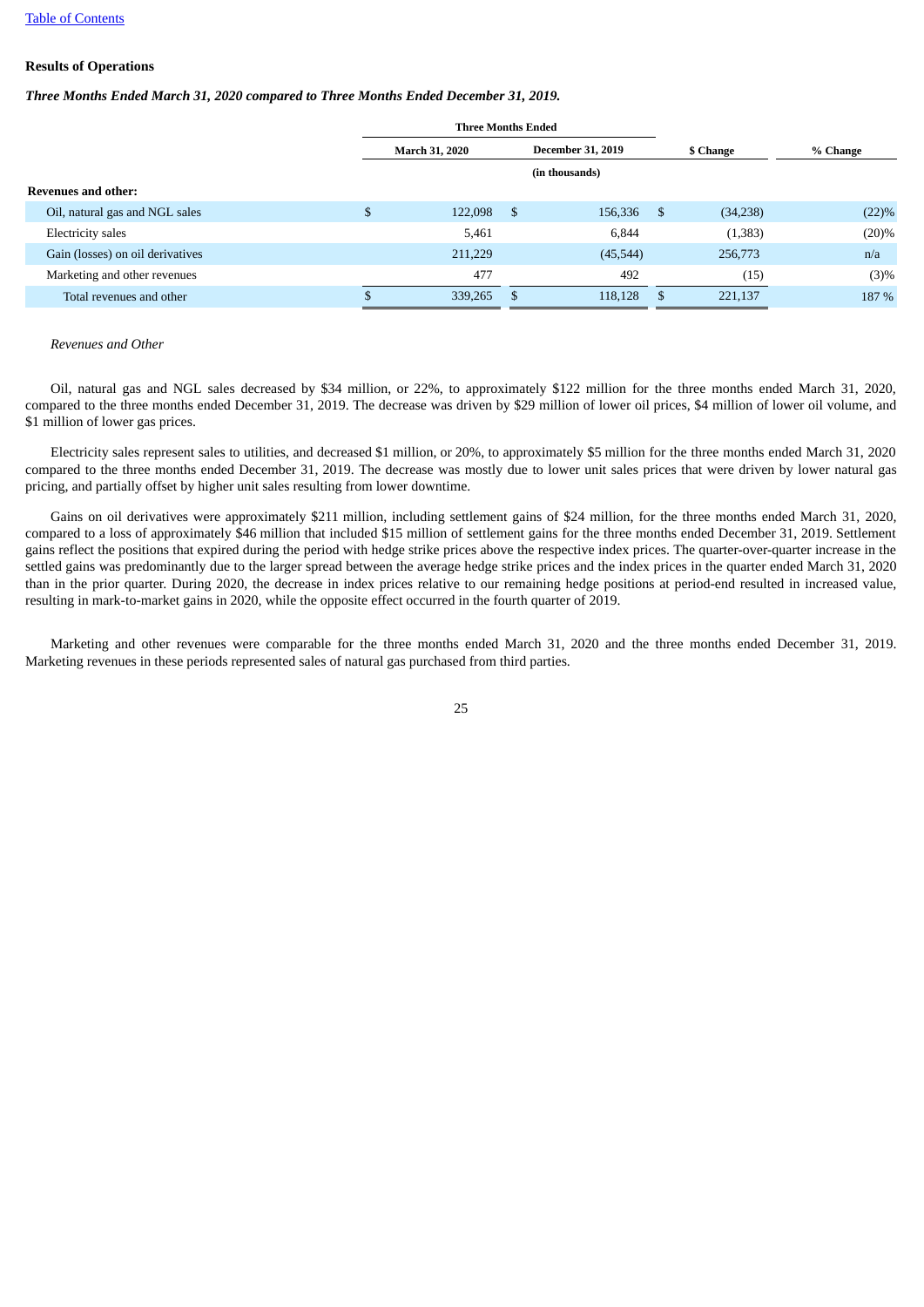|  |  | <b>Table of Contents</b> |
|--|--|--------------------------|
|  |  |                          |

|                                                                    |                | <b>Three Months Ended</b>               |                |                          |              |            |             |
|--------------------------------------------------------------------|----------------|-----------------------------------------|----------------|--------------------------|--------------|------------|-------------|
|                                                                    |                | March 31, 2020                          |                | <b>December 31, 2019</b> |              | \$ Change  | % Change    |
|                                                                    |                | (in thousands, except expenses per Boe) |                |                          |              |            |             |
| <b>Expenses and other:</b>                                         |                |                                         |                |                          |              |            |             |
| Lease operating expenses                                           | \$             | 50,752                                  | \$             | 59,529                   | \$           | (8,777)    | (15)%       |
| Electricity generation expenses                                    |                | 3,946                                   |                | 4,785                    |              | (839)      | (18)%       |
| <b>Transportation expenses</b>                                     |                | 1,822                                   |                | 2,124                    |              | (302)      | (14)%       |
| Marketing expenses                                                 |                | 430                                     |                | 403                      |              | 27         | 7 %         |
| General and administrative expenses                                |                | 19,337                                  |                | 15,710                   |              | 3,627      | 23 %        |
| Depreciation, depletion and amortization                           |                | 35,329                                  |                | 30,102                   |              | 5,227      | 17 %        |
| Impairment of oil and gas properties                               |                | 289,085                                 |                | 51,081                   |              | 238,004    | 466 %       |
| Taxes, other than income taxes                                     |                | 4,352                                   |                | 11,962                   |              | (7,610)    | (64)%       |
| Losses (gains) on natural gas derivatives                          |                | 12,035                                  |                | (3, 385)                 |              | 15,420     | n/a         |
| Other operating expenses                                           |                | 2,202                                   |                | 774                      |              | 1,428      | 184 %       |
| Total expenses and other                                           |                | 419,290                                 |                | 173,085                  |              | 246,205    | 142 %       |
| Other (expenses) income:                                           |                |                                         |                |                          |              |            |             |
| Interest expense                                                   |                | (8,920)                                 |                | (7, 871)                 |              | (1,049)    | 13 %        |
| Other, net                                                         |                | (6)                                     |                |                          |              | (6)        | 100 %       |
| Loss before income taxes                                           |                | (88,951)                                |                | (62, 828)                |              | (26, 123)  | (42)%       |
| Income tax expense (benefit)                                       |                | 26,349                                  |                | (55, 844)                |              | 82,193     | 147 %       |
| <b>Net loss</b>                                                    | \$             | (115, 300)                              | \$             | (6,984)                  | \$           | (108, 316) | $(1,551)\%$ |
|                                                                    |                |                                         |                |                          |              |            |             |
| <b>Expenses per Boe:</b> <sup>(1)</sup>                            |                |                                         |                |                          |              |            |             |
| Lease operating expenses                                           | \$             | 18.14                                   | \$             | 20.69                    | \$           | (2.55)     | (12)%       |
| Electricity generation expenses                                    |                | 1.41                                    |                | 1.66                     |              | (0.25)     | (15)%       |
| Electricity sales $(1)$                                            |                | (1.95)                                  |                | (2.38)                   |              | 0.43       | (18)%       |
| <b>Transportation expenses</b>                                     |                | 0.65                                    |                | 0.74                     |              | (0.09)     | (12)%       |
| Transportation sales <sup>(1)</sup>                                |                | (0.01)                                  |                | (0.02)                   |              | 0.01       | (50)%       |
| Marketing expenses                                                 |                | 0.15                                    |                | 0.14                     |              | 0.01       | 7 %         |
| Marketing revenues <sup>(1)</sup>                                  |                | (0.16)                                  |                | (0.15)                   |              | (0.01)     | $7 \ \%$    |
| Derivatives settlements paid (received) for gas purchases $^{(1)}$ |                | 1.58                                    |                | (0.31)                   |              | 1.89       | (610)%      |
| Total operating expenses                                           | \$             | 19.81                                   | \$             | 20.37                    | \$           | (0.56)     | (3)%        |
| Total unhedged operating expenses <sup>(2)</sup>                   | \$             | 18.23                                   | \$             | 20.68                    | \$           | (2.45)     | (12)%       |
|                                                                    |                |                                         |                |                          |              |            |             |
| Total non-energy operating expenses <sup>(4)</sup>                 | \$             | 14.03                                   | $\mathbb{S}$   | 14.96                    | \$           | (0.93)     | (6)%        |
| Total energy operating expenses <sup>(5)</sup>                     | $\mathbb{S}$   | 5.78                                    | $\mathbb{S}$   | 5.41                     | $\mathbb{S}$ | 0.37       | $7\,\%$     |
|                                                                    |                |                                         |                |                          |              |            |             |
|                                                                    |                |                                         |                |                          |              |            |             |
| General and administrative expenses <sup>(3)</sup>                 | $\mathfrak{S}$ | 6.91                                    | $\mathbb{S}$   | 5.46                     | $\mathbb{S}$ | 1.45       | 27 %        |
| Depreciation, depletion and amortization                           | \$             | 12.63                                   | \$             | 10.46                    | \$           | 2.17       | 21 %        |
| Taxes, other than income taxes                                     | \$             | 1.56                                    | $$\mathbb{S}$$ | 4.16                     | $\$$         | (2.60)     | (63)%       |
|                                                                    |                |                                         |                |                          |              |            |             |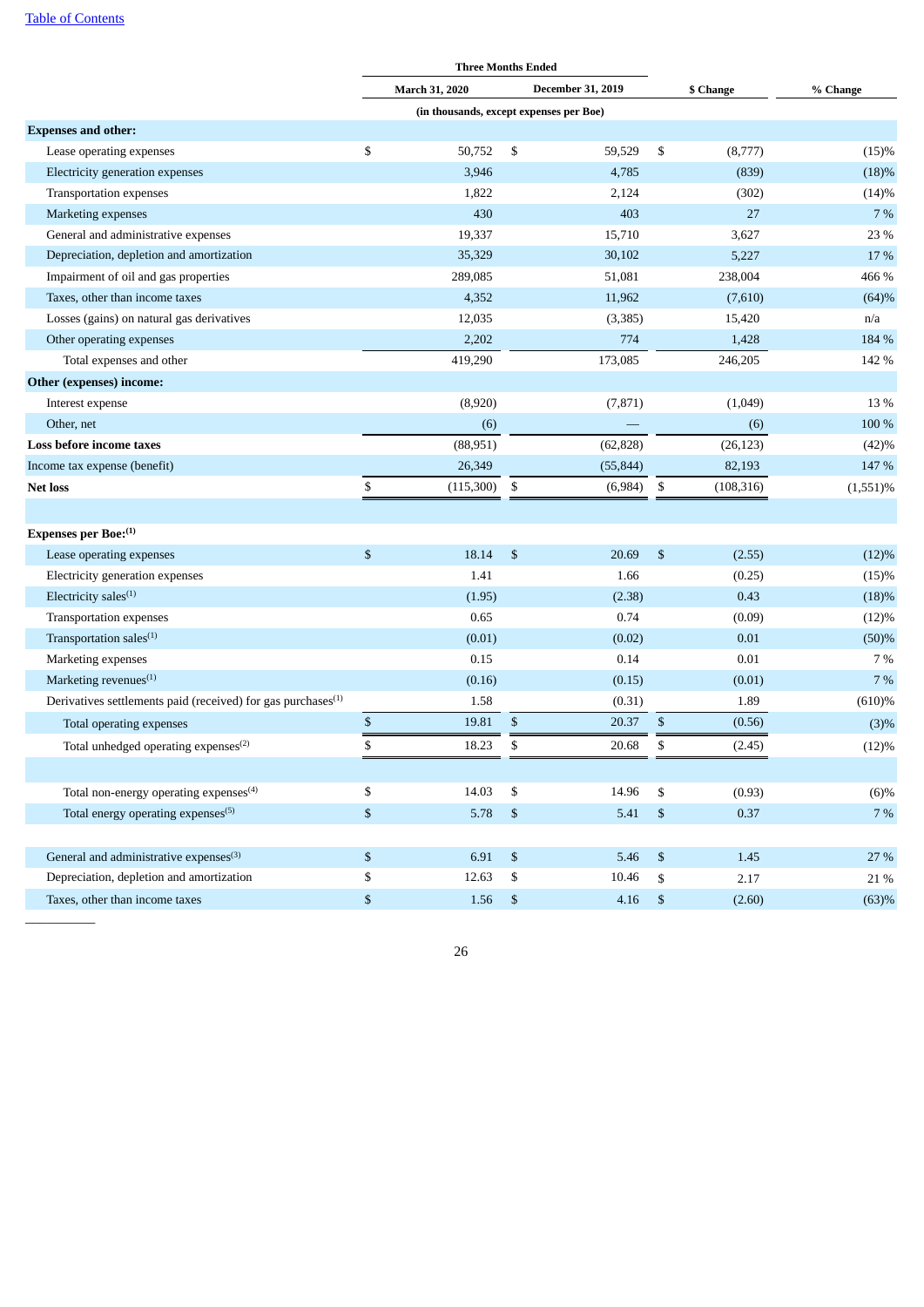#### Table of [Contents](#page-1-0)

- (1) We report electricity, transportation and marketing sales separately in our financial statements as revenues in accordance with GAAP. However, these revenues are viewed and used internally in calculating operating expenses which is used to track and analyze the economics of development projects and the efficiency of our hydrocarbon recovery. We purchase thirdparty gas to generate electricity through our cogeneration facilities to be used in our field operations activities and view the added benefit of any excess electricity sold externally as a cost reduction/benefit to generating steam for our thermal recovery operations. Marketing revenues and expenses mainly relate to natural gas purchased from third parties that moves through our gathering and processing systems and then is sold to third parties. Transportation sales relate to water and other liquids that we transport on our systems on behalf of third parties and have not been significant to date. Operating expenses also include the effect of derivative settlements (received or paid) for gas purchases.
- (2) Total unhedged operating expenses equals total operating expenses, excluding the derivative settlements paid (received) for gas purchases.
- (3) Includes non-recurring costs and non-cash stock compensation expense, in aggregate, of approximately \$1.71 per Boe and \$0.80 per Boe for the three months ended March 31, 2020 and December 31, 2019, respectively.
- (4) Total non-energy operating expenses equals total operating expenses, excluding fuel, electricity sales and gas purchase derivative settlement (gains) losses.
- (5) Total energy operating expenses equals fuel and gas purchase derivative settlement (gains) losses less electricity sales.

#### *Expenses and Other*

In accordance with GAAP, we report sales of electricity, marketing and transportation activities (as applicable) separately in our financial statements as revenues. However, these revenues are viewed and used internally in calculating operating expenses, which are used to track and analyze the economics of development projects and the efficiency of our hydrocarbon recovery.

Operating expenses are defined above in "How We Plan and Evaluate Operations". On an unhedged basis, operating expenses decreased by \$2.45 per Boe to \$18.23 for the first quarter 2020, compared to \$20.68 for the fourth quarter 2019. The decrease was driven by \$2.55 per Boe lower lease operating expenses. Additionally, operating expenses, including hedge effects, decreased to \$19.81 per Boe in the first quarter 2020 from \$20.37 in the fourth quarter 2019 due to the same factors and \$1.89 per Boe higher settlement gas hedge losses period-over-period.

Lease operating expenses per Boe decreased to \$18.14 for the three months ended March 31, 2020, compared to \$20.69 per Boe for the three months ended December 31, 2019 driven by lower unhedged fuel costs related to our California steam operations. Unhedged fuel cost decreased \$1.96 per Boe, or 24% in the first quarter 2020 from \$8.11 for the three months ended December 31, 2019. Additionally, certain non-energy lease operating expenses decreased by approximately \$1.00 per Boe, including well, lease and facility repair and maintenance activity, power costs and chemicals. These decreases were partially offset by approximately \$0.50 per Boe of higher expenses related to company labor and inventory sales. Lease operating expenses includes fuel, maintenance, labor including supervision, vehicles, workover expenses, field office, and tools and supplies. Fuel costs exclude the effects of natural gas derivative settlements mentioned elsewhere.

Electricity generation expenses decreased approximately 15% to \$1.41 per Boe for the three months ended March 31, 2020, compared to \$1.66 per Boe for the three months ended December 31, 2019 mostly due to lower natural gas costs described above. These fuel costs exclude the effects of natural gas derivative settlements mentioned elsewhere.

Losses on natural gas derivatives of \$12 million for the three months ended March 31, 2020, consisted of \$8 million of mark-to-market valuation losses and \$4 million of settlement derivative contract losses, due to low gas prices. The \$3 million gain on natural gas derivatives for the three months ended December 31, 2019 consisted of \$2 million of mark-to-market valuation gains and \$1 million of settlement contract gains. Quarter-over-quarter losses and gains were the result of changes between gas prices relative to the fixed prices of our derivative contracts.

Transportation expenses decreased 12% to \$0.65 per Boe for the three months ended March 31, 2020 from \$0.74 per Boe for the three months ended December 31, 2019 mostly due to lower volumes shipped.

Marketing expenses were flat for the three months ended March 31, 2020 and December 31, 2019. Marketing expenses in these periods, which exclude the effects of hedging, represented the cost of natural gas purchased from third parties.

General and administrative expenses increased by \$3.6 million, or 23%, to approximately \$19 million for the three months ended March 31, 2020, compared to the three months ended December 31, 2019. For the three months ended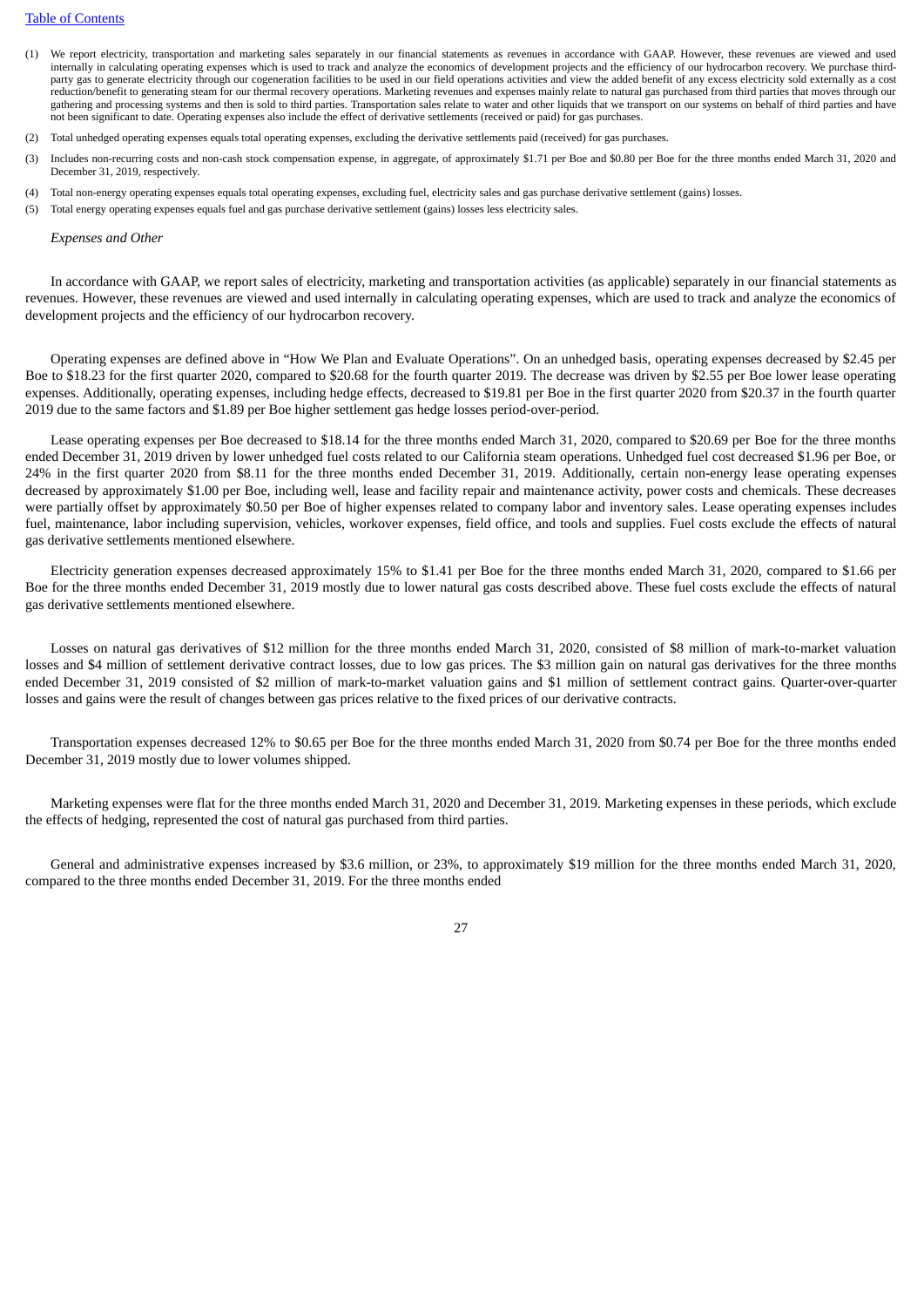March 31, 2020 and December 31, 2019, general and administrative expenses included certain non-recurring costs of approximately \$1.9 million and \$0, respectively, and non-cash stock compensation costs of approximately \$2.9 million and \$2.3 million, respectively. The first quarter 2020 non-recurring costs mainly consisted of credit-related charges in connection with the significantly deteriorated price environment. Further differences in general and administrative expenses between these periods are noted below.

Adjusted general and administrative expenses, which exclude non-recurring costs and non-cash stock compensation costs, were \$15 million or \$5.20 per Boe for the first quarter 2020 compared to \$13 million or \$4.66 per Boe for the fourth quarter 2019. Please see "-Non-GAAP Financial Measures" for a reconciliation of adjusted general and administrative expense to general and administrative expenses, the most directly comparable financial measures calculated and presented in accordance with GAAP. The increase in adjusted general and administrative expenses was primarily due to higher accrued annual performance incentive costs in 2020 compared to the fourth quarter 2019 as prior year performance targets were not fully met. The first quarter 2020 does not incorporate any of our general and administrative expense reduction previously announced.

DD&A increased by \$5 million or 17% to approximately \$35 million for the three months ended March 31, 2020 compared to the three months ended December 31, 2019. On a per Boe basis, period-over-period DD&A increased \$2.17 or 21% due to higher 2020 depreciation and depletion rates resulting from the significant capital development program in 2019.

### *Impairment of oil and gas properties*

At March 31, 2020, we performed impairment tests with respect to our proved and unproved oil and gas properties as a result of significant declines in oil prices during the latter part of the first quarter. These declines were driven by the uncertainty surrounding the outbreak of novel strain of coronavirus (SARS-Cov-2), which causes COVID-19 ("COVID-19") and other macroeconomic events such as the geopolitical tensions between OPEC and Russia. The COVID-19 pandemic and related economic repercussions, coupled with OPEC+ actions, created significant volatility, uncertainty, and turmoil in the oil and gas industry, which have negatively affected and are expected to continue to negatively affect our business. Low oil prices are expected to continue for some period as reflected by current futures forward curves for crude.

Consequently, we recorded a non-cash pre-tax asset impairment charge of \$289 million on properties in Utah and certain California locations. We evaluate our proved properties in accordance with accounting guidance and fair value techniques utilizing the period-end forward price curve, as well as assessing projects we determine we would not pursue in the foreseeable future given the current environment. We believe our current plans and exploration and development efforts will allow us to realize the carrying value of our unproved property balance at March 31, 2020.

For the fourth quarter of 2019, we evaluated our proved and unproved natural gas properties in regards to the decline in our expectations of future gas prices. As a result, we recorded a non-cash pre-tax asset impairment charge of \$51 million for our Piceance gas properties in Colorado, of which \$23 million was for proved properties and \$28 million for unproved properties.

### *Taxes, Other Than Income Taxes*

|                                     | <b>Three Months Ended</b> |                          |              |        |          |
|-------------------------------------|---------------------------|--------------------------|--------------|--------|----------|
|                                     | <b>March 31, 2020</b>     | <b>December 31, 2019</b> | \$ Change    |        | % Change |
|                                     |                           | (in thousands)           |              |        |          |
| Severance taxes                     | 0.72                      | 0.78                     | <sup>S</sup> | (0.06) | $(8)\%$  |
| Ad valorem and property taxes       | 1.38                      | 1.55                     |              | (0.17) | (11)%    |
| Greenhouse gas allowances           | (0.54)                    | 1.83                     |              | (2.37) | (130)%   |
| Total taxes other than income taxes | 1.56                      | 4.16                     |              | (2.60) | (63)%    |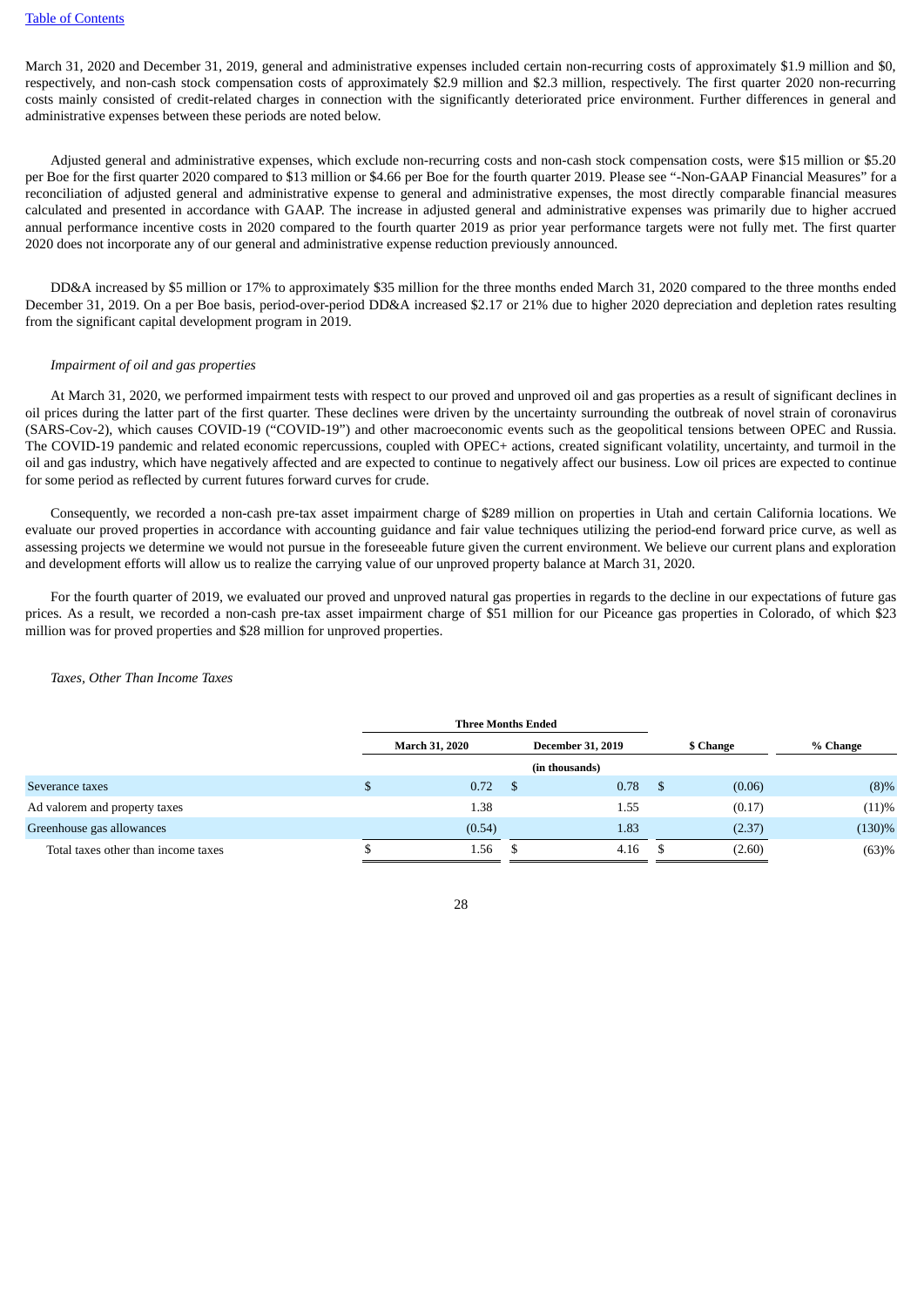Taxes, other than income taxes, decreased in the three months ended March 31, 2020 by \$2.60 per Boe, or 63%, to \$1.56 due to lower greenhouse gas allowance spot prices resulting in reductions to cumulative emission costs to date which are scheduled for payment in future periods.

# *Other operating expenses*

Other operating expenses increased approximately \$1 million to \$2 million in the three months ended March 31, 2020 from \$1 million in the three months ended December 31, 2019. The increase mostly included excess abandonment costs in the first quarter and drilling rig standby costs due to deferred drilling activity.

# *Interest Expense*

Interest expense increased in the three months ended March 31, 2020 by \$1 million, or 13%, due to higher borrowings during the first quarter of 2020 compared to the fourth quarter of 2019.

#### *Income Tax Expense (Benefit)*

Our effective tax rate was approximately (30%) and 89% for the three months ended March 31, 2020 and December 31, 2019, respectively. The rate in 2020 was negatively impacted as we have recorded a valuation allowance on a large portion of our interest deduction carryforwards and tax credits due to changes during the quarter related to future realizability. The rate in the fourth quarter 2019 reflects the recognition of US federal general business credits which were related to 2017 and 2018 tax periods. These credits are available to offset future federal income tax liabilities.

### *Three Months Ended March 31, 2020 compared to Three Months Ended March 31, 2019.*

|                                  |    | <b>Three Months Ended</b> | March 31, |                |     |           |          |
|----------------------------------|----|---------------------------|-----------|----------------|-----|-----------|----------|
|                                  |    | 2020                      |           | 2019           |     | \$ Change | % Change |
|                                  |    |                           |           | (in thousands) |     |           |          |
| <b>Revenues and other:</b>       |    |                           |           |                |     |           |          |
| Oil, natural gas and NGL sales   | J. | 122,098                   | - \$      | 131,102        | -\$ | (9,004)   | (7)%     |
| <b>Electricity sales</b>         |    | 5,461                     |           | 9,729          |     | (4,268)   | (44)%    |
| Gain (losses) on oil derivatives |    | 211,229                   |           | (65, 239)      |     | 276,468   | n/a      |
| Marketing and other revenues     |    | 477                       |           | 947            |     | (470)     | (50)%    |
| Total revenues and other         |    | 339,265                   |           | 76,539         | -55 | 262,726   | 343 %    |

#### *Revenues and Other*

Oil, natural gas and NGL sales decreased by \$9 million, or 7% to approximately \$122 million for the three months ended March 31, 2020 when compared to the three months ended March 31, 2019. The decrease was mostly driven by \$23 million of lower oil prices and \$3 million lower gas prices. These decreases were partially offset by \$18 million of higher oil volumes.

Electricity sales represent sales to utilities which decreased by \$4 million, or 44%, to approximately \$5 million for the three months ended March 31, 2020 when compared to the three months ended March 31, 2019. The decrease was due to lower unit sales prices that were impacted by lower natural gas prices described above.

Gains on oil derivatives were approximately \$211 million, including settlement gains of \$24 million for the three months ended March 31, 2020, compared to a loss of approximately \$65 million for the three months ended March 31, 2019, that consisted of \$76 million mark-to-market valuation loss and \$11 million settlement gains. During 2020, the change in Brent prices relative to our remaining positions at quarter end resulted in increased value.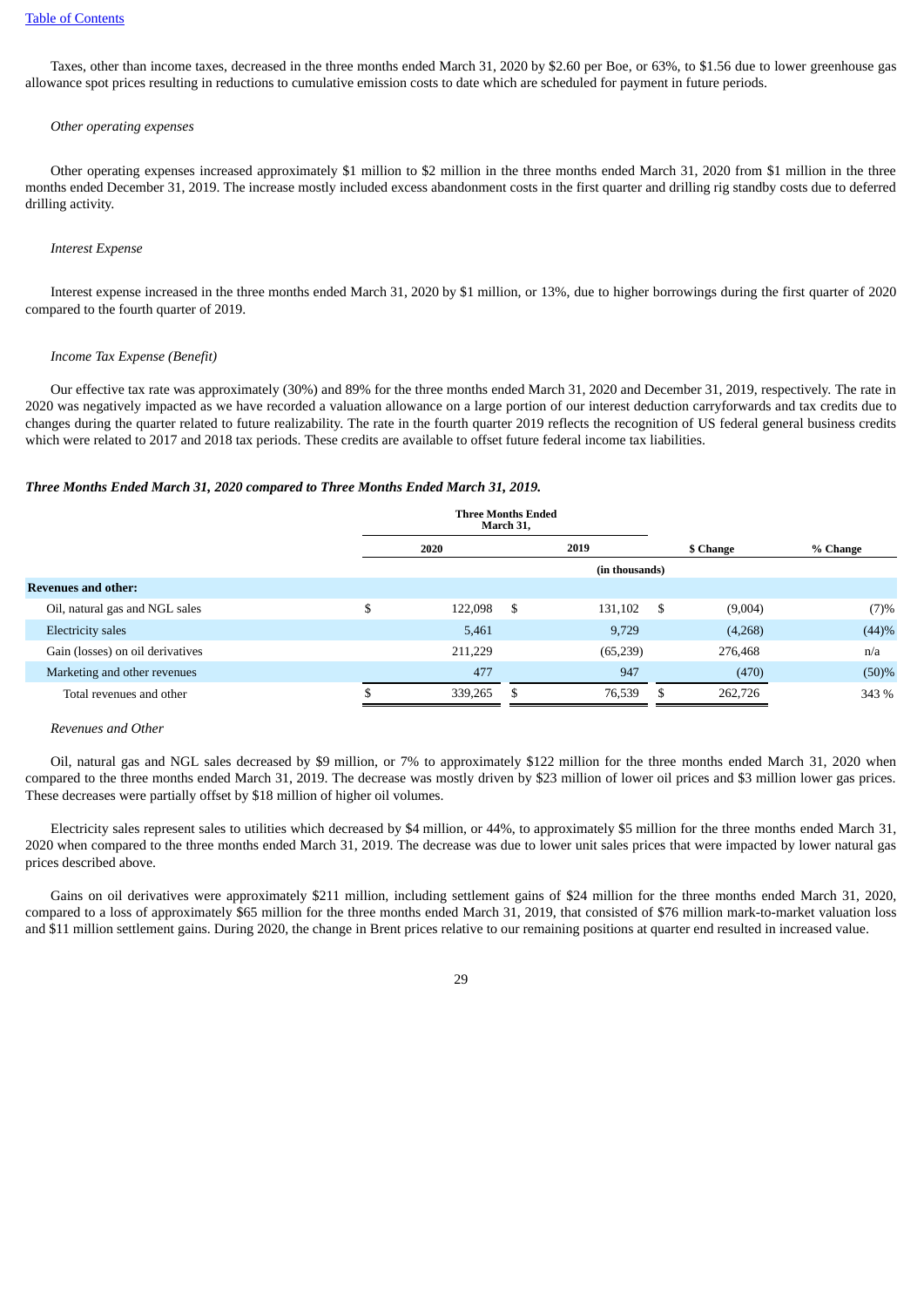# Table of [Contents](#page-1-0)

Marketing and other revenues were lower for the three months ended March 31, 2020, compared to the three months ended March 31, 2019 due to lower average gas prices. Marketing revenues in these periods represented sales of natural gas purchased from third parties.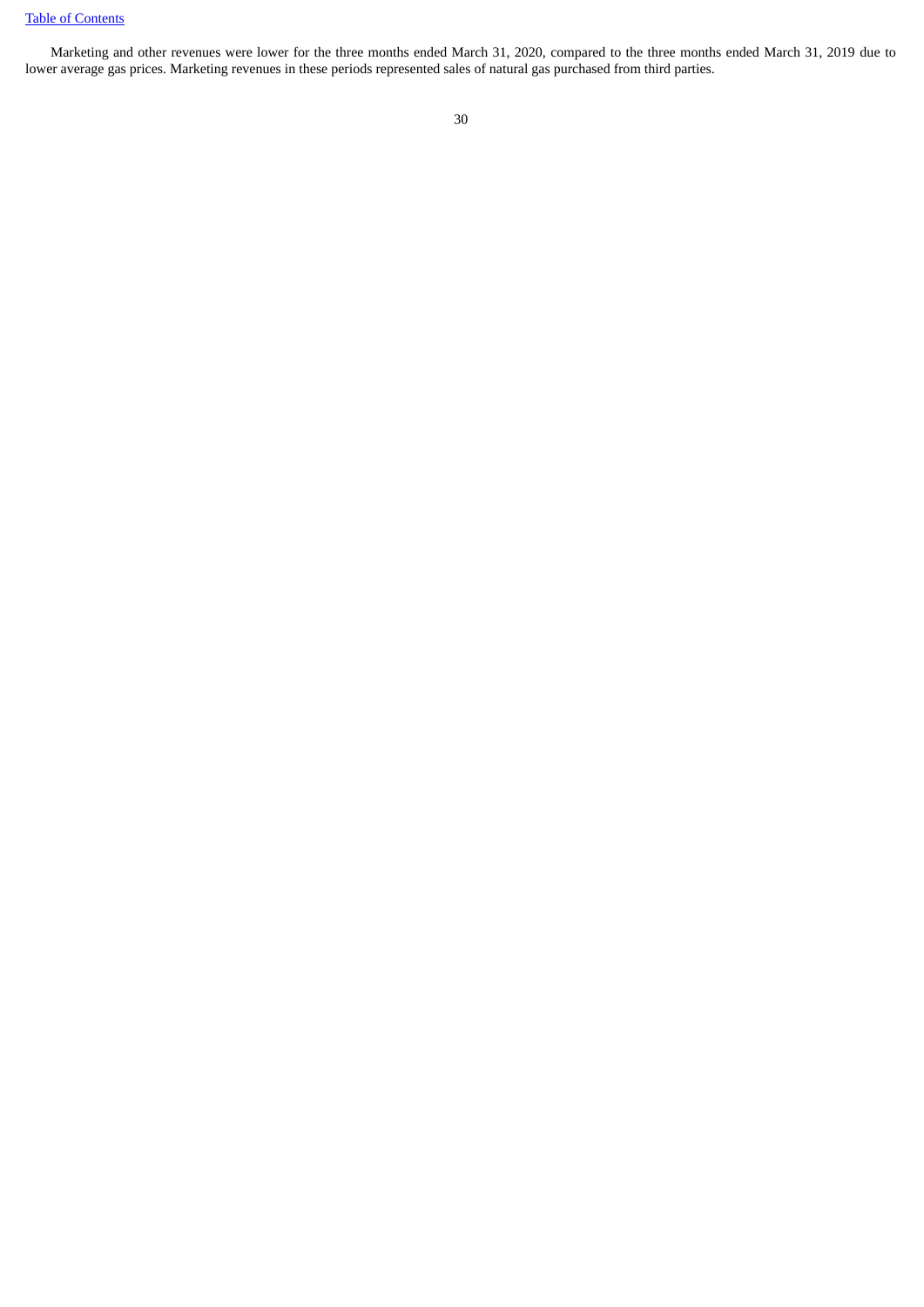$\overline{\phantom{a}}$  . The contract of  $\overline{\phantom{a}}$ 

|                                                                 |              | <b>Three Months Ended</b><br>March 31,  |                |           |                |                |                |
|-----------------------------------------------------------------|--------------|-----------------------------------------|----------------|-----------|----------------|----------------|----------------|
|                                                                 |              | 2020                                    |                | 2019      |                | \$ Change      | % Change       |
|                                                                 |              | (in thousands, except expenses per Boe) |                |           |                |                |                |
| <b>Expenses and other:</b>                                      |              |                                         |                |           |                |                |                |
| Lease operating expenses                                        | \$           | 50,752                                  | \$             | 57,928    | \$             | (7, 176)       | (12)%          |
| Electricity generation expenses                                 |              | 3,946                                   |                | 7,760     |                | (3,814)        | (49)%          |
| Transportation expenses                                         |              | 1,822                                   |                | 2,173     |                | (351)          | (16)%          |
| Marketing expenses                                              |              | 430                                     |                | 851       |                | (421)          | (49)%          |
| General and administrative expenses                             |              | 19,337                                  |                | 14,340    |                | 4,997          | 35 %           |
| Depreciation, depletion and amortization                        |              | 35,329                                  |                | 24,585    |                | 10,744         | 44 %           |
| Impairment of oil and gas properties                            |              | 289,085                                 |                |           |                | 289,085        | 100 %          |
| Taxes, other than income taxes                                  |              | 4,352                                   |                | 8,086     |                | (3,734)        | (46)%          |
| Losses (gains) on natural gas derivatives                       |              | 12,035                                  |                | (2, 115)  |                | 14,150         | n/a            |
| Other operating expenses                                        |              | 2,202                                   |                | 1,245     |                | 957            | 77 %           |
| Total expenses and other                                        |              | 419,290                                 |                | 114,853   |                | 304,437        | 265 %          |
| Other (expenses) income:                                        |              |                                         |                |           |                |                |                |
| Interest expense                                                |              | (8,920)                                 |                | (8, 805)  |                | (115)          | 1 %            |
| Other, net                                                      |              | (6)                                     |                | 154       |                | (160)          | (104)%         |
| Reorganization items, net                                       |              |                                         |                | (231)     |                | 231            | (100)%         |
| Loss before income taxes                                        |              | (88,951)                                |                | (47, 196) |                | (41, 755)      | (88)%          |
| Income tax expense (benefit)                                    |              | 26,349                                  |                | (13,098)  |                | 39,447         | 301 %          |
| <b>Net loss</b>                                                 | $\mathbb{S}$ | (115,300)                               | $\mathfrak{s}$ | (34,098)  | \$             | (81,202)       | (238)%         |
|                                                                 |              |                                         |                |           |                |                |                |
| <b>Expenses per Boe:</b> <sup>(1)</sup>                         |              |                                         |                | 23.16     | \$             | (5.02)         | (22)%          |
| Lease operating expenses                                        | \$           | 18.14                                   | \$             |           |                |                |                |
| Electricity generation expenses                                 |              | 1.41                                    |                | 3.10      |                | (1.69)<br>1.94 | (55)%          |
| Electricity sales <sup>(1)</sup>                                |              | (1.95)                                  |                | (3.89)    |                |                | (50)%          |
| <b>Transportation expenses</b>                                  |              | 0.65                                    |                | 0.87      |                | (0.22)<br>0.04 | (25)%          |
| Transportation sales <sup>(1)</sup>                             |              | (0.01)                                  |                | (0.05)    |                |                | (80)%          |
| Marketing expenses                                              |              | 0.15                                    |                | 0.34      |                | (0.19)<br>0.17 | (56)%          |
| Marketing revenues <sup>(1)</sup>                               |              | (0.16)                                  |                | (0.33)    |                | 3.07           | (52)%<br>206 % |
| Derivatives settlements paid (received) for gas purchases $(1)$ |              | 1.58                                    |                | (1.49)    |                |                |                |
| Total operating expenses                                        | \$           | 19.81                                   | \$             | 21.71     | \$             | (1.90)         | (9)%           |
| Total unhedged operating expenses <sup>(2)</sup>                | \$           | 18.23                                   | \$             | 23.20     | $\mathfrak{S}$ | (4.97)         | (21)%          |
| Total non-energy operating expenses <sup>(4)</sup>              | \$           | 14.03                                   | \$             | 14.68     | $\,$           | (0.65)         | (4)%           |
| Total energy operating expenses <sup>(5)</sup>                  | \$           | 5.78                                    | \$             | 7.04      | \$             | (1.26)         | (18)%          |
|                                                                 |              |                                         |                |           |                |                |                |
| General and administrative expenses <sup>(3)</sup>              | \$           | 6.91                                    | \$             | 5.73      | \$             | 1.18           | 21 %           |
| Depreciation, depletion and amortization                        | \$           | 12.63                                   | $\$$           | 9.83      | \$             | 2.80           | 28 %           |
| Taxes, other than income taxes                                  | \$           | 1.56                                    | \$             | 3.23      | \$             | (1.67)         | (52)%          |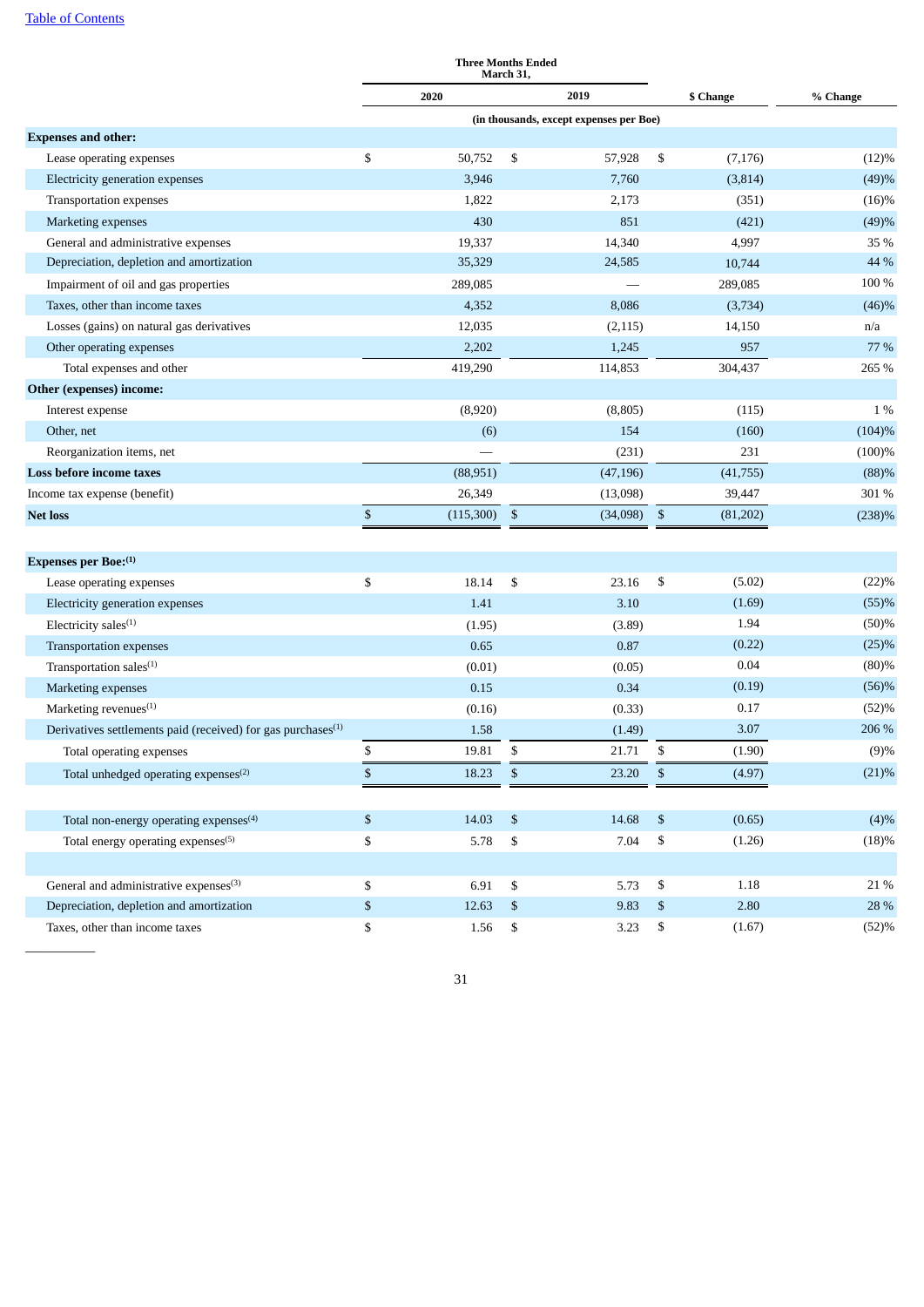#### Table of [Contents](#page-1-0)

- (1) We report electricity, transportation and marketing sales separately in our financial statements as revenues in accordance with GAAP. However, these revenues are viewed and used internally in calculating operating expenses which is used to track and analyze the economics of development projects and the efficiency of our hydrocarbon recovery. We purchase thirdparty gas to generate electricity through our cogeneration facilities to be used in our field operations activities and view the added benefit of any excess electricity sold externally as a cost reduction/benefit to generating steam for our thermal recovery operations. Marketing revenues and expenses mainly relate to natural gas purchased from third parties that moves through our gathering and processing systems and then is sold to third parties. Transportation sales relate to water and other liquids that we transport on our systems on behalf of third parties and have not been significant to date. Operating expenses also include the effect of derivative settlements (received or paid) for gas purchases.
- (2) Total unhedged operating expenses equals total operating expenses, excluding the derivative settlements paid (received) for gas purchases.
- (3) Includes non-recurring costs and non-cash stock compensation expense, in aggregate, of approximately \$1.71 per Boe and \$1.10 per Boe for the three months ended March 31, 2020 and March 31, 2019, respectively.
- (4) Total non-energy operating expenses equals total operating expenses, excluding fuel, electricity sales and gas purchase derivative settlement (gains) losses.
- (5) Total energy operating expenses equals fuel and gas purchase derivative settlement (gains) losses less electricity sales.

#### *Expenses and Other*

Operating expenses, on an unhedged basis were \$7 million, or \$4.97 per Boe, lower for the three months ended March 31, 2020 compared to the three months ended March 31, 2019. This decrease included \$5.02 per Boe lower lease operating expenses and \$0.22 lower transportation expenses, partially offset by \$0.25 increase from the net changes in electricity sales and expenses. Additionally, operating expenses, including hedge effects, decreased to \$19.81 per Boe for the first quarter 2020 from \$21.71 per Boe for the first quarter 2019 due to these same factors and \$3.07 per Boe of settlement gas hedge loss impact.

Lease operating expenses were \$18.14 per Boe for the three months ended March 31, 2020, compared to \$23.16 for the three months ended March 31, 2019, driven primarily by lower fuel prices related to our California steam operations. Fuel cost decreased \$6.27 per Boe during the first quarter 2020 from \$12.42 in the same period of 2019 as natural gas prices declined 52%. Lease operating expenses also included \$0.73 per Boe higher lease and facility maintenance and \$0.41 higher chemicals driven by increased volume processing compared to the three months ended March 31, 2019. Fuel costs excluded the effects of natural gas derivative settlements mentioned elsewhere.

Electricity generation expenses decreased approximately 55% to \$1.41 per Boe for the three months ended March 31, 2020 from \$3.10 per Boe for the same period in 2019 primarily driven by lower fuel cost as mentioned above. Decreased fuel costs included in electricity generation expenses exclude the effects of natural gas derivative settlements discussed elsewhere.

Losses on natural gas derivatives of \$12 million for the three months ended March 31, 2020 consisted of \$4 million in losses on settlement derivative contracts and \$8 million in mark-to-market valuation losses. Gains on natural gas derivatives of \$2 million for the three months ended March 31, 2019 consisted of \$4 million in gains on settlement derivative contracts and \$2 million in mark-to-market valuation losses.

Transportation expenses decreased 25% to \$0.65 per Boe for the three months ended March 31, 2020, compared to \$0.87 per Boe for the three months ended March 31, 2019, mainly due to lower volumes shipped from our Rockies assets.

Marketing expenses decreased 56% to \$0.15 per Boe for the three months ended March 31, 2020, compared to \$0.34 per Boe for the three months ended March 31, 2019 due to lower gas prices. Marketing expenses in these periods, which exclude the effects of hedging, represented the cost of natural gas purchased from third parties.

General and administrative expenses increased by approximately \$5 million, or 35%, to approximately \$19 million for the three months ended March 31, 2020 compared to the three months ended March 31, 2019. For the three months ended March 31, 2020 and March 31, 2019, general and administrative expenses also included non-recurring costs of approximately \$1.9 million and \$1.3 million, respectively, and non-cash stock compensation costs of approximately \$2.9 million and \$1.4 million, respectively.

Adjusted general and administrative expenses, which exclude non-recurring costs and non-cash stock compensation costs, were \$15 million or \$5.20 per Boe for the three months ended March 31, 2020 compared to \$12 million or \$4.63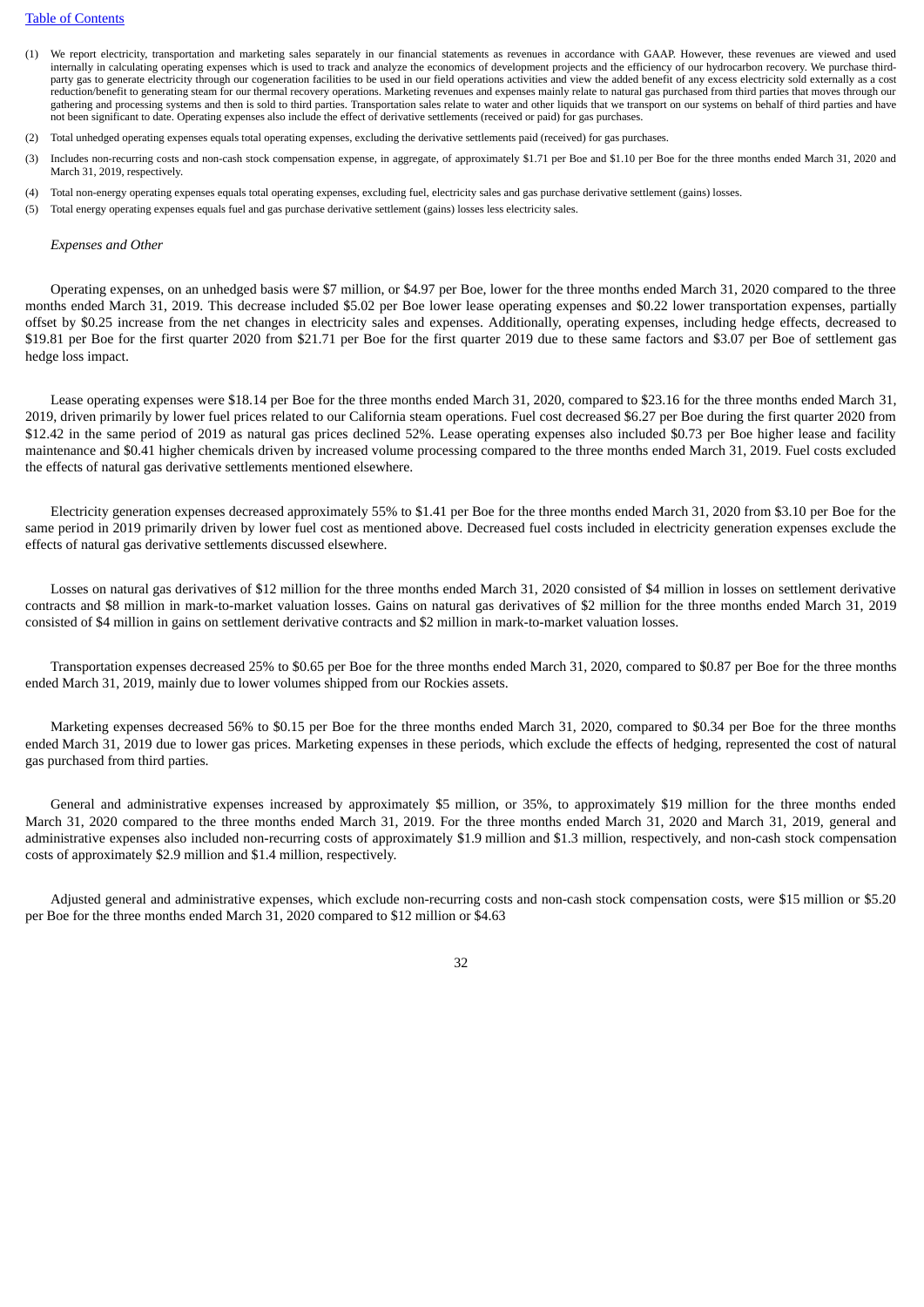per Boe for the three months ended March 31, 2019. The year-over-year increases in both general and administrative expenses and adjusted general and administrative expenses were primarily due to increased costs associated with supporting the company's growth, including the expansion of our corporate affairs department and activities whose purpose is to support our efforts and participation in the regulatory, political and legislative process primarily in California.

DD&A increased \$11 million, or 44%, to approximately \$35 million for the three months ended March 31, 2020 compared to the three months ended March 31, 2019, primarily due to the increased production and higher depreciation and depletion rates for 2020. On a per Boe basis, period-over-period DD&A increased \$2.80 to \$12.63 from \$9.83 due to capital development program.

### *Impairment of oil and gas properties*

As discussed above, we recorded a non-cash pre-tax asset impairment charge of \$289 million on properties in Utah and certain California locations. We evaluate our proved properties in accordance with accounting guidance and fair value techniques utilizing the period-end forward price curve, as well as assessing projects we determine we would not pursue in the foreseeable future given the current environment.

### *Taxes, Other Than Income Taxes*

|                                     | <b>Three Months Ended</b> | March 31, |                |      |           |          |
|-------------------------------------|---------------------------|-----------|----------------|------|-----------|----------|
|                                     | 2020                      |           | 2019           |      | \$ Change | % Change |
|                                     |                           |           | (in thousands) |      |           |          |
| Severance taxes                     | \$<br>0.72                | - \$      | 0.28           | - \$ | 0.44      | 157 %    |
| Ad valorem and property taxes       | 1.38                      |           | 1.26           |      | 0.12      | 10 %     |
| Greenhouse gas allowances           | (0.54)                    |           | 1.69           |      | (2.23)    | (132)%   |
| Total taxes other than income taxes | 1.56                      |           | 3.23           |      | (1.67)    | (52)%    |

Taxes, other than income taxes decreased 52% to \$1.56 per Boe for the three months ended March 31, 2020 compared to \$3.23 per Boe for the three months ended March 31, 2019. This decrease was largely due to lower greenhouse gas allowance spot prices resulting in reductions to cumulative emission costs to date which are scheduled for payment in future periods.

Severance tax refunds received during the first quarter 2019, related to prior periods, decreased the related expense compared to 2020.

### *Other operating expenses*

Other operating expense, which largely consisted of excess abandonment costs and drilling rig standby costs due to deferred drilling activity, increased by \$1 million to approximately \$2 million for the three months ended March 31, 2020.

### *Interest Expense*

Interest expense was comparable in the three months ended March 31, 2020 and March 31, 2019.

### *Reorganization items, net*

Reorganization items, net were not material for the three months ended March 31, 2020 and March 31, 2019.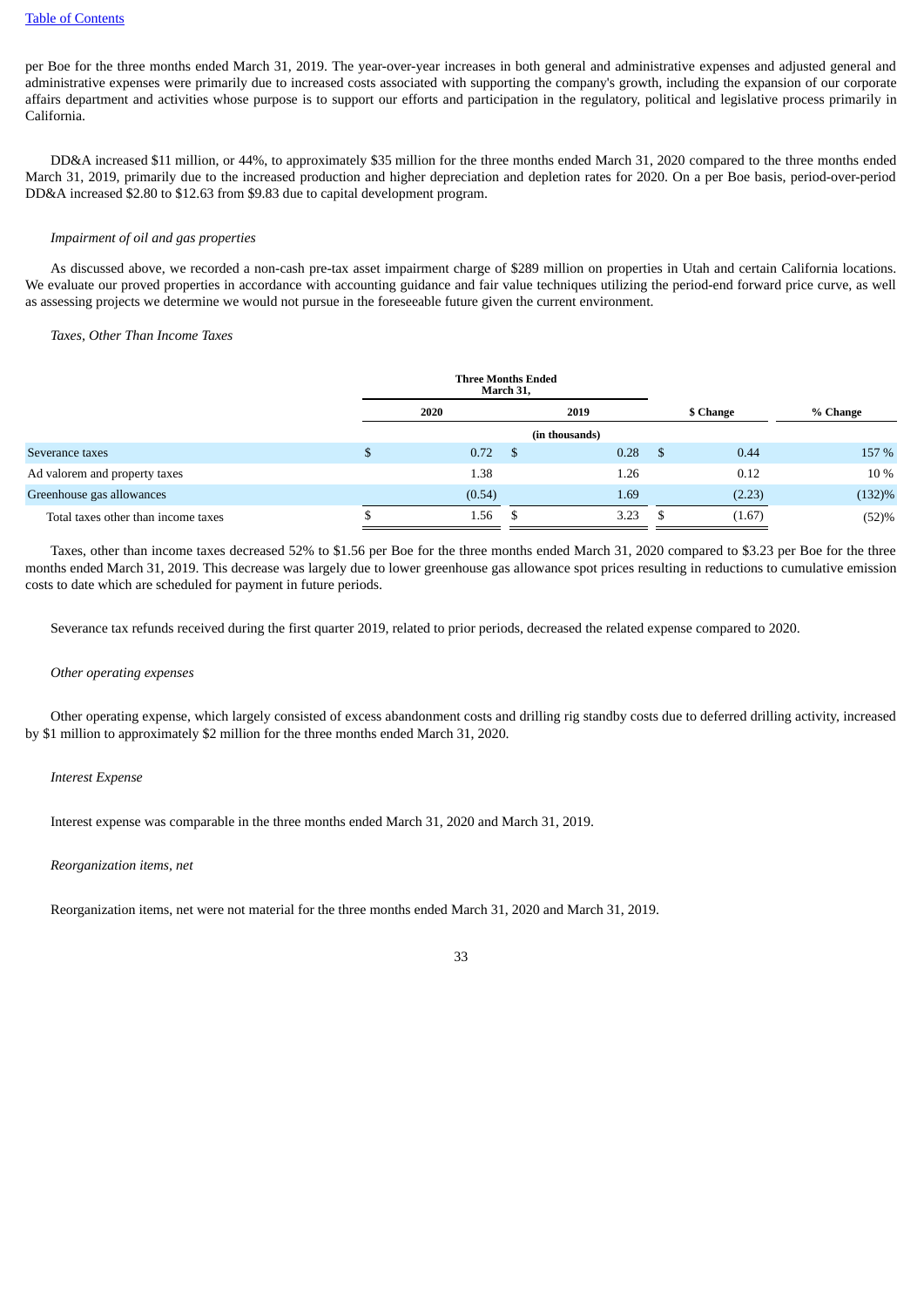# *Income Tax Expense (Benefit)*

Our effective tax rate was (30%) and 28% for the three months ended March 31, 2020 and March 31, 2019, respectively. The rate in 2020 was negatively impacted as we have recorded a valuation allowance on a large portion of our interest deduction carryforwards and tax credits recorded in 2019 as a result of changes during the quarter related to future realizability.

### **Non-GAAP Financial Measures**

### Adjusted EBITDA, Levered Free Cash Flow and Adjusted Net Income (Loss) and Adjusted General and Administrative Expenses

Adjusted Net Income (Loss) is not a measure of net income (loss), Levered Free Cash Flow is not a measure of cash flow, and Adjusted EBITDA is not a measure of either, in all cases, as determined by GAAP. Adjusted EBITDA, Adjusted Net Income (Loss) and Levered Free Cash Flow are supplemental non-GAAP financial measures used by management and external users of our financial statements, such as industry analysts, investors, lenders and rating agencies.

We define Adjusted EBITDA as earnings before interest expense; income taxes; depreciation, depletion, and amortization; derivative gains or losses net of cash received or paid for scheduled derivative settlements; impairments; stock compensation expense; and other unusual, out-of-period and infrequent items, including restructuring costs and reorganization items. We define Levered Free Cash Flow as Adjusted EBITDA less capital expenditures, interest expense and dividends.

Our management believes Adjusted EBITDA provides useful information in assessing our financial condition, results of operations and cash flows and is widely used by the industry and the investment community. The measure also allows our management to more effectively evaluate our operating performance and compare the results between periods without regard to our financing methods or capital structure. Levered Free Cash Flow is used by management as a primary metric to plan capital allocation to sustain production levels and for internal growth opportunities, as well as hedging needs. It also serves as a measure for assessing our financial performance and our ability to generate excess cash from operations to service debt and pay dividends.

Adjusted Net Income (Loss) excludes the impact of unusual, out-of-period and infrequent items affecting earnings that vary widely and unpredictably, including non-cash items such as derivative gains and losses. This measure is used by management when comparing results period over period. We define Adjusted Net Income (Loss) as net income (loss) adjusted for derivative gains or losses net of cash received or paid for scheduled derivative settlements, other unusual, out-of-period and infrequent items, including restructuring costs and reorganization items and the income tax expense or benefit of these adjustments using our effective tax rate.

While Adjusted EBITDA, Adjusted Net Income (Loss) and Levered Free Cash Flow are non-GAAP measures, the amounts included in the calculation of Adjusted EBITDA, Adjusted Net Income (Loss) and Levered Free Cash Flow were computed in accordance with GAAP. These measures are provided in addition to, and not as an alternative for, income and liquidity measures calculated in accordance with GAAP. Certain items excluded from Adjusted EBITDA are significant components in understanding and assessing our financial performance, such as our cost of capital and tax structure, as well as the historic cost of depreciable and depletable assets. Our computations of Adjusted EBITDA, Adjusted Net Income (Loss) and Levered Free Cash Flow may not be comparable to other similarly titled measures used by other companies. Adjusted EBITDA, Adjusted Net Income (Loss) and Levered Free Cash Flow should be read in conjunction with the information contained in our financial statements prepared in accordance with GAAP.

Adjusted General and Administrative Expenses is a supplemental non-GAAP financial measure that is used by management and external users of our financial statements, such as industry analysts, investors, lenders and rating agencies. We define Adjusted General and Administrative Expenses as general and administrative expenses adjusted for restructuring and other non-recurring costs and non-cash stock compensation expense. Management believes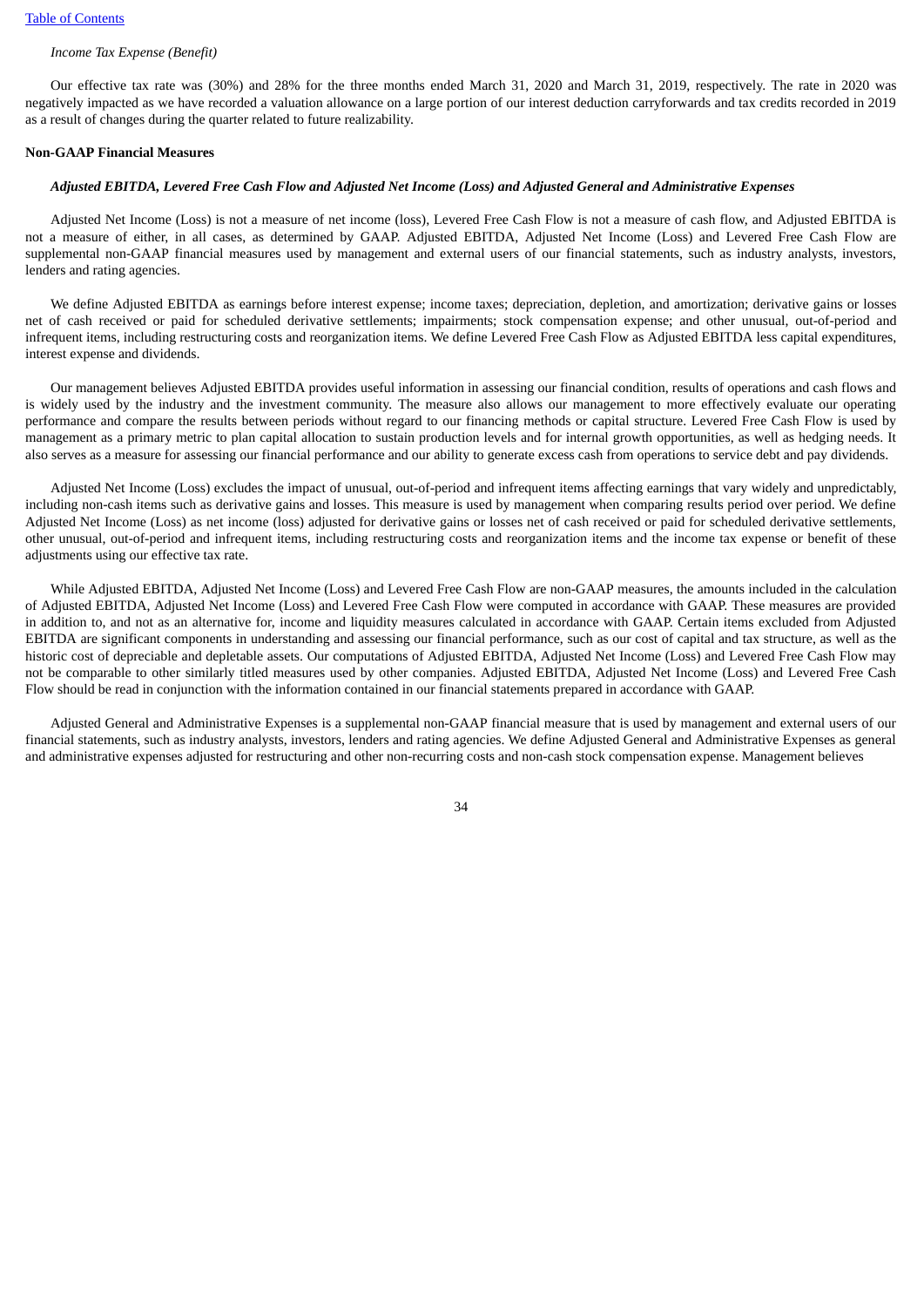# Table of [Contents](#page-1-0)

Adjusted General and Administrative Expenses is useful because it allows us to more effectively compare our performance from period to period.

We exclude the items listed above from general and administrative expenses in arriving at Adjusted General and Administrative Expenses because these amounts can vary widely and unpredictably in nature, timing, amount and frequency and stock compensation expense is non-cash in nature. Adjusted General and Administrative Expenses should not be considered as an alternative to, or more meaningful than, general and administrative expenses as determined in accordance with GAAP. Our computations of Adjusted General and Administrative Expenses may not be comparable to other similarly titled measures of other companies.

The following tables present reconciliations of the non-GAAP financial measures Adjusted EBITDA and Levered Free Cash Flow to the GAAP financial measures of net income (loss) and net cash provided or used by operating activities, as applicable, for each of the periods indicated.

|                                                             | <b>Three Months Ended</b> |                       |                          |           |                |          |  |
|-------------------------------------------------------------|---------------------------|-----------------------|--------------------------|-----------|----------------|----------|--|
|                                                             |                           | <b>March 31, 2020</b> | <b>December 31, 2019</b> |           | March 31, 2019 |          |  |
|                                                             |                           |                       |                          |           |                |          |  |
| <b>Adjusted EBITDA reconciliation to net income (loss):</b> |                           |                       |                          |           |                |          |  |
| Net loss                                                    | \$                        | $(115,300)$ \$        |                          | (6,984)   | -\$            | (34,098) |  |
| <b>Add (Subtract):</b>                                      |                           |                       |                          |           |                |          |  |
| Interest expense                                            |                           | 8,920                 |                          | 7,871     |                | 8,805    |  |
| Income tax expense (benefit)                                |                           | 26,349                |                          | (55, 845) |                | (13,098) |  |
| Depreciation, depletion and amortization                    |                           | 35,329                |                          | 30,102    |                | 24,585   |  |
| Impairment of oil and gas properties                        |                           | 289,085               |                          | 51,081    |                |          |  |
| Derivative (gains) losses                                   |                           | (199, 194)            |                          | 42,160    |                | 63,124   |  |
| Net cash received for scheduled derivative settlements      |                           | 19,625                |                          | 15,466    |                | 14,904   |  |
| Other operating expenses                                    |                           | 2,202                 |                          | 774       |                | 1,245    |  |
| Stock compensation expense                                  |                           | 2,922                 |                          | 2,370     |                | 1,475    |  |
| Non-recurring costs                                         |                           | 1,862                 |                          |           |                | 1,329    |  |
| Reorganization items, net                                   |                           |                       |                          |           |                | 231      |  |
| <b>Adjusted EBITDA</b>                                      | \$                        | 71,800                | S                        | 86,995    | \$             | 68,502   |  |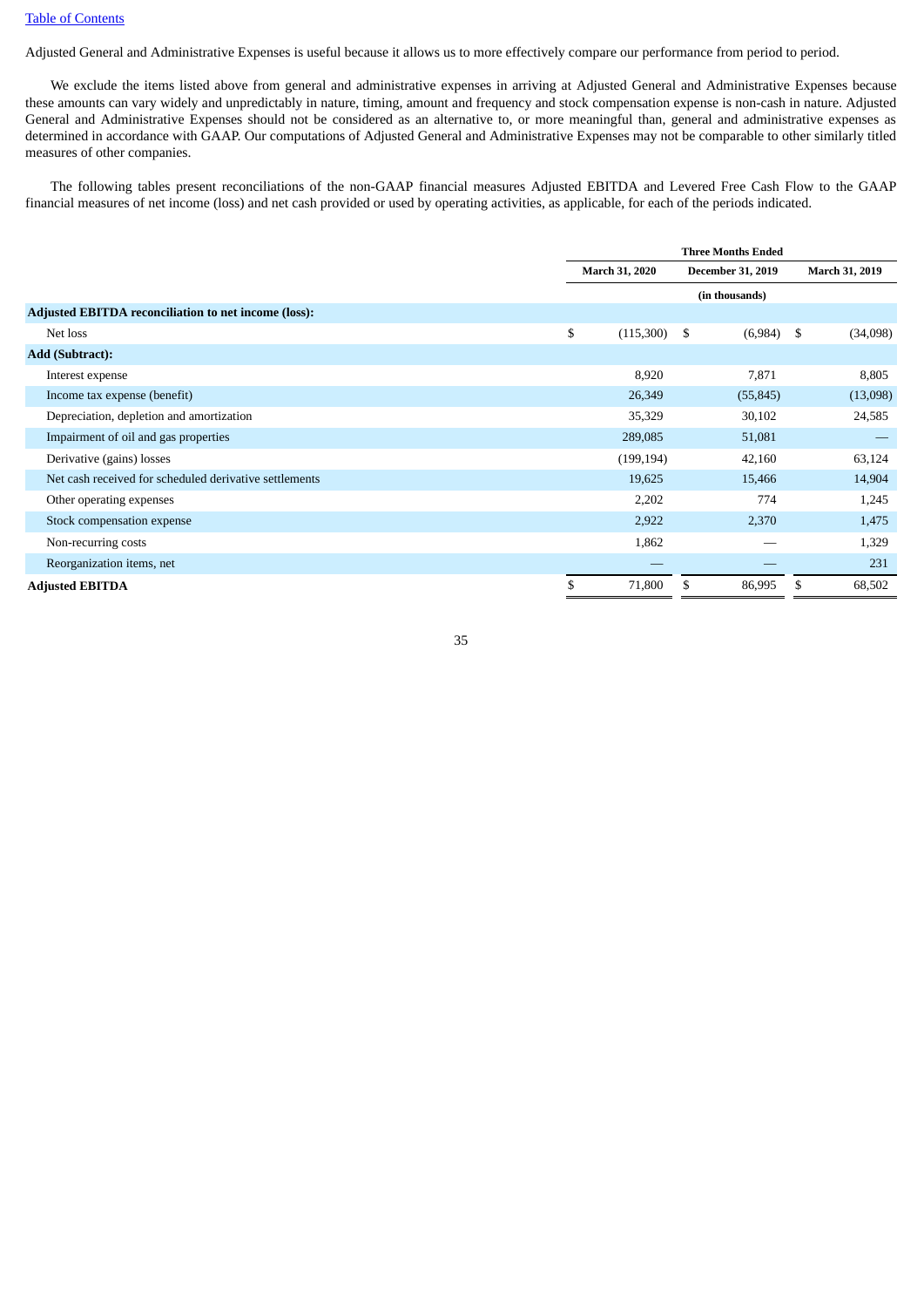$\overline{\phantom{a}}$  . The contract of  $\overline{\phantom{a}}$ 

 $\overline{\phantom{a}}$  . The contract of  $\overline{\phantom{a}}$ 

|                                                                                                                   | <b>Three Months Ended</b>                         |                |    |                |     |          |
|-------------------------------------------------------------------------------------------------------------------|---------------------------------------------------|----------------|----|----------------|-----|----------|
|                                                                                                                   | <b>March 31, 2020</b><br><b>December 31, 2019</b> |                |    | March 31, 2019 |     |          |
|                                                                                                                   | (in thousands)                                    |                |    |                |     |          |
| Adjusted EBITDA and Levered Free Cash Flow reconciliation to net cash provided by (used in) operating activities: |                                                   |                |    |                |     |          |
| Net cash provided by operating activities                                                                         | S                                                 | 44,483         | \$ | 86,036         | \$  | 21,097   |
| <b>Add (Subtract):</b>                                                                                            |                                                   |                |    |                |     |          |
| Cash interest payments                                                                                            |                                                   | 14,879         |    | 584            |     | 14,000   |
| Cash income tax payments (refunds)                                                                                |                                                   | $\overline{2}$ |    | (3)            |     |          |
| Non-recurring costs                                                                                               |                                                   | 1,862          |    |                |     | 1,329    |
| Other changes in operating assets and liabilities                                                                 |                                                   | 10,574         |    | 378            |     | 32,076   |
| <b>Adjusted EBITDA</b>                                                                                            |                                                   | 71,800         | £. | 86,995         | \$. | 68,502   |
| Subtract:                                                                                                         |                                                   |                |    |                |     |          |
| Capital expenditures - accrual basis                                                                              |                                                   | (39, 415)      |    | (41, 877)      |     | (49,099) |
| Interest expense                                                                                                  |                                                   | (8,920)        |    | (7, 871)       |     | (8,805)  |
| Cash dividends declared                                                                                           |                                                   | (9, 564)       |    | (9,552)        |     | (10,072) |
| Levered Free Cash $Flow^{(1)}$                                                                                    | \$.                                               | 13,901         |    | 27,695         |     | 526      |

(1) Levered Free Cash Flow, as defined by the Company, includes cash received for scheduled derivative settlements of \$20 million, \$15 million and \$15 million in the three months ended March 31, 2020, December 31, 2019 and March 31, 2019, respectively.

The following table presents a reconciliation of the non-GAAP financial measure Adjusted Net Income (Loss) to the GAAP financial measure of net income (loss).

|                                                                 |    | <b>Three Months Ended</b> |                          |                |           |  |  |
|-----------------------------------------------------------------|----|---------------------------|--------------------------|----------------|-----------|--|--|
|                                                                 |    | <b>March 31, 2020</b>     | <b>December 31, 2019</b> | March 31, 2019 |           |  |  |
|                                                                 |    |                           |                          |                |           |  |  |
| Adjusted Net Income (Loss) reconciliation to net income (loss): |    |                           |                          |                |           |  |  |
| Net loss                                                        | \$ | (115,300)                 | (6,984)<br>-\$           | \$             | (34,098)  |  |  |
| Add (Subtract): discrete income tax items                       |    | 46,700                    | (38, 653)                |                |           |  |  |
| <b>Add (Subtract):</b>                                          |    |                           |                          |                |           |  |  |
| (Gains) losses on oil and natural gas derivatives               |    | (199, 194)                | 42,159                   |                | 63,124    |  |  |
| Net cash received for scheduled derivative settlements          |    | 19,625                    | 15,466                   |                | 14,904    |  |  |
| Other operating expenses                                        |    | 2,202                     | 774                      |                | 1,245     |  |  |
| Impairment of oil and gas properties                            |    | 289,085                   | 51,081                   |                |           |  |  |
| Non-recurring costs                                             |    | 1,862                     |                          |                | 1,329     |  |  |
| Reorganization items, net                                       |    | __                        |                          |                | 231       |  |  |
| Total additions, net                                            |    | 113,580                   | 109,480                  |                | 80,833    |  |  |
| Income tax expense of adjustments at effective tax rate $(1)$   |    | (26, 805)                 | (30,654)                 |                | (22, 471) |  |  |
| <b>Adjusted Net Income (Loss)</b>                               | S  | 18,175                    | 33,189                   | S              | 24,264    |  |  |
|                                                                 |    |                           |                          |                |           |  |  |

(1) Excludes prior year income tax credits from the total additions, net line item and the tax effect the prior tax credits have on the current year effective tax rate.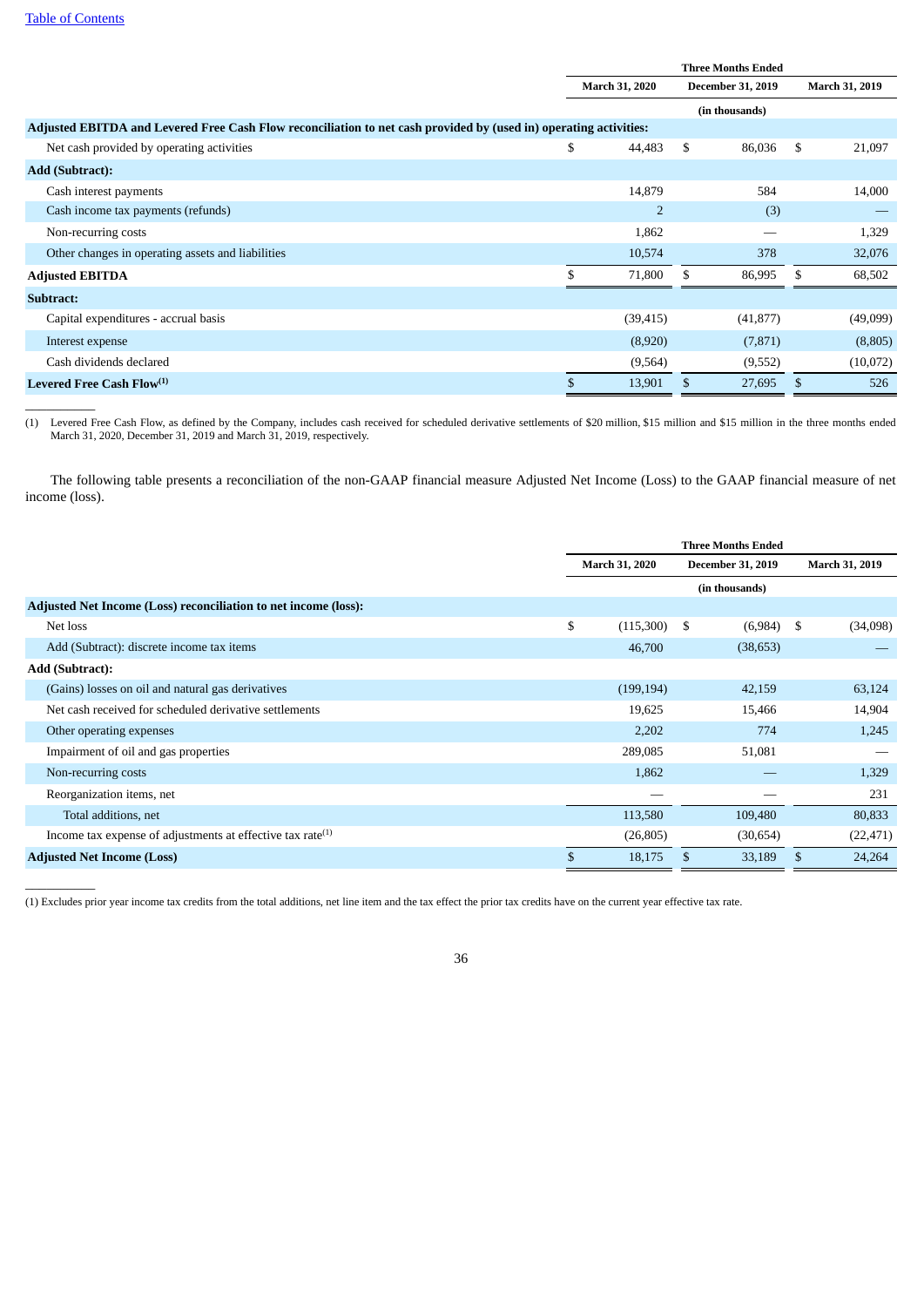# Table of [Contents](#page-1-0)

The following table presents a reconciliation of the non-GAAP financial measure Adjusted General and Administrative Expenses to the GAAP financial measure of general and administrative expenses for each of the periods indicated.

|                                                                                                    | <b>Three Months Ended</b>                         |         |     |                       |    |         |  |
|----------------------------------------------------------------------------------------------------|---------------------------------------------------|---------|-----|-----------------------|----|---------|--|
|                                                                                                    | <b>March 31, 2020</b><br><b>December 31, 2019</b> |         |     | <b>March 31, 2019</b> |    |         |  |
|                                                                                                    | (in thousands)                                    |         |     |                       |    |         |  |
| Adjusted General and Administrative Expense reconciliation to general and administrative expenses: |                                                   |         |     |                       |    |         |  |
| General and administrative expenses                                                                | \$                                                | 19,337  | \$  | 15.710                | \$ | 14,340  |  |
| Subtract:                                                                                          |                                                   |         |     |                       |    |         |  |
| Non-recurring costs                                                                                |                                                   | (1,862) |     |                       |    | (1,329) |  |
| Non-cash stock compensation expense (G&A portion)                                                  |                                                   | (2,919) |     | (2,289)               |    | (1,424) |  |
| <b>Adjusted G&amp;A</b>                                                                            |                                                   | 14,556  |     | 13,421                |    | 11,587  |  |
|                                                                                                    |                                                   |         |     |                       |    |         |  |
| Adjusted general and administrative expenses (\$/MBoe)                                             | \$                                                | 5.20    | -\$ | 4.66                  | -S | 4.63    |  |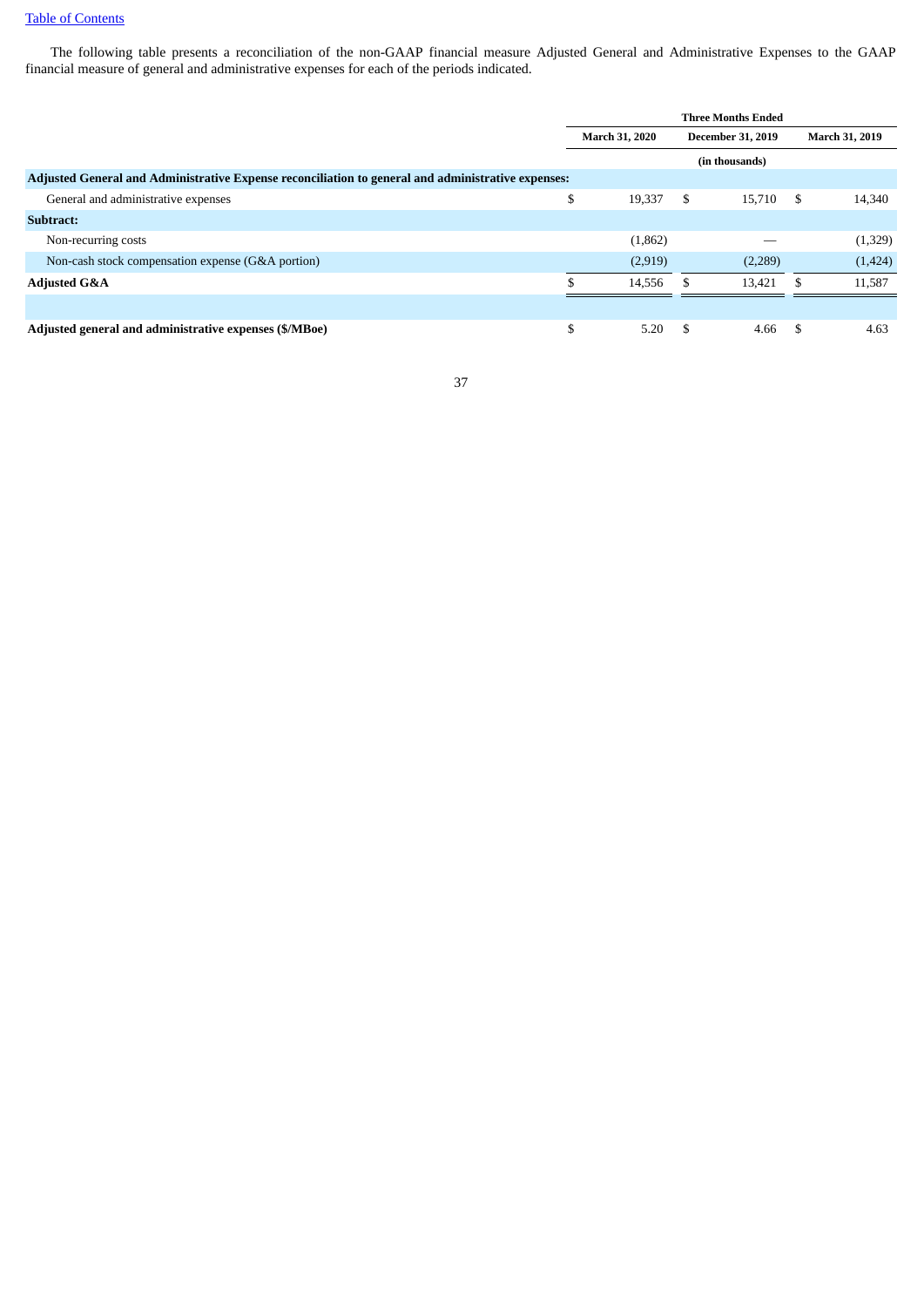# **Liquidity and Capital Resources**

Currently, we expect our primary sources of liquidity and capital resources will be Levered Free Cash Flow, and as needed, borrowings under the RBL Facility, described below. As of March 31, 2020, we had minimal cash and available borrowings of \$382 million under our RBL Facility. We currently believe that our liquidity and capital resources will be sufficient to conduct our business and operations for the next 12 months.

We currently expect our operations to continue to generate positive Levered Free Cash Flow, even at the currently depressed commodity price levels, through 2020 and into 2021 given our current hedge positions and based on our current operating plans. We have nearly 100% of our expected California oil production hedged in 2020 at nearly \$60 per barrel, as well as additional 2021 hedge positions at \$47.19 per barrel for 9,000 barrels per day. As of March 31, 2020, our oil hedge positions had a fair value of approximately \$194 million. However, our business, like other producers, has been and is expected to continue to be negatively affected by the ongoing and evolving volatility, uncertainty, and turmoil in the oil and gas industry created by the COVID-19 demand destruction and the supply surge from OPEC+'s actions, notably by Saudi Arabia and Russia as further discussed under "Business Environment, Market Conditions and Outlook" in this report. In terms of immediate risks, if we were forced to shut-in a significant amount of our California production, as well as curtail some of our Utah and Colorado production, this could have a material, adverse effect on our financial and operational results. If we are forced to shut in production, we will incur additional costs to bring those associated wells back online, as well as additional costs and operating expenses while production is shut-in to, among other things, maintain the health of the reservoirs, meet contractual obligations and protect our interests, but without the associated revenue. Additionally, depending on the duration of the shut-in, and whether we also need to shut-in steam injection for the reservoirs rather than incur those costs, the wells may not, initially or at all, come back online at similar rates to those at the time of shutin. Depending on the duration of the steam injection shut-in time, and the resulting inefficiency and economics of restoring the reservoir to its energetic and heated state, our proved reserve estimates could decrease, which could result in a reduction to our borrowing base under the RBL Facility and our liquidity.

In the longer term, if these extremely depressed oil prices were to persist through 2021 and longer as currently predicted by the forward curve for oil, we may not be able to continue to generate Levered Free Cash Flow and our liquidity and capital resources may not be sufficient to conduct our business and operations for the longer term until commodity prices recover. In light of industry downturn and continuing uncertainty, negative commodity price outlook, and significant risks mentioned above and further discussed elsewhere in this report (including under Part II, Item 1.A. "Risk Factors", which we urge you to read), our strategy to survive the next two years is focused on preserving cash, reducing costs and maintaining business continuity. We have significantly reduced planned 2020 capital expenditures and non-employee general and administrative expenses and are focused on improving operational efficiencies. We also temporarily suspended our quarterly cash dividend, starting with the second quarter of 2020, and year-to-date we have not repurchased any common stock under our authorized share repurchase program. As mentioned above, we enhanced our hedge positions for 2020, and to a lesser extent for 2021. Depending on the timing and rate of the eventual recovery and our outlook, we may potentially use Levered Free Cash Flow generated this year to opportunistically repurchase our bonds to strengthen our balance sheet to withstand an extended low commodity price environment, to explore accretive acquisitions that would strengthen our asset base or to fund our 2021 capital expenditures in the event there is a shortfall next year. Although we continue to actively work to mitigate the evolving challenges of this severe industry downturn on our operations, our financial condition and our employees and contractors, there is no certainty that the measures we take will be ultimately sufficient. We are unable to reasonably predict when, or to what extent, commodity prices and the overall markets and global economy will stabilize, and the pace of any subsequent recovery for the oil and gas industry. Further, to what extent these events do ultimately impact our business, liquidity, financial condition, and results of operations is highly uncertain and dependent on numerous evolving factors that cannot be predicted, including the duration of the COVID-19 pandemic and future actions by OPEC+.

# *The RBL Facility*

On July 31, 2017, we entered into a credit agreement providing for a revolving loan with up to \$1.5 billion of commitments, subject to a reserve borrowing base ("RBL Facility"), which is further discussed in Note 2 - Debt to the Notes to the Condensed Consolidated Financial Statements in Part I of this report. As of March 31, 2020 the elected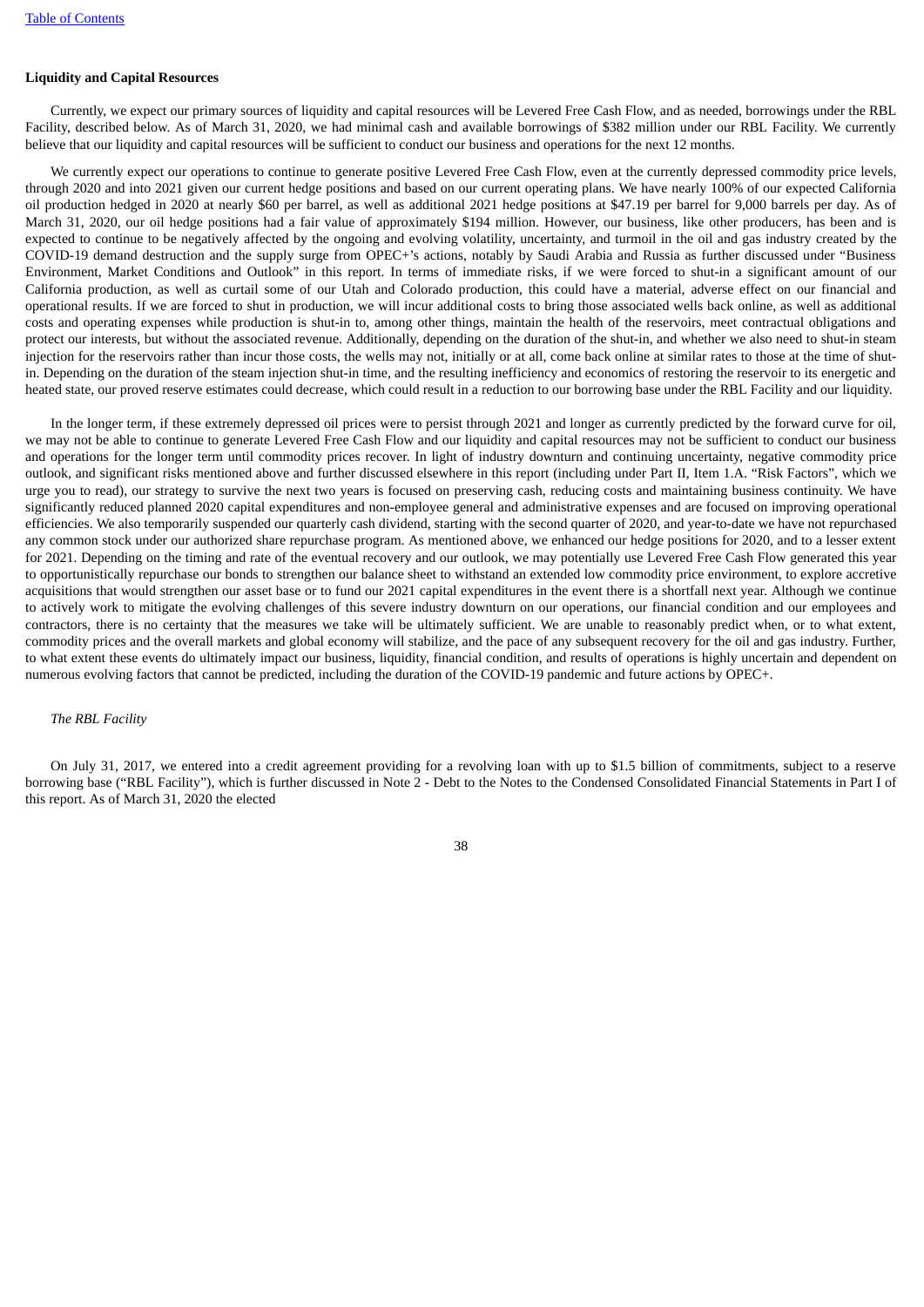commitment of our borrowing base was \$400 million and we had approximately \$11 million in borrowings outstanding, \$7 million in letters of credit outstanding, and approximately \$382 million available for borrowing under the RBL Facility. In late 2019, we completed a borrowing base redetermination under our RBL Facility that set our borrowing base to \$500 million and reaffirmed our elected commitment amount at \$400 million. Borrowing base redeterminations generally become effective each May and November, although each of us and the administrative agent may make one interim redetermination between scheduled redeterminations. While we have submitted our most recent borrowing base redetermination, we have not yet received the results.

The RBL Facility contains customary events of default and remedies for credit facilities of a similar nature. If we do not comply with the financial and other covenants in the RBL Facility, the lenders may, subject to customary cure rights, require immediate payment of all amounts outstanding under the RBL Facility and exercise all of their other rights and remedies, including foreclosure on all of the collateral.

The RBL Facility requires us to maintain on a consolidated basis as of each quarter-end (i) a Leverage Ratio of no more than 4.0 to 1.0 and (ii) a Current Ratio of at least 1.0 to 1.0. The RBL Facility also contains customary restrictions. As of March 31, 2020, our Leverage Ratio and Current Ratio were 1.4 to 1.0 and 4.2 to 1.0, respectively. In addition, the RBL Facility currently provides that to the extent we incur unsecured indebtedness, including any amounts raised in the future, the borrowing base will be reduced by an amount equal to 25% of the amount of such unsecured debt. We were in compliance with all financial covenants under the RBL Facility as of March 31, 2020.

#### *Hedging*

We have protected substantially all of our anticipated cash flows in 2020, as well as a significant portion in 2021, using our commodity hedging program, including through fixed-price derivative contracts. We hedge crude oil production to protect against oil price decreases and we also hedge gas purchases to protect against price increases. For information regarding risks related to our hedging program, see "Item 1A. Risk Factors—Risks Related to Our Business and Industry" in our Annual Report.

As of March 31, 2020, we had the following crude oil production and gas purchases hedges.

|                                                          |                | Q2 2020   |              | Q3 2020                  |              | Q4 2020   |                | FY 2021   |  |
|----------------------------------------------------------|----------------|-----------|--------------|--------------------------|--------------|-----------|----------------|-----------|--|
|                                                          |                |           |              |                          |              |           |                |           |  |
| <b>Fixed Price Oil Swaps (Brent):</b>                    |                |           |              |                          |              |           |                |           |  |
| Hedged volume (MBbls)                                    |                | 2,184     |              | 2,208                    |              | 2,208     |                | 3,282     |  |
| Weighted-average price (\$/Bbl)                          | \$             | 59.91     | \$           | 59.85                    | \$           | 59.85     | \$             | 47.19     |  |
| <b>Fixed Price Oil Swaps (WTI):</b>                      |                |           |              |                          |              |           |                |           |  |
| Hedged volume (MBbls)                                    |                | 30        |              |                          |              |           |                |           |  |
| Weighted-average price (\$/Bbl)                          | \$             | 61.75     | $\mathbb{S}$ | $\overline{\phantom{0}}$ | \$           |           | $\mathfrak{S}$ |           |  |
| <b>Purchased Oil Calls Options (Brent):</b>              |                |           |              |                          |              |           |                |           |  |
| Hedged volume (MBbls)                                    |                | 273       |              | 276                      |              | 276       |                |           |  |
| Weighted-average price (\$/Bbl)                          | \$             | 65.00     | \$           | 65.00                    | \$           | 65.00     | $\mathfrak{S}$ |           |  |
| <b>Fixed Price Gas Purchase Swaps (Kern, Delivered):</b> |                |           |              |                          |              |           |                |           |  |
| Hedged volume (MMBtu)                                    |                | 5,005,000 |              | 5,060,000                |              | 3,840,000 |                | 8,500,000 |  |
| Weighted-average price (\$/MMBtu)                        | $\mathfrak{S}$ | 2.89      | $\mathbb{S}$ | 2.89                     | $\mathbb{S}$ | 2.73      | $\mathbb{S}$   | 2.62      |  |
| <b>Fixed Price Gas Purchase Swaps (SoCal Citygate):</b>  |                |           |              |                          |              |           |                |           |  |
| Hedged volume (MMBtu)                                    |                | 455,000   |              | 460,000                  |              | 155,000   |                |           |  |
| Weighted-average price (\$/MMBtu)                        | \$             | 3.80      | \$           | 3.80                     | \$           | 3.80      | \$             |           |  |

In April 2020, we added fixed price gas purchase swaps (Kern, Delivered) of 10,000 MMbtu/d at \$2.79 beginning November 2020 through October 2021.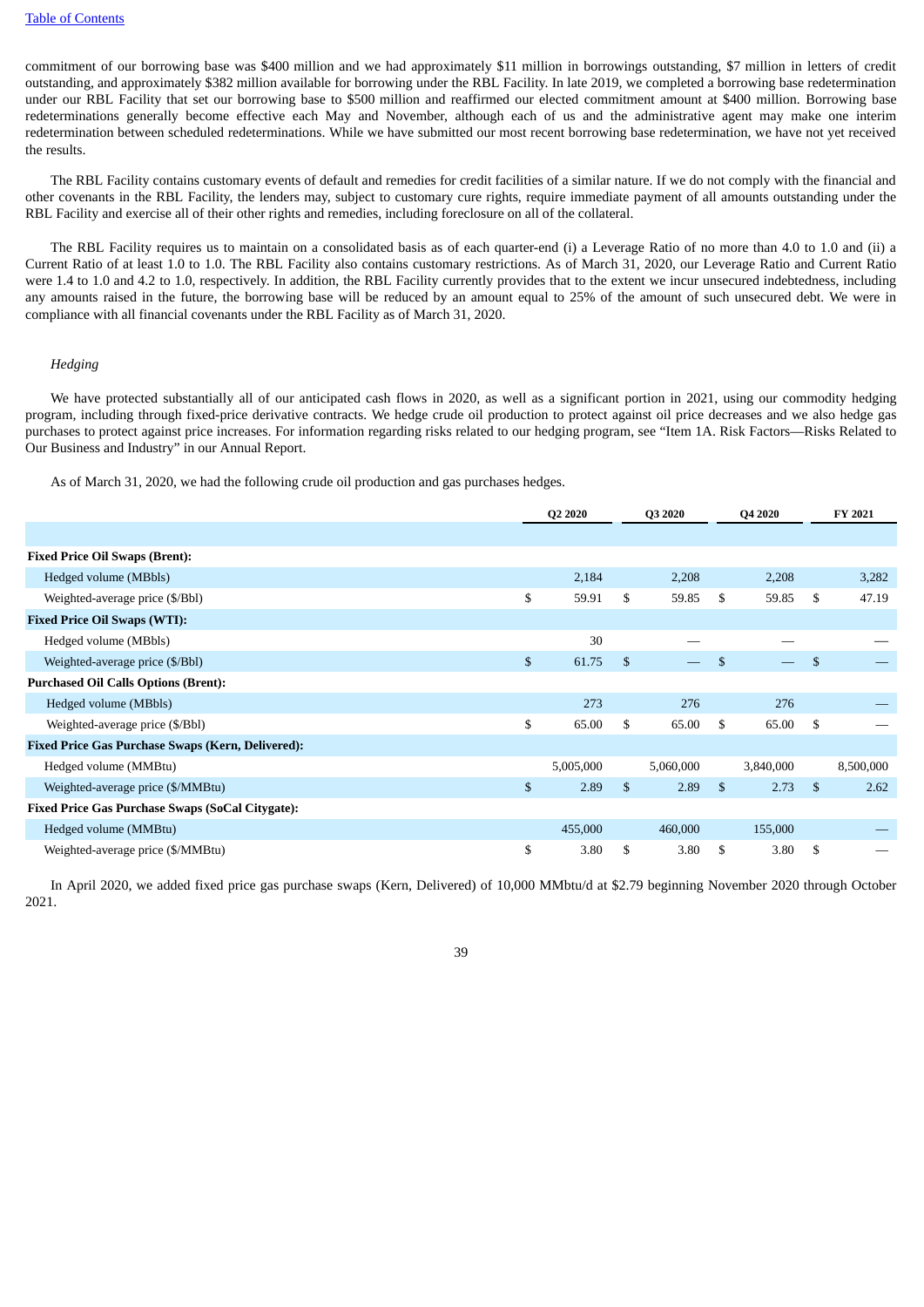The following table summarizes the historical results of our hedging activities.

|                                                                    | <b>Three Months Ended</b> |       |                          |        |                       |        |  |
|--------------------------------------------------------------------|---------------------------|-------|--------------------------|--------|-----------------------|--------|--|
|                                                                    | <b>March 31, 2020</b>     |       | <b>December 31, 2019</b> |        | <b>March 31, 2019</b> |        |  |
| Crude Oil (per Bbl):                                               |                           |       |                          |        |                       |        |  |
| Realized sales price, before the effects of derivative settlements |                           | 47.61 | - S                      | 59.28  | -S                    | 56.88  |  |
| <b>Effects of derivative settlements</b>                           | \$                        | 9.67  | - \$                     | 5.70   | - \$                  | 5.15   |  |
| <b>Natural Gas (per MMBtu):</b>                                    |                           |       |                          |        |                       |        |  |
| Purchase price, before the effects of derivative settlements       | \$                        | 2.33  | - \$                     | 3.22   | - \$                  | 4.87   |  |
| Effects of derivative settlements                                  | \$                        | 0.60  |                          | (0.12) | - 5                   | (0.59) |  |

We expect our operations to generate sufficient cash flows at current commodity prices including our 2020 and 2021 hedging positions. Our generally low-decline production base, coupled with our stable operating cost environment, affords an ability to hedge a material amount of our future expected production.

## *Cash Dividends*

Our Board of Directors approved \$0.12 per share quarterly cash dividend on our common stock for the first quarter of 2020, which we paid in April 2020. However, in April 2020, in connection with the current low oil price environment, we temporarily suspended our quarterly dividend until oil prices recover. As of April 30, 2020, the Company has paid approximately \$65 million in dividends, since the inception of its dividend program in the third quarter of 2018.

#### *Stock Repurchase Program*

In December 2018, our Board of Directors adopted a program for the opportunistic repurchase of up to \$100 million of our common stock. Based on the Board's evaluation of market conditions for our common stock at that time, they authorized initial repurchases of up to \$50 million under the program. In February 2020, the Board of Directors authorized the repurchase of the remaining \$50 million of our \$100 million repurchase program. We are not required or otherwise obligated to repurchase any additional shares during any period or at all, and any repurchases may be commenced or suspended at any time without notice. Repurchases may be made from time to time in the open market, in privately negotiated transactions or by other means, as determined in the Company's sole discretion. The manner, timing and amount of any purchases will be determined based on our evaluation of market conditions, stock price, compliance with outstanding agreements and other factors. Any shares acquired under this repurchase program will be available for general corporate purposes. The Company has repurchased a total of 5,057,682 shares under the stock repurchase program for approximately \$50 million as of December 31, 2019. For the three months ended March 31, 2020, we did not repurchase any shares under the stock repurchase program.

#### *Bond Repurchase Program*

In February 2020, our Board of Directors adopted a program to spend up to \$75 million of our unsecured notes due February 2026 (the "2026 Notes"). The manner, timing and amount of any purchases will be determined based on our evaluation of market conditions, compliance with outstanding agreements and other factors. We are not required or otherwise obligated to repurchase any of the 2026 Notes during any period or at all, and any repurchases may be commenced or suspended at any time without notice. We have not yet repurchased any bonds under the bond repurchase program.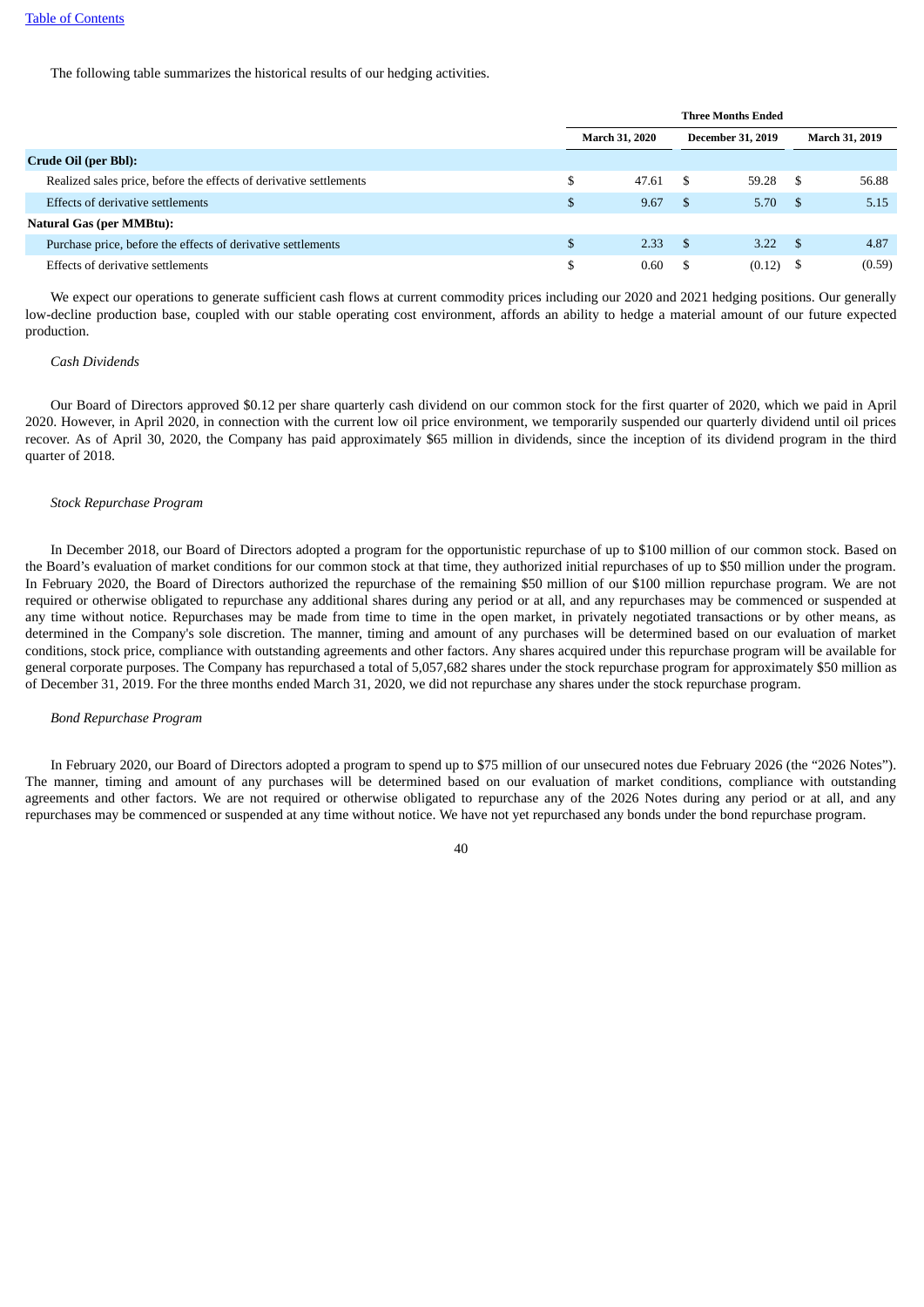# *Corporate Organization*

Berry Corp., as Berry LLC's parent company, has no independent assets or operations. Any guarantees of potential future registered debt securities by Berry Corp. or Berry LLC would be full and unconditional. Berry Corp. and Berry LLC currently do not have any other subsidiaries. In addition, there are no significant restrictions upon the ability of Berry LLC to distribute funds to Berry Corp. by distribution or loan other than under the RBL Facility. None of the assets of Berry Corp. or Berry LLC represent restricted net assets.

The RBL Facility permits Berry LLC to make distributions to Berry Corp. so long as both before and after giving pro forma effect to such distribution no default or borrowing base deficiency exists, availability equals or exceeds 15% of the then effective borrowing base, and Berry Corp. demonstrates a pro forma leverage ratio less than or equal to 2.75 to 1.00. The conditions are currently met with significant margin.

### *Statements of Cash Flows*

The following is a comparative cash flow summary:

|                                                      |    | <b>Three Months Ended</b><br>March 31, |                |           |  |  |
|------------------------------------------------------|----|----------------------------------------|----------------|-----------|--|--|
|                                                      |    | 2020                                   |                | 2019      |  |  |
|                                                      |    |                                        | (in thousands) |           |  |  |
| Net cash:                                            |    |                                        |                |           |  |  |
| Provided by operating activities                     | \$ | 44,483                                 | - S            | 21,097    |  |  |
| Used in investing activities                         |    | (43,038)                               |                | (52, 791) |  |  |
| Used in financing activities                         |    | (1,444)                                |                | (35, 324) |  |  |
| Net increase (decrease) in cash and cash equivalents | æ  |                                        | - \$           | (67,018)  |  |  |

### *Operating Activities*

Cash provided by operating activities increased for the three months ended March 31, 2020 by approximately \$23 million when compared to the three months ended March 31, 2019, due to increased derivatives settlements received of \$5 million, decreased taxes, other than income taxes, of \$4 million, decreased leases operating expenses and electricity generation expenses of \$11 million and working capital improvements of \$20 million. These increases were partially offset by decreased sales of \$13 million and increased general and administrative expenses of \$4 million.

### *Investing Activities*

The following provides a comparative summary of cash flows from investing activities:

|                                               | <b>Three Months Ended</b><br>March 31, |  |           |  |  |
|-----------------------------------------------|----------------------------------------|--|-----------|--|--|
|                                               | 2020                                   |  | 2019      |  |  |
|                                               | (in thousands)                         |  |           |  |  |
| Capital expenditures: $(1)$                   |                                        |  |           |  |  |
| Development of oil and natural gas properties | \$<br>$(45,542)$ \$                    |  | (47, 679) |  |  |
| Purchase of other property and equipment      | (1,227)                                |  | (1, 419)  |  |  |
| Changes in capital investment accruals        | 3,533                                  |  | (3,693)   |  |  |
| Other                                         | 198                                    |  |           |  |  |
| Cash used in investing activities             | (43,038)                               |  | (52,791)  |  |  |
|                                               |                                        |  |           |  |  |

(1) Based on actual cash payments rather than accruals.

 $\overline{\phantom{a}}$  . The contract of  $\overline{\phantom{a}}$ 

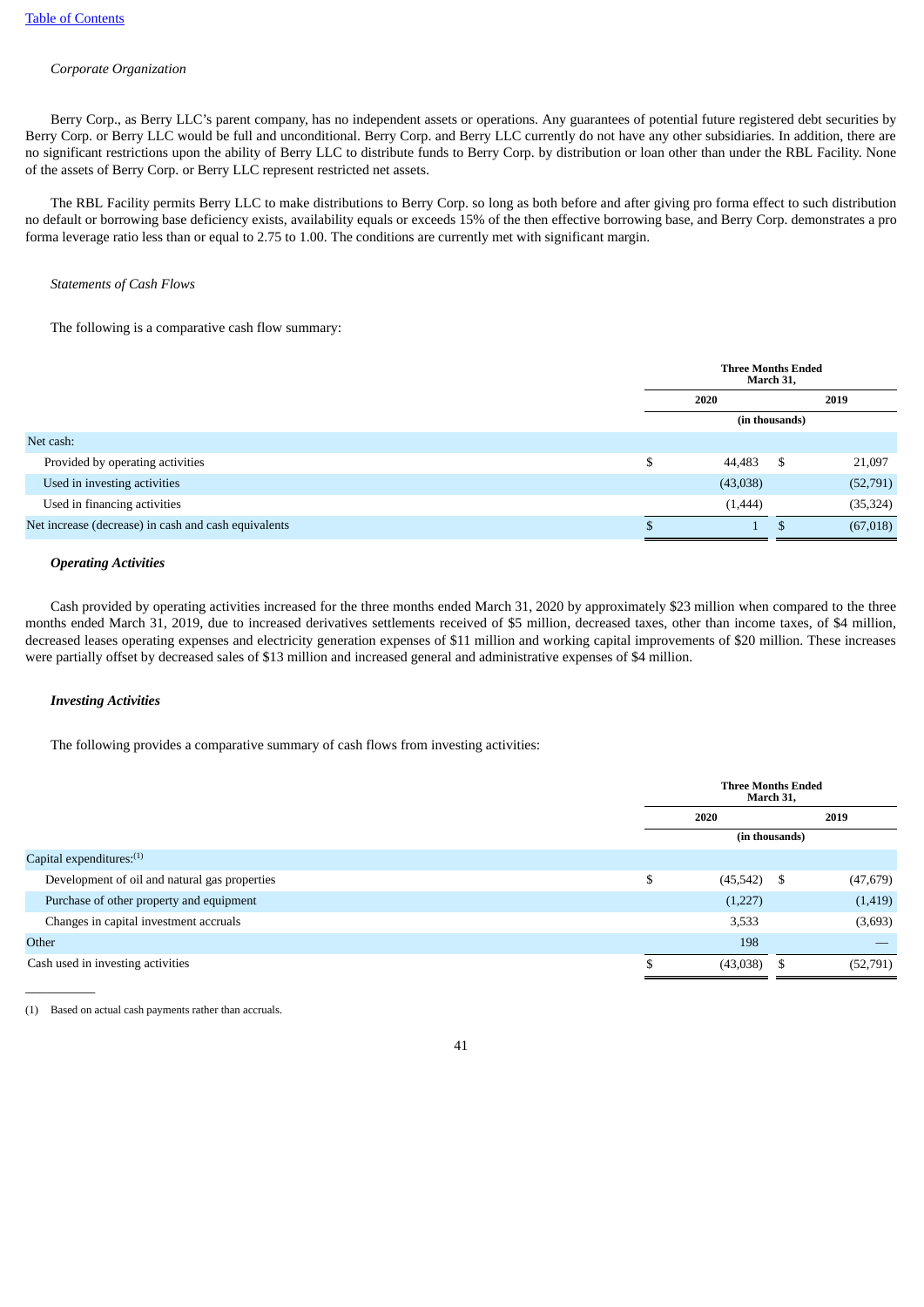Cash used in investing activities decreased \$10 million for the three months ended March 31, 2020 when compared to the same period in 2019, primarily due to a decrease in capital spending in accordance with the 2020 capital budget.

# *Financing Activities*

Cash used by financing activities was approximately \$1 million for the three months ended March 31, 2020 and decreased by approximately \$34 million from the three months ended March 31, 2019. The decrease is largely due to treasury stock purchases of \$25 million in the three months ended March 31, 2019 and none in the three months ended March 31, 2020. Additionally, we borrowed approximately \$9 million more on the RBL Facility in 2020 for working capital needs.

### **Balance Sheet Analysis**

The changes in our balance sheet from December 31, 2019 to March 31, 2020 are discussed below.

| <b>March 31, 2020</b> |    | <b>December 31, 2019</b> |  |  |
|-----------------------|----|--------------------------|--|--|
|                       |    |                          |  |  |
| \$                    | \$ |                          |  |  |
| \$<br>48,602          | \$ | 71,867                   |  |  |
| \$<br>185,104         | S. | 9,691                    |  |  |
| \$<br>19,730          | \$ | 19,399                   |  |  |
| \$<br>1,295,613       | S. | 1,576,267                |  |  |
| \$<br>10,480          | \$ | 12,974                   |  |  |
| \$<br>108,720         | S. | 151,811                  |  |  |
| \$<br>283             | \$ | 4,958                    |  |  |
| \$<br>403,663         | S. | 394,319                  |  |  |
| \$<br>35,404          | \$ | 9,057                    |  |  |
| \$<br>134,877         | S. | 124,019                  |  |  |
| \$<br>26,757          | \$ | 33,586                   |  |  |
| \$<br>849,826         | S  | 972,448                  |  |  |
|                       |    | (in thousands)           |  |  |

See "—Liquidity and Capital Resources" for discussions about the changes in cash and cash equivalents.

The \$23 million decrease in accounts receivable was driven mostly by lower sales period-over-period, partially offset by higher hedge settlements outstanding at each period-end.

The \$171 million increase in derivative assets and liabilities reflected the appreciation in the mark-to-market values relative to the strike price of the derivatives at the end of each period presented, as well as the change in positions held at the end of each period and the settlements received and paid throughout the periods.

The \$281 million decrease in property, plant and equipment was largely the result of the \$289 million impairment on our oil and gas properties as well as depreciation expense, partially offset by capital investments.

The \$2 million decrease in other non-current assets includes debt issuance amortization and impairment of oil and gas assets.

The \$43 million decrease in accounts payable and accrued liabilities included approximately \$15 million for royalties paid in the first quarter, \$10 million for decreased accruals for various capital and operating costs due to the reduced level of these costs at the end of each period, \$12 million reclassified from current to long-term portion of the asset retirement obligation based on budgeted spend and minimum state requirements, and \$7 million for interest for scheduled interest payments made in the first quarter 2020.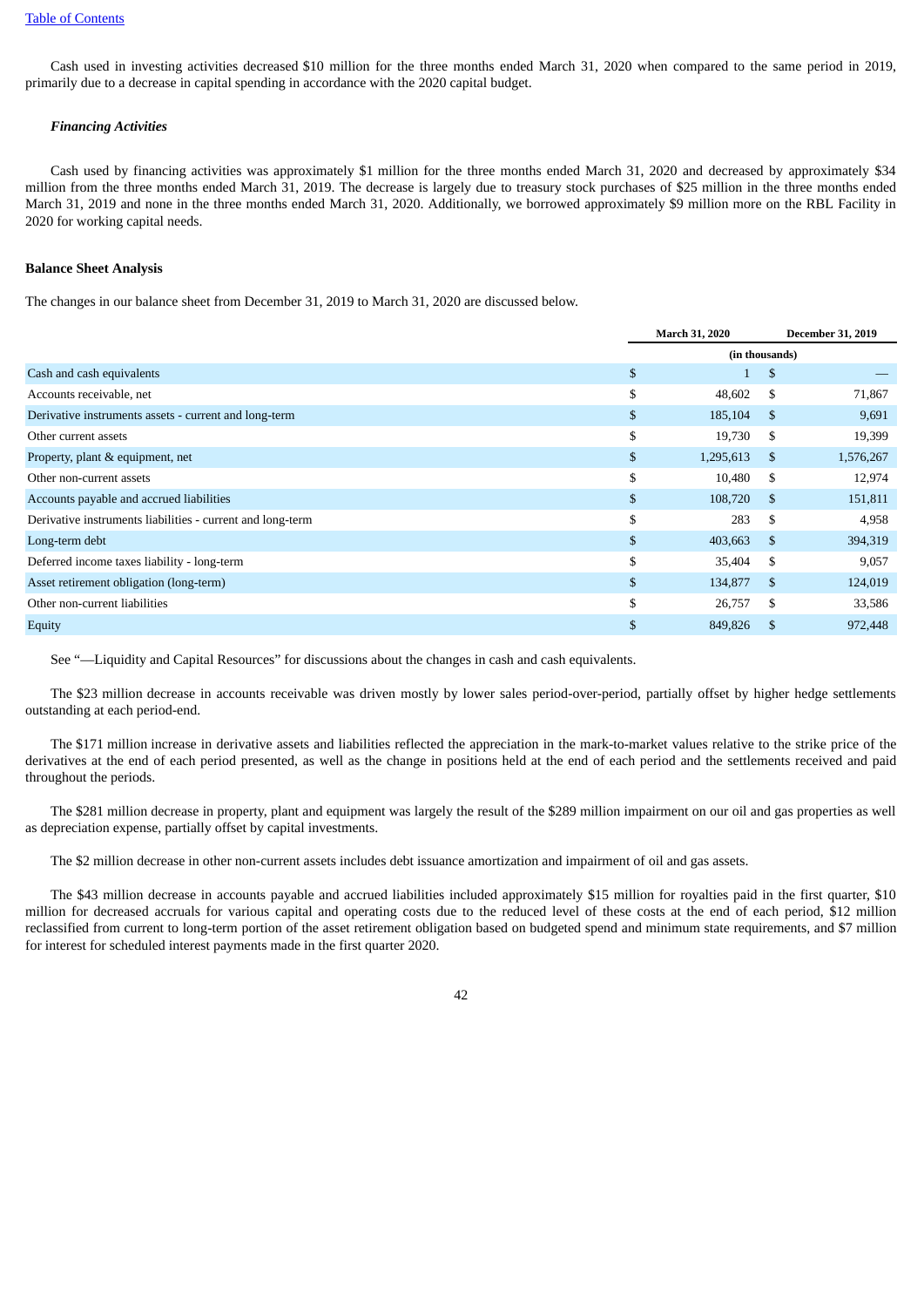The \$9 million increase in long-term debt primarily represented borrowing and repayment activity from our RBL Facility for monthly working capital fluctuations.

The \$26 million increase in long-term deferred income taxes liability is due to the income tax expense incurred during the period.

The increase in the long-term portion of the asset retirement obligation increased from \$124 million at December 31, 2019 to \$135 million at March 31, 2020 due to \$2 million of accretion and reclassification of \$12 million from the current portion due to changes in budgeted spending and minimum state requirements. These increases were partially offset by \$3 million of liabilities settled during the period.

The decrease in other non-current liabilities was driven by the impact from lower allowance spot prices resulting in lower greenhouse gas liability of \$7 million for the three months ended March 31, 2020, which is due for payment more than one year from March 31, 2020.

The decrease in equity of \$123 million was due to net loss of \$115 million and \$10 million of common stock dividends declared. These decreases were partially offset by \$2 million of stock-based incentive equity awards, net of taxes.

#### **Lawsuits, Claims, Commitments, and Contingencies**

In the normal course of business, we, or our subsidiary, are subject to lawsuits, environmental and other claims and other contingencies that seek, or may seek, among other things, compensation for alleged personal injury, breach of contract, property damage or other losses, punitive damages, civil penalties, or injunctive or declaratory relief.

We accrue reserves for currently outstanding lawsuits, claims and proceedings when it is probable that a liability has been incurred and the liability can be reasonably estimated. We have not recorded any reserve balances at March 31, 2020 and December 31, 2019. We also evaluate the amount of reasonably possible losses that we could incur as a result of these matters. We believe that reasonably possible losses that we could incur in excess of reserves accrued on our balance sheet would not be material to our consolidated financial position or results of operations.

We, or our subsidiary, or both, have indemnified various parties against specific liabilities those parties might incur in the future in connection with transactions that they have entered into with us. As of March 31, 2020, we are not aware of material indemnity claims pending or threatened against us.

We have certain commitments under contracts, including purchase commitments for goods and services. We previously had an obligation to a counterparty in connection with our Piceance assets to either build a road or secure a license for alternative access, in lieu of paying a \$6 million penalty. As of December 31, 2019, we fulfilled the obligation by delivering the access license pursuant to the agreement. The counterparty has since filed a claim challenging the sufficiency of such access which we dispute. We intend to defend the matter vigorously, however, given the uncertainty of litigation and the preliminary stage of the case, among other things, at this time we cannot estimate the reasonable possible loss, if any, that may result from this action.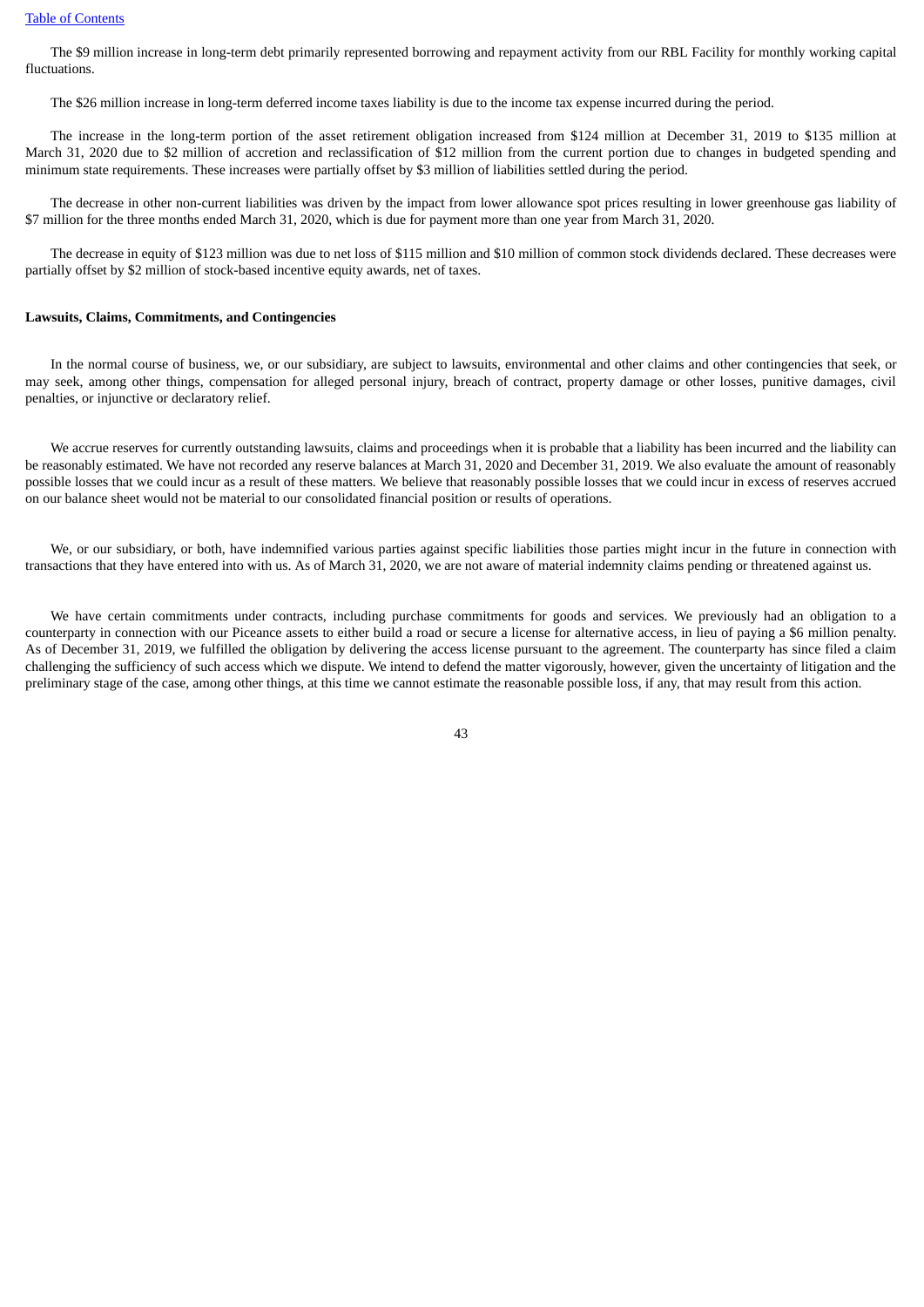$\overline{\phantom{a}}$  . The contract of  $\overline{\phantom{a}}$ 

# *Contractual Obligations*

The following is a summary of our commitments and contractual obligations as of March 31, 2020:

|                                               | <b>Payments Due</b> |    |                          |    |                       |    |                          |    |                   |  |
|-----------------------------------------------|---------------------|----|--------------------------|----|-----------------------|----|--------------------------|----|-------------------|--|
|                                               | <b>Total</b>        |    | <b>Less Than 1 Year</b>  |    | $1-3$<br><b>Years</b> |    | $3 - 5$<br><b>Years</b>  |    | <b>Thereafter</b> |  |
|                                               |                     |    |                          |    | (in thousands)        |    |                          |    |                   |  |
| <b>Debt obligations:</b>                      |                     |    |                          |    |                       |    |                          |    |                   |  |
| <b>RBL Facility</b>                           | \$<br>10,950        | \$ | $\overline{\phantom{m}}$ | \$ | 10,950                | \$ | $\overline{\phantom{m}}$ | \$ |                   |  |
| 2026 Notes                                    | 400,000             |    |                          |    |                       |    |                          |    | 400,000           |  |
| Interest $(1)$                                | 164,529             |    | 28,000                   |    | 56,000                |    | 56,000                   |    | 24,529            |  |
| Other:                                        |                     |    |                          |    |                       |    |                          |    |                   |  |
| Asset retirement obligations $(2)$            | 148,577             |    | 13,700                   |    |                       |    |                          |    | 134,877           |  |
| <b>Off-Balance Sheet arrangements:</b>        |                     |    |                          |    |                       |    |                          |    |                   |  |
| Processing and transportation contracts $(3)$ | 11,878              |    | 5,994                    |    | 5,201                 |    | 683                      |    |                   |  |
| Operating lease obligations                   | 11,207              |    | 1,393                    |    | 3,476                 |    | 2,986                    |    | 3,352             |  |
| Other <sup>(4)</sup>                          | 6,000               |    | 6,000                    |    |                       |    |                          |    |                   |  |
| Total contractual obligations                 | \$<br>753,141       | \$ | 55,087                   | \$ | 75,627                | \$ | 59,669                   | \$ | 562,758           |  |
|                                               |                     |    |                          |    |                       |    |                          |    |                   |  |

(1) Represents interest on the 2026 Notes computed at 7.0% through contractual maturity in 2026.

(2) Represents the estimated future asset retirement obligations on a discounted basis. We do not show the long-term asset retirement obligations by year as we are not able to precisely predict the timing of these amounts. Because these costs typically extend many years into the future, estimating these future costs requires management to make estimates and judgments that are subject to revisions based on numerous factors, including the rate of inflation, changing technology, and changes to federal, state and local laws and regulations. See Note 6 for additional information.

(3) Amounts include payments which will become due under long-term agreements to purchase goods and services used in the normal course of business to secure transportation of our natural gas production to market as well as pipeline and processing capacity.

(4) We have certain commitments under contracts, including purchase commitments for goods and services. We previously had an obligation to a counterparty in connection with our Piceance assets to either build a road or secure a license for alternative access, in lieu of paying a \$6 million penalty. As of March 31, 2020, we fulfilled the obligation by delivering the access license pursuant to the agreement. The counterparty has since filed a claim challenging the sufficiency of such access which we dispute. We intend to defend the matter vigorously, however, given the uncertainty of litigation and the preliminary stage of the case, among other things, at this time we cannot estimate the reasonable possible loss, if any, that may result from this action.

### **Critical Accounting Policies and Estimates**

See Note 1, Basis of Presentation, in the Notes to Consolidated Condensed Financial Statements in Part I, Item 1 of this Form 10-Q.

### **Cautionary Note Regarding Forward-Looking Statements**

The information included or incorporated by reference in this Quarterly Report includes forward-looking statements that involve risks and uncertainties that could materially affect our expected results of operations, liquidity, cash flows and business prospects. Such statements specifically include our expectations as to our future financial position, liquidity, cash flows, results of operations and business strategy, potential acquisition opportunities, other plans and objectives for operations, capital for sustained production levels, expected production and costs, reserves, hedging activities, capital expenditures, return of capital, improvement of recovery factors and other guidance. Actual results may differ from anticipated results, sometimes materially, and reported results should not be considered an indication of future performance. You can typically identify forward-looking statements by words such as aim, anticipate, achievable, believe, budget, continue, could, effort, estimate, expect, forecast, goal, guidance, intend, likely, may, might, objective, outlook, plan, potential, predict, project, seek, should, target, will or would and other similar words that reflect the prospective nature of events or outcomes. For any such forward-looking statement that includes a statement of the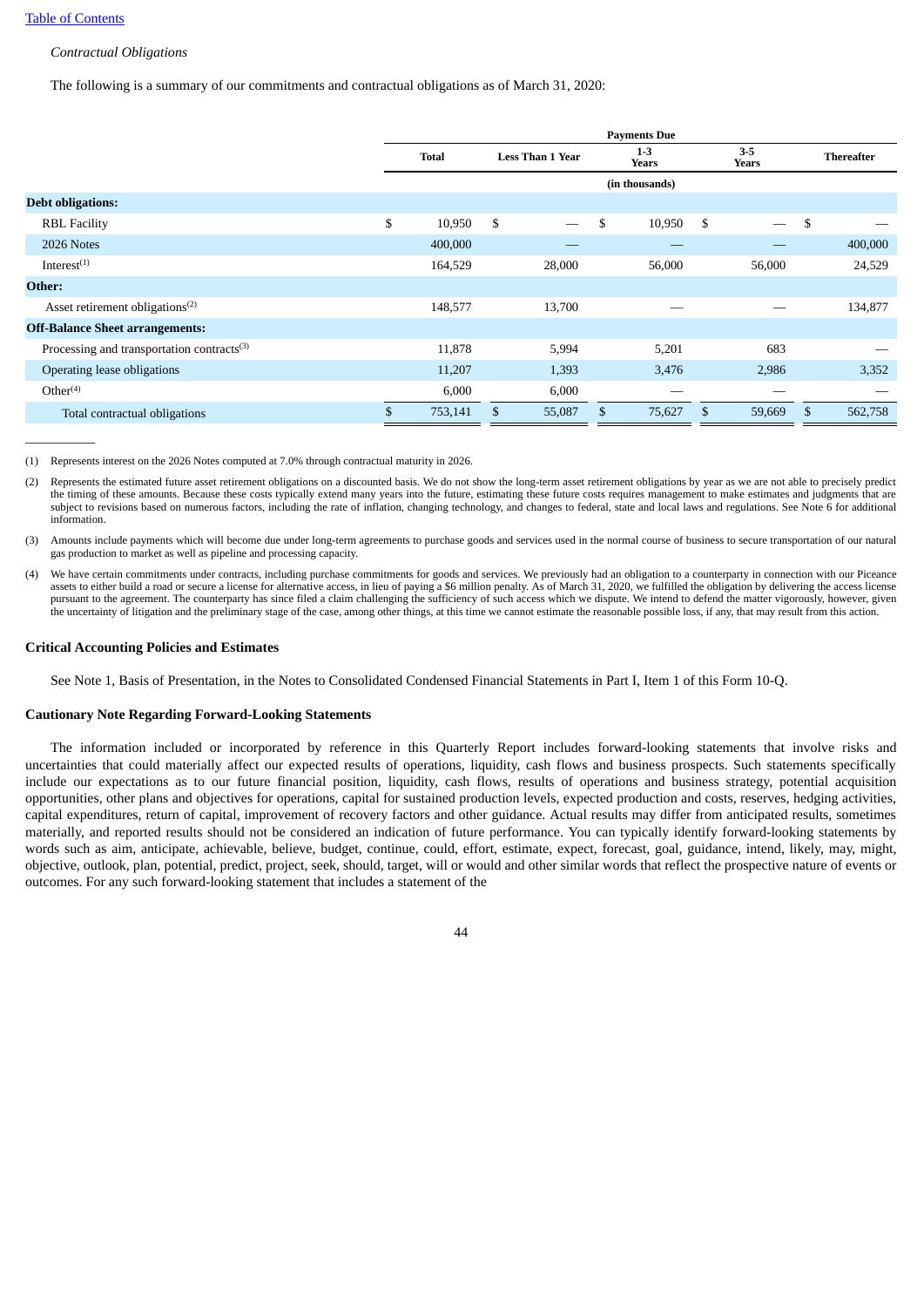# Table of [Contents](#page-1-0)

assumptions or bases underlying such forward-looking statement, we caution that, while we believe such assumptions or bases to be reasonable and make them in good faith, assumed facts or bases almost always vary from actual results, sometimes materially. Material risks that may affect us are discussed below in Part II, Item 1A. "Risk Factors" in this Quarterly Report, as well as in Part I, Item 1A. "Risk Factors" our most recent Annual Report on Form 10-K and other filings with the Securities and Exchange Commission.

Factors (but not all the factors) that could cause results to differ include among others:

- the length, scope and severity of the recent COVID-19 pandemic, including the effects of related public health concerns and the impact of actions taken by governmental authorities and other third parties in response to the pandemic and its impact on commodity prices, supply and demand considerations, and storage capacity;
- global economic trends, geopolitical risks and general economic and industry conditions, such as those resulting from the COVID-19 pandemic and from the actions of OPEC+, including the escalation of tensions between Saudi Arabia and Russia and changes in OPEC+'s production levels;
- volatility of oil, natural gas and NGL prices, including the sharp decline in crude oil prices that occurred in the first quarter and continued into the second quarter of 2020;
- supply of and demand for oil, natural gas and NGLs;
- disruptions to, capacity constraints in, or other limitations on the pipeline systems that deliver our oil and natural gas and other processing and transportation considerations;
- inability to generate sufficient cash flow from operations or to obtain adequate financing to fund capital expenditures, meet our working capital requirements or fund planned investments;
- price fluctuations and availability of natural gas and electricity and the cost of steam;
- our ability to use derivative instruments to manage commodity price risk;
- the regulatory environment, including availability or timing of, and conditions imposed on, obtaining and/or maintaining permits and approvals, including those necessary for drilling and/or development projects;
- our ability to meet our planned drilling schedule, including due to our ability to obtain permits on a timely basis or at all, and to successfully drill wells that produce oil and natural gas in commercially viable quantities;
- the impact of current, pending and/or future laws and regulations, and of legislative and regulatory changes and other government activities, including those related to drilling, completion, well stimulation, operation, maintenance or abandonment of wells or facilities, managing energy, water, land, greenhouse gases or other emissions, protection of health, safety and the environment, or transportation, marketing and sale of our products;
- the California and global energy future, including the factors and trends that are expected to shape it, such as concerns about climate change and other air quality issues, the transition to a low-emission economy and the expected role of different energy sources;
- uncertainties associated with estimating proved reserves and related future cash flows;
- our ability to replace our reserves through exploration and development activities;
- drilling and production results, including lower–than–expected production, reserves or resources from development projects or higher–than– expected decline rates;
- our ability to obtain timely and available drilling and completion equipment and crew availability and access to necessary resources for drilling, completing and operating wells;

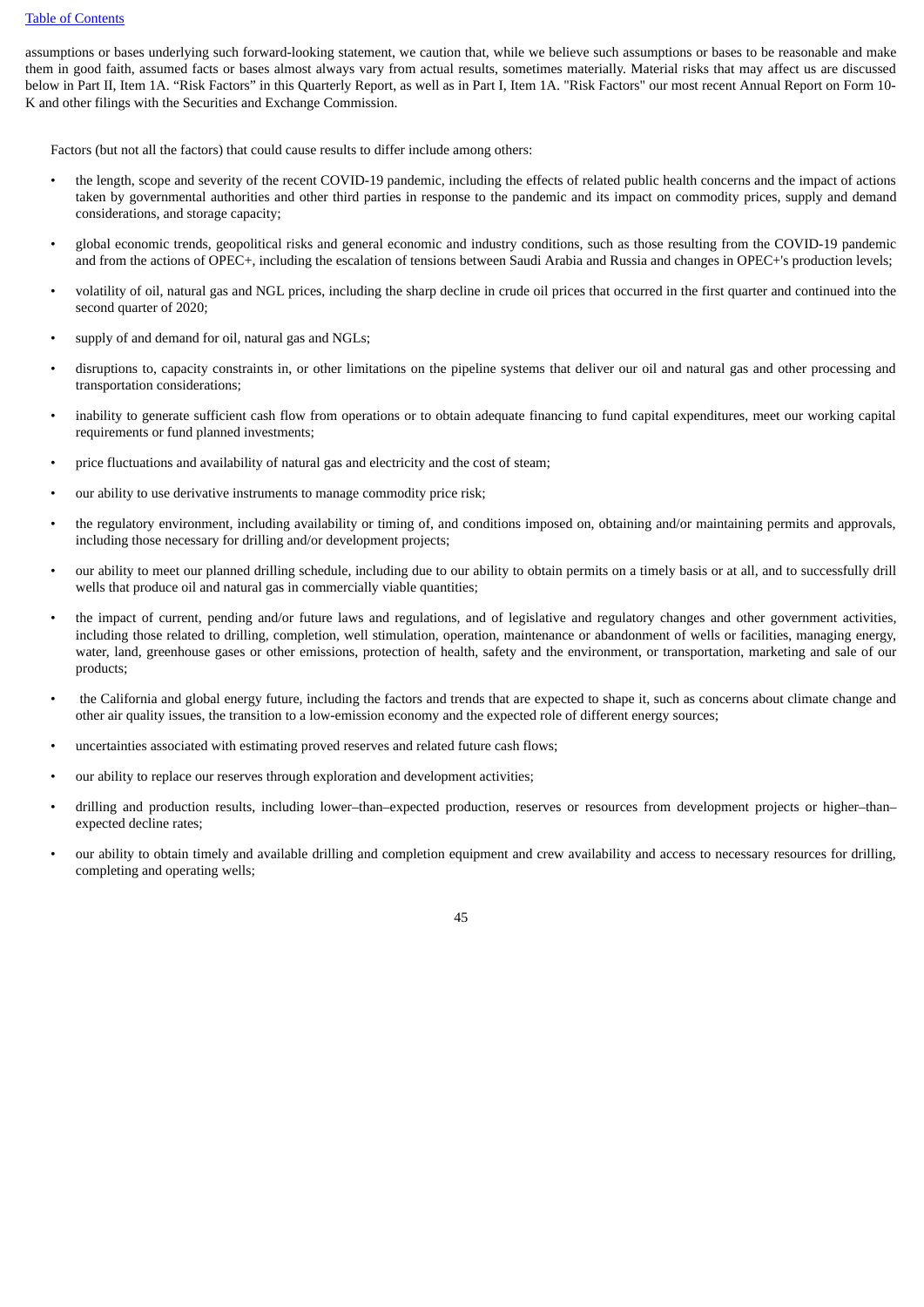- changes in tax laws;
- effects of competition;
- uncertainties and liabilities associated with acquired and divested assets;
- our ability to make acquisitions and successfully integrate any acquired businesses;
- large or multiple customer defaults on contractual obligations, including defaults resulting from actual or potential insolvencies;
- geographical concentration of our operations;
- the creditworthiness and performance of our counterparties with respect to our hedges;
- impact of derivatives legislation affecting our ability to hedge;
- failure of risk management and ineffectiveness of internal controls;
- catastrophic events, including wildfires, earthquakes and pandemics;
- environmental risks and liabilities under federal, state, tribal and local laws and regulations (including remedial actions);
- potential liability resulting from pending or future litigation;
- our ability to recruit and/or retain key members of our senior management and key technical employees;
- information technology failures or cyber attacks; and
- governmental actions and political conditions, as well as the actions by other third parties that are beyond our control.

Except as required by law, we undertake no responsibility to publicly release the result of any revision of our forward-looking statements after the date they are made.

All forward-looking statements, expressed or implied, included in this prospectus are expressly qualified in their entirety by this cautionary statement. This cautionary statement should also be considered in connection with any subsequent written or oral forward-looking statements that we or persons acting on our behalf may issue.

### <span id="page-47-0"></span>**Item 3. Quantitative and Qualitative Disclosures About Market Risk**

For the three months ended March 31, 2020, there were no material changes in the information required to be provided under Item 305 of Regulation S-K included under the caption Management's Discussion and Analysis of Financial Condition and Results of Operations (Incorporating Item 7A)-*Quantitative and Qualitative Disclosures About Market Risk,* in the 2019 Annual Report, except as discussed below.

# *Price Risk*

Our most significant market risk relates to prices for oil, natural gas, and NGLs. Management expects energy prices to remain unpredictable and potentially volatile. As energy prices decline or rise significantly, revenues, certain costs such as fuel gas, and cash flows are likewise affected. Additional non-cash impairment charges for our oil and gas properties may be required if commodity prices experience further significant declines.

We have hedged a large portion of our expected crude oil production and our natural gas purchase requirements to reduce exposure to fluctuations in commodity prices. We use derivatives such as swaps, calls and puts to hedge. We do not enter into derivative contracts for speculative trading purposes and we have not accounted for our derivatives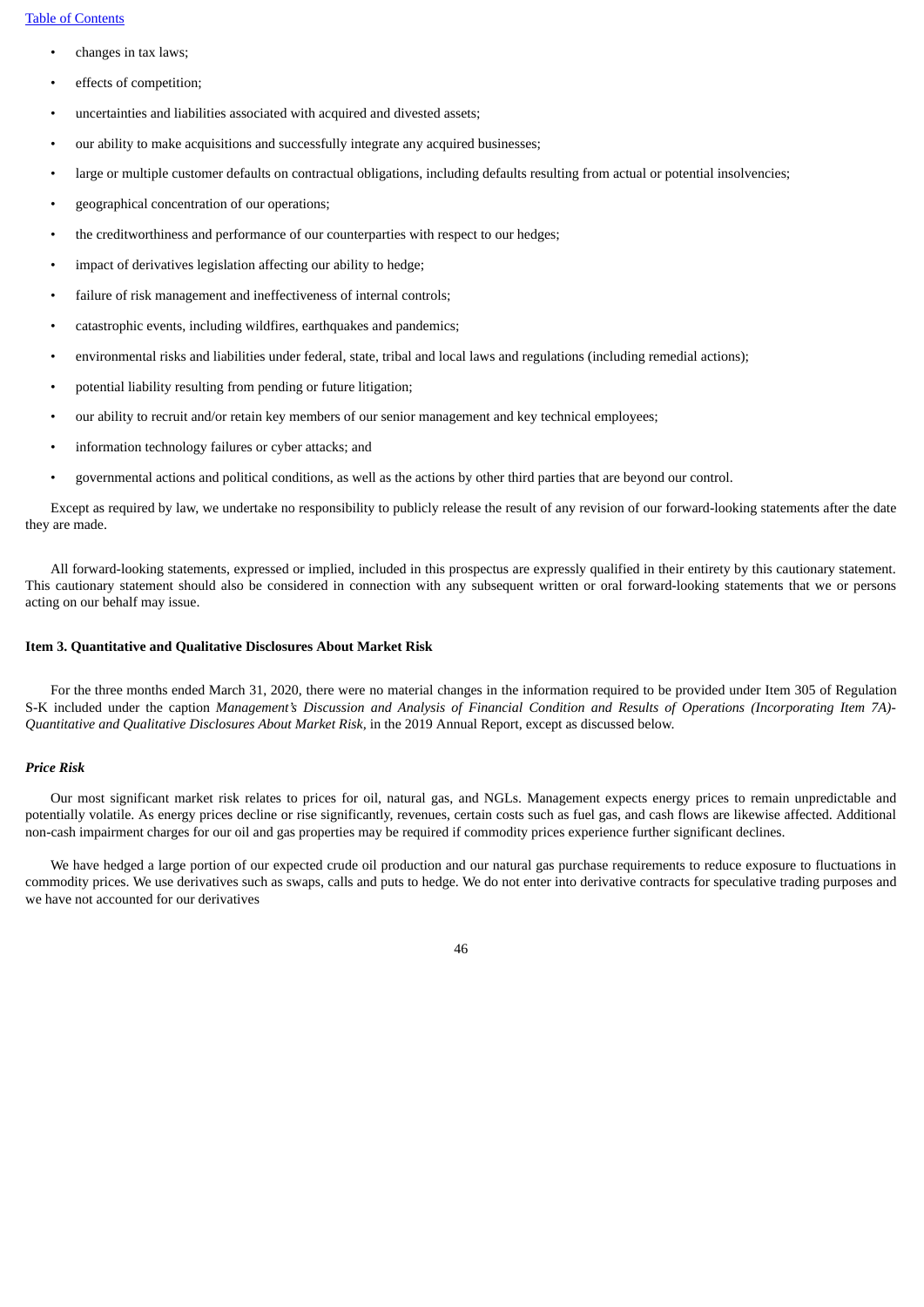#### Table of [Contents](#page-1-0)

as cash-flow or fair-value hedges. We continuously consider the level of our oil production and gas purchases that is appropriate to hedge based on a variety of factors, including, among other things, current and future expected commodity prices, our expected capital and operating costs, our overall risk profile, including leverage, size and scale, as well as any requirements for, or restrictions on, levels of hedging contained in any credit facility or other debt instrument applicable at the time.

We determine the fair value of our oil and natural gas derivatives using valuation techniques which utilize market quotes and pricing analysis. Inputs include publicly available prices and forward price curves generated from a compilation of data gathered from third parties. We validate data provided by third parties by understanding the valuation inputs used, obtaining market values from other pricing sources, analyzing pricing data in certain situations and confirming that those instruments trade in active markets. At March 31, 2020, the fair value of our hedge positions was a net asset of approximately \$185 million. A 10% increase in the oil and natural gas index prices above the March 31, 2020 prices would result in a decrease in the net asset to approximately \$171 million; conversely, a 10% decrease in the oil and natural gas index prices below the March 31, 2020 prices would result in an increase in the net asset to approximately \$233 million. For additional information about derivative activity, see Note 3.

Actual gains or losses recognized related to our derivative contracts depend exclusively on the price of the underlying commodities on the specified settlement dates provided by the derivative contracts.

#### *Credit Risk*

Our credit risk relates primarily to trade receivables and derivative financial instruments. Credit exposure for each customer is monitored for outstanding balances and current activity. For derivative instruments entered into as part of our hedging program, we are subject to counterparty credit risk to the extent the counterparty is unable to meet its settlement commitments. We actively manage this credit risk by selecting counterparties that we believe to be financially strong and continue to monitor their financial health. Concentration of credit risk is regularly reviewed to ensure that counterparty credit risk is adequately diversified.

As of March 31, 2020, the substantial majority of the credit exposure related to our derivative financial instruments was with investment grade counterparties. We believe exposure to credit-related losses at March 31, 2020 was not material and actual losses associated with credit risk have not been material for all periods presented.

# *Interest Rate Risk*

Our RBL Facility has a variable interest rate on outstanding balances. As of March 31, 2020, we had approximately \$11 million in borrowings under our RBL Facility and thus the interest rate risk exposure is not material. The 2026 Notes have a fixed interest rate and thus we are not exposed to interest rate risk on these instruments. See Note 2 to our consolidated financial statements for additional information regarding interest rates on our outstanding debt.

### <span id="page-48-0"></span>**Item 4. Controls and Procedures**

Our President and Chief Executive Officer and our Executive Vice President and Chief Financial Officer supervised and participated in our evaluation of our disclosure controls and procedures (as defined in Rules 13a-15(e) and 15d-15(e) under the Securities Exchange Act of 1934) as of the end of the period covered by this report. Based upon that evaluation, they each concluded that our disclosure controls and procedures were effective as of March 31, 2020.

There were no changes in the Company's internal control over financial reporting during the first quarter of 2020 that materially affected, or were reasonably likely to materially affect, the Company's internal control over financial reporting.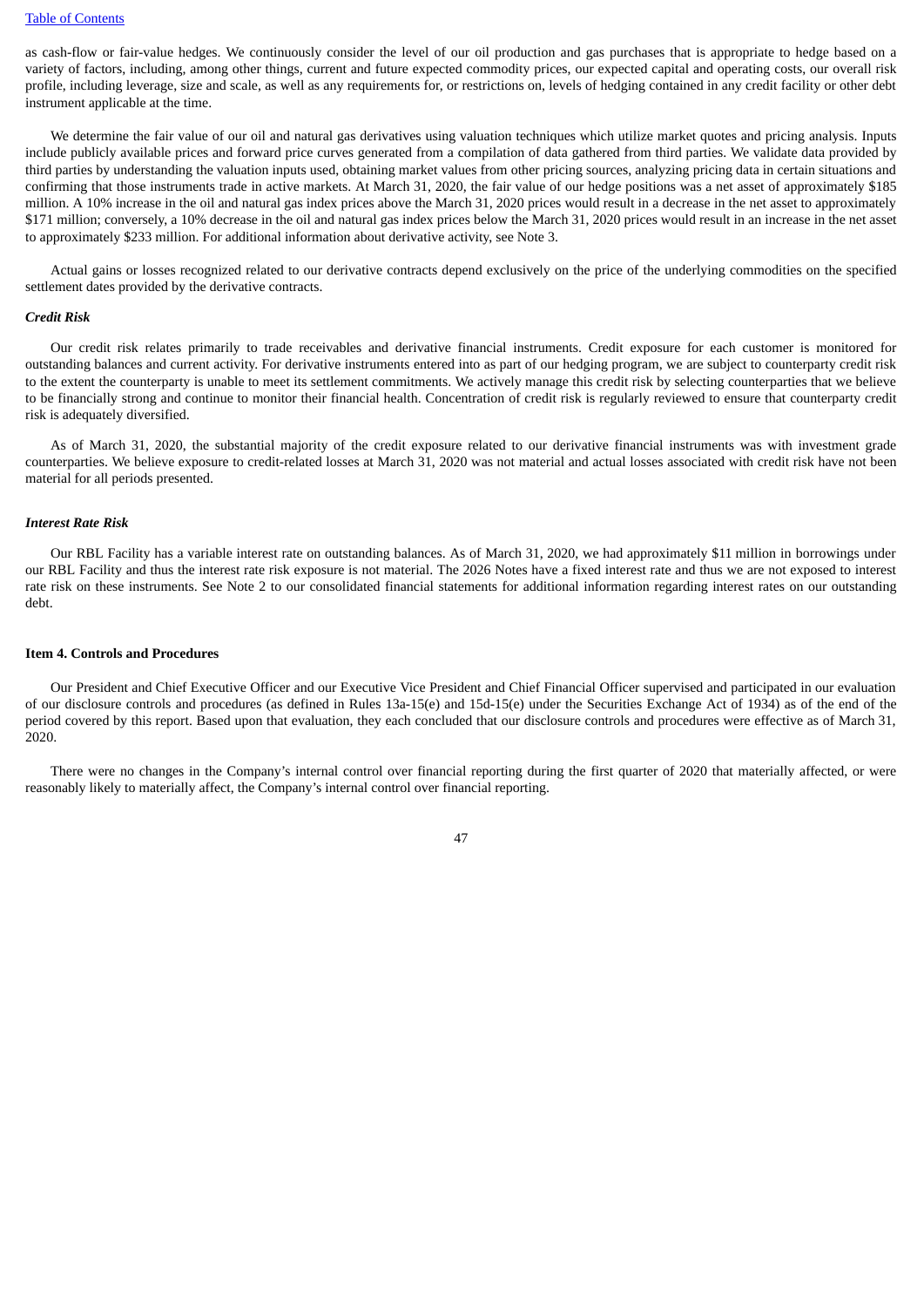## <span id="page-49-0"></span>**Part II – Other Information**

#### <span id="page-49-1"></span>**Item 1. Legal Proceedings**

For information regarding legal proceedings, see Note 4 to the condensed consolidated financial statements in Part I of this Form 10-Q and Note 5 to our consolidated financial statements for the year ended December 31, 2019 included in the Annual Report.

#### <span id="page-49-2"></span>**Item 1A. Risk Factors**

In addition to factors noted in our most recent Annual Report, additional factors that may curtail, delay or cancel our scheduled drilling projects and ongoing operations, include the following:

# The COVID-19 pandemic has adversely affected our business, and the ultimate effect on our operations and financial condition will depend on future *developments, which are highly uncertain and cannot be predicted.*

In early 2020, global health care systems and economies began to experience strain from the spread of COVID-19. This pandemic has adversely affected the global economy, disrupted global supply chains and created significant volatility in the financial markets. In addition, the pandemic has resulted in travel restrictions, business closures and the institution of quarantining and other restrictions on movement in many communities. As a result, there has been a significant reduction in demand for and prices of crude oil, natural gas and NGL, which was compounded by the announcement by Saudi Arabia of a significant increase in its maximum crude oil production capacity as well as the announcement by Russia that previously agreed upon oil production cuts between members of OPEC+ would expire on April 1, 2020, and the ensuing expiration thereof.

In mid-April 2020, members of OPEC+ agreed to certain production cuts; however, these cuts have yet to offset the significant decrease in demand resulting from the COVID-19 pandemic and related economic repercussions. As of May 1, 2020, the benchmark Brent oil price was \$26.44 per barrel as compared to the average benchmark Brent oil price was \$63.15 per barrel used to determine our 2019 year end reserves based on SEC pricing. The current futures forward curve for Brent crude indicates that prices may continue at extremely low levels for an extended time. Additionally, although the California market generally receives Brent-influenced pricing, California oil prices are determined ultimately by local supply and demand dynamics. Even as Brent pricing has fallen due to demand destruction caused by the COVID-19 pandemic coupled with the OPEC+ supply surge, we have recently experienced an adverse widening in the price differential between Brent and the California benchmark due to the lack of local demand and storage capacity. If California pricing remains weak, or declines further, our financial and operating results will be adversely affected.

If the reduced demand for and prices of crude oil and NGLs continue for a prolonged period, our operations, financial condition, cash flows, level of expenditures and the quantity of estimated proved reserves that may be attributed to our properties may be materially and adversely affected. At the end of March 2020, the Company reduced its planned capital expenditures by more than 50% to \$65 million, which may negatively impact the Company's production levels in future quarters due to the natural production decline of its assets until such time as it is able to resume drilling, which combined with expected lower commodity prices would materially adversely affect our cash flows and may materially and adversely affect the quantity of estimated proved reserves that may be attributed to our properties or cause the Company to take an additional impairment. A persistent price decline could adversely affect the economics of our existing wells and planned future wells, possibly result in additional impairment charges to existing properties and cause us to delay or abandon planned drilling operations as uneconomical.

Our operations also may be adversely affected if significant portions of our workforce- and that of our customers and suppliers - are unable to work effectively, including because of illness, quarantines, government actions, or other restrictions in connection with the pandemic. Over the later part of March, we implemented workplace restrictions in response to developing government directives and we are continuing to monitor national, state and local government directives where we have operations and/or offices. For the last several weeks, most of our personnel have been working remotely and many of our key vendors, service suppliers and partners have been as well. As a result of such remote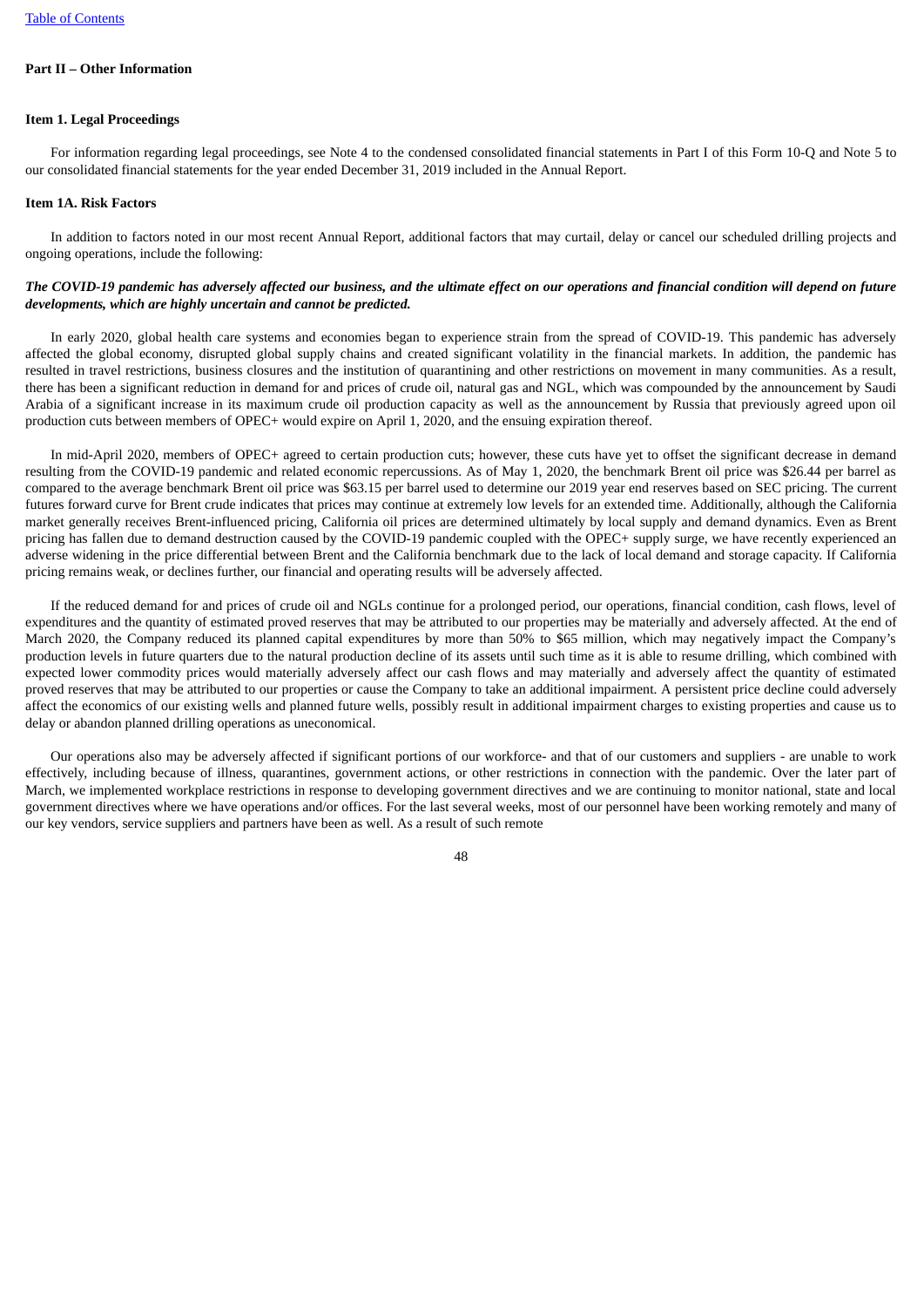work arrangements, certain operational and other processes could slow which may result in longer time to execute critical business functions, higher operating costs and uncertainties regarding the quality of services and supplies, any of which could adversely affect our operating results for as long as the current pandemic persists and potentially for some time after the pandemic subsides.

The extent to which the COVID-19 pandemic adversely affects our business, results of operations, and financial condition will depend on future developments, which are highly uncertain and cannot be predicted, including the scope and duration of the pandemic and actions taken by governmental authorities and other third parties in response to the pandemic.

# Our ability to operate profitably and our financial condition are highly dependent on energy prices. The outbreak of COVID-19 followed by certain actions taken by OPEC + caused crude oil prices to decline significantly in the first quarter of 2020, and that deterioration has continued into the second quarter. If oil prices continue to decline or remain at current levels for a prolonged period, our business, financial condition and results of *operations may be materially and adversely affected.*

The price we receive for our oil and natural gas production heavily influences our revenue, profitability, access to capital and future rate of growth. Oil and natural gas are commodities and, therefore, their prices are subject to wide fluctuations in response to relatively minor changes in supply and demand. Historically, the markets for oil and natural gas have been extremely volatile and these markets will likely continue to be volatile in the future. The prices we receive for our production depend on numerous factors beyond our control. These factors include, but are not limited to, the following:

- changes in global supply and demand for oil and natural gas, including changes in demand resulting from general and specific economic conditions relating to the business cycle and other factors (e.g., global health epidemics such as the recent COVID-19 pandemic);
- the actions of OPEC / OPEC+;
- the price and quantity of imports of foreign oil and natural gas;
- political conditions, including embargoes, in or affecting other oil-producing activity;
- the level of global oil and natural gas exploration and production activity
- the level of global oil and natural gas inventories;
- weather conditions;
- technological advances affecting energy consumption; and
- the price and availability of alternative fuels.

Global economic growth drives demand for energy from all sources, including fossil fuels. Should the U.S. and global economies experience weakness, demand for energy may decline. Similarly, should growth in global energy production outstrip demand, excess supplies may arise. Declines in demand and excess supplies may result in accompanying declines in commodity prices and deterioration of our financial position along with our ability to operate profitably and our ability to obtain financing to support operations.

In the first quarter of 2020, crude oil prices fell sharply and dramatically, due in part to significantly decreased demand as a result of the COVID-19 pandemic and the announcement by Saudi Arabia of a significant increase in its maximum crude oil production capacity as well as the announcement by Russia that previously agreed upon oil production cuts between members of OPEC+ would expire on April 1, 2020, and the ensuing expiration thereof. On April 12, 2020, members of OPEC+ agreed to certain production cuts; however, these cuts have yet to offset the significant decrease in demand resulting from the COVID-19 pandemic and related economic repercussions, and oil prices have remained at historical low levels for the second quarter. Though the California market generally receives Brent-influenced pricing, California oil prices are determined ultimately by local supply and demand dynamics. Moreover, even as Brent pricing has fallen due to demand destruction caused by the COVID-19 pandemic coupled with the OPEC+ supply surge, we have also experienced a widening in the price differential between Brent pricing and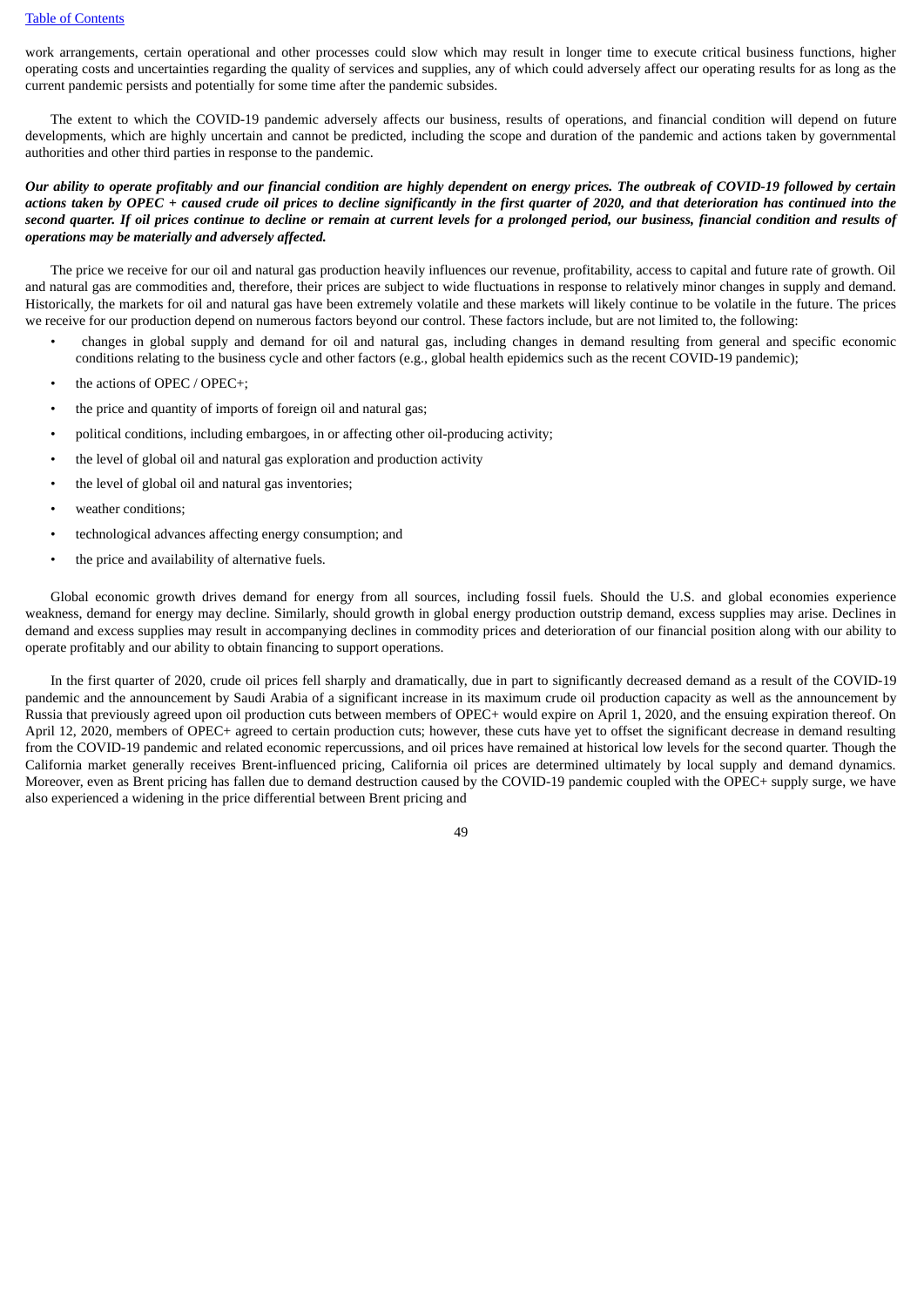the California benchmark pricing, caused primarily by the lack of local demand and storage capacity. If California pricing remains weak, or declines further, our financial and operating results will be adversely affected.

Additionally, the sudden and extreme supply demand in-balance has also resulted in a lack of storage capacity, and if storage availability does not increase in the near term Brent and/or California oil prices may go materially lower and could potentially even become negative as WTI oil prices did on April 20, 2020. If crude oil prices continue to decline or remain at current levels for a prolonged period, our operations, financial condition, cash flows, level of expenditures and the quantity of estimated proved reserves that may be attributed to our properties may be materially and adversely affected.

Past declines in prices reduced, and any declines that may occur in the future can be expected to reduce, our revenues and profitability as well as the value of our reserves. Such declines adversely affect well and reserve economics and may reduce the amount of oil and natural gas that we can produce economically, resulting in deferral or cancellation of planned drilling and related activities until such time, if ever, as economic conditions improve sufficiently to support such operations. Any extended decline in oil or natural gas prices may materially and adversely affect our future business, financial condition, results of operations, liquidity or ability to finance planned capital expenditures.

The marketability of our production is dependent upon transportation and storage facilities and other facilities, most of which we do not control, and the availability of such transportation and storage capabilities, which have been severely limited by recent market conditions related to the COVID-19 pandemic and the current oversupply of oil and natural gas. If additional facilities do not become available, or, even if such facilities are available, but we are unable to access such facilities on commercially reasonable terms, our operations will likely be interrupted, our production could be curtailed, *and our revenues reduced, among other consequences.*

The marketing of oil, natural gas and NGLs production depends in large part on the availability, proximity and capacity of trucks, pipelines and storage facilities, gas gathering systems and other transportation, processing and refining facilities, as well as the existence of adequate markets. Because of the significantly reduced demand for oil and natural gas as a result of the COVID-19 pandemic and the current oversupply of oil and natural gas in the market, available storage and transportation capacity for our production is very limited and may become completely unavailable in the near future. Storage has become increasingly scarce due to the unprecedented dual impact of a severe global oil demand decline coupled with a substantial increase in supply. As traditional tanks have filled, large quantities of oil are being stored in offshore tankers around the world, including off the coast of California. Where storage is available, such as offshore tankers, storage costs have increased sharply. If the imbalance between supply and demand and the related shortage of storage capacity do not improve, the prices we receive for our production will likely continue to deteriorate and could potentially even become negative as WTI oil prices did on April 20, 2020.

Based on our current storage commitments, and assuming we are unable to obtain additional storage in the near term, beginning in the second quarter of 2020, we could be forced to shut-in a significant amount of our California production, as well as curtail some of our Utah and Colorado production, which could have a material, adverse effect on our financial condition, liquidity and operational results. Whether and when we will have to reduce or shutin production, and the extent and duration to which we may have to do so, cannot be reasonably predicted at this time. If we are forced to shut in production, we will incur additional costs to bring the associated wells back online. While production is shut in, we will likely incur additional costs and operating expenses to, among other things, maintain the health of the reservoirs, meet contractual obligations and protect our interests, but without the associated revenue. Additionally, depending on the duration of the shut-in, and whether we have also shut-in steam injection for the associated reservoirs rather than incur those costs, the wells may not, initially or at all, come back online at similar rates to those at the time of shut-in. Depending on the duration of the steam injection shut-in time, and the resulting inefficiency and economics of restoring the reservoir to its energetic and heated state, our proved reserve estimates could be decreased and there could be potential impairments and associated charges to our earnings. A reduction in our reserves could also result in a reduction to our borrowing base under the RBL Facility and our liquidity. The ultimate significance of the impact of any production disruptions, including the extent of the adverse impact on our financial and operational results, will be dictated by the length of time that such disruptions continue which will, in turn, depend on the how long storage remains filled and unavailable to us, which is largely based on the lack of demand for our products due to the impact of the COVID-19 impact, the duration of which is currently unknowable.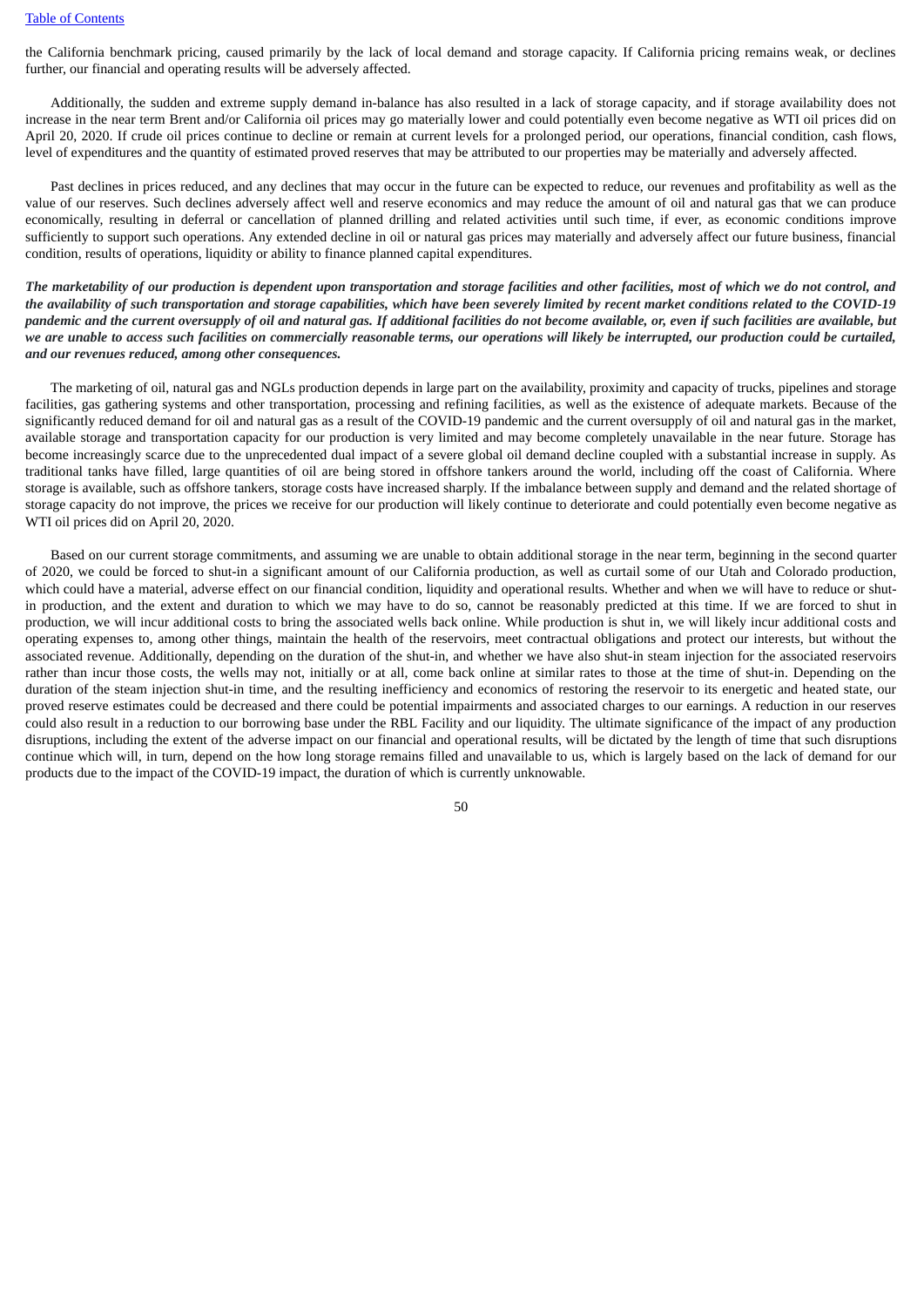In addition to the constraints we are facing due to storage capacity shortages, the volume of oil and natural gas that we can produce is subject to limitations resulting from pipeline interruptions due to scheduled and unscheduled maintenance, excessive pressure, and physical damage to the gathering, transportation, storage, processing, fractionation, refining or export facilities that we utilize. The curtailments arising from these and similar circumstances may last from a few days to several months or longer and, in many cases, we may be provided only limited, if any, advance notice as to when these circumstances will arise and their duration. Any such shut in or curtailment, or any inability to obtain favorable terms for delivery of the oil and natural gas produced from our fields, would adversely affect our financial condition and results of operations.

# We may not be able to use a portion of our net operating loss carryforwards and other tax attributes to reduce our future U.S. federal and state income *tax obligations, which could adversely affect our net income and cash flows.*

We currently have substantial U.S. federal and state net operating loss ("NOL") carryforwards and U.S. federal general business credits of approximately (subject to change each quarter; as of December 31, 2019 estimated U.S. federal and state net operating loss ("NOL") carryforwards of approximately \$121.8 million and \$42.1 million, respectively, and U.S. federal general business credits of approximately \$47.6 million). Our ability to use these tax attributes to reduce our future U.S. federal and state income tax obligations depends on many factors, including our future taxable income, which cannot be assured. In addition, our ability to use NOL carryforwards and other tax attributes may be subject to significant limitations under Section 382 and Section 383 of the Internal Revenue Code of 1986, as amended (the "Code"). Under those sections of the Code, if a corporation undergoes an "ownership change" (as defined in Section 382 of the Code), the corporation's ability to use its pre-change NOL carryforwards and other tax attributes may be substantially limited.

Determining the limitations under Section 382 of the Code is technical and highly complex. A corporation generally will experience an ownership change if one or more stockholders (or groups of stockholders) who are each deemed to own at least 5% of the corporation's stock increase their ownership by more than 50 percentage points over their lowest ownership percentage within a rolling three-year period. We may in the future undergo an ownership change under Section 382 of the Code. If an ownership change occurs, our ability to use our NOL carryforwards and other tax attributes to reduce our future U.S. federal and state income tax obligations may be materially limited, which could adversely affect our net income and cash flows.

# *The payment of dividends will be at the discretion of our Board of Directors.*

While we have regularly declared a quarterly dividend since our July IPO, including a dividend of \$0.12 per share for the first quarter of 2020, the payment and amount of future dividend payments, if any, are subject to declaration by our Board of Directors. Such payments will depend on various factors, including actual results of operations, liquidity and financial condition, net cash provided by operating activities, restrictions imposed by applicable law, our taxable income, our operating expenses and other factors our board of directors deems relevant. Additionally, covenants contained in our RBL Facility and the indentures governing our 2026 Notes could limit the payment of dividends. In April 2020, in response to the unprecedented impact on our business from the significant decline in oil prices and the COVID-19 pandemic, we temporarily suspended our quarterly dividend until oil prices recover. We are under no obligation to make dividend payments on our common stock and cannot be certain when such payments may resume in the future.

## <span id="page-52-0"></span>Item 2. Unregistered Sales of Equity Securities and Use of Proceeds and Issuer Purchases of Equity Securities

### **Stock Repurchase Program**

In December 2018, our Board of Directors adopted a program for the opportunistic repurchase of up to \$100 million of our common stock. Based on the Board's evaluation of market conditions for our common stock at that time, they authorized initial repurchases of up to \$50 million under the program. In February 2020, the Board of Directors authorized the repurchase of the remaining \$50 million of our \$100 million repurchase program. We are not required or otherwise obligated to repurchase any additional shares any repurchases may be commenced or suspended at any time without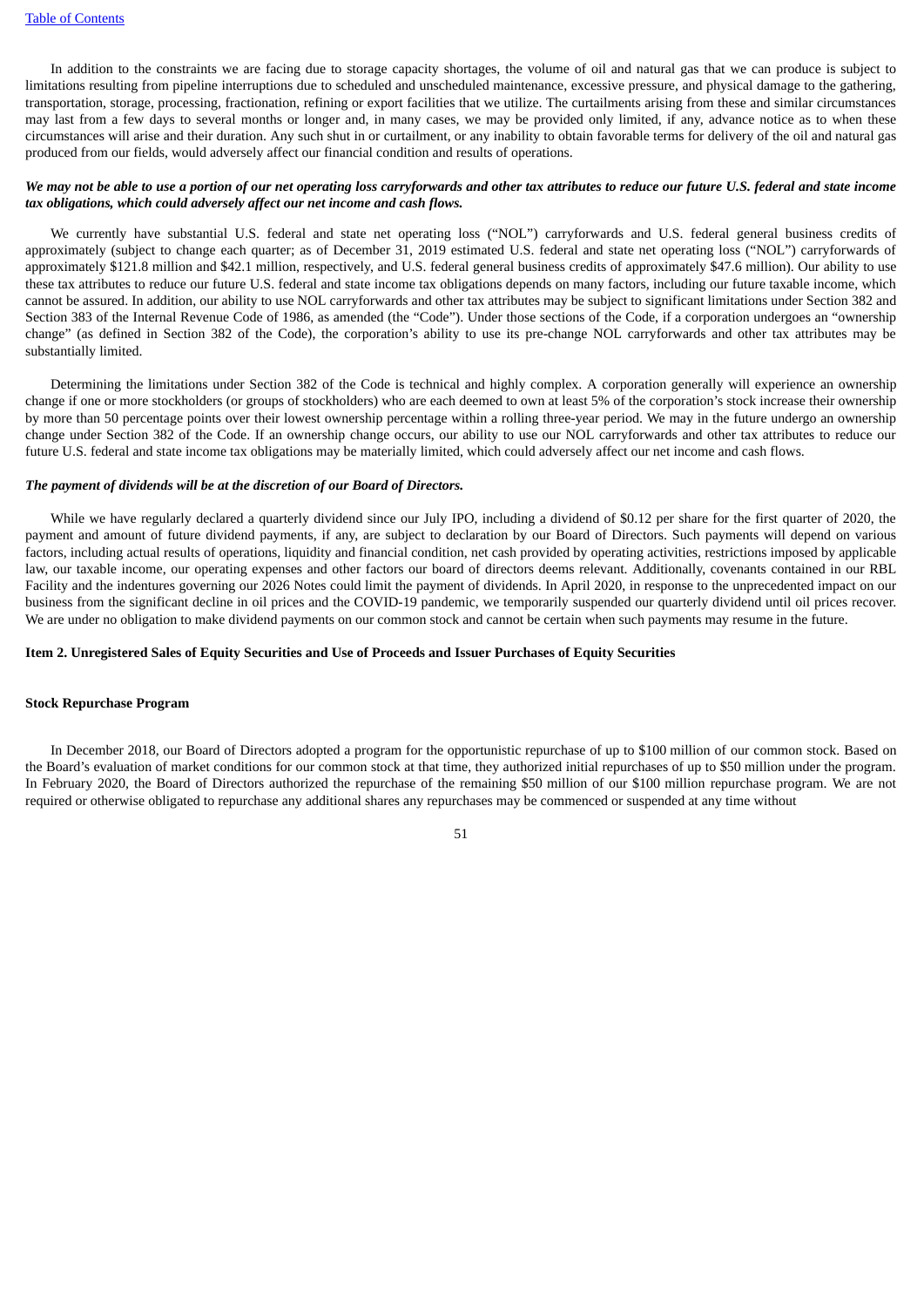notice. Repurchases may be made from time to time in the open market, in privately negotiated transactions or by other means, as determined in the Company's sole discretion. The manner, timing and amount of any purchases will be determined based on our evaluation of market conditions, stock price, compliance with outstanding agreements and other factors, may be commenced or suspended at any time without notice and does not obligate Berry Corp. to purchase shares during any period or at all. Any shares acquired will be available for general corporate purposes.

The Company has repurchased a total of 5,057,682 shares under the stock repurchase program for approximately \$50 million as of December 31, 2019. For the three months ended March 31, 2020, we did not repurchase any shares under the stock repurchase program.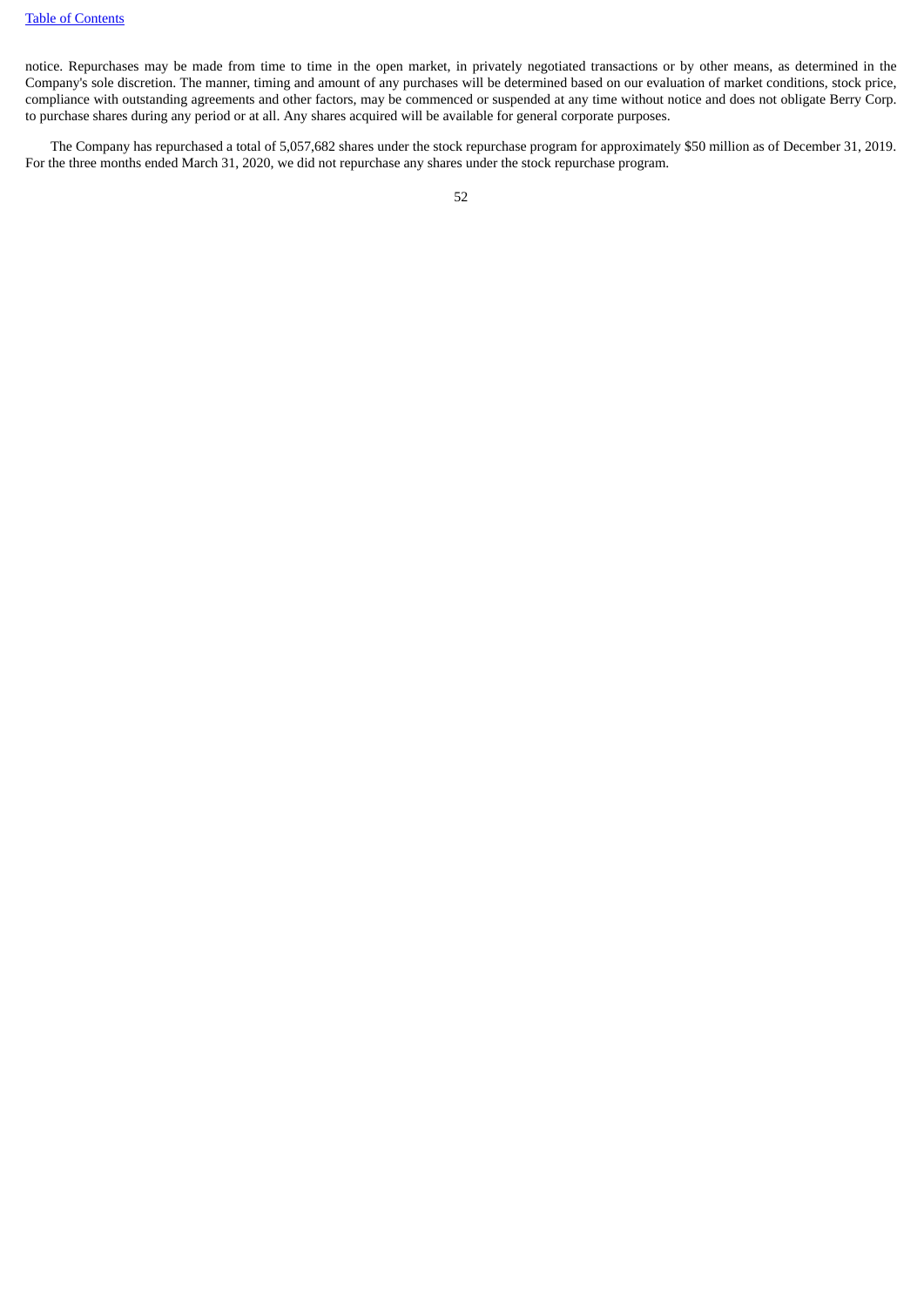# <span id="page-54-0"></span>Table of [Contents](#page-1-0)

# **Item 6. Exhibits**

| <b>Exhibit Number</b> | <b>Description</b>                                                                                                                                                                                                        |
|-----------------------|---------------------------------------------------------------------------------------------------------------------------------------------------------------------------------------------------------------------------|
| 3.1                   | Second Amended and Restated Certificate of Incorporation of Berry Petroleum Corporation (incorporated by reference to Exhibit 3.1 of Form<br>8-K filed February 19, 2020)                                                 |
| 3.2                   | Third Amended and Restated Bylaws of Berry Corporation (bry) (incorporated by reference to Exhibit 3.2 of Form 8-K filed February 19,<br>2020)                                                                            |
| 3.3                   | Certificate of Designation of Series A Convertible Preferred Stock of Berry Petroleum Corporation (incorporated by reference to Exhibit 3.4<br>to the Company's Registration Statement on Form S-1 (File No. 333-226011)) |
| 3.4                   | Certificate of Amendment to Certificate of Designation (incorporated by reference to Exhibit 3.1 of Form 8-K filed July 30, 2018)                                                                                         |
| 10.1                  | Second Amended and Restated Employment Agreement by and between Berry Petroleum Company, LLC and Cary D. Baetz, effective March<br>1, 2020 (incorporated by reference to Exhibit 10.1 of Form 8-K filed March 30, 2020)   |
| 10.2                  | Second Amended and Restated Employment Agreement by and between Berry Petroleum Company, LLC and Gary A. Grove, effective<br>March 1, 2020 (incorporated by reference to Exhibit 10.1 of Form 8-K filed March 30, 2020)   |
| $31.1*$               | Section 302 Certification of Chief Executive Officer                                                                                                                                                                      |
| $31.2*$               | Section 302 Certification of Chief Financial Officer                                                                                                                                                                      |
| $32.1*$               | Section 906 Certification of Chief Executive Officer and Chief Financial Officer                                                                                                                                          |
| 99.1                  | Berry Corporation (bry) Code of Business Conduct and Ethics (incorporated by reference to Exhibit 99.1 of Form 8-K filed March 30, 2020)                                                                                  |
| 101.INS*              | <b>XBRL Instance Document</b>                                                                                                                                                                                             |
| 101.SCH*              | XBRL Taxonomy Extension Schema Document                                                                                                                                                                                   |
| 101.CAL*              | XBRL Taxonomy Extension Calculation Linkbase Document                                                                                                                                                                     |
| 101.DEF*              | XBRL Taxonomy Extension Definition Linkbase Document                                                                                                                                                                      |
| 101.LAB*              | XBRL Taxonomy Extension Label Linkbase Data Document                                                                                                                                                                      |
| 101.PRE*              | XBRL Taxonomy Extension Presentation Linkbase Document                                                                                                                                                                    |

\* Filed herewith.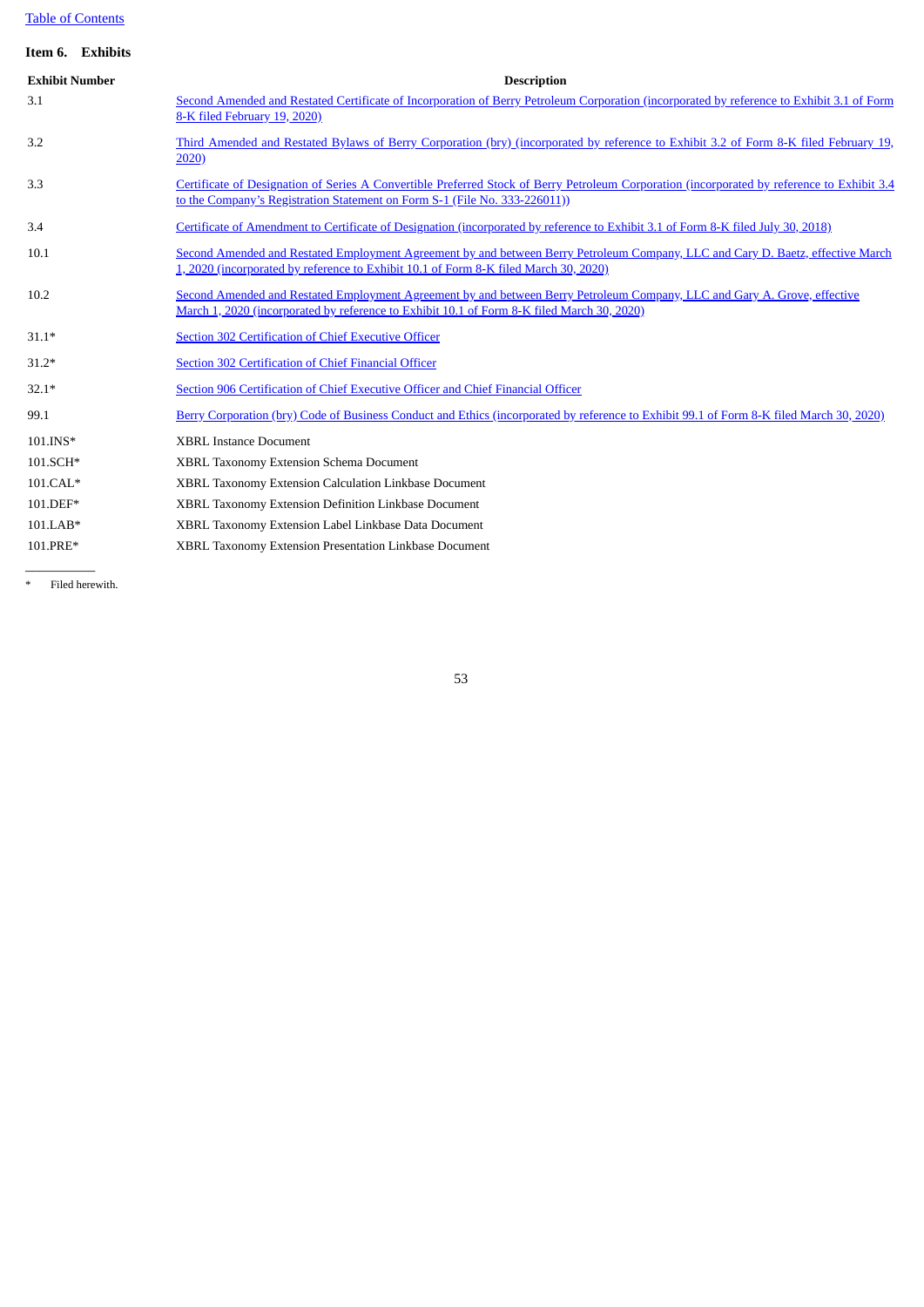# **GLOSSARY OF COMMONLY USED TERMS**

<span id="page-55-0"></span>The following are abbreviations and definitions of certain terms that may be used in this report, which are commonly used in the oil and natural gas industry:

"*Absolute TSR*" means absolute total stockholder return.

"*AROs*" means asset retirement obligations.

"*Adjusted EBITDA*" is a non-GAAP financial measure defined as earnings before interest expense; income taxes; depreciation, depletion, and amortization; derivative gains or losses net of cash received or paid for scheduled derivative settlements; impairments; stock compensation expense; and other unusual, out-of-period and infrequent items, including gains and losses on sale of assets, restructuring costs and reorganization items.

"*Adjusted G&A*" or "*Adjusted General and Administrative Expenses*" is a non-GAAP financial measure defined as general and administrative expenses adjusted for restructuring and other non-recurring costs and non-cash stock compensation expense.

"*Adjusted Net Income (Loss)*" is a non-GAAP financial measure defined as net income (loss) adjusted for derivative gains or losses net of cash received or paid for scheduled derivative settlements, other unusual, out-of-period and infrequent items, including restructuring costs and reorganization items and the income tax expense or benefit of these adjustments using our effective tax rate.

"*API*" gravity means the relative density, expressed in degrees, of petroleum liquids based on a specific gravity scale developed by the American Petroleum Institute.

"*basin*" means a large area with a relatively thick accumulation of sedimentary rocks.

"*Bbl*" means one stock tank barrel, or 42 U.S. gallons liquid volume, used in reference to oil or other liquid hydrocarbons.

"*Bcf*" means one billion cubic feet, which is a unit of measurement of volume for natural gas.

"*BLM*" means for the U.S. Bureau of Land Management.

"*Boe*" means barrel of oil equivalent, determined using the ratio of one Bbl of oil, condensate or natural gas liquids to six Mcf of natural gas.

"*Boe/d*" means Boe per day.

"*Break even*" means the Brent price at which we expect to generate positive Levered Free Cash Flow.

"*Brent*" means the reference price paid in U.S. dollars for a barrel of light sweet crude oil produced from the Brent field in the UK sector of the North Sea.

"*Btu*" means one British thermal unit—a measure of the amount of energy required to raise the temperature of a one-pound mass of water one degree Fahrenheit at sea level.

"*CAA*" is an abbreviation for the Clean Air Act, which governs air emissions.

"*CalGEM*" is an abbreviation for the California Geologic Energy Management Division.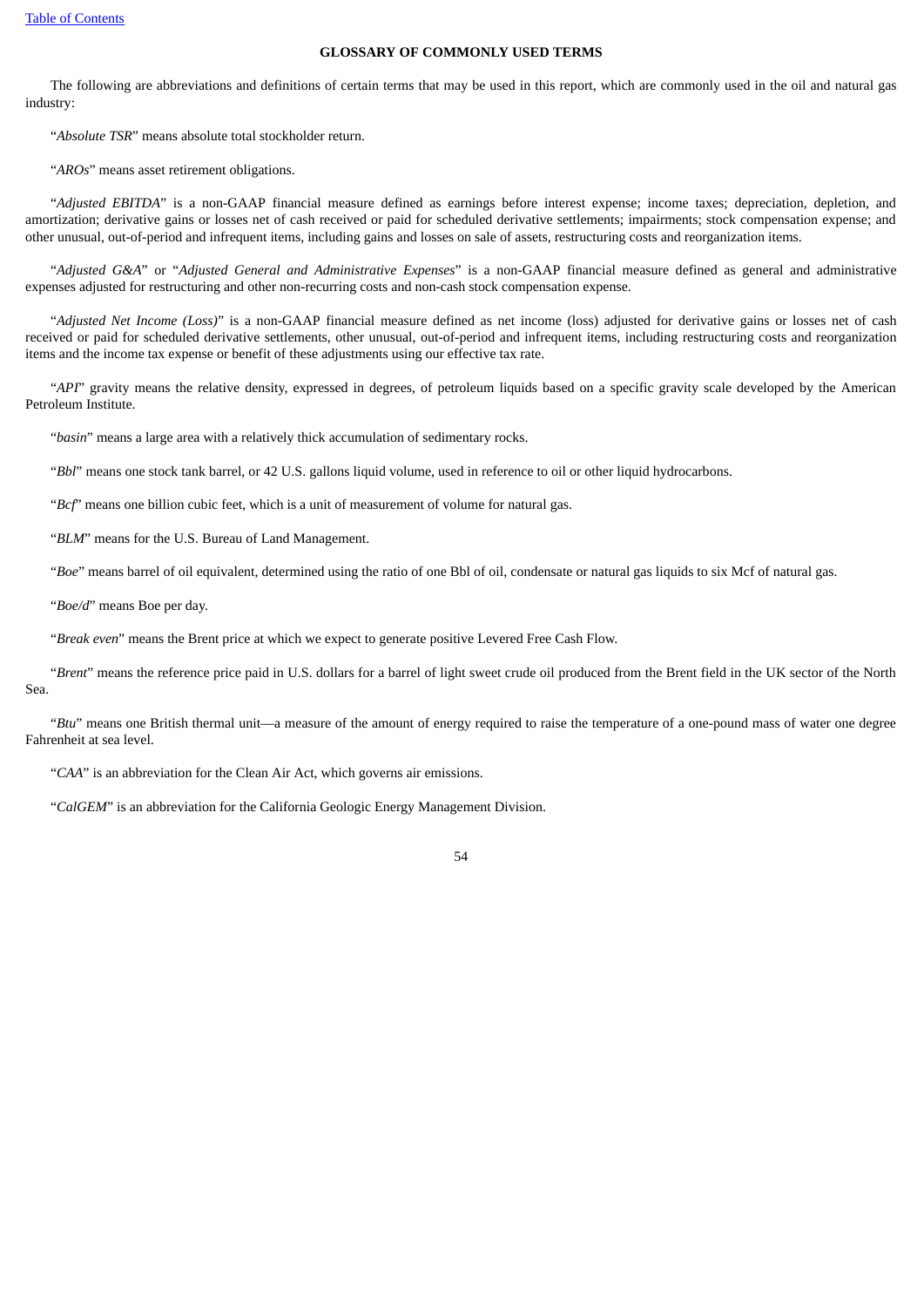"*Cap-and-trade*" is a statewide program in California established by the Global Warming Solutions Act of 2006 which outlined an enforceable compliance obligation beginning with 2013 GHG emissions and currently extended through 2030.

"*CARB*" is an abbreviation for the California Air Resources Board.

"*CCA*" or "*CCAs*" is an abbreviation for California carbon allowances.

"*CERCLA*" is an abbreviation for the Comprehensive Environmental Response, Compensation and Liability Act, which imposes liability where hazardous substances have been released into the environment (commonly known as "*Superfund*").

"*Clean Water Rule*" refers to the rule issued in August 2015 by the EPA and U.S. Army Corps of Engineers which expanded the scope of the federal jurisdiction over wetlands and other types of waters.

"*COGCC*" is an abbreviation for the Colorado Oil and Gas Conservation Commission.

"*Completion*" means the installation of permanent equipment for the production of oil or natural gas.

"*Condensate*" means a mixture of hydrocarbons that exists in the gaseous phase at original reservoir temperature and pressure, but that, when produced, is in the liquid phase at surface pressure and temperature.

"*CPUC*" is an abbreviation for the California Public Utilities Commission.

"*CWA*" is an abbreviation for the Clean Water Act, which governs discharges to and excavations within the waters of the United States.

"*DD&A*" means depreciation, depletion & amortization.

"*Development drilling*" or "*Development well*" means a well drilled to a known producing formation in a previously discovered field, usually offsetting a producing well on the same or an adjacent oil and natural gas lease.

"*Diatomite*" means a sedimentary rock composed primarily of siliceous, diatom shells.

"*Differential*" means an adjustment to the price of oil or natural gas from an established spot market price to reflect differences in the quality and/or location of oil or natural gas.

"*Downspacing*" means additional wells drilled between known producing wells to better develop the reservoir.

*"EH&S"* is an abbreviation for Environmental, Health & Safety.

"*Enhanced oil recovery*" means a technique for increasing the amount of oil that can be extracted from a field.

"*EOR*" means enhanced oil recovery.

"*EPA*" is an abbreviation for the United States Environmental Protection Agency.

"*EPS*" is an abbreviation for earnings per share.

"*ESA*" is an abbreviation for the federal Endangered Species Act.

"*Exploration activities*" means the initial phase of oil and natural gas operations that includes the generation of a prospect or play and the drilling of an exploration well.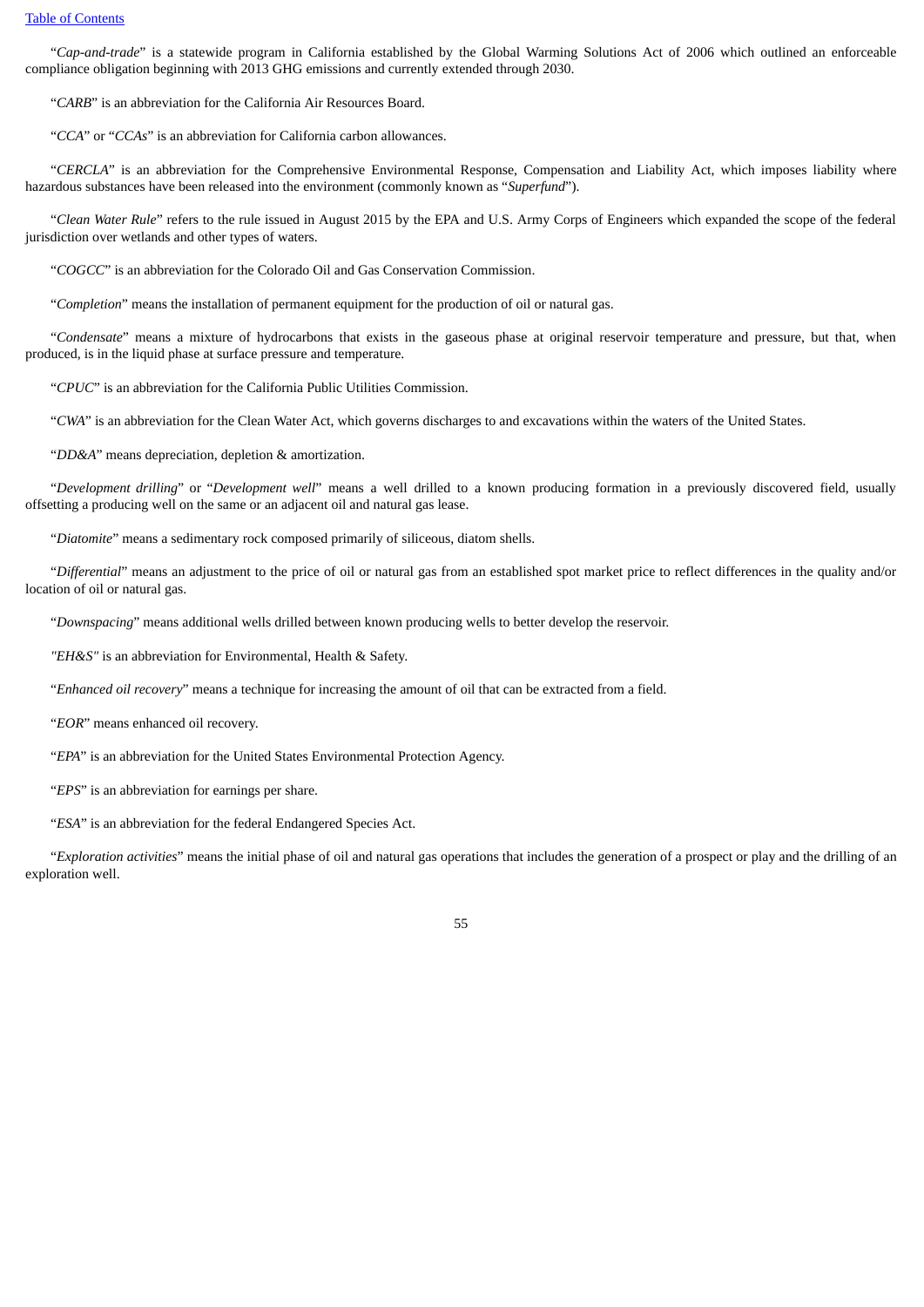"*FASB*" is an abbreviation for the Financial Accounting Standards Board.

"*FERC*" is an abbreviation for the Federal Energy Regulatory Commission.

"*Field*" means an area consisting of a single reservoir or multiple reservoirs all grouped on or related to the same individual geological structural feature or stratigraphic condition.

"*FIP*" is an abbreviation for Federal Implementation Plan.

"*Formation*" means a layer of rock which has distinct characteristics that differ from those of nearby rock.

"*Fracturing*" means mechanically inducing a crack or surface of breakage within rock not related to foliation or cleavage in metamorphic rock in order to enhance the permeability of rocks by connecting pores together.

"*GAAP*" is an abbreviation for U.S. generally accepted accounting principles.

"*Gas*" or "*Natural gas*" means the lighter hydrocarbons and associated non-hydrocarbon substances occurring naturally in an underground reservoir, which under atmospheric conditions are essentially gases but which may contain liquids.

"*GHG*" or "*GHGs*" is an abbreviation for greenhouse gases.

"*Gross Acres*" or "*Gross Wells*" means the total acres or wells, as the case may be, in which we have a working interest.

"*Held by production*" means acreage covered by a mineral lease that perpetuates a company's right to operate a property as long as the property produces a minimum paying quantity of oil or natural gas.

"*Henry Hub*" is a distribution hub on the natural gas pipeline system in Erath, Louisiana.

"*Hydraulic fracturing*" means a procedure to stimulate production by forcing a mixture of fluid and proppant (usually sand) into the formation under high pressure. This creates artificial fractures in the reservoir rock, which increases permeability.

"*Horizontal drilling*" means a wellbore that is drilled laterally.

"*ICE*" means Intercontinental Exchange.

"*Infill drilling*" means drilling of an additional well or wells at less than existing spacing to more adequately drain a reservoir.

"*Injection Well*" means a well in which water, gas or steam is injected, the primary objective typically being to maintain reservoir pressure and/or improve hydrocarbon recovery.

"*IOR*" means improved oil recovery.

"*IPO*" is an abbreviation for initial public offering.

"*LCFS*" is an abbreviation for low carbon fuel standard.

"*Leases*" means full or partial interests in oil or gas properties authorizing the owner of the lease to drill for, produce and sell oil and natural gas in exchange for any or all of rental, bonus and royalty payments. Leases are generally acquired from private landowners (fee leases) and from federal and state governments on acreage held by them.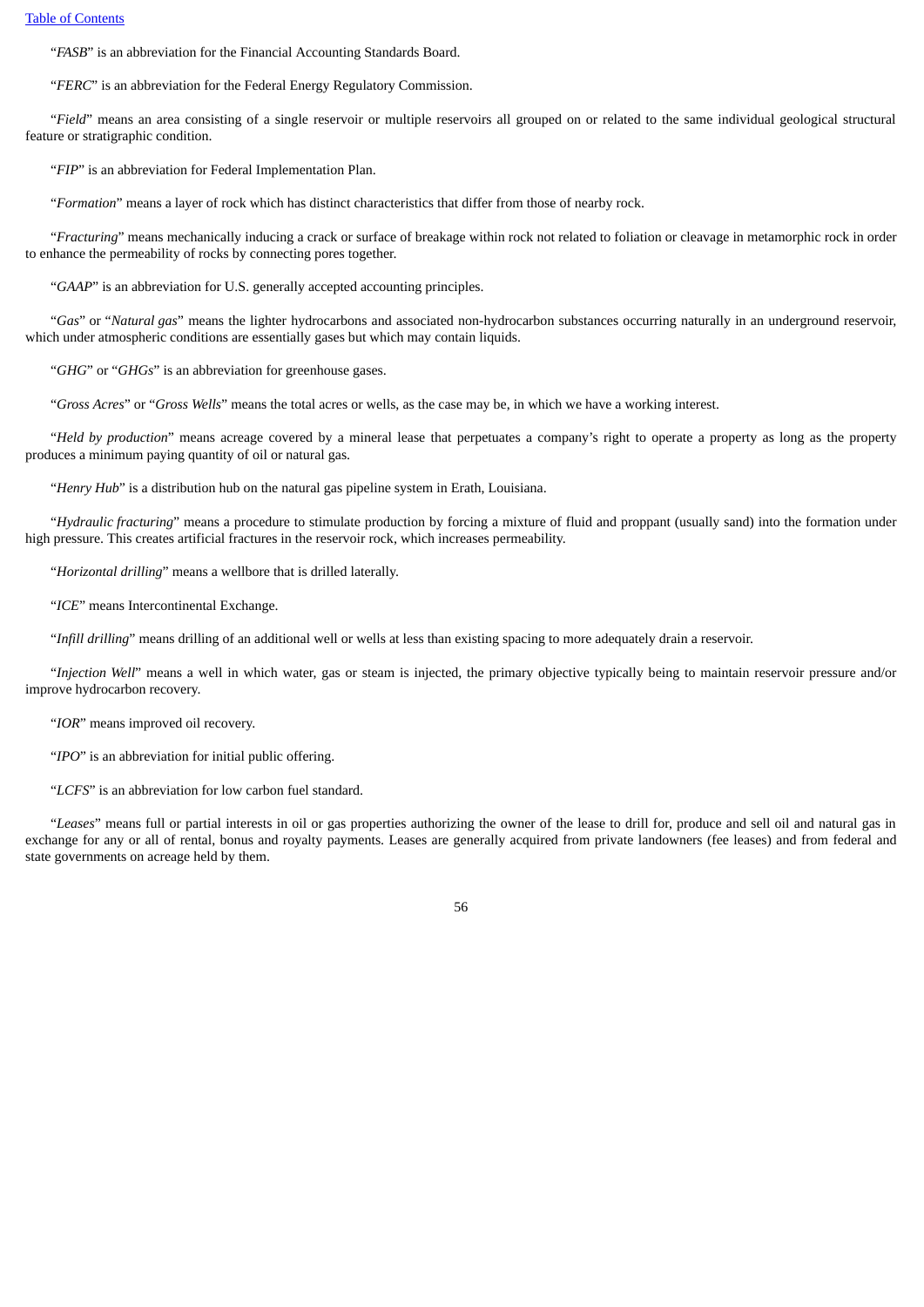"*Levered Free Cash Flow*" is a non-GAAP financial measure defined as Adjusted EBITDA less interest expense, dividends and capital expenditures.

"*LIBOR*" is an abbreviation for London Interbank Offered Rate.

"*MBbl*" means one thousand barrels of oil, condensate or NGLs.

"*MBbl/d*" means MBbl per day.

"*MBoe*" means one thousand barrels of oil equivalent.

"*MBoe/d*" means MBoe per day.

"*Mcf*" means one thousand cubic feet, which is a unit of measurement of volume for natural gas.

"*MMBbl*" means one million barrels of oil, condensate or NGLs.

"*MMBoe*" means one million barrels of oil equivalent.

"*MMBtu*" means one million Btus.

"*MMcf*" means one million cubic feet, which is a unit of measurement of volume for natural gas.

"*MMcf/d*" means MMcf per day.

"*MTBA*" is an abbreviation for Migratory Bird Treaty Act.

"*MW*" means megawatt.

"*MWHs*"means megawatt hours.

"*NAAQS*" is an abbreviation for the National Ambient Air Quality Standard.

"*NASDAQ*" means Nasdaq Global Select Market.

"*NEPA*" is an abbreviation for the National Environmental Policy Act, which requires careful evaluation of the environmental impacts of oil and natural gas production activities on federal lands.

"*Net Acres*" or "*Net Wells*" is the sum of the fractional working interests owned in gross acres or wells, as the case may be, expressed as whole numbers and fractions thereof.

"*Net revenue interest*" means all of the working interests, less all royalties, overriding royalties, non-participating royalties, net profits interest or similar burdens on or measured by production from oil and natural gas.

"*NGA*" is an abbreviation for the Natural Gas Act.

"*NGL*" or "*NGLs*" means natural gas liquids, which are the hydrocarbon liquids contained within natural gas.

"*NRI*" is an abbreviation for net revenue interest.

"*NYMEX*" means New York Mercantile Exchange.

"*Oil*" means crude oil or condensate.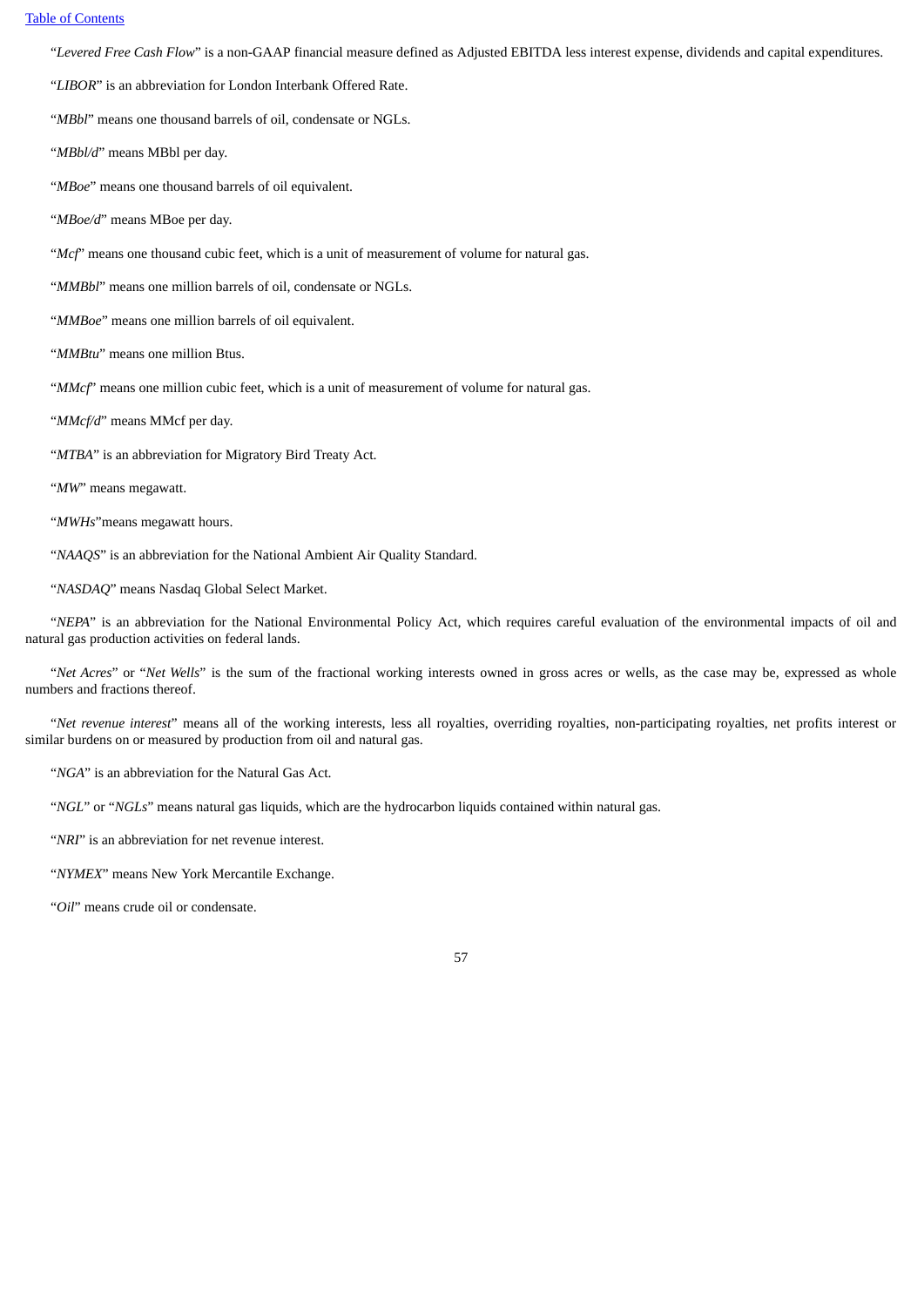#### Table of [Contents](#page-1-0)

"*Operator*" means the individual or company responsible to the working interest owners for the exploration, development and production of an oil or natural gas well or lease.

"*OSHA*" is an abbreviation for the Occupational Safety and Health Act of 1970.

"*OTC*" means over-the-counter

"*PALs*" is an abbreviation for project approval letters.

"*PCAOB*" is an abbreviation for the Public Company Accounting Oversight Board.

"*PDNP*" is an abbreviation for proved developed non-producing.

"*PDP*" is an abbreviation for proved developed producing.

"*Permeability*" means the ability, or measurement of a rock's ability, to transmit fluids.

"*PHMSA*" is an abbreviation for the U.S. Department of Transportation's Pipeline and Hazardous Materials Safety Administration.

"*Play*" means a regionally distributed oil and natural gas accumulation. Resource plays are characterized by continuous, aerially extensive hydrocarbon accumulations.

"*PPA*" is an abbreviation for power purchase agreement.

"*Production costs*" means costs incurred to operate and maintain wells and related equipment and facilities, including depreciation and applicable operating costs of support equipment and facilities and other costs of operating and maintaining those wells and related equipment and facilities. For a complete definition of production costs, refer to the SEC's Regulation S-X, Rule 4-10(a)(20).

"*Productive well*" means a well that is producing oil, natural gas or NGLs or that is capable of production.

"*Proppant*" means sized particles mixed with fracturing fluid to hold fractures open after a hydraulic fracturing treatment.

"*Prospect*" means a specific geographic area which, based on supporting geological, geophysical or other data and also preliminary economic analysis using reasonably anticipated prices and costs, is deemed to have potential for the discovery of commercial hydrocarbons.

"*Proved developed reserves*" means reserves that can be expected to be recovered through existing wells with existing equipment and operating methods.

"*Proved developed producing reserves*" means reserves that are being recovered through existing wells with existing equipment and operating methods.

"*Proved reserves*" means the estimated quantities of oil, gas and gas liquids, which, by analysis of geoscience and engineering data, can be estimated with reasonable certainty to be economically producible from a given date forward, from known reservoirs, and under existing economic conditions, operating methods, and government regulations prior to the time at which contracts providing the right to operate expire, unless evidence indicates that renewal is reasonably certain, regardless of whether deterministic or probabilistic methods are used for the estimation. The project to extract the hydrocarbons must have commenced or the operator must be reasonably certain that it will commence the project within a reasonable time.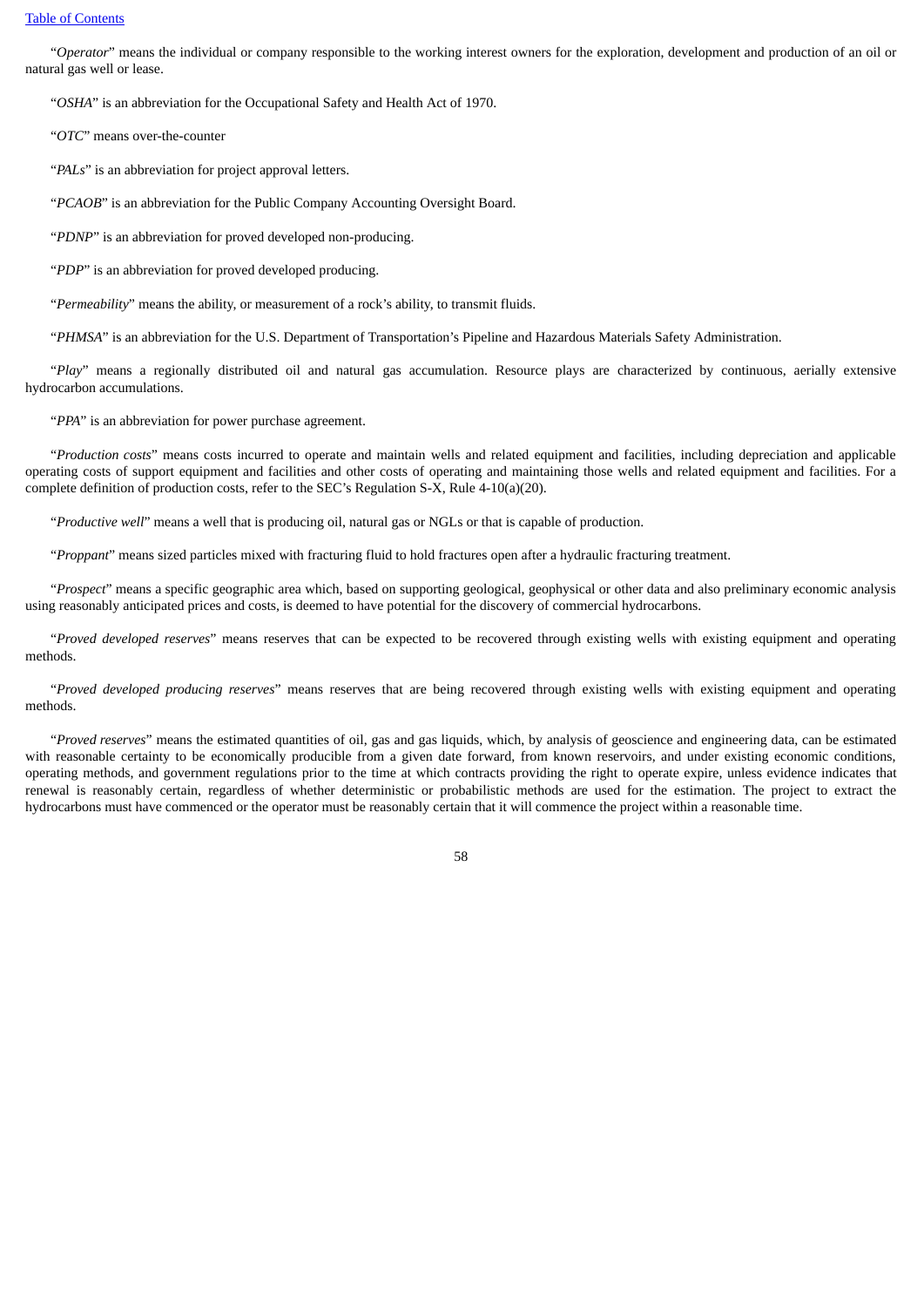"*Proved undeveloped drilling location*" means a site on which a development well can be drilled consistent with spacing rules for purposes of recovering proved undeveloped reserves.

"*Proved undeveloped reserves*" or "*PUDs*" means proved reserves that are expected to be recovered from new wells on undrilled acreage, or from existing wells where a relatively major expenditure is required for recompletion. Reserves on undrilled acreage are limited to those directly offsetting development spacing areas that are reasonably certain of production when drilled, unless evidence using reliable technology exists that establishes reasonable certainty of economic producibility at greater distances. Undrilled locations can be classified as having proved undeveloped reserves only if a development plan has been adopted indicating that they are scheduled to be drilled within five years, unless the specific circumstances justify a longer time. Estimates for proved undeveloped reserves are not attributed to any acreage for which an application of fluid injection or other improved recovery technique is contemplated, unless such techniques have been proved effective by actual projects in the same reservoir or an analogous reservoir, or by other evidence using reliable technology establishing reasonable certainty.

"*PSUs*" means performance-based restricted stock units

"*PURPA*" is an abbreviation for the Public Utility Regulatory Policies Act.

"*PV-10*" is a non-GAAP financial measure and represents the present value of estimated future cash inflows from proved oil and gas reserves, less future development and production costs, discounted at 10% per annum to reflect the timing of future cash flows and using SEC-prescribed pricing assumptions for the period. While this measure does not include the effect of income taxes as it would in the use of the standardized measure calculation, it does provide an indicative representation of the relative value of the company on a comparative basis to other companies and from period to period.

"*QF*" means qualifying facility.

"*RCRA*" is an abbreviation for the Resource Conservation and Recovery Act, which governs the management of solid waste.

"*Realized price*" means the cash market price less all expected quality, transportation and demand adjustments.

"*Reasonable certainty*" means a high degree of confidence. For a complete definition of reasonable certainty, refer to the SEC's Regulation S-X, Rule 4-10(a)(24).

"*Recompletion*" means the completion for production from an existing wellbore in a formation other than that in which the well has previously been completed.

"*Relative TSR*" means relative total stockholder return.

"*Reserves*" means estimated remaining quantities of oil and natural gas and related substances anticipated to be economically producible, as of a given date, by application of development projects to known accumulations. In addition, there must exist, or there must be a reasonable expectation that there will exist, the legal right to produce or a revenue interest in the production, installed means of delivering oil and natural gas or related substances to market and all permits and financing required to implement the project. Reserves should not be assigned to adjacent reservoirs isolated by major, potentially sealing, faults until those reservoirs are penetrated and evaluated as economically producible. Reserves should not be assigned to areas that are clearly separated from a known accumulation by a non-productive reservoir (i.e., absence of reservoir, structurally low reservoir or negative test results). Such areas may contain prospective resources (i.e., potentially recoverable resources from undiscovered accumulations).

"*Reservoir*" means a porous and permeable underground formation containing a natural accumulation of producible natural gas and/or oil that is confined by impermeable rock or water barriers and is individual and separate from other reservoirs.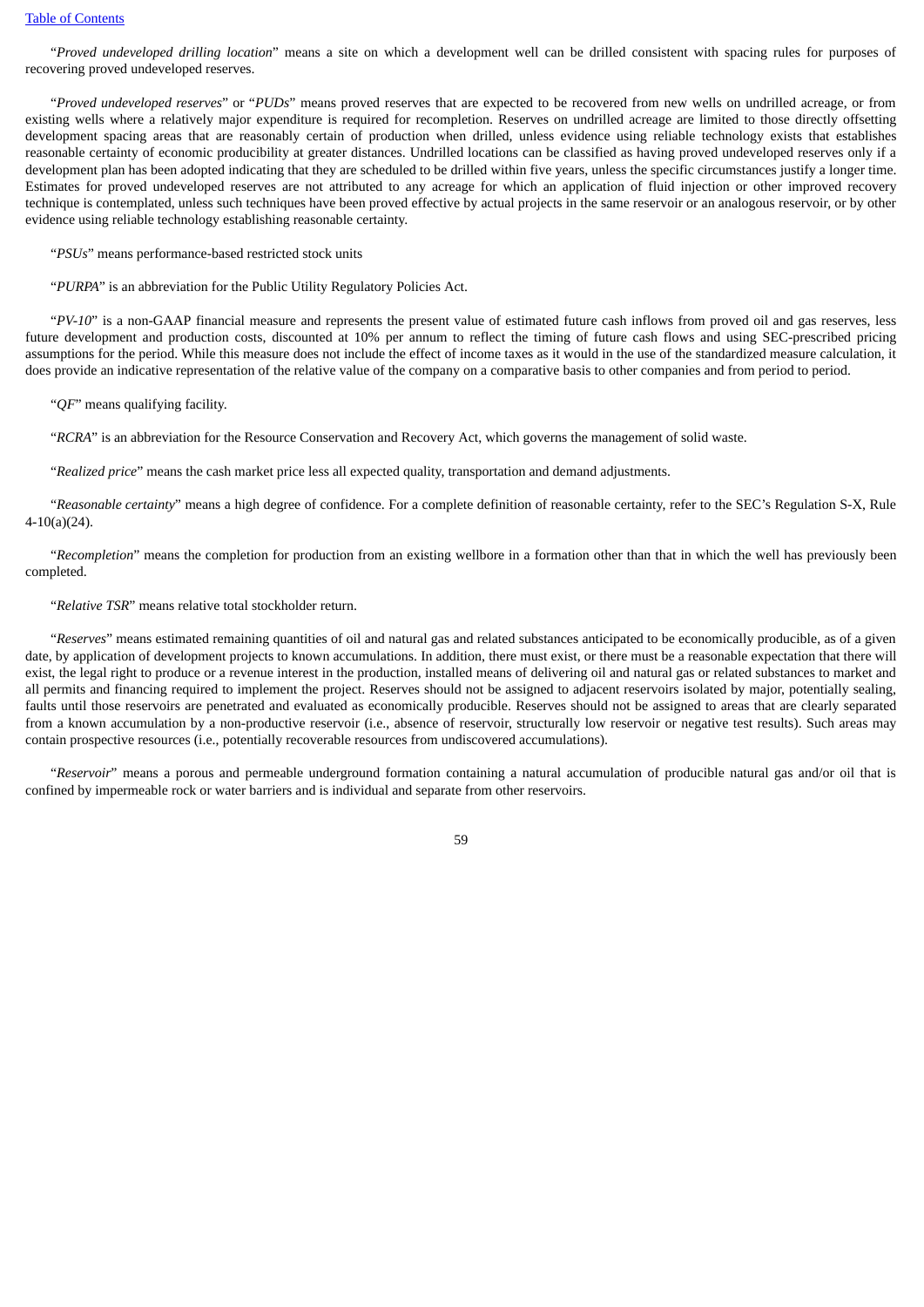"*Resources*" means quantities of oil and natural gas estimated to exist in naturally occurring accumulations. A portion of the resources may be estimated to be recoverable and another portion may be considered to be unrecoverable. Resources include both discovered and undiscovered accumulations.

"*Royalty*" means the share paid to the owner of mineral rights, expressed as a percentage of gross income from oil and natural gas produced and sold unencumbered by expenses relating to the drilling, completing and operating of the affected well.

"*Royalty interest*" means an interest in an oil and natural gas property entitling the owner to shares of oil and natural gas production, free of costs of exploration, development and production operations.

"*RSUs*" is an abbreviation for restricted stock units.

"SARs" is an abbreviation for stock appreciation rights.

"*SDWA*" is an abbreviation for the Safe Drinking Water Act, which governs the underground injection and disposal of wastewater;.

"*SEC Pricing*" means pricing calculated using oil and natural gas price parameters established by current guidelines of the SEC and accounting rules based on the unweighted arithmetic average of oil and natural gas prices as of the first day of each of the 12 months ended on the given date.

"*Seismic Data*" means data produced by an exploration method of sending energy waves into the earth and recording the wave reflections to indicate the type, size, shape and depth of a subsurface rock formation. 2-D seismic provides two-dimensional information and 3-D seismic provides threedimensional views.

"*Spacing*" means the distance between wells producing from the same reservoir. Spacing is often expressed in terms of acres, e.g., 40-acre spacing, and is often established by regulatory agencies.

"*SPCC plans*" means spill prevention, control and countermeasure plans.

"*Steamflood*" means cyclic or continuous steam injection.

"*Standardized measure*" means discounted future net cash flows estimated by applying year-end prices to the estimated future production of proved reserves. Future cash inflows are reduced by estimated future production and development costs based on period-end costs to determine pre-tax cash inflows. Future income taxes, if applicable, are computed by applying the statutory tax rate to the excess of pre-tax cash inflows over our tax basis in the oil and natural gas properties. Future net cash inflows after income taxes are discounted using a 10% annual discount rate.

"*Stimulating*" means mechanically inducing a crack or surface of breakage within rock not related to foliation or cleavage in metamorphic rock in order to enhance the permeability of rocks by connecting pores together.

"*Strip Pricing*" means pricing calculated using oil and natural gas price parameters established by current guidelines of the SEC and accounting rules with the exception of pricing that is based on average annual forward-month ICE (Brent) oil and NYMEX Henry Hub natural gas contract pricing in effect on a given date to reflect the market expectations as of that date.

"*Superfund*" is a commonly known term for CERLA.

"*UIC*" is an abbreviation for the Underground Injection Control program.

"*Undeveloped acreage*" means lease acres on which wells have not been drilled or completed to a point that would permit the production of commercial quantities of oil and gas regardless of whether or not such acreage contains proved reserves.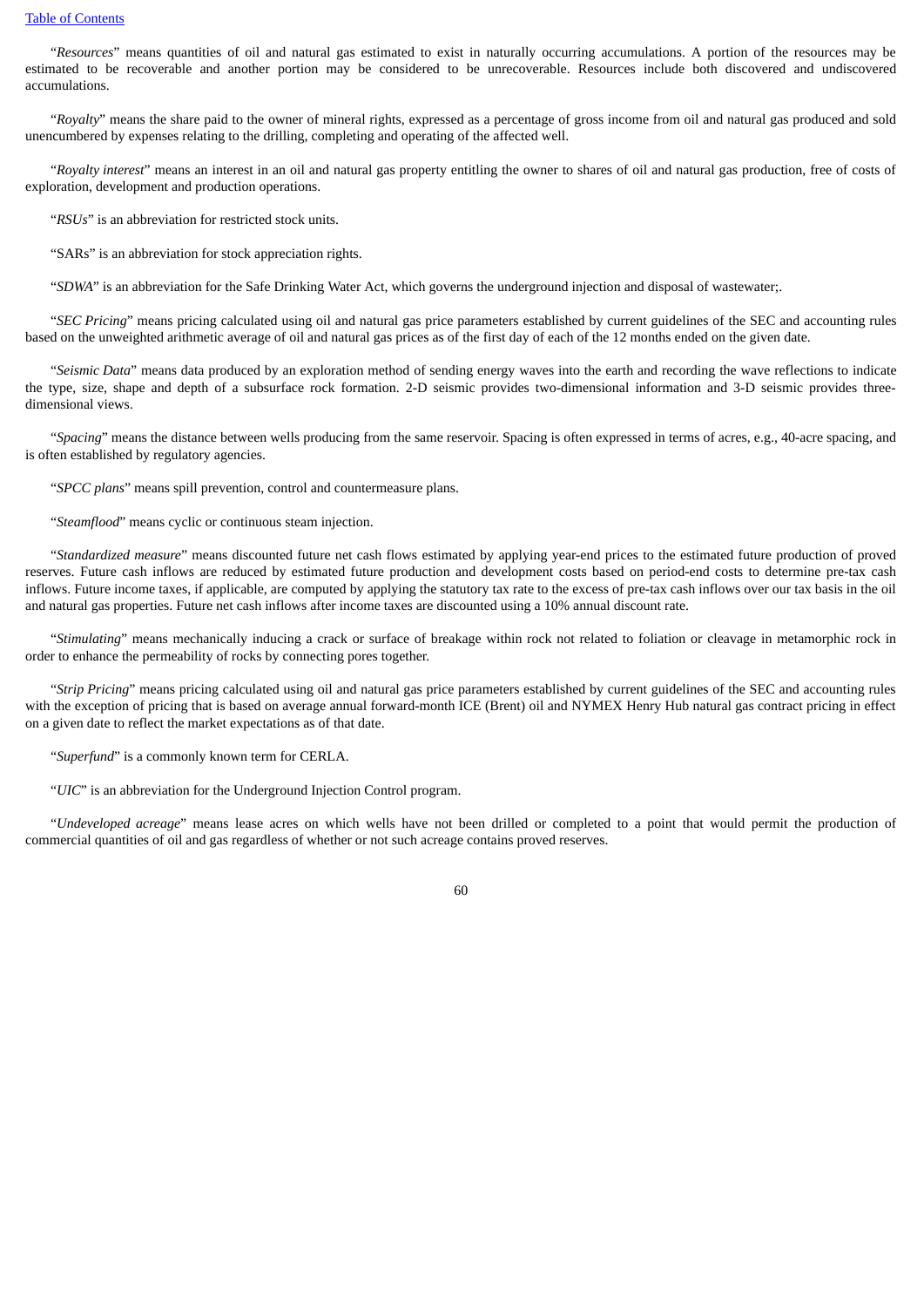"*Unit*" means the joining of all or substantially all interests in a reservoir or field, rather than a single tract, to provide for development and operation without regard to separate property interests. Also, the area covered by a unitization agreement.

"*Unproved reserves*" means reserves that are considered less certain to be recovered than proved reserves. Unproved reserves may be further subclassified to denote progressively increasing uncertainty of recoverability and include probable reserves and possible reserves.

"*Wellbore*" means the hole drilled by the bit that is equipped for natural resource production on a completed well. Also called well or borehole.

"*Working interest*" means an interest in an oil and natural gas lease entitling the holder at its expense to conduct drilling and production operations on the leased property and to receive the net revenues attributable to such interest, after deducting the landowner's royalty, any overriding royalties, production costs, taxes and other costs.

"*Workover*" means maintenance on a producing well to restore or increase production.

"*WST*" is an abbreviation for well stimulation treatment.

"*WTI*" means West Texas Intermediate.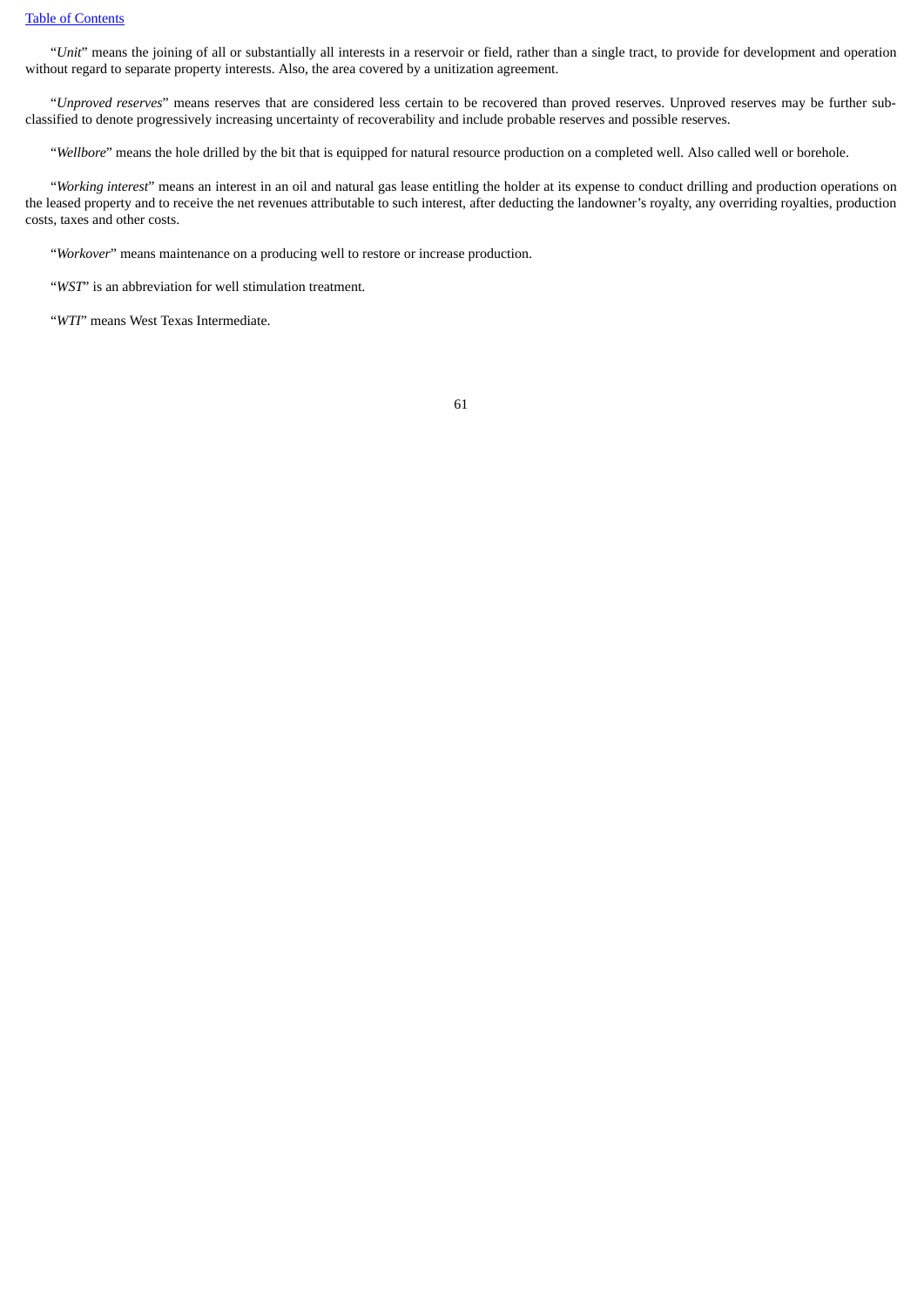# **SIGNATURES**

<span id="page-63-0"></span>Pursuant to the requirements of the Securities Exchange Act of 1934, the registrant has duly caused this report to be signed on its behalf by the undersigned thereunto duly authorized.

> **Berry Corporation (bry)** (Registrant)

Date: May 7, 2020 */s/* Cary Baetz

Cary Baetz Executive Vice President and Chief Financial Officer (Principal Financial Officer)

Date: May 7, 2020 */s/* M. S. Helm

Michael S. Helm Chief Accounting Officer (Principal Accounting Officer)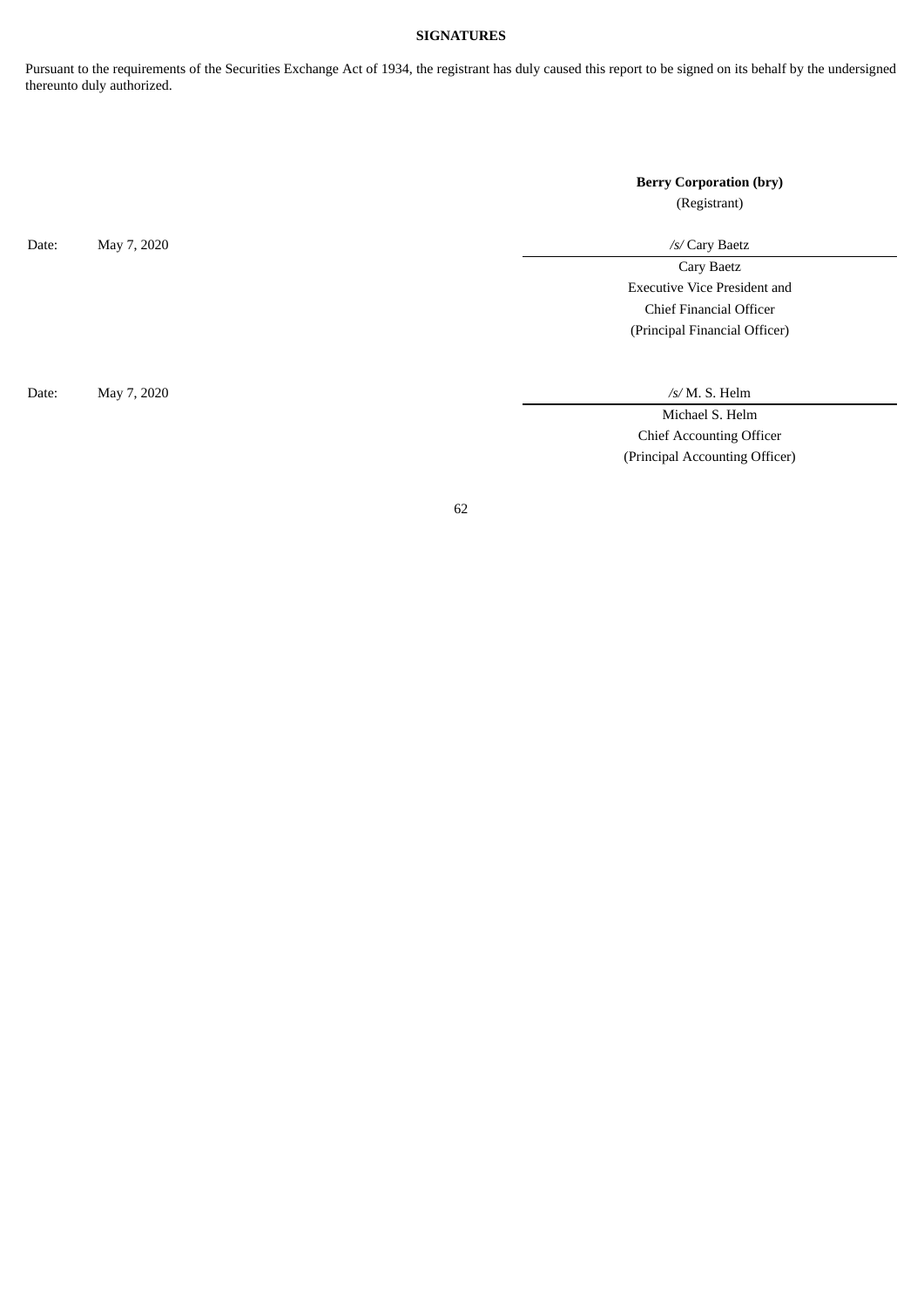# **RULE 13a – 14(a) / 15d – 14(a) CERTIFICATION PURSUANT TO §302 OF THE SARBANES-OXLEY ACT OF 2002**

<span id="page-64-0"></span>I, A. T. "Trem" Smith, certify that:

- 1. I have reviewed this quarterly report on Form 10-Q of Berry Corporation (bry) (the "registrant");
- 2. Based on my knowledge, this report does not contain any untrue statement of a material fact or omit to state a material fact necessary to make the statements made, in light of the circumstances under which such statements were made, not misleading with respect to the period covered by this report;
- 3. Based on my knowledge, the financial statements, and other financial information included in this report, fairly present in all material respects the financial condition, results of operations and cash flows of the registrant as of, and for, the periods presented in this report;
- 4. The registrant's other certifying officer and I are responsible for establishing and maintaining disclosure controls and procedures (as defined in Exchange Act Rules 13a-15(e) and 15d-15(e)) and internal control over financial reporting (as defined in Exchange Act Rules 13a-15(f) and 15d-15(f)) for the registrant and have:
	- (a) Designed such disclosure controls and procedures, or caused such disclosure controls and procedures to be designed under our supervision, to ensure that material information relating to the registrant, including its consolidated subsidiaries, is made known to us by others within those entities, particularly during the period in which this report is being prepared;
	- (b) Designed such internal control over financial reporting, or caused such internal control over financial reporting to be designed under our supervision, to provide reasonable assurance regarding the reliability of financial reporting and the preparation of financial statements for external purposes in accordance with generally accepted accounting principles;
	- (c) Evaluated the effectiveness of the registrant's disclosure controls and procedures and presented in this report our conclusions about the effectiveness of the disclosure controls and procedures, as of the end of the period covered by this report based on such evaluation; and
	- (d) Disclosed in this report any change in the registrant's internal control over financial reporting that occurred during the registrant's most recent fiscal quarter (the registrant's fourth fiscal quarter in the case of an annual report) that has materially affected, or is reasonably likely to materially affect, the registrant's internal control over financial reporting; and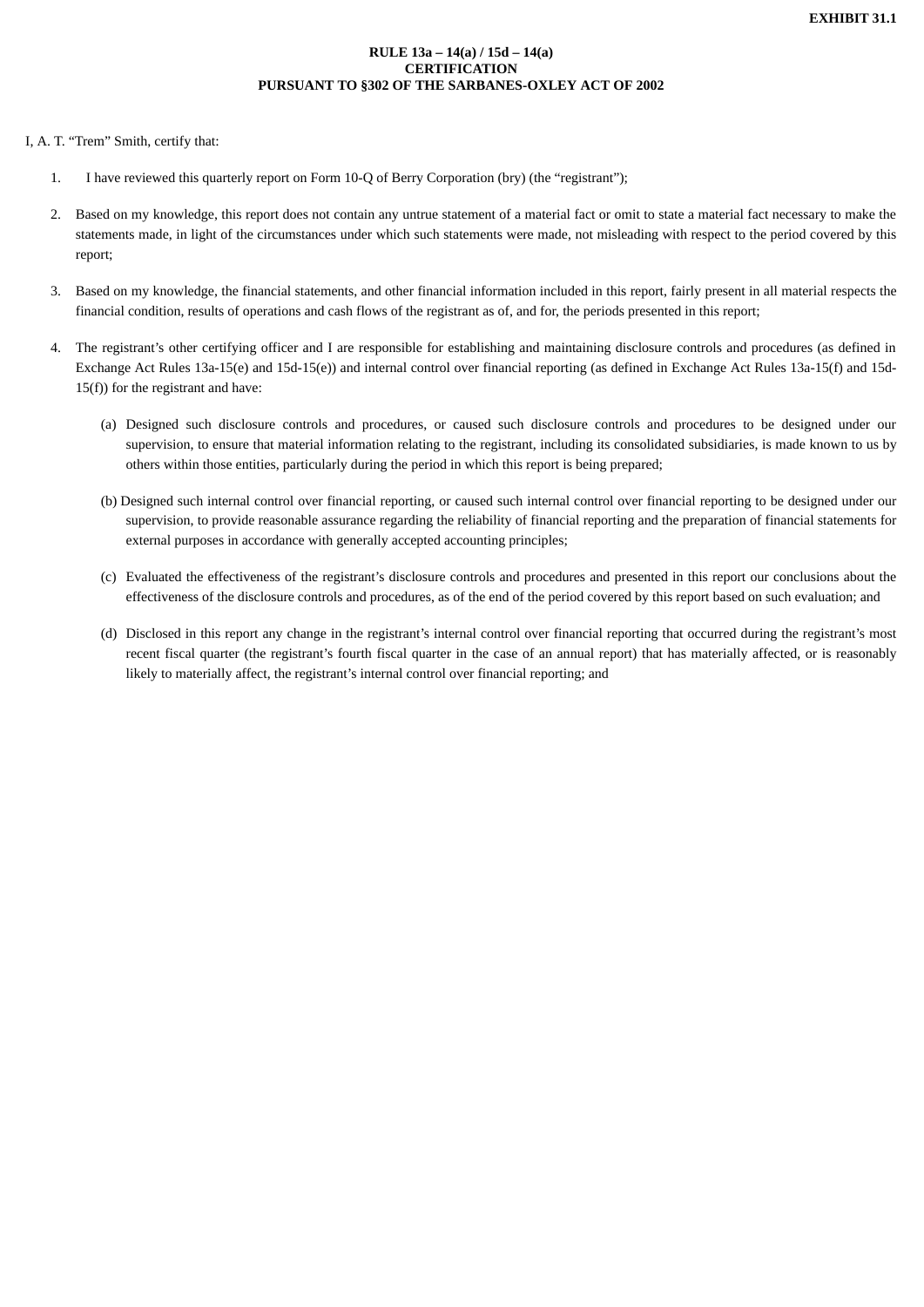- 5. The registrant's other certifying officer and I have disclosed, based on our most recent evaluation of internal control over financial reporting, to the registrant's auditors and the audit committee of registrant's board of directors (or persons performing the equivalent function):
	- (a) All significant deficiencies and material weaknesses in the design or operation of internal control over financial reporting which are reasonably likely to adversely affect the registrant's ability to record, process, summarize and report financial information; and
	- (b) Any fraud, whether or not material, that involves management or other employees who have a significant role in the registrant's internal control over financial reporting.

Date: May 7, 2020 /s/ A. T. Smith

A. T. "Trem" Smith President and Chief Executive Officer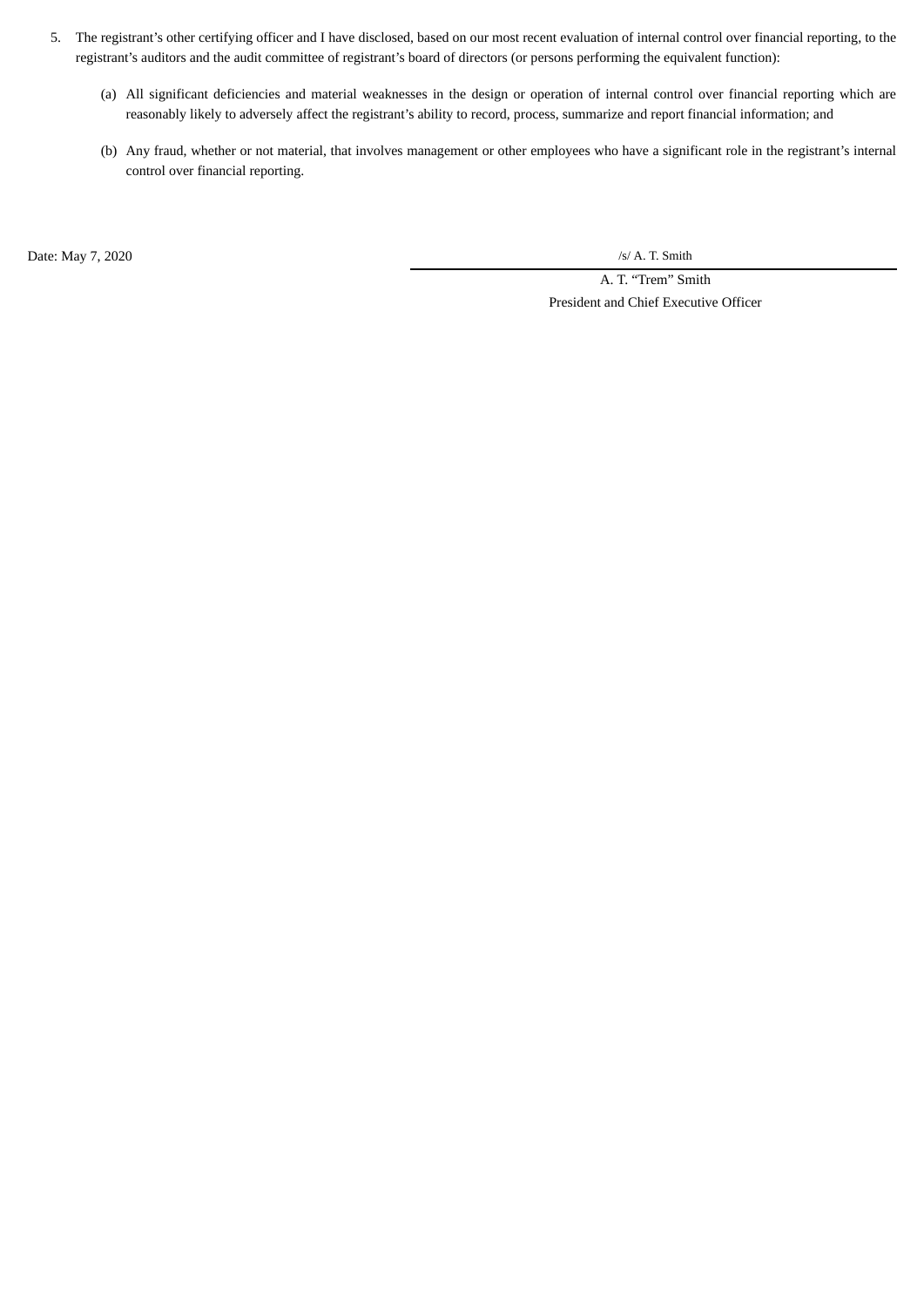# **RULE 13a – 14(a) / 15d – 14(a) CERTIFICATION PURSUANT TO §302 OF THE SARBANES-OXLEY ACT OF 2002**

<span id="page-66-0"></span>I, Cary Baetz, certify that:

- 1. I have reviewed this quarterly report on Form 10-Q of Berry Corporation (bry) (the "registrant");
- 2. Based on my knowledge, this report does not contain any untrue statement of a material fact or omit to state a material fact necessary to make the statements made, in light of the circumstances under which such statements were made, not misleading with respect to the period covered by this report;
- 3. Based on my knowledge, the financial statements, and other financial information included in this report, fairly present in all material respects the financial condition, results of operations and cash flows of the registrant as of, and for, the periods presented in this report;
- 4. The registrant's other certifying officer and I are responsible for establishing and maintaining disclosure controls and procedures (as defined in Exchange Act Rules 13a-15(e) and 15d-15(e)) and internal control over financial reporting (as defined in Exchange Act Rules 13a-15(f) and 15d-15(f)) for the registrant and have:
	- (a) Designed such disclosure controls and procedures, or caused such disclosure controls and procedures to be designed under our supervision, to ensure that material information relating to the registrant, including its consolidated subsidiaries, is made known to us by others within those entities, particularly during the period in which this report is being prepared;
	- (b) Designed such internal control over financial reporting, or caused such internal control over financial reporting to be designed under our supervision, to provide reasonable assurance regarding the reliability of financial reporting and the preparation of financial statements for external purposes in accordance with generally accepted accounting principles;
	- (c) Evaluated the effectiveness of the registrant's disclosure controls and procedures and presented in this report our conclusions about the effectiveness of the disclosure controls and procedures, as of the end of the period covered by this report based on such evaluation; and
	- (d) Disclosed in this report any change in the registrant's internal control over financial reporting that occurred during the registrant's most recent fiscal quarter (the registrant's fourth fiscal quarter in the case of an annual report) that has materially affected, or is reasonably likely to materially affect, the registrant's internal control over financial reporting; and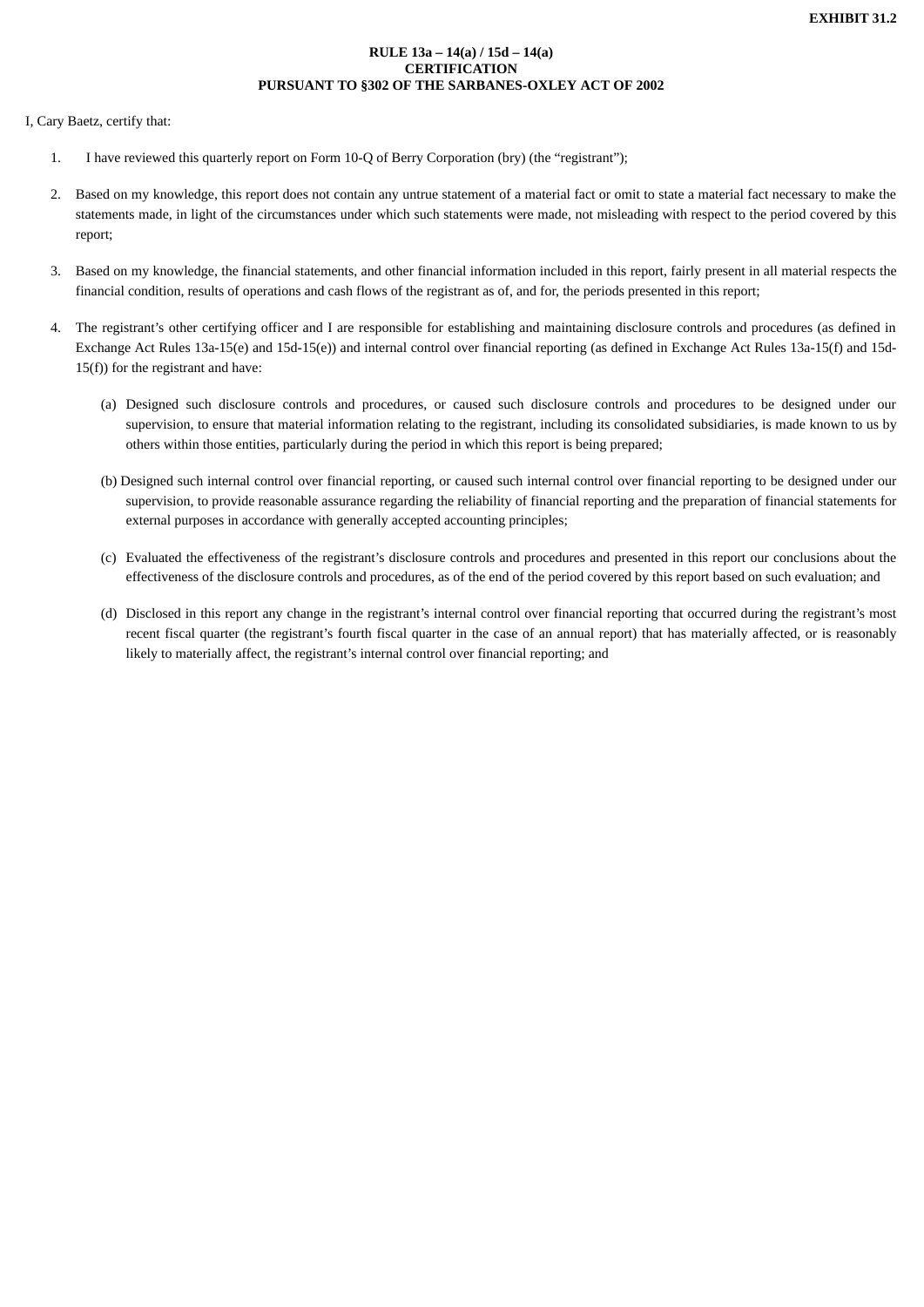- 5. The registrant's other certifying officer and I have disclosed, based on our most recent evaluation of internal control over financial reporting, to the registrant's auditors and the audit committee of registrant's board of directors (or persons performing the equivalent function):
	- (a) All significant deficiencies and material weaknesses in the design or operation of internal control over financial reporting which are reasonably likely to adversely affect the registrant's ability to record, process, summarize and report financial information; and
	- (b) Any fraud, whether or not material, that involves management or other employees who have a significant role in the registrant's internal control over financial reporting.

Date: May 7, 2020 /s/ Cary Baetz

Cary Baetz Executive Vice President and Chief Financial Officer